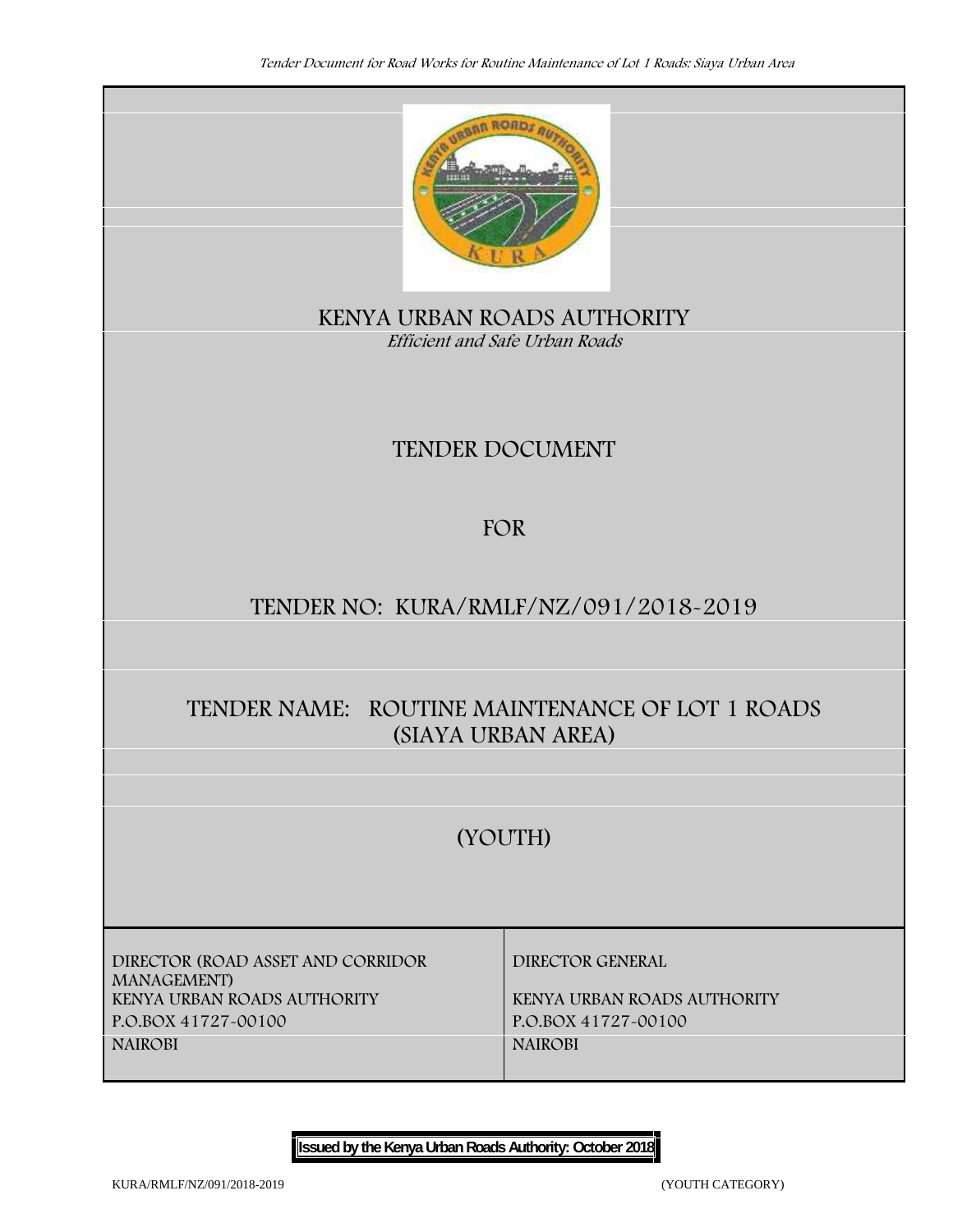# **ROUTINE MAINTENANCE OF LOT 1 ROADS: SIAYA URBAN AREA**

# **TABLE OF CONTENTS**

| SECTION II: INSTRUCTIONS TO TENDERERS AND CONDITIONS OF TENDER 3     |  |
|----------------------------------------------------------------------|--|
|                                                                      |  |
|                                                                      |  |
|                                                                      |  |
|                                                                      |  |
|                                                                      |  |
| SECTION VI: SUPERVISION AND CONTRACT EVALUATION MANUAL 2012 110      |  |
|                                                                      |  |
|                                                                      |  |
|                                                                      |  |
|                                                                      |  |
|                                                                      |  |
|                                                                      |  |
|                                                                      |  |
|                                                                      |  |
|                                                                      |  |
| SECTION XIII: FORM OF PERFORMANCE BANK GUARANTEE (UNCONDITIONAL) 149 |  |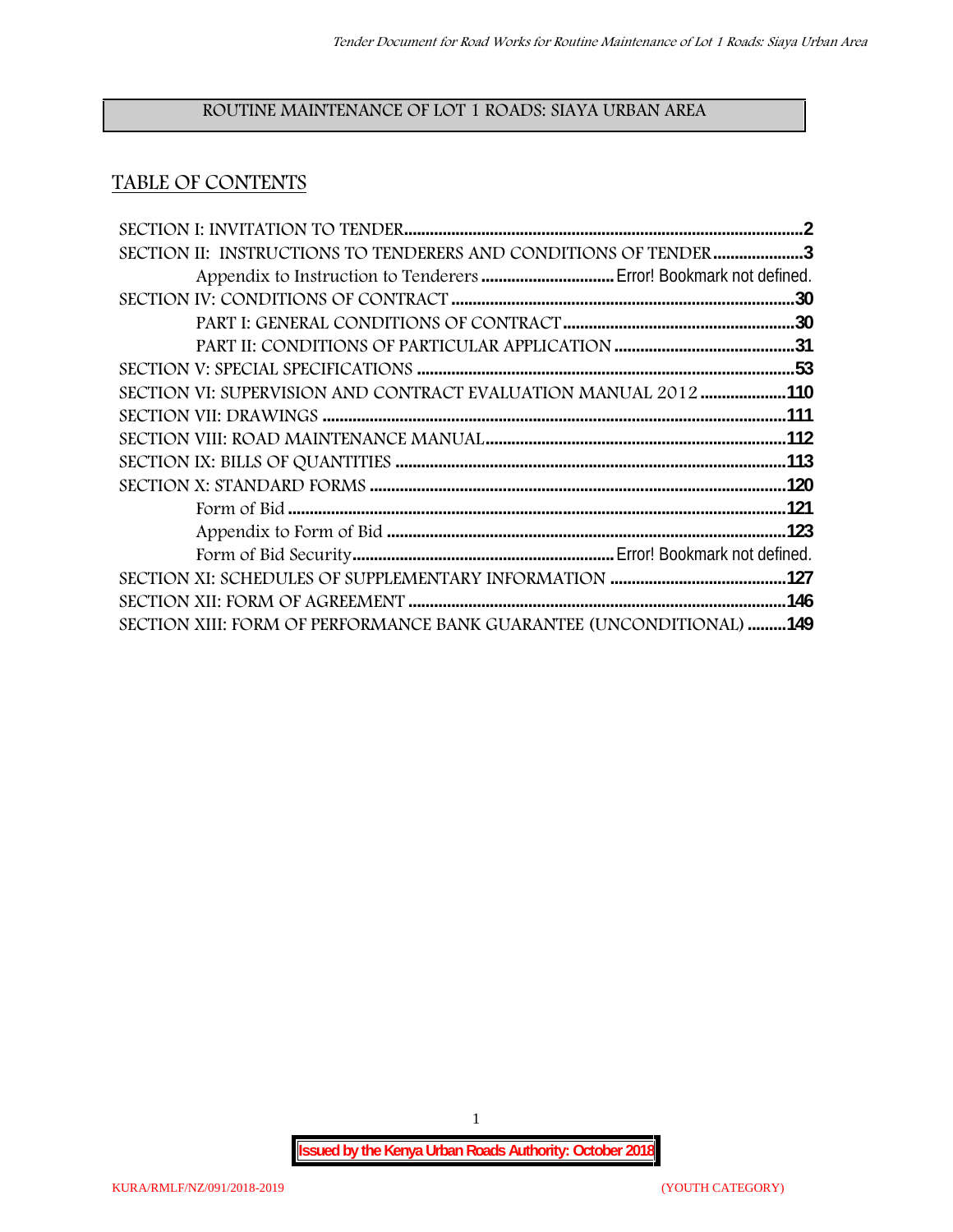# **SECTION I: INVITATION TO TENDER**

(See tender invitation on www.kura.go.ke/tender notices)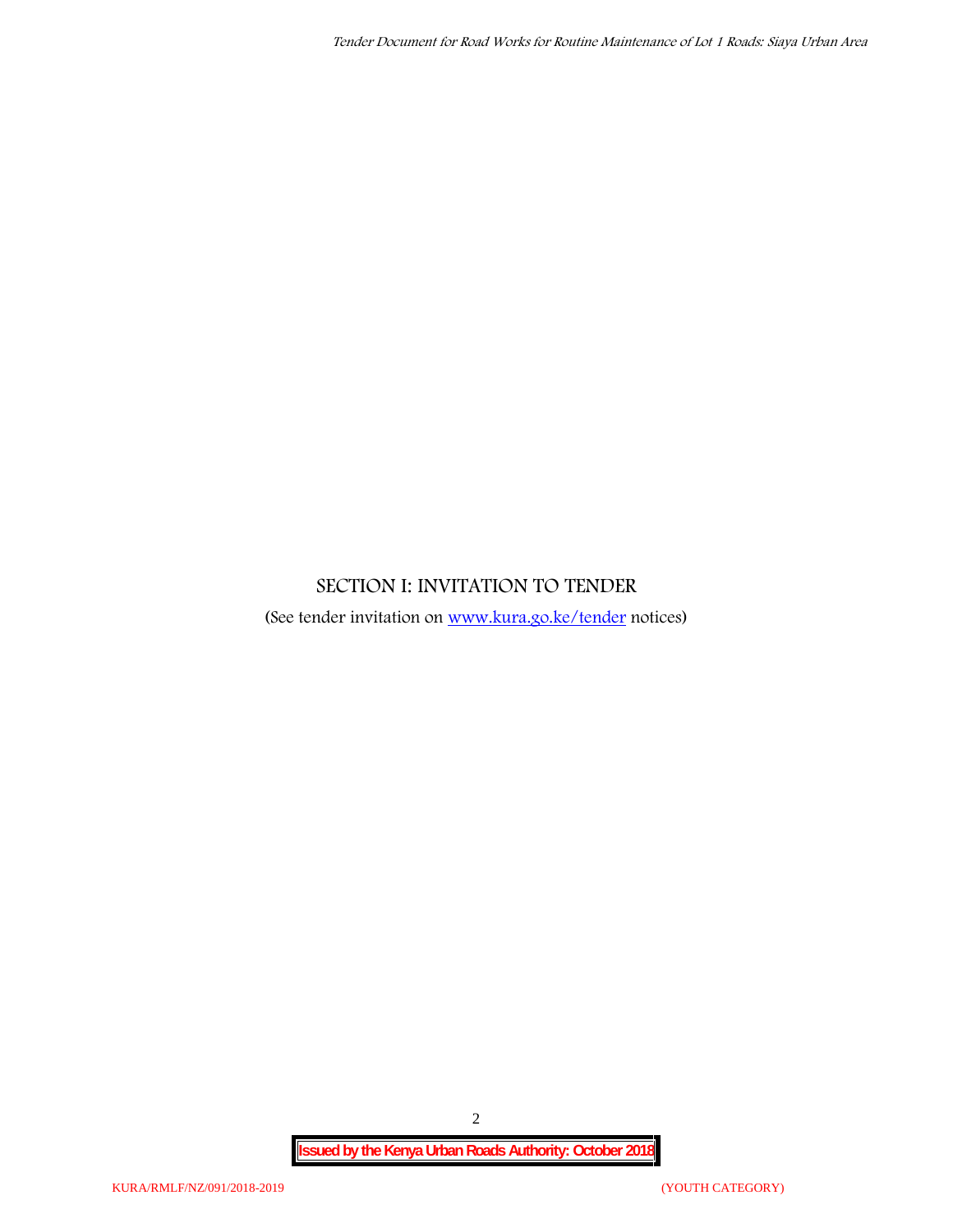# **SECTION II: INSTRUCTIONS TO TENDERERS AND CONDITIONS OF TENDER**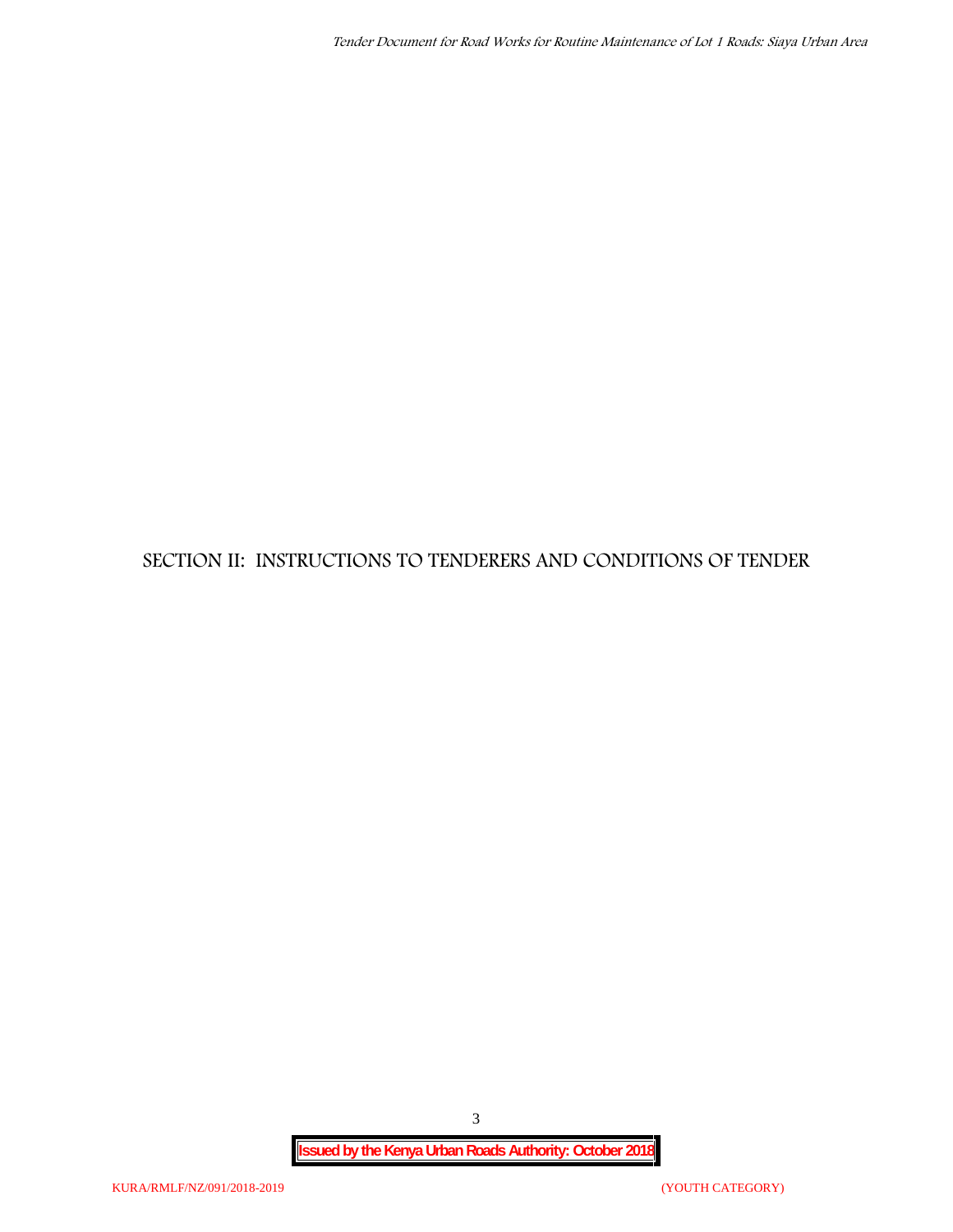#### TABLE OF CONTENTS

| A.        |                                                                      |  |
|-----------|----------------------------------------------------------------------|--|
| 1         |                                                                      |  |
| 2         |                                                                      |  |
| 3         |                                                                      |  |
| 4         |                                                                      |  |
| 5         |                                                                      |  |
| 6         |                                                                      |  |
| 7         |                                                                      |  |
| 8         |                                                                      |  |
| <b>B.</b> |                                                                      |  |
| 9         |                                                                      |  |
| 10        |                                                                      |  |
| 11        |                                                                      |  |
| C.        |                                                                      |  |
| 12        |                                                                      |  |
| 13        |                                                                      |  |
| 14        |                                                                      |  |
| 15        |                                                                      |  |
| 16        |                                                                      |  |
| 17        |                                                                      |  |
| 18        |                                                                      |  |
| 19        |                                                                      |  |
| 20        |                                                                      |  |
| D.        |                                                                      |  |
| 21        |                                                                      |  |
| 22        |                                                                      |  |
| 23        |                                                                      |  |
| 24        |                                                                      |  |
| E.        |                                                                      |  |
| 25        |                                                                      |  |
| 26        |                                                                      |  |
| 27        |                                                                      |  |
| 28        |                                                                      |  |
| 29        |                                                                      |  |
| 30        |                                                                      |  |
| F.        |                                                                      |  |
| G.        |                                                                      |  |
| 31        |                                                                      |  |
| 32        | employer's right to accept any bid and to reject any or all bids  16 |  |
| 33        |                                                                      |  |
| 34        |                                                                      |  |
| 35        |                                                                      |  |
| 36        |                                                                      |  |

 $\overline{4}$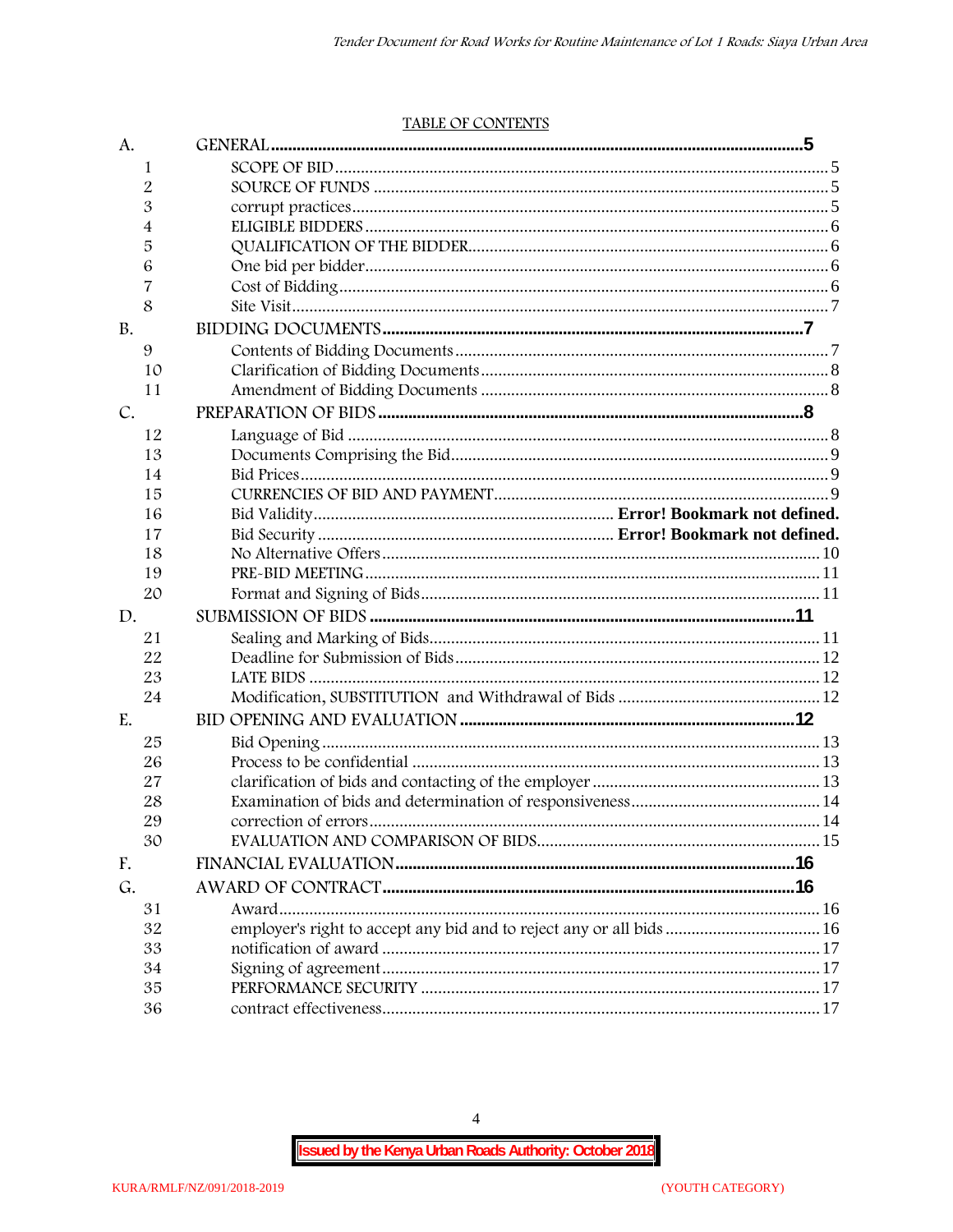# **INSTRUCTIONS TO TENDERERS AND CONDITIONS OF TENDER**

## **A. GENERAL**

- **1 SCOPE OF BID**
	- 1.1 The Employer, as defined in the Conditions of Contract Part II hereinafter "the Employer" wishes to receive bids for the construction of works as described in Section 1, clause 102 of the Special Specifications –"Location and extent of the Works")
	- 1.2 The successful bidder will be expected to complete the Works within the period stated in the Appendix to Form of Bid from the date of commencement of the Works.
	- 1.3 Throughout these bidding documents, the terms bid and tender and their derivatives (bidder/tenderer, bid/tendered, bidding/tendering etc.) are synonymous, and day means calendar day. Singular also means plural.

## **2 SOURCE OF FUNDS**

2.1 The source of funding is the Government of Kenya through the Road Maintenance Levy Fund.

## **3 CORRUPT PRACTICES**

3.1 The government requires that the bidders, suppliers, sub-contractors and supervisors observe the highest standards of ethics during the execution of such contracts. In this pursuit of this policy, the government;

Defines for the purpose of this provision, the terms set forth below as follows:

- i) "corrupt practice" means the offering, giving, receiving, or soliciting of anything of value to influence the action of the public official in the procurement process or in the execution, and
- ii) "fraudulent practice" means a misrepresentation of facts in order to influence a procurement process or the execution of a contract to the detriment of the employer, and includes collusive practices among bidders (prior to or after bid submission) designed to establish bid prices at artificial, non-competitive levels and to deprive the employer the benefits of free and open competition

Will reject a proposal for award if it determines that the bidder recommended for award has engaged in corrupt or fraudulent practices in competing for the contract, and

Will declare a firm ineligible, either indefinitely or for a stated period of time, to be awarded a government contract if it at any time it is determined that the firm has engaged in corrupt or fraudulent practices in competing for, or in executing, a government financed contract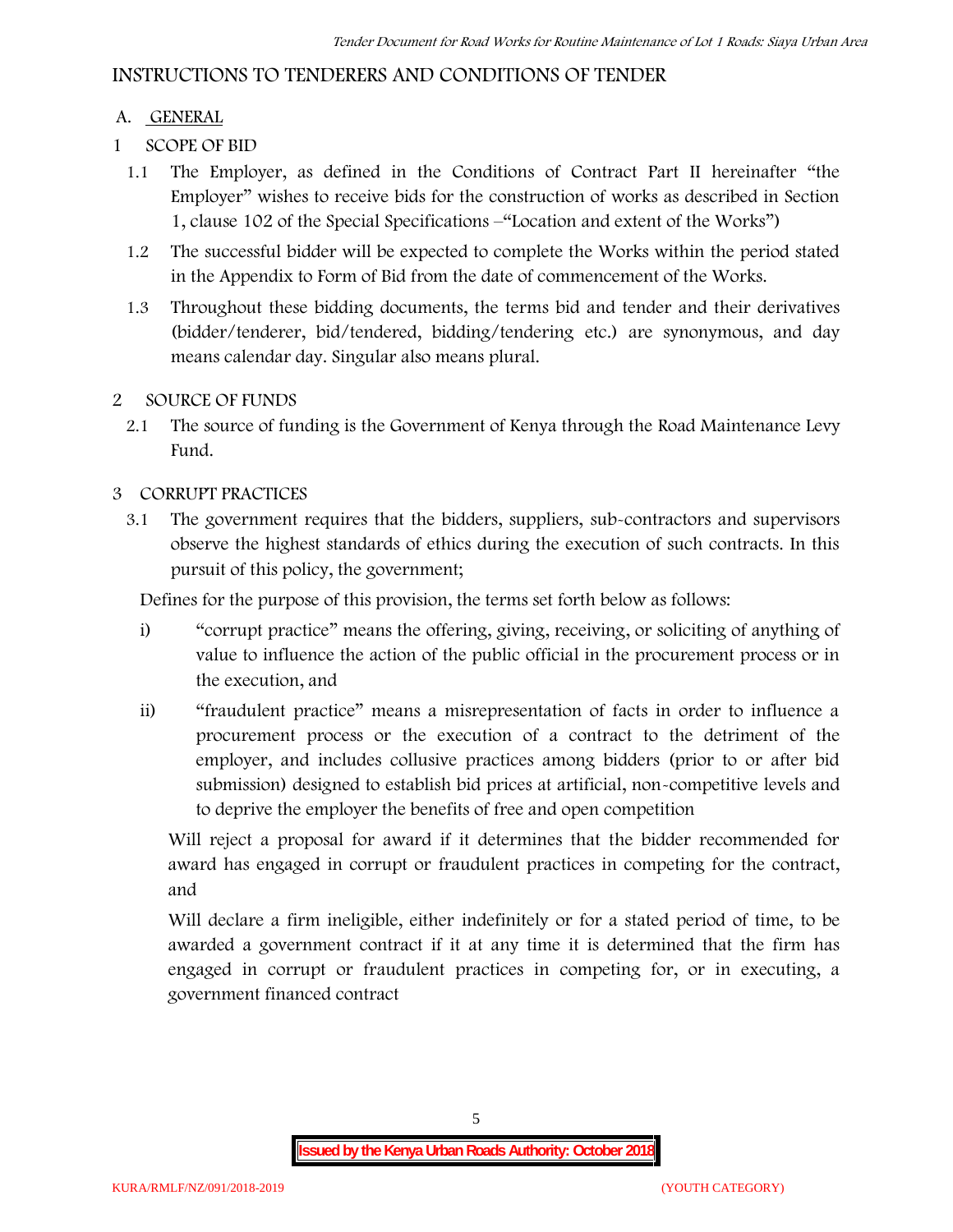#### **4 ELIGIBLE BIDDERS**

- 4.1 This invitation to bid is open to youth bidders who are legally registered or incorporated in the Republic of Kenya as of the time of bid submission. Registration with National Construction Authority (NCA) as a road works contractor is mandatory.
- 4.2 Bidders shall not have a conflict of interest. Bidders shall be considered to have conflict of interest, if they participated as a consultant in the preparation of the design, documentation or technical specifications of the works that are the subject of this bidding other than as far as required by the Employer.
- 4.3 A firm that is under a declaration of eligibility by the Employer in accordance with clause 3, at the date of submission of the Bid or thereafter, shall be disqualified.
- 4.4 Bidders shall provide such evidence of their continued eligibility satisfactory to the Employer as the Employer shall reasonably request.

#### **5 QUALIFICATION OF THE BIDDER**

- 5.1 Bidders shall as part of their bid:
- (a) Submit a written power of attorney authorizing the signatory of the bid to commit the bidder; and
- (b) Update any information submitted with their bids and update in any case the information indicated in the schedules and continue to meet the minimum threshold criteria set out in the bid documents.
	- 5.2 As a minimum, bidders shall update the following information:
- (a) evidence of access to lines of credit from a bank and availability of other financial resources
- (b) financial predictions for the current year and the two subsequent years, including the effect of known commitments
- (c) work commitments
- (d) current litigation information; and
- (e) availability of critical equipment
	- 5.3 Bidders shall also submit proposals of work methods and schedule in sufficient detail to demonstrate the adequacy of the bidders' proposals to meet the technical specifications and the completion time referred to in Clause 1.2 above.
- **6 ONE BID PER BIDDER**
	- 6.1 Each bidder shall submit only one bid. A bidder who submits or participates in more than one bid will be disqualified.
- **7 COST OF BIDDING**
	- 7.1 The bidder shall bear all costs associated with the preparation and submission of his bid and the Employer will in no case be responsible or liable for those costs, regardless of the conduct or outcome of the bidding process.

6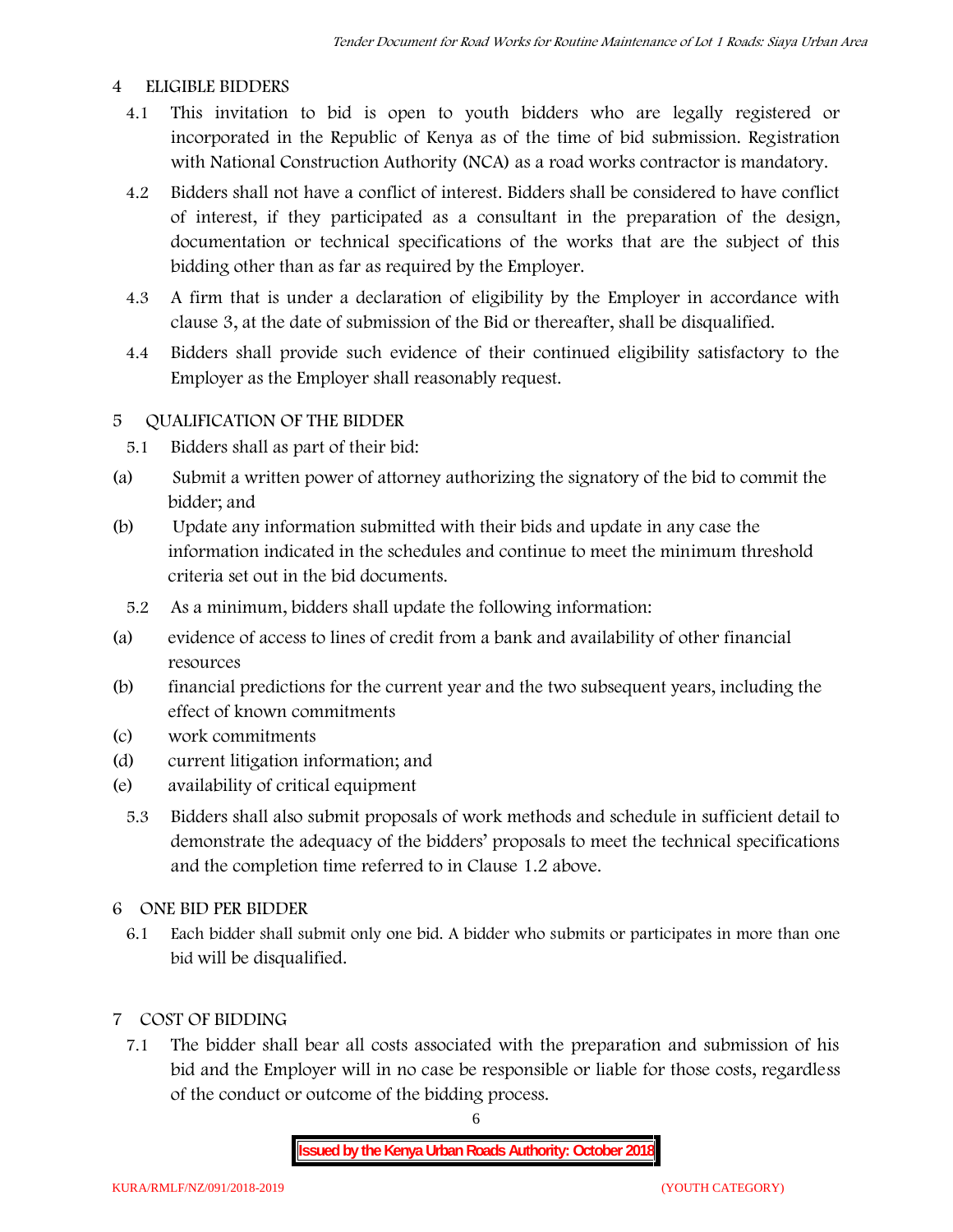# **8 SITE VISIT**

- 8.1 The tenderer is advised to visit and examine the site and its surroundings and obtain for himself on his own responsibility, all information that may be necessary for preparing the tender and entering into a contract. The costs of visiting the site shall be the tenderer's own responsibility.
	- 8.2 The tenderer and any of his personnel or agents will be granted permission by the Employer to enter upon premises and lands for the purpose of such inspection, but only upon the express condition that the tenderer, his personnel or agents, will release and indemnify the Employer from and against all liability in respect of, and will be responsible for personal injury (whether fatal or otherwise), loss of or damage to property and any other loss, damage, costs and expenses however caused, which but for the exercise of such permission, would not have arisen.
	- 8.3 A Mandatory pre-tender site meeting shall be held as specified in the tender notice. A representative of the Employer will be available to meet the intending tenderers at the venue.
	- 8.4 The Employer will conduct a Site Visit concurrently with the pre-bid meeting referred to in Clause 19, attendance for which is necessary for all bidders. Attendance by the tenderers shall be as specified in the tender notice.
	- 8.5 Tenderers must provide their own transport. The representative will not be available at any other time for site inspection visits.
	- 8.6 Each tenderer shall complete the Certificate of Tenderer's Visit to the Site, whether he in fact visits the Site at the time of the organized site visit or by himself at some other time.

# **B. BIDDING DOCUMENTS**

- **9 CONTENTS OF BIDDING DOCUMENTS**
	- 9.1 The set of documents comprising the tender includes the following together with any addenda issued in accordance with Clause 11:
- (a) Invitation to Bid
- (b) Instructions to Bidders and Conditions of Tender
- (c) Appendix to Instruction to Tenderers
- (d) Conditions of Contract Part I
- (e) Conditions of Contract Part II
- (f) Road Maintenance Manual (May 2010 Edition)
- (g) Standard Specifications
- (h) Special Specifications
- (i) Form of Bid, Appendix to Form of Bid and Bid Security
- (j) Bills of Quantities
- (k) Schedules of Supplementary information

7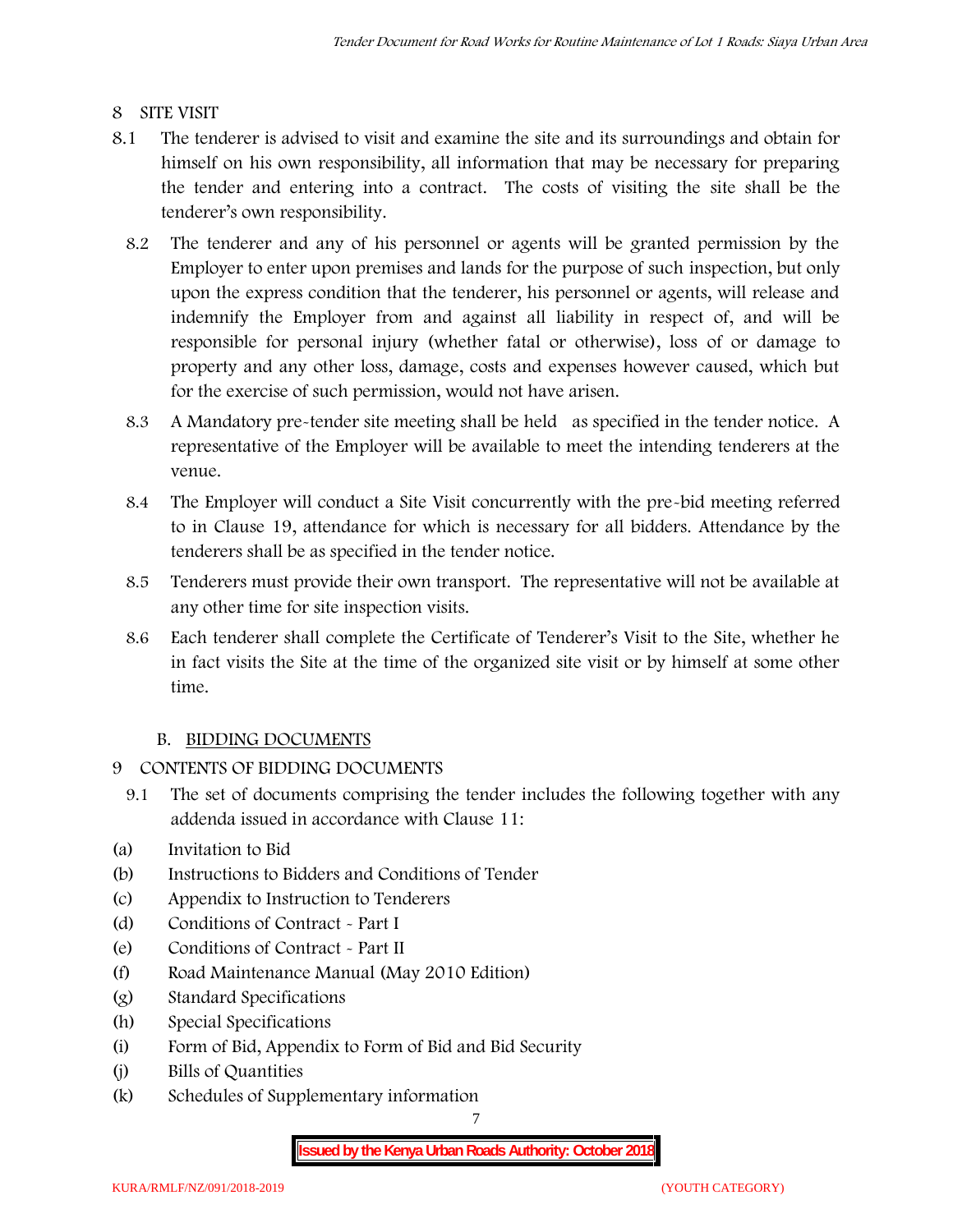- (l) Form of Contract Agreement
- (m) Form of Performance Security
- (n) Drawings
- (o) BID Addenda (BID Notices)
- (p) Declaration Form
	- 9.2 The bidder is expected to examine carefully all instructions, conditions, forms, terms, specifications and drawings in the bidding documents. Failure to comply with the requirements of bid submission will be at the bidder's own risk. Bids that are not substantially responsive to the requirements of the bidding documents will be rejected.
	- 9.3 All recipients of the documents for the proposed Contract for the purpose of submitting a tender (whether they submit a tender or not) shall treat the details of the documents as "private and confidential".

## **10 CLARIFICATION OF BIDDING DOCUMENTS**

- 10.1 The prospective bidder requiring any clarification of the bidding documents may notify the Employer in writing, cable or by e-mail (hereinafter the term cable is deemed to include telex and facsimile) at the Employer's mailing address indicated in the Bidding Data.
- 10.2 The Employer will respond in writing to any request for clarification that he receives earlier than 7 days prior to the deadline for the submission of bids. Copies of the Employer's response to queries raised by bidders (including an explanation of the query but without identifying the sources of the inquiry) will be sent to all prospective bidders who will have purchased the bidding documents.

#### **11 AMENDMENT OF BIDDING DOCUMENTS**

- 11.1 At any time prior to the deadline for submission of bids, the Employer may, for any reason, whether at his own initiative or in response to a clarification requested by a prospective bidder, modify the bidding documents by issuing subsequent Addenda.
- 11.2 The Addendum thus issued shall be part of the bidding documents pursuant to Sub- Clause 10.1 and shall be communicated in writing or cable to all purchasers of the bidding documents. Prospective bidders shall promptly acknowledge receipt of each Addendum in writing or by cable to the Employer.
- 11.3 In order to afford prospective bidders reasonable time in which to take an Addendum into account in preparing their bids, the Employer may, at his discretion, extend the deadline for the submission of bids in accordance with Clause 16.2.

# **C. PREPARATION OF BIDS**

## **12 LANGUAGE OF BID**

12.1 The bid prepared by the bidder and all correspondences and documents relating to the bid exchanged by the bidder and the Employer shall be written in the English Language. Supporting documents and printed literature furnished by the bidder may

8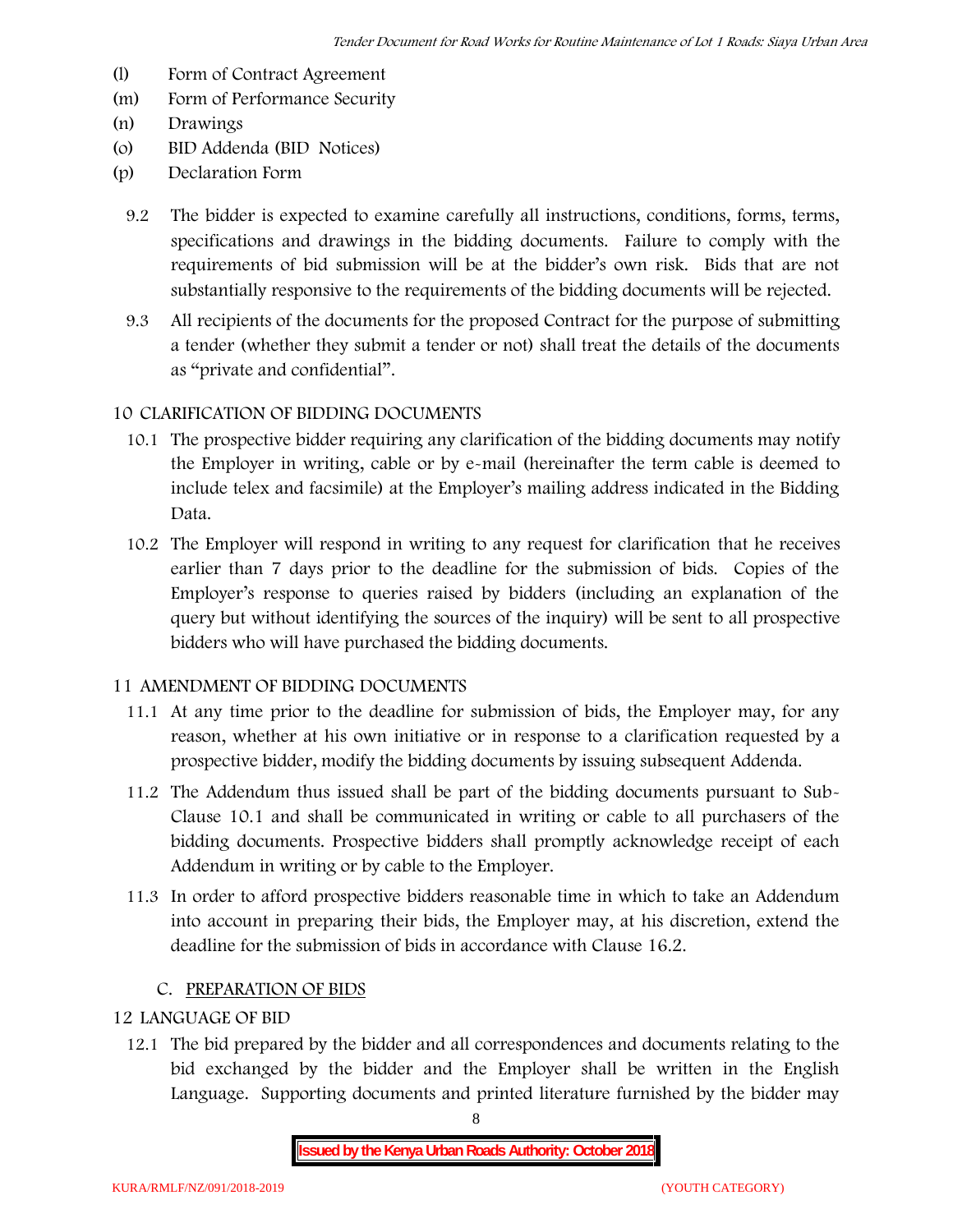be in another language provided they are accompanied by an appropriate translation of pertinent passages in the above stated language. For the purpose of interpretation of the bid, the English language shall prevail.

# **13 DOCUMENTS COMPRISING THE BID**

13.1 The bid to be prepared by the bidder shall comprise:

- (a) Duly filled-in Form of Bid and Appendix to form of bid;
- (b) Bid security;
- (c) Priced Bills of Quantities;
- (d) Schedules of information
- (e) Qualification criteria
- (f) Any other materials required to be completed and submitted in accordance with the Instructions to Bidders embodied in these bidding documents.
	- 13.2 These Forms, Bills of Quantities and Schedules provided in these bidding documents shall be used without exception (subject to extensions of the Schedules in the same format).

# **14 BID PRICES**

- 14.1 Unless explicitly stated otherwise in the bidding documents, the contract shall be for the whole works as described in Sub-Clause 1.1, based on the basic unit rates and prices in the Bill of Quantities submitted by the bidder.
- 14.2 The bidder shall fill in rates and prices for all items of Works described in the Bills of Quantities, whether quantities are stated or not.
- 14.3 All duties, taxes (including VAT) and other levies payable by the Contractor under the Contract, or for any other cause as of the date 7 days prior to the deadline for submission of bids, shall be included in the rates and prices and the total Bid Price submitted by the bidder.
- 14.4 Unless otherwise provided in the Bidding Data and Conditions of Particular Application the rates and prices quoted by the bidder are subject to adjustment during the performance of the contract in accordance with the provisions of Clause 70 of the Conditions of Contract.

# **15 CURRENCIES OF BID AND PAYMENT**

15.1 Bids shall be priced in Kenya Shillings.

# **16 BID VALIDITY**

- 16.1 The bid shall remain valid and open for acceptance for a period of 90 calendar days from the specified date of bid opening specified in Clause 22.
- 16.2 In exceptional circumstances prior to expiry of the original bid validity period, the Employer may request that the bidders extend the period of validity for a specified additional period. The request and the responses thereto shall be made in writing or by

9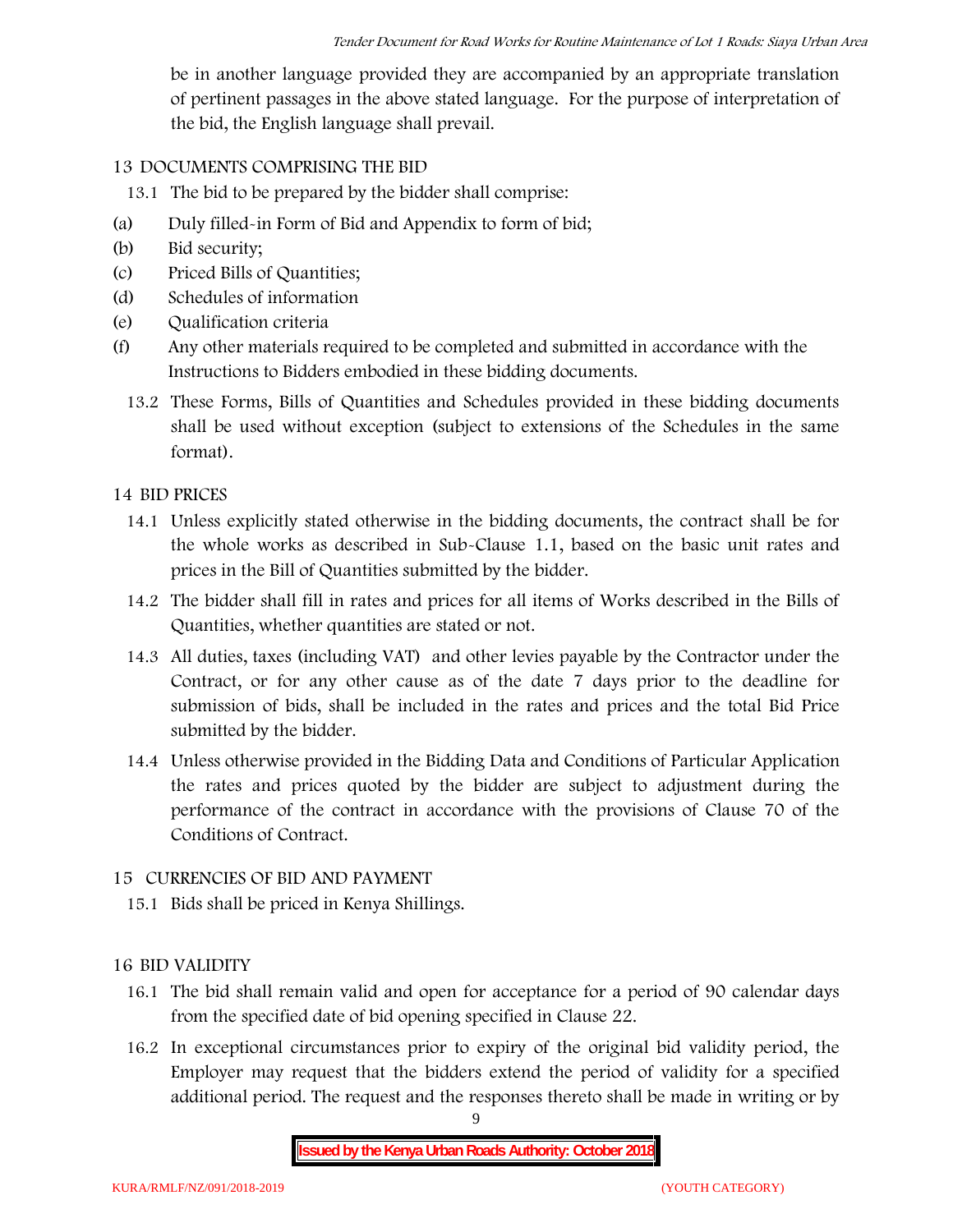cable. A bidder may refuse the request without forfeiting his bid security. A bidder agreeing to the request will not be required nor permitted to modify his bid, but will be required to extend the validity of his bid security for the period of the extension, and in compliance with Clause 17 in all respects.

#### **17 BID SECURING DECLARATION**

- 17.1 The bidder shall furnish, as part of his bid, a duly filled and signed bid Securing Declaration Form as shown in the Appendix to instruction to tenderers.
- 17.2 The bid securing declaration shall be in the format and in accordance with bid securing declaration form included in Section 3. The bid securing declaration shall remain valid for a period of thirty (30) days beyond the original validity period for the bid, and beyond any period of extension subsequently requested under Sub-Clause 16.2.
- 17.3 Any bid not accompanied by an acceptable bid securing declaration will be rejected by the Employer as non-responsive.
- 17.4 The bid securing declaration of unsuccessful bidders will expire either 28 days after the expiration of the period of bid validity or upon receipt of copy of notification of award to successful bidder whichever comes earlier.
- 17.5 The bid securing declaration of the successful bidder will be discharged upon the bidder signing the Contract Agreement and furnishing the required performance security.
- 17.6 The bidder shall automatically be suspended from being eligible for bidding in any contract with the Purchaser for the period of time of 5 years starting on the date of expiration of tender validity period, if:
- (a) a bidder withdraws his bid, except as provided in Sub-Clause 24.2. or
- (b) in the case of a successful bidder, if he fails within the specified time limit to:
	- (i) sign the Contract Agreement or
	- (ii) furnish the necessary performance security

# **18 NO ALTERNATIVE OFFERS**

- 18.1 The bidder shall submit one offer, which complies fully with the requirements of the bidding documents.
- 18.2 The bid submitted shall be solely on behalf of the bidder. A bidder who submits or participates in more than one bid will be disqualified.
- 18.3 A price or rate shall be entered in indelible ink against every item in the Bills of Quantities with the exception of items which already have Prime Cost or Provisional sums affixed thereto. The bidders are reminded that no "nil" or "included" rates or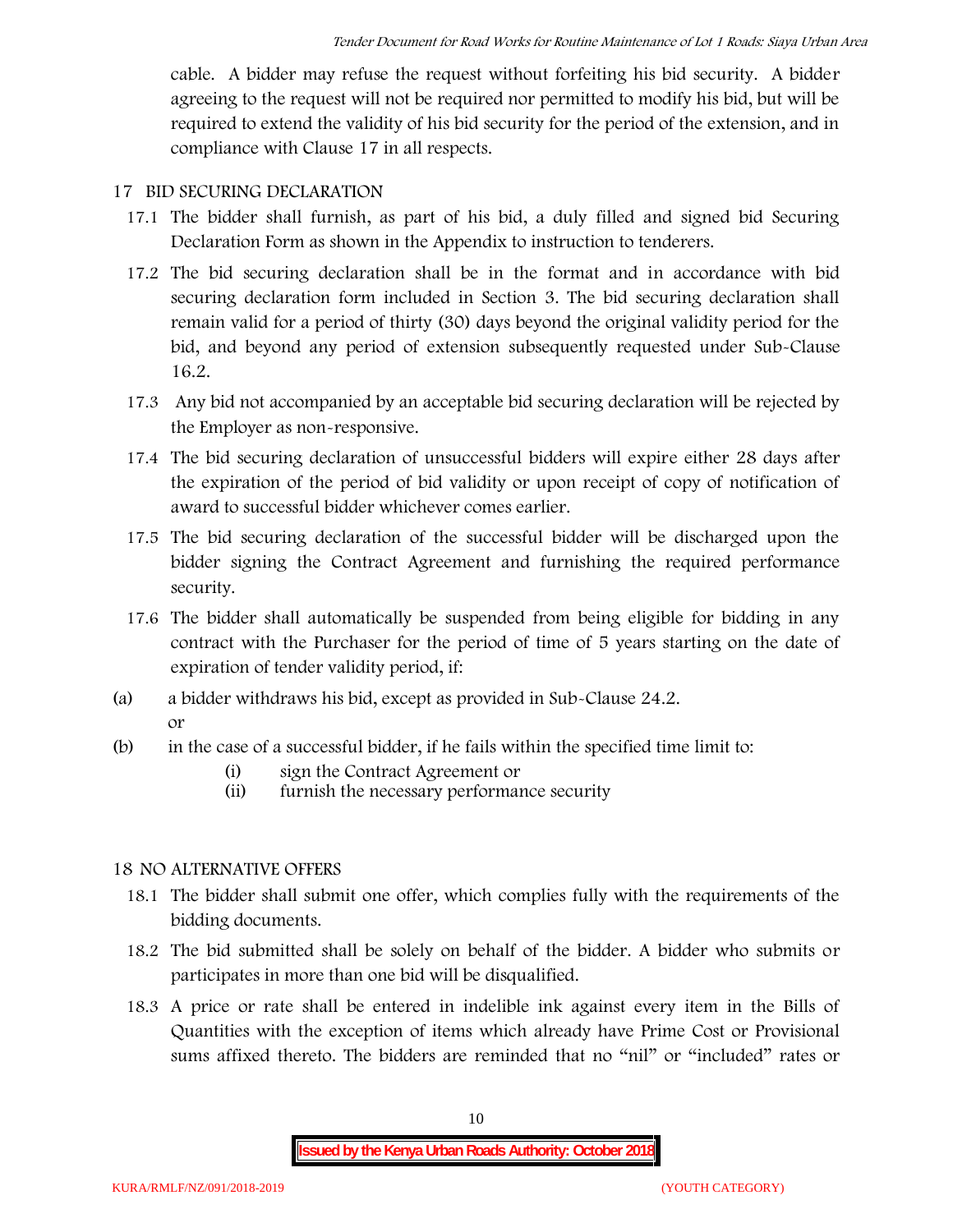"lump-sum" discounts will be accepted. The rates for various items should include discounts if any. Bidders who fail to comply will be disqualified.

#### **19 PRE-BID MEETING**

- 19.1 The bidder's designated representative is invited to attend a mandatory pre-bid meeting, which will take place as specified in the Tender notice. The purpose of the meeting will be to clarify issues and to answer questions on any matter that may be raised at that stage.
- 19.2 The bidder is requested as far as possible to submit any questions in writing or by cable, to reach the Employer not later than one week before the meeting. It may not be practicable at the meeting to answer questions received late, but questions and responses will be transmitted in accordance with the Minutes of the meeting, including the text of the questions raised and the responses given together with any responses prepared after the meeting, will be transmitted without delay to all purchasers of the bidding documents. Any modification of the bidding documents listed in Sub-Clause 9.1, which may become necessary as a result of the pre-bid meeting shall be made by the Employer exclusively through the issue of an Addendum pursuant to Clause 10 or through the minutes of the pre-bid meeting.

#### **20 FORMAT AND SIGNING OF BIDS**

- 20.1 The bidder shall prepare one original of the documents comprising the bid as described in Clause 13 of these Instructions to Bidders, bound with the section containing the Form of Bid and Appendix to Bid, and clearly marked "ORIGINAL". In addition, the bidder shall submit another copy of the bid clearly marked "COPY OF ORIGINAL". In the event of discrepancy between them, the original shall prevail.
- 20.2 The original and copies of the bid shall be typed or written in indelible ink (in the case of copies, photocopies are also acceptable) and shall be signed by a person or persons duly authorized to sign on behalf of the bidder pursuant to Sub-Clause 5.1(a) OR 4.3 (c) as the case may be. The person or persons signing the bid shall initial all pages of the bid where entries or amendments have been made.
- 20.3 The bid shall be without alterations, omissions or conditions except as necessary to correct errors made by the bidder, in which case such corrections shall be initialled by the person or persons signing the bid.

#### **D. SUBMISSION OF BIDS**

#### **21 SEALING AND MARKING OF BIDS**

- 21.1 The bidder shall seal the original and each copy of the bid in separate envelopes duly marking the envelopes "ORIGINAL" and "COPY". The envelopes shall then be sealed in an outer separate envelope.
- 21.2 The inner and outer envelopes shall be:
	- (a) Addressed to the Employer at the address provided in the Appendix to Form of Bid.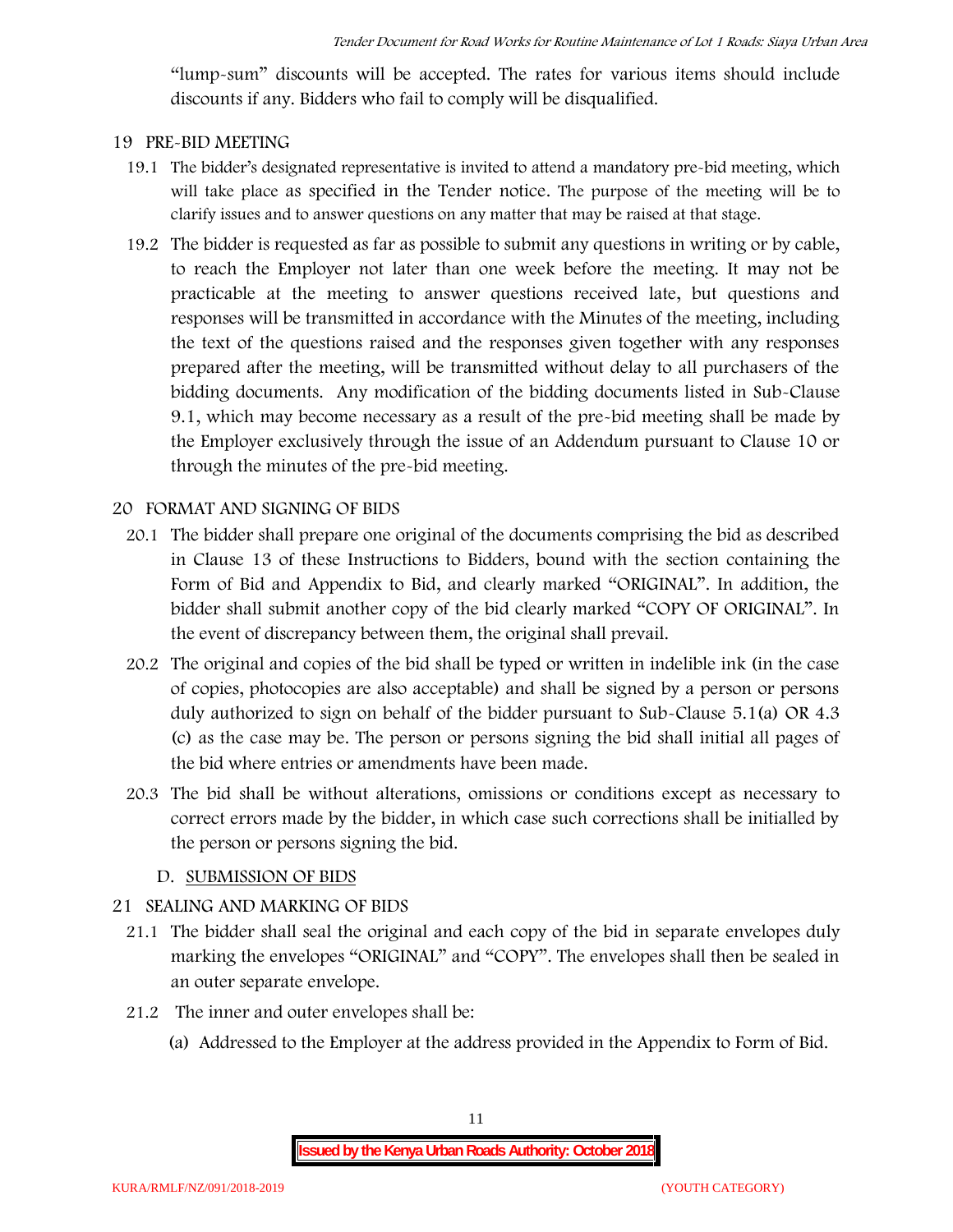- (b) Bear the name and identification number of the contract. In addition to the identification required in sub-Clause 21.2, the inner envelopes shall indicate the name and address of the bidder to enable the bid to be returned unopened in case it is declared "late" pursuant to Clause 23.1, and for matching purposes under Clause 24.
- 21.3 If the outer envelope is not sealed and marked as instructed above, the Employer will assume no responsibility for the misplacement or premature opening of the bid. If the outer envelope discloses the bidder's identity the Employer will not guarantee the anonymity of the bid submission, but this shall not constitute grounds for rejection of the bid.

#### **22 DEADLINE FOR SUBMISSION OF BIDS**

22.1 Bids must be received by the Employer at the address specified in Sub Clause 21.2 not later than **the date indicated in the tender notice.**

Tenders delivered by hand must be placed in the "tender box" provided in the office of the employer.

Proof of posting will not be accepted as proof of delivery and any tender delivered after the above stipulated time, from whatever cause arising will not be considered.

- 22.2 The Employer may, at his discretion, extend the deadline for the submission of bids through the issue of an Addendum in accordance with Clause 11 in which case all rights and obligations of the Employer and the bidders previously subject to the original deadline shall thereafter be subject to the new deadline as extended.
- **23 LATE BIDS**
	- 23.1 Any bid received by the Employer after the deadline for submission of bids prescribed in Clause 22 will be returned unopened to the bidder.

#### **24 MODIFICATION, SUBSTITUTION AND WITHDRAWAL OF BIDS**

- 24.1 The bidder may modify, substitute or withdraw his bid after bid submission, provided that written notice of modification or withdrawal is received by the Employer prior to the prescribed deadline for submission of bids.
- 24.2 The bidder's modification, substitution or withdrawal notice shall be prepared, sealed, marked and delivered in accordance with the provisions of Clause 21, with the outer and inner envelopes additionally marked "MODIFICATION" or "WITHDRAWAL" as appropriate.
- 24.3 No bid may be modified subsequent to the deadline for submission of bids, except in accordance with Sub-Clause 29.2.
- 24.4 Any withdrawal of a bid during the interval between the deadline for submission of bids and expiration of the period of bid validity specified in Clause 17 may result in the forfeiture of the bid security pursuant to Sub-Clause 17.6.
	- **E. BID OPENING AND EVALUATION**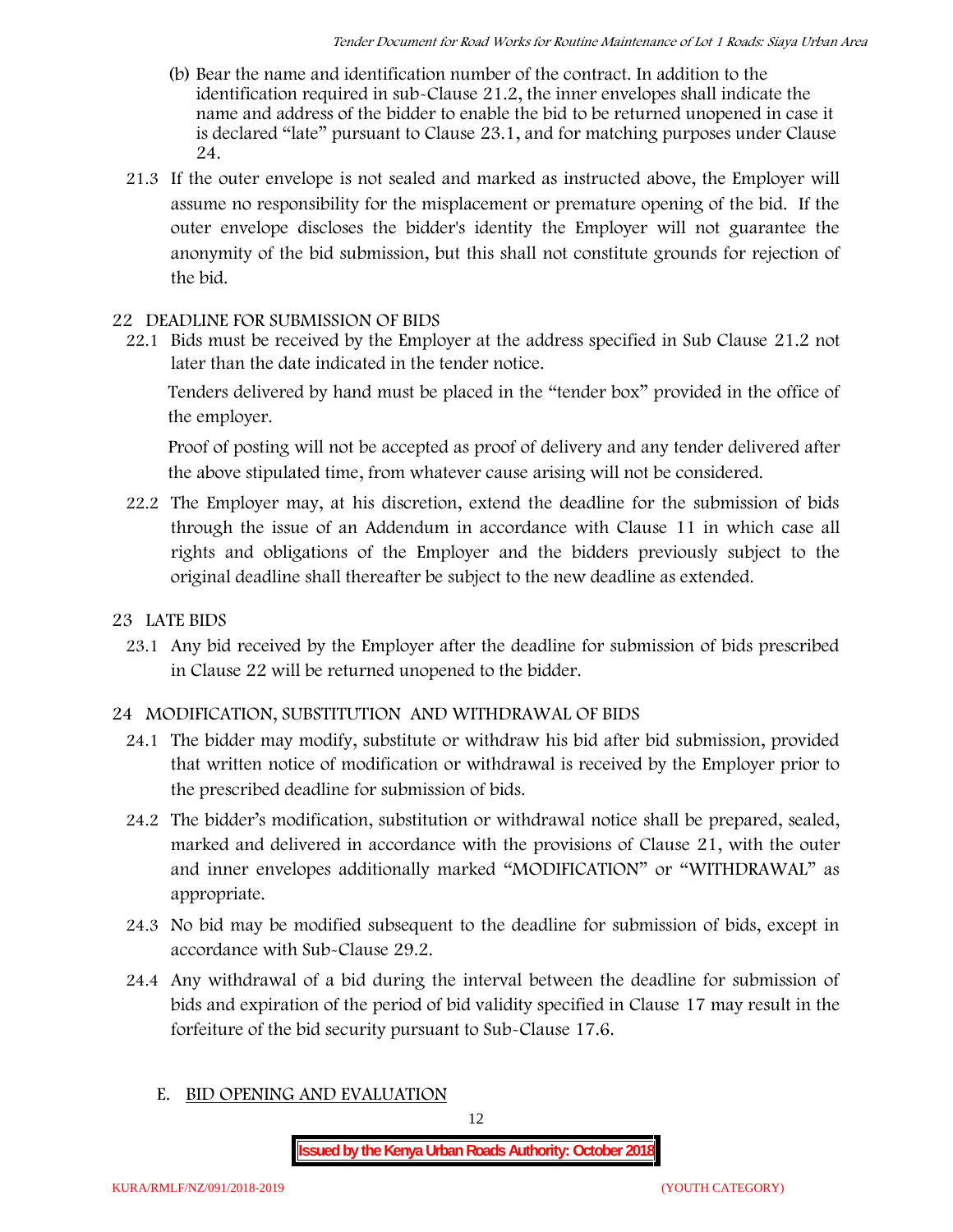#### **25 BID OPENING**

- 25.1 The Employer will open the bids, including withdrawals and modifications made pursuant to Clause 24, in the presence of bidders' designated representatives who choose to attend, at the time, date, and location stipulated in the letter of invitation. The bidders' representatives who are present shall sign a register evidencing their attendance.
- 25.2 Envelopes marked "WITHDRAWAL" and "SUBSTITUTION" shall be opened first and the name of the bidder shall be read out. Bids for which an acceptable notice of withdrawal has been submitted pursuant to Clause 24 shall not be opened.
- 25.3 The bidder's name, the Bid Prices, including any bid modifications and withdrawals, the presence (or absence) of bid security, and any such details as the Employer may consider appropriate, will be announced by the Employer at the opening. Subsequently, all envelopes marked "MODIFICATION" shall be opened and the submissions therein read out in appropriate detail. No bid shall be rejected at bid opening except for late bids pursuant to Clause 22.
- 25.4 The Employer shall prepare minutes of the bid opening, including the information disclosed to those present in accordance with Sub-Clause 24.3.
- 25.5 Bids not opened and read out at bid opening shall not be considered further for evaluation, irrespective of the circumstances.

#### **26 PROCESS TO BE CONFIDENTIAL**

26.1 Information relating to the examination, evaluation and comparison of bids, and recommendations for the award of contract shall not be disclosed to bidders or any other persons not officially concerned with such process until the award to the successful bidder has been announced. Any effort by a bidder to influence the Employer's processing of bids or award decisions may result in the rejection of the bidder's bid.

#### **27 CLARIFICATION OF BIDS AND CONTACTING OF THE EMPLOYER**

- 27.1 To assist in the examination, evaluation, and comparison of bids, the Employer may, at its discretion, ask any bidder for clarification of its bid, including breakdowns of unit rates. The request for clarification and the response shall be in writing or by cable, but no change in the price or substance of the bid shall be sought, offered, or permitted except as required to confirm the correction of arithmetic errors discovered by the Employer in the evaluation of the bids in accordance with Clause 29.
- 27.2 Subject to Sub-Clause 26.1, no bidder shall contact the Employer on any matter relating to its bid from the time of the bid opening to the time the contract is awarded. If the bidder wishes to bring additional information to the notice of the Employer, should do so in writing.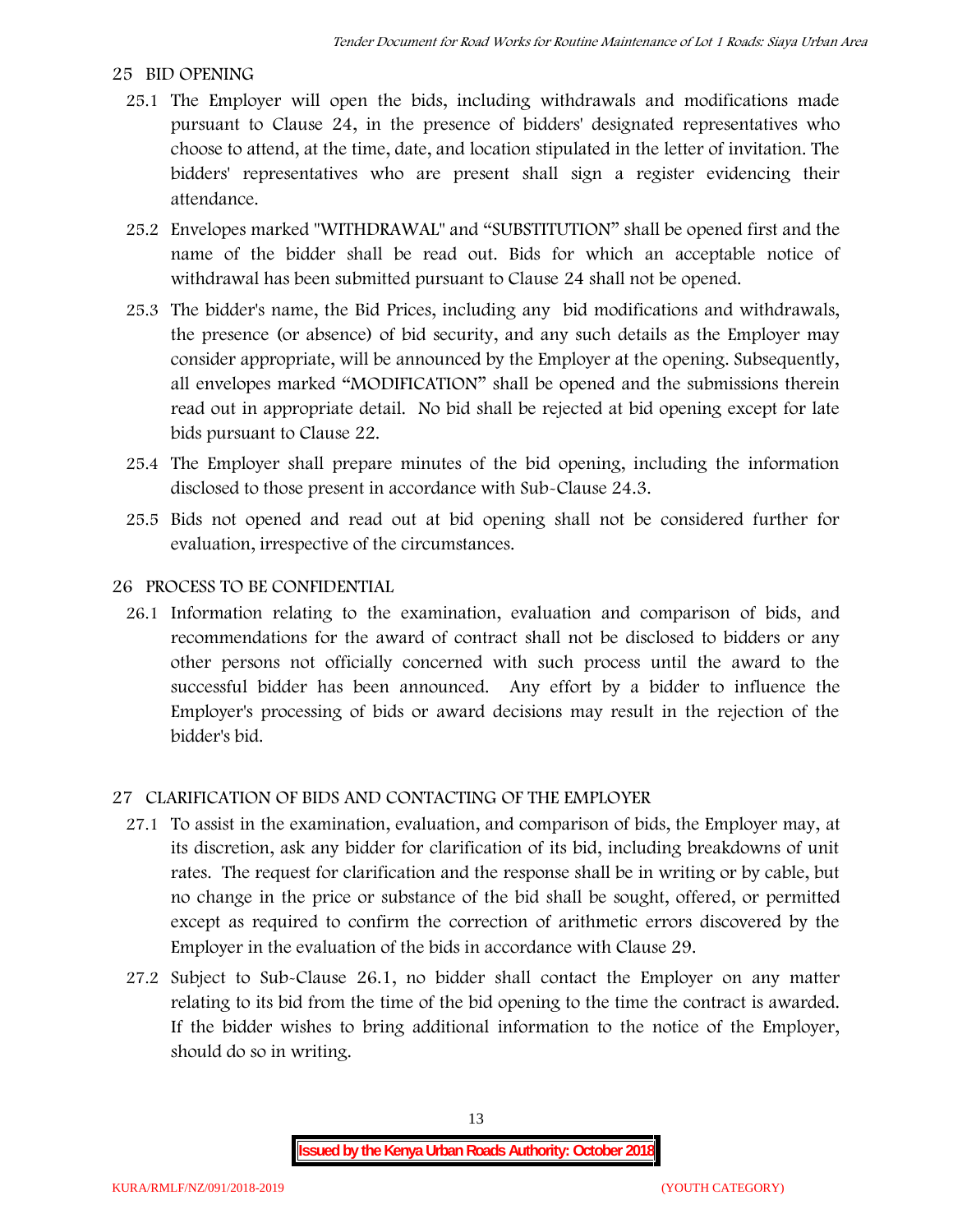27.3 Any effort by the bidder to influence the Employer in the Employer's bid evaluation, bid comparison or contract award decisions may result in the rejection of the bidder's bid.

# **28 EXAMINATION OF BIDS AND DETERMINATION OF RESPONSIVENESS**

- 28.1 Prior to the detailed evaluation of bids, the Employer will determine whether each bid (a) has been properly signed; (b) is accompanied by the required securities; (c) is substantially responsive to the requirements of the bidding documents; and (d) provides any clarification and/or substantiation that the Employer may require to determine responsiveness pursuant to Sub-Clause 28.2.
- 28.2 A substantially responsive bid is one that conforms to all the terms, conditions, and specifications of the bidding documents without material deviation or reservation and has a valid tender bank guarantee. A material deviation or reservation is one

(a) Which affects in any substantial way the scope, quality, or performance of the works;

(b) Which limits in any substantial way, inconsistent with the bidding documents, the Employer's rights or the bidder's obligations under the contract; or

(c) Whose rectification would affect unfairly the competitive position of other bidders presenting substantially responsive bids.

28.3 If a bid is not substantially responsive, it will be rejected by the Employer and may not subsequently be made responsive by correction or withdrawal of the nonconforming deviation or reservation.

# **29 CORRECTION OF ERRORS**

Tenders determined to be substantially responsive shall be checked by the Employer for any arithmetic errors in the computations and summations. Errors will be corrected by the Employer as follows:

- (a) Where there is a discrepancy between the amount in figures and the amount in words, the amount in words will govern.
- (b) Where there is a discrepancy between the unit rate and the line item total resulting from multiplying the unit rate by the quantity, the unit rate as quoted will prevail, unless in the opinion of the Employer, there is an obvious typographical error, in which case adjustment will be made to the entry containing that error.
- (c) In the event of a discrepancy between the tender amount as stated in the Form of Tender and the corrected tender figure in the main summary of the Bills of Quantities, the amount as stated in the Form of Tender shall prevail.
- (d) The Error Correction Factor shall be computed by expressing the difference between the tender amount and the corrected tender sum as a percentage of the corrected work items (i.e. corrected tender sum less Prime Cost and Provisional Sums.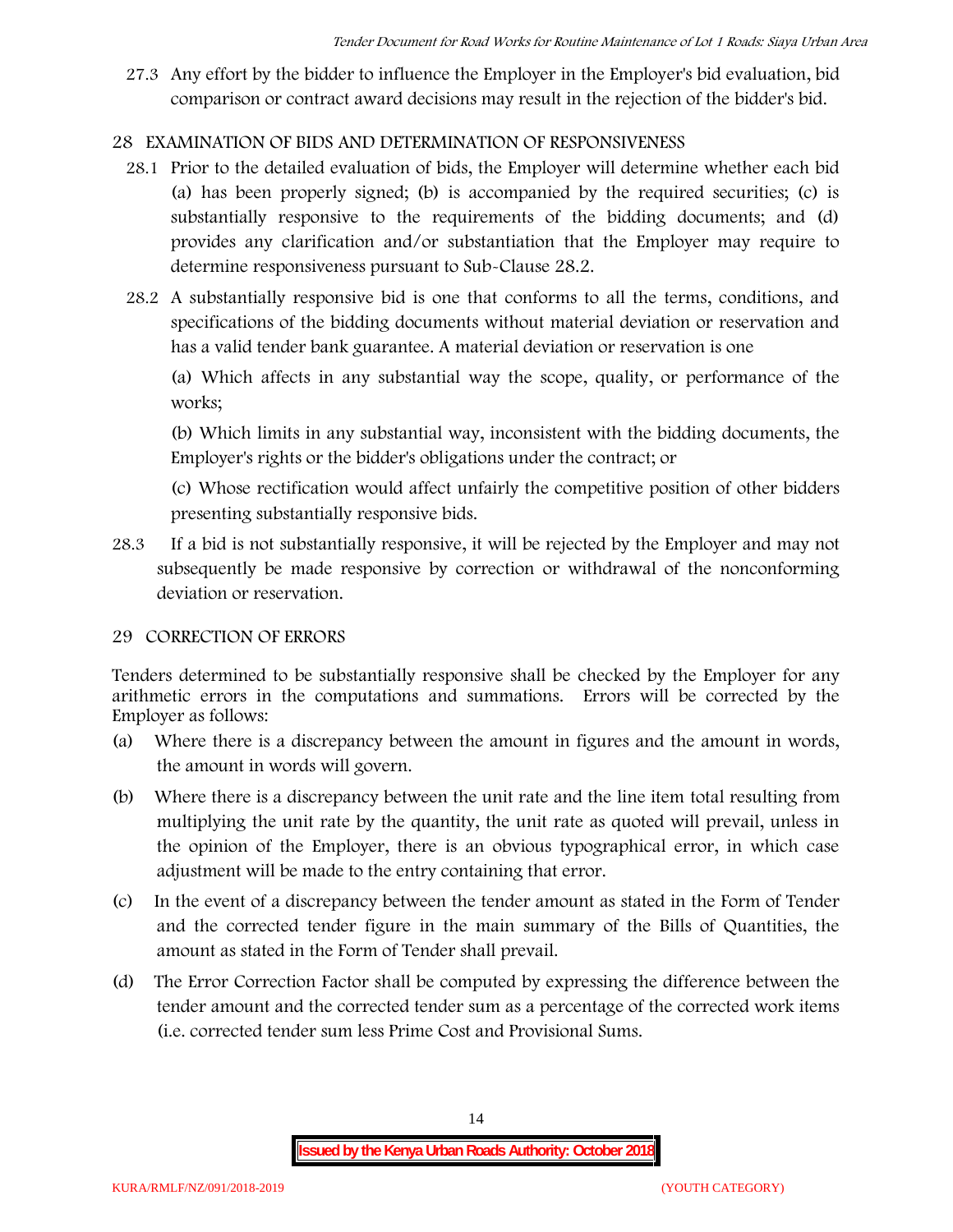- (e) The Error Correction Factor shall be applied to all work items (as a rebate or addition as the case may be) for the purposes of valuations for Interim Certificates and valuations of variations.
- (f) The Bidder shall within three (3) days after issuance of the written notice by the Employer, or such further time as the Employer may allow, correct his tender in such a manner as may be agreed or directed by the Employer failing which the tender may be absolutely rejected and the Bid Security forfeited in accordance with Sub-Clause 17.6 .

## **30 EVALUATION AND COMPARISON OF BIDS**

- 30.1 The Employer will carry out evaluation of details and information provided in post- Qualification Questionnaire and any bidder who does not qualify shall not have his/her bid evaluated further.
- 30.2 The Employer will then evaluate and compare only the bids determined to be substantially responsive in accordance with Clauses 27 and 28.
	- 30.3 The procuring entity may at any time terminate procurement proceedings before contract award and shall not be liable to any person for the termination.
	- 30.4 A tenderer who gives false information in the tender document about its qualification or who refuses to enter into a contract after notification of contract award shall be considered for debarment from participating in future public procurement.

# **31 QUALIFICATION AND EVALUATION CRITERIA**

- 31.1 Post-qualification will be based on meeting all of the following minimum point scale criteria regarding the Applicant's general and particular experience, personnel and equipment capabilities as well as financial position. The Employer reserves the right to waive minor deviations, if they do not materially affect the capacity of an applicant to perform the contract. Subcontractor's experience and resources shall not be taken into account in determining the Applicant's compliance with qualifying criteria.
- **31.2** *General Experience***.**

The Applicant shall meet the following minimum criteria: -

- (a) Average annual turnover for the last 2 years **KShs.10,000,000.00/-.**
- (b) Successful completion as a prime contractor or sub-contractor in the execution of at least three roads rehabilitation/new construction projects of a similar nature and comparable in complexity to the proposed contract within the last three years, for which at least one was located in an urban environment in Kenya.
- 31.3 *Personnel Capabilities***.** The Applicant should list down personnel of minimum qualification of HND in Civil Engineering for Site Agent, Ordinary Diploma for the surveyor and other supervisory staff.
- 31.4 *Equipment Capabilities.* The Applicant should list down, the plants and equipment that are in his ownership and the ones proposed for hire which should be suitable for executing contract works. – Applicants must attaché evidence of ownership or hiring arrangements.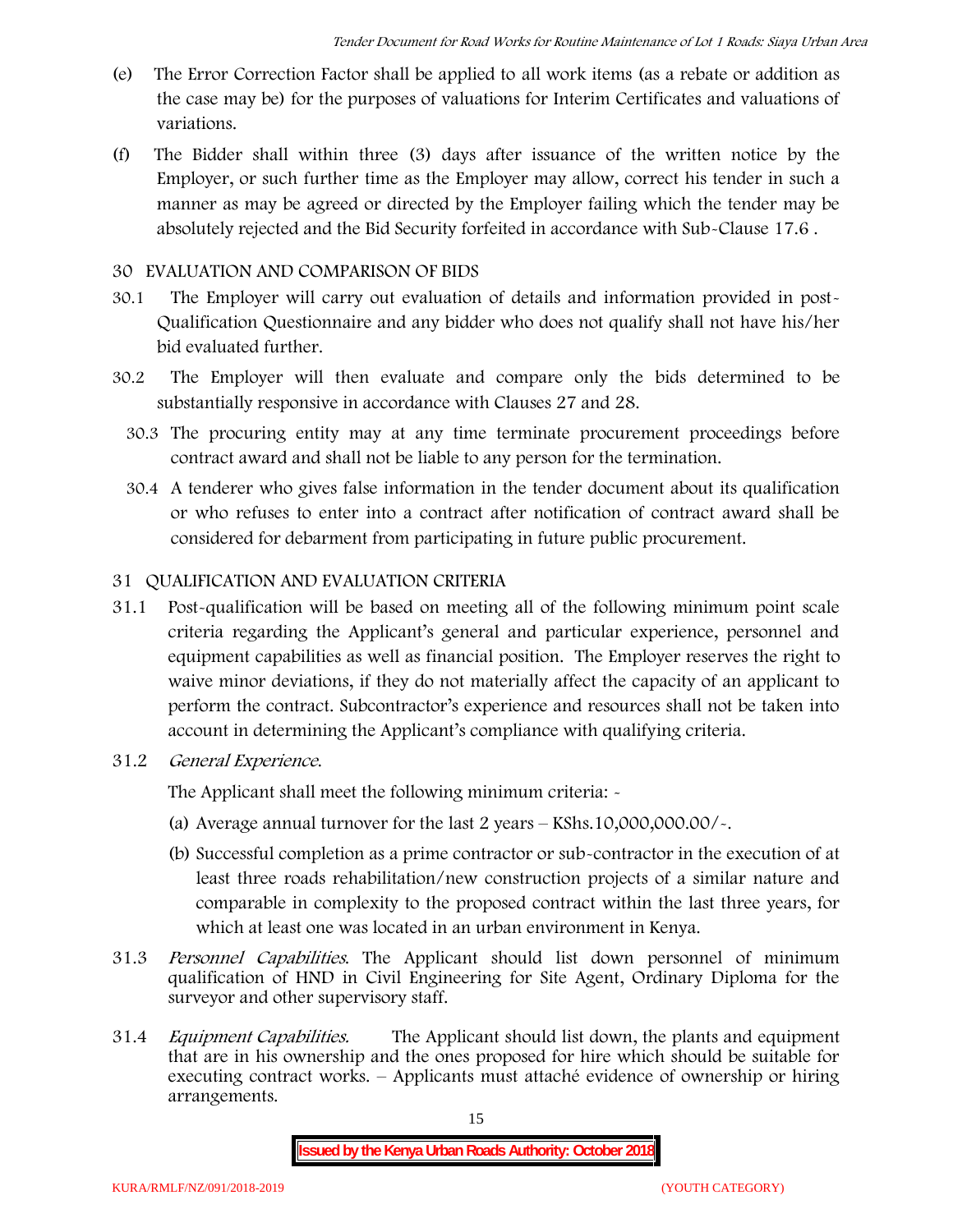- 31.5 *Cash flow statement.* The Applicant should demonstrate that the firm has access to or has available, liquid assets, unencumbered real assets, lines or credit, and other financial means sufficient to meet the construction cash flow for a period of 2 months, estimated at 20% of the estimated tender sum.
- 31.6 **Balance Sheets***.* Signed and stamped Audited balance sheets for the last two years should be submitted and must demonstrate the soundness of the Applicant's financial position, availability of working capital and net worth.
- 31.7 **Financial position/Ratios.** The applicant's financial information will be assessed in terms of ROCE, current ratio and return on equity, and the point scale criteria on their financial position given on this basis. Where necessary, the Employer may make inquiries with the Applicant's bankers.
- 31.8 *Litigation History.* The Applicant should provide accurate information on any litigation or arbitration resulting from contracts complete or under execution by him over the last five years. A consistent history of litigation against the Applicant may result in failure of the application.
- 31.9 Post-qualification criteria are as provided in the Appendix to instruction to tenderers. The bidders who pass the technical criteria will be subjected to financial evaluation.

# **F. FINANCIAL EVALUATION**

31.8 Comparison of major rates of items of construction & credibility of tenderers rates

The Employer will compare the tenderers' rates with the Engineer's estimates for major items of construction. If some bids are seriously unbalanced or front loaded in relation to the Engineer's estimates for the major items of work to be performed under the contract, the Employer may require the bidder to produce detailed price analyses for any or all items of the Bills of Quantities, to demonstrate the internal consistency of those prices with the construction methods and schedule proposed. After evaluation of the price analyses, taking into consideration the schedule of estimated contract payments, the Employer may require that the amount of the Performance Security set forth in Clause 35 be increased at the expense of the bidder to a level sufficient to protect the Employer against financial loss in the event of default of the successful bidder under the contract.

# **G. AWARD OF CONTRACT**

#### **32 AWARD**

- 32.1 Subject to Clause 32, the Employer will award the contract to the bidder whose bid has been determined to be substantially responsive to the bidding documents and who has offered the lowest Evaluated Bid Price pursuant to Clause 29, provided that such bidder has been determined to be (a) eligible in accordance with the provisions of Sub-Clause 3.1, and (b) qualified in accordance with the provisions of Clause 4.
- **33 EMPLOYER'S RIGHT TO ACCEPT ANY BID AND TO REJECT ANY OR ALL BIDS**

16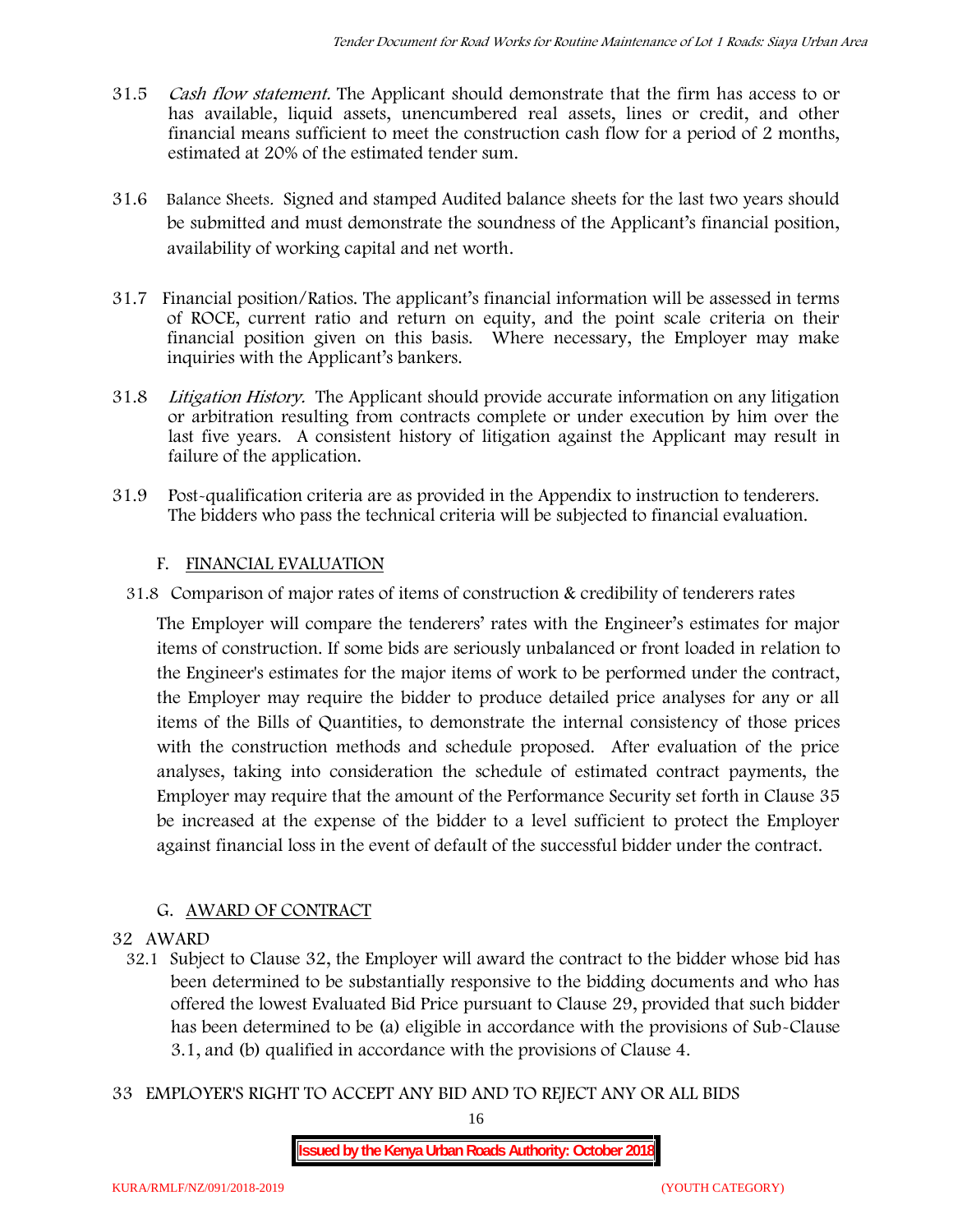33.1 The Employer reserves the right to accept or reject any bid, and to annul the bidding process and reject all bids, at any time prior to award of contract, without thereby incurring any liability to the affected bidder or bidders or any obligation to inform the affected bidder or bidders of the grounds for the Employer's action.

# **34 NOTIFICATION OF AWARD**

- 34.1 Prior to expiration of the period of bid validity prescribed by the Employer, the Employer will notify the successful bidder in writing or by cable confirmed by registered letter that its bid has been accepted. This letter (hereinafter and in the Conditions of Contract called "Letter of Acceptance") shall specify the sum, which the Employer will pay the Contractor in consideration of the execution and completion of the works and the remedying of any defects therein by the Contractor as prescribed by the contract (hereinafter and in the Conditions of Contract called "the Contract Price").
- 34.2 At the same time that the Employer notifies the successful bidder that his bid has been accepted, the Employer shall notify the other bidders that their bids have been unsuccessful and that their bid security will be returned as promptly as possible, in accordance with sub clause 17.4.

# **35 SIGNING OF AGREEMENT**

35.1 Within 21 days of receipt of the Notification of Award, the successful bidder shall sign the Form of Agreement and return it to the Employer, together with the required performance security.

# **36 PERFORMANCE SECURITY**

- 36.1 Within 21 days of receipt of the Letter of Acceptance from the Employer, the successful bidder shall furnish to the Employer a performance security in the form stipulated in the Conditions of contract. The form of performance security provided in Section 9 of the bidding documents shall be used.
- 36.2 The successful bidder shall provide a performance security in the form of an Unconditional Bank Guarantee from a reputable bank located in Kenya.
- 36.3 Failure by successful bidder to lodge the required performance Guarantee within 21 days of the receipt of the letter of Acceptance shall constitute sufficient grounds for annulment of the award and forfeiture of the bid surety; in which event the Employer may make the award to another bidder or call for new bids.

# **37 CONTRACT EFFECTIVENESS**

37.1 The Contract will be effective only upon signature of the Agreement between the Contractor and the Employer.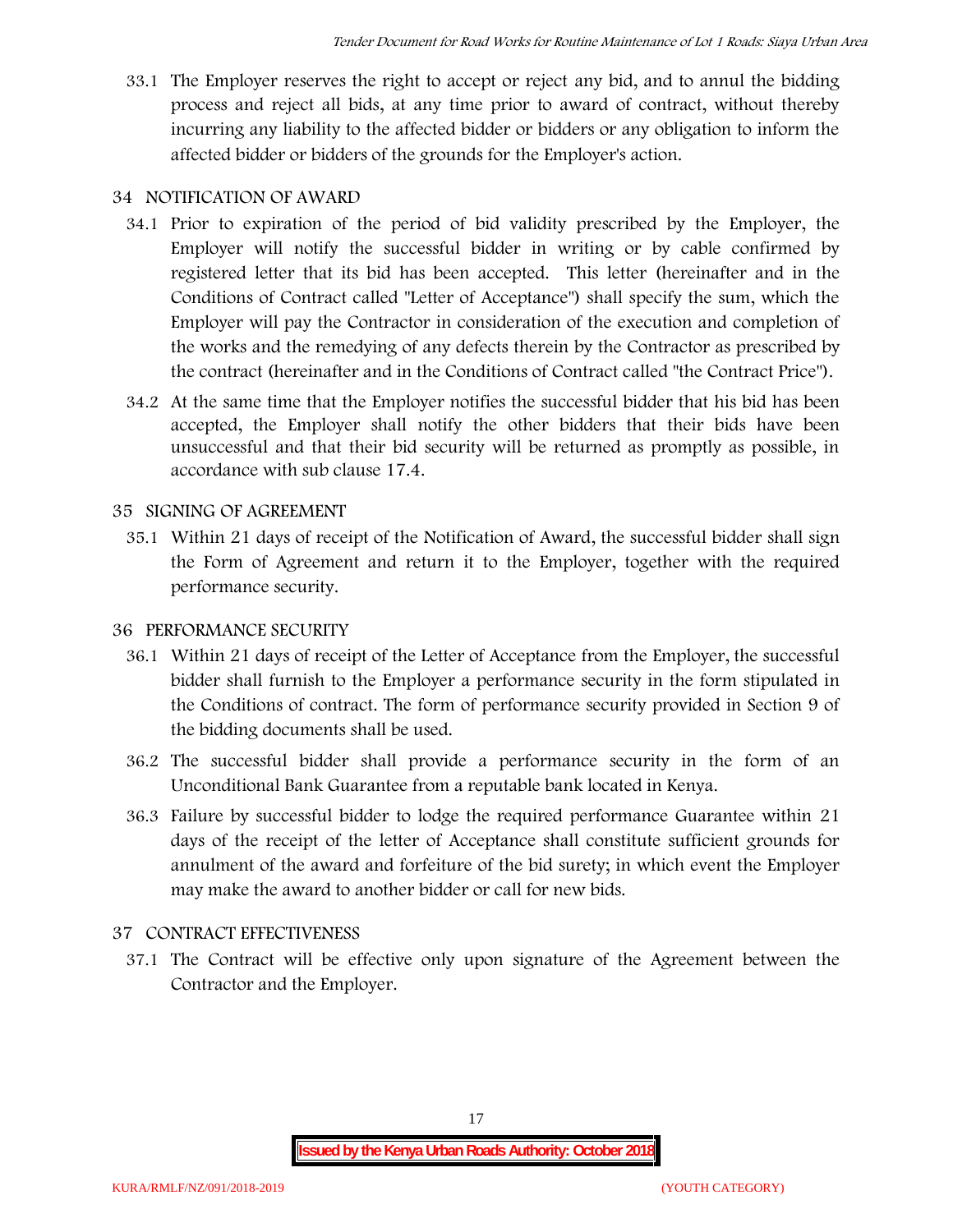# **QUALIFICATION CRITERIA**

This Section contains all the factors, methods and criteria that the Employer shall use to evaluate applications. The information to be provided in relation to each factor and the definitions of the corresponding terms are included in the respective Application Forms.

#### **Contents**

| 7. Schedule of the Major Items of Plant/Equipment Available for Proposed Contract. Error! |  |
|-------------------------------------------------------------------------------------------|--|
| Bookmark not defined.                                                                     |  |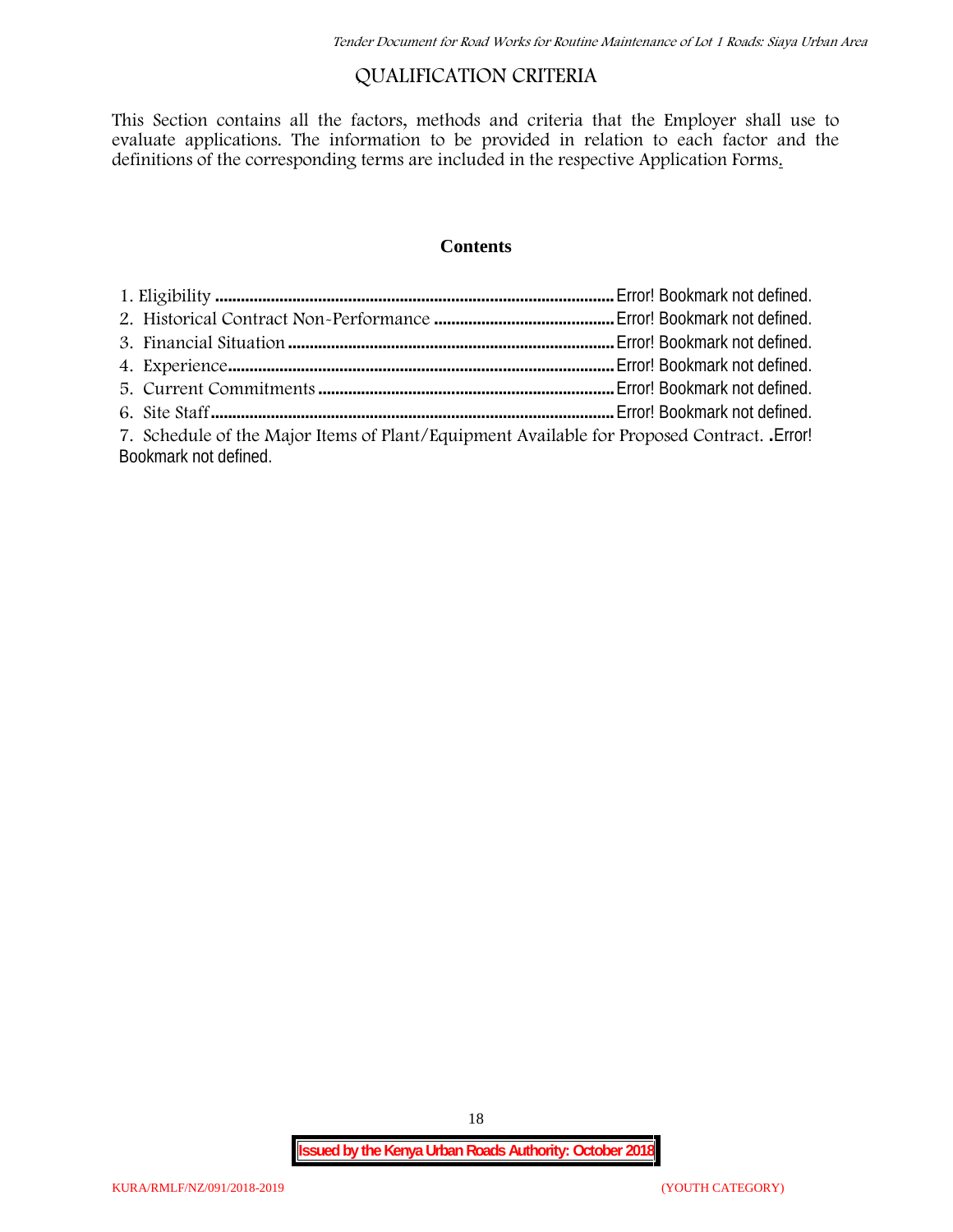| No. | Subject                                                                              | Requirement                                                                                                                                                                                                                                                                                                                                                                                                                                                                                                                                                           | Bidder                | Submission<br>Requirements |
|-----|--------------------------------------------------------------------------------------|-----------------------------------------------------------------------------------------------------------------------------------------------------------------------------------------------------------------------------------------------------------------------------------------------------------------------------------------------------------------------------------------------------------------------------------------------------------------------------------------------------------------------------------------------------------------------|-----------------------|----------------------------|
|     | 1. Eligibility                                                                       |                                                                                                                                                                                                                                                                                                                                                                                                                                                                                                                                                                       |                       |                            |
| 1.1 | Eligibility                                                                          | Nationality in accordance with<br>Sub-Clause 4.1.                                                                                                                                                                                                                                                                                                                                                                                                                                                                                                                     | Must meet requirement | Section 2, Schedule 1      |
| 1.2 | Conflict of Interest                                                                 | No conflicts of interest in Sub-<br>Clause 4.2.                                                                                                                                                                                                                                                                                                                                                                                                                                                                                                                       | Must meet requirement | Section 2, Schedule 1      |
| 1.3 | Debarment                                                                            | Not having been declared<br>ineligible by the Employer, as<br>described in Sub-Clause 4.3.                                                                                                                                                                                                                                                                                                                                                                                                                                                                            | Must meet requirement | Section 2, Schedule 11     |
| 1.4 | Incorporation &<br>Registration                                                      | Pursuant to sub-clause 4.1 the<br>following shall be provided;<br>- Copy of Certificate of<br>incorporation certified by a<br>Commissioner of Oaths or<br>issuing authority to show that<br>the applicant is a registered<br>company and legally authorised<br>to do business in Kenya<br>- Proof of registration with the<br>National Construction Authority<br>(NCA) in the categories<br>indicated in the tender notice.<br>-Proof of registration with a<br>Certified copy of a valid<br>certificate from National or<br>County Treasury for relevant<br>category | Must meet requirement | Section 2, Schedule 1      |
| 2.1 | 2. Historical Contract Non-Performance<br>History of Non-<br>Performing<br>Contracts | Non-performance of a contract<br>did not occur within the last<br>five (5) years prior to the<br>deadline for application<br>submission based on all<br>information on fully settled<br>disputes or litigation. A fully<br>settled dispute or litigation is<br>one that has been resolved in<br>accordance with the Dispute<br>Resolution Mechanism under<br>the respective contract, and<br>where all appeal instances<br>available to the applicant have<br>been exhausted.                                                                                         | Must meet requirement | Section 2, Schedule 5      |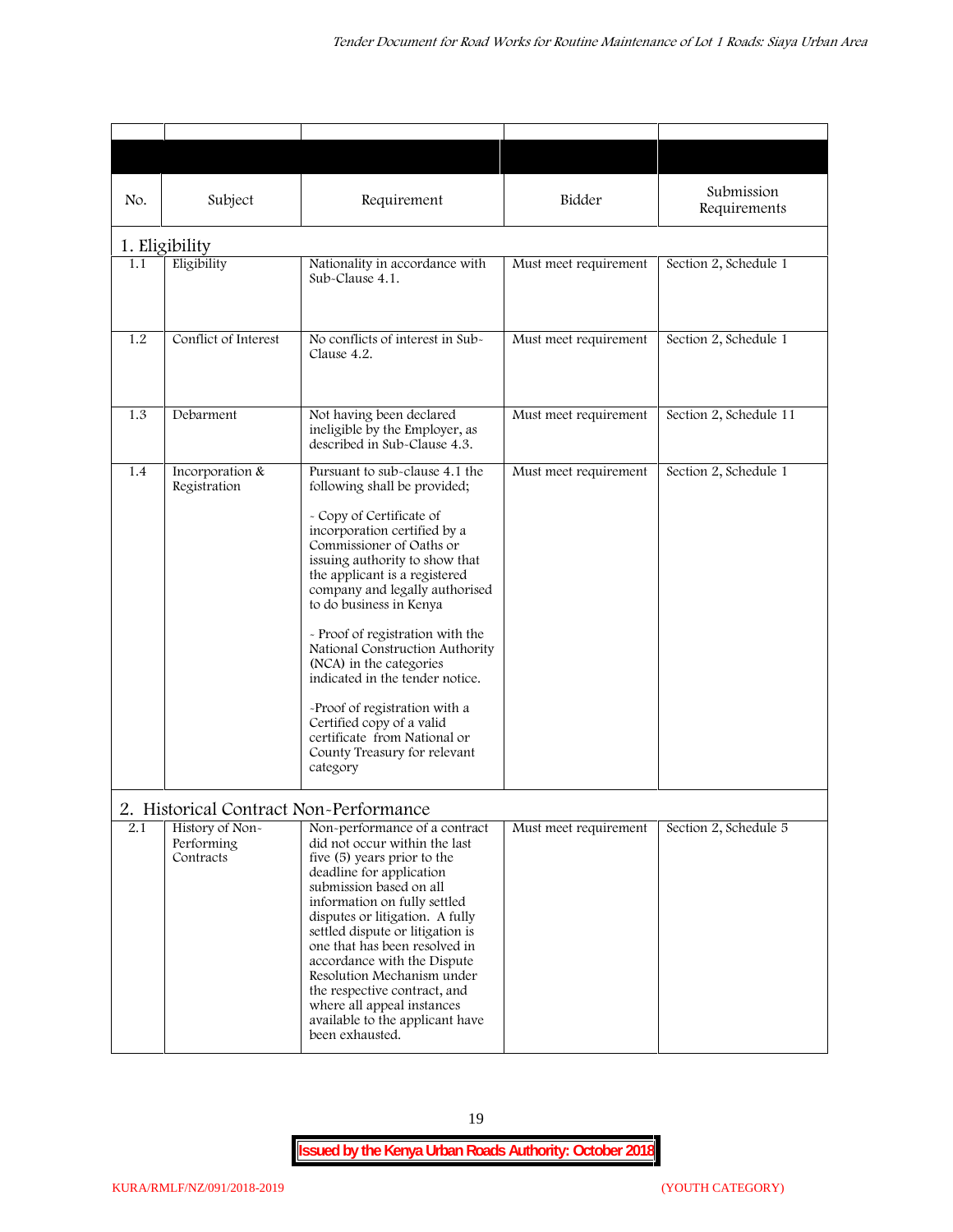| No.    | Subject                                    | Requirement                                                                                                                                                                                                                                                                                                                                                                                                                            | Bidder                                                                                                                              | Submission<br>Requirements                                                                                                                                                                                                                                                                                                                                                                                                                                                              |
|--------|--------------------------------------------|----------------------------------------------------------------------------------------------------------------------------------------------------------------------------------------------------------------------------------------------------------------------------------------------------------------------------------------------------------------------------------------------------------------------------------------|-------------------------------------------------------------------------------------------------------------------------------------|-----------------------------------------------------------------------------------------------------------------------------------------------------------------------------------------------------------------------------------------------------------------------------------------------------------------------------------------------------------------------------------------------------------------------------------------------------------------------------------------|
| 2.2    | Pending Litigation                         | All pending litigation shall in<br>total not represent more than<br>fifty percent (50%)] of the<br>Applicant's net worth and shall<br>be treated as resolved against<br>the Applicant.                                                                                                                                                                                                                                                 | Must meet requirement                                                                                                               | Section 2, Schedule 10                                                                                                                                                                                                                                                                                                                                                                                                                                                                  |
|        | 3. Financial Situation                     |                                                                                                                                                                                                                                                                                                                                                                                                                                        |                                                                                                                                     |                                                                                                                                                                                                                                                                                                                                                                                                                                                                                         |
| 3.1    | Financial<br>Performance                   | (a) Submission of audited<br>balance sheets or other financial<br>statements acceptable to the<br>Employer, for the last two [2]<br>years and authenticated bank<br>statement for the last six (6)<br>months to demonstrate:<br>(b) the current soundness of the<br>applicants financial position<br>and its prospective long term<br>profitability, and<br>(c) capacity to have a cash flow<br>equivalent to 20% of the tender<br>sum | Must submit as<br>required and bidders<br>who meet the<br>requirement are<br>marked YES, those<br>that do not meet are<br>marked NO | Attach evidence on<br>the requirement of<br>Section 2, Schedule 8<br>a) All pages must be<br>initialized and<br>stamped by both a<br>practicing Auditor<br>registered with<br>ICPAK and one of the<br>Directors. Auditor's<br>practicing<br>membership number<br>from ICPAC must be<br>indicated. Non-<br>adherence to this to<br>part a, b and c leads<br>to disqualification.<br>(b) All pages in the<br>bank statement must<br>be initialized and<br>stamped by the<br>issuing bank. |
| 3.2    | Average Annual<br>Construction<br>Turnover | (d) Average annual<br>construction turnover of<br>KShs.10 Million [ten Million],<br>calculated as total certified<br>payments received for contracts<br>in progress or completed,<br>within the last two $[(2)]$ years                                                                                                                                                                                                                 | Must submit as<br>required and bidders<br>who meet the<br>requirement are<br>marked YES, those<br>that do not meet are<br>marked NO | Section 2, Schedule 8                                                                                                                                                                                                                                                                                                                                                                                                                                                                   |
|        | 4. Experience                              |                                                                                                                                                                                                                                                                                                                                                                                                                                        |                                                                                                                                     |                                                                                                                                                                                                                                                                                                                                                                                                                                                                                         |
| 4.1(a) | General<br>Construction<br>Experience      | Experience under construction<br>contracts in the role as a main<br>contractor or subcontractor for<br>at least the last five [5] years<br>prior to the applications<br>submission deadline                                                                                                                                                                                                                                            | Must submit as<br>required and bidders<br>who meet the<br>requirement are<br>marked YES, those<br>that do not meet are<br>marked NO | Section 2, Schedule 6A                                                                                                                                                                                                                                                                                                                                                                                                                                                                  |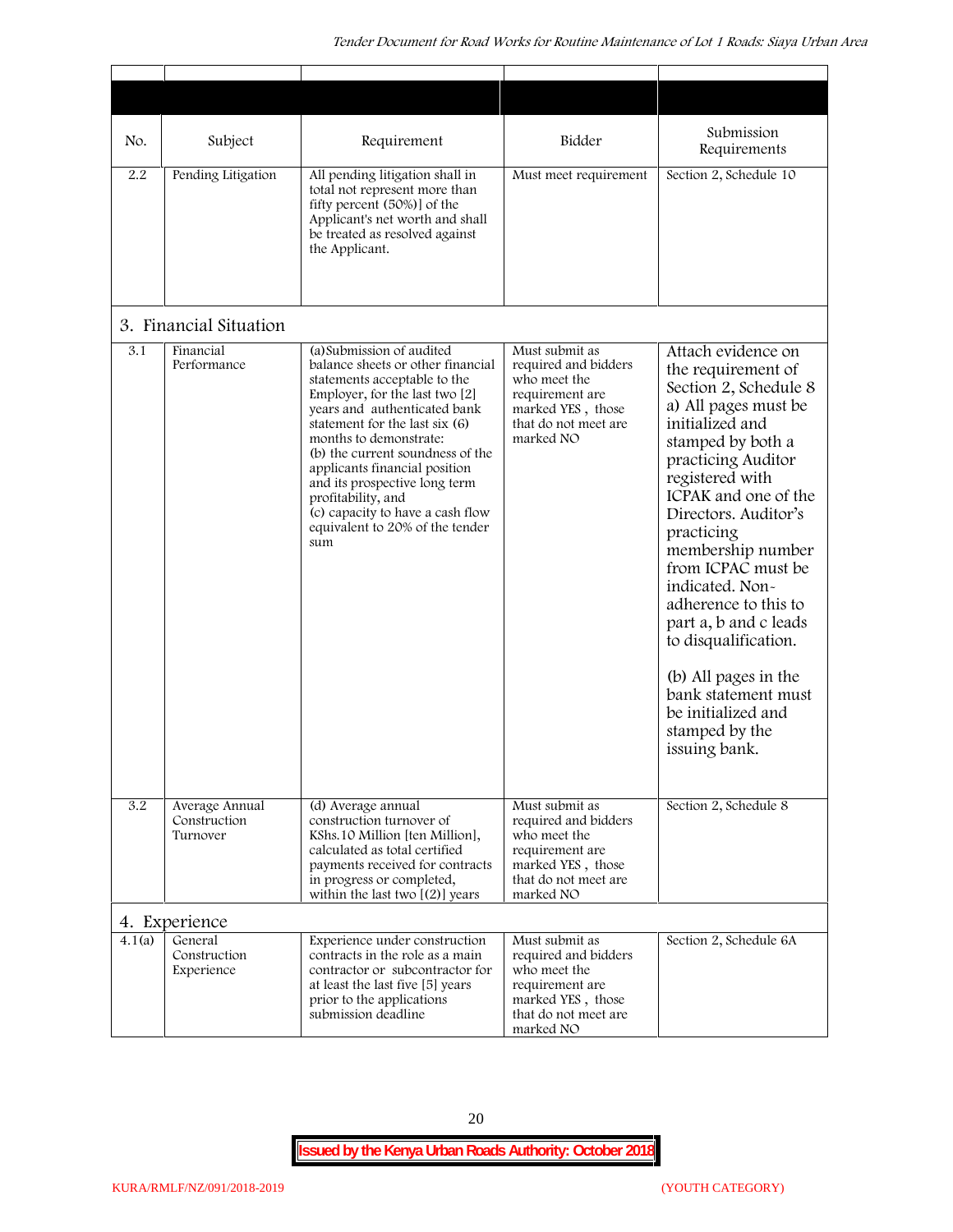| No.    | Subject                                      | Requirement                                                                                                                                                                                                                                                                                                                                                                                                                                                                             | Bidder                                                                                                                              | Submission<br>Requirements |
|--------|----------------------------------------------|-----------------------------------------------------------------------------------------------------------------------------------------------------------------------------------------------------------------------------------------------------------------------------------------------------------------------------------------------------------------------------------------------------------------------------------------------------------------------------------------|-------------------------------------------------------------------------------------------------------------------------------------|----------------------------|
| 4.2(b) | Specific<br>Construction<br>Experience       | Participation as a roads<br>contractor, management<br>contractor or subcontractor, in<br>at least three (3) each with a<br>value of at least<br>KShs. 5 Million (five million),<br>successfully and substantially<br>completed. One (1) of the<br>contracts should be in a City<br>and that are similar to the<br>proposed works. The similarity<br>shall be based on the physical<br>size, complexity,<br>methods/technology or other<br>characteristics as described in<br>Section 2. | Must submit as<br>required and bidders<br>who meet the<br>requirement are<br>marked YES, those<br>that do not meet are<br>marked NO | Section 2, Schedule6A      |
| 5.1    | 5. Current Commitments<br>On-going contracts | The total value of outstanding                                                                                                                                                                                                                                                                                                                                                                                                                                                          | Must submit as                                                                                                                      | Section 2, Schedule 6B     |
|        |                                              | works on the on-going<br>contracts should not exceed the<br>average annual turnover for the<br>last two years.                                                                                                                                                                                                                                                                                                                                                                          | required and bidders<br>who meet the<br>requirement are<br>marked YES, those<br>that do not meet are<br>marked NO                   |                            |
|        | 6. Site Staff                                |                                                                                                                                                                                                                                                                                                                                                                                                                                                                                         |                                                                                                                                     |                            |
|        | HQ Staff                                     | The site staff shall posses<br>minimum levels of<br>qualifications set below;<br>Qualification $=$<br>Diploma in Civil<br>Engineering/Building<br>construction                                                                                                                                                                                                                                                                                                                          | Must submit as<br>required and bidders<br>who meet the<br>requirement are                                                           | Section 2, Schedule 5      |
|        | Site Agent                                   | $Qualification =$<br>Degree in Civil Engineering                                                                                                                                                                                                                                                                                                                                                                                                                                        | marked YES, those<br>that do not meet are<br>marked NO                                                                              |                            |
|        |                                              | General Experience<br>Specific Experience                                                                                                                                                                                                                                                                                                                                                                                                                                               |                                                                                                                                     |                            |
|        | Foreman                                      | Qualification = $Dip$ . Civil<br>Engineering<br>General Experience $=$ 5 yrs<br>Specific Experience $=$ 3 Yrs                                                                                                                                                                                                                                                                                                                                                                           | Must submit as<br>required and bidders<br>who meet the<br>requirement are                                                           |                            |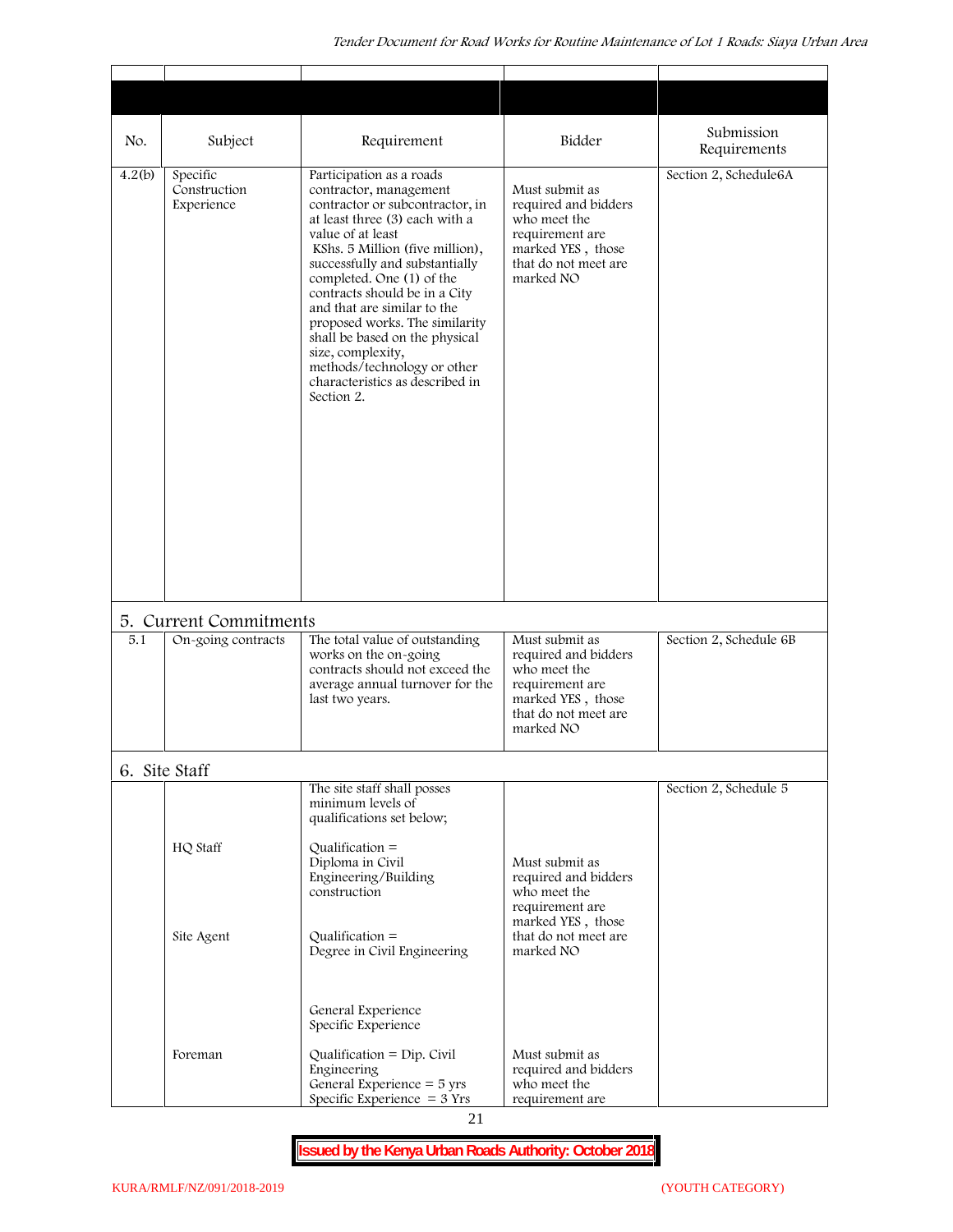| No. | Subject                                | Requirement                                                                                                   | Bidder                                                                                                                              | Submission<br>Requirements |
|-----|----------------------------------------|---------------------------------------------------------------------------------------------------------------|-------------------------------------------------------------------------------------------------------------------------------------|----------------------------|
|     | Site Surveyor                          | Qualification = Diploma in<br>Survey<br>General Experience = $3 \text{ yrs}$<br>Specific Experience $= 2$ Yrs | marked YES, those<br>that do not meet are<br>marked NO                                                                              |                            |
| 5.  | PLANT AND EQUIPMENT                    |                                                                                                               |                                                                                                                                     |                            |
|     | See description<br>below in Schedule 7 |                                                                                                               |                                                                                                                                     |                            |
| 6.  | Work Methodology                       | Submission of a brief work<br>methodology in accordance with<br>sub-clause 5.3                                | Must submit as<br>required and bidders<br>who meet the<br>requirement are<br>marked YES, those<br>that do not meet are<br>marked NO | Section 2                  |
| 7.  | Business permit and<br>office location | Should have a physical address<br>and Current business Permit                                                 | Must submit as<br>required and bidders<br>who meet the<br>requirement are<br>marked YES, those<br>that do not meet are<br>marked NO | Section 2, Schedule 1      |
| 8.  | Litigation History                     | The applicant to provide a valid<br>Sworn affidavit for the tender.                                           | Must submit as<br>required and bidders<br>who meet the<br>requirement are<br>marked YES, those<br>that do not meet are<br>marked NO | Section 2, Schedule 10     |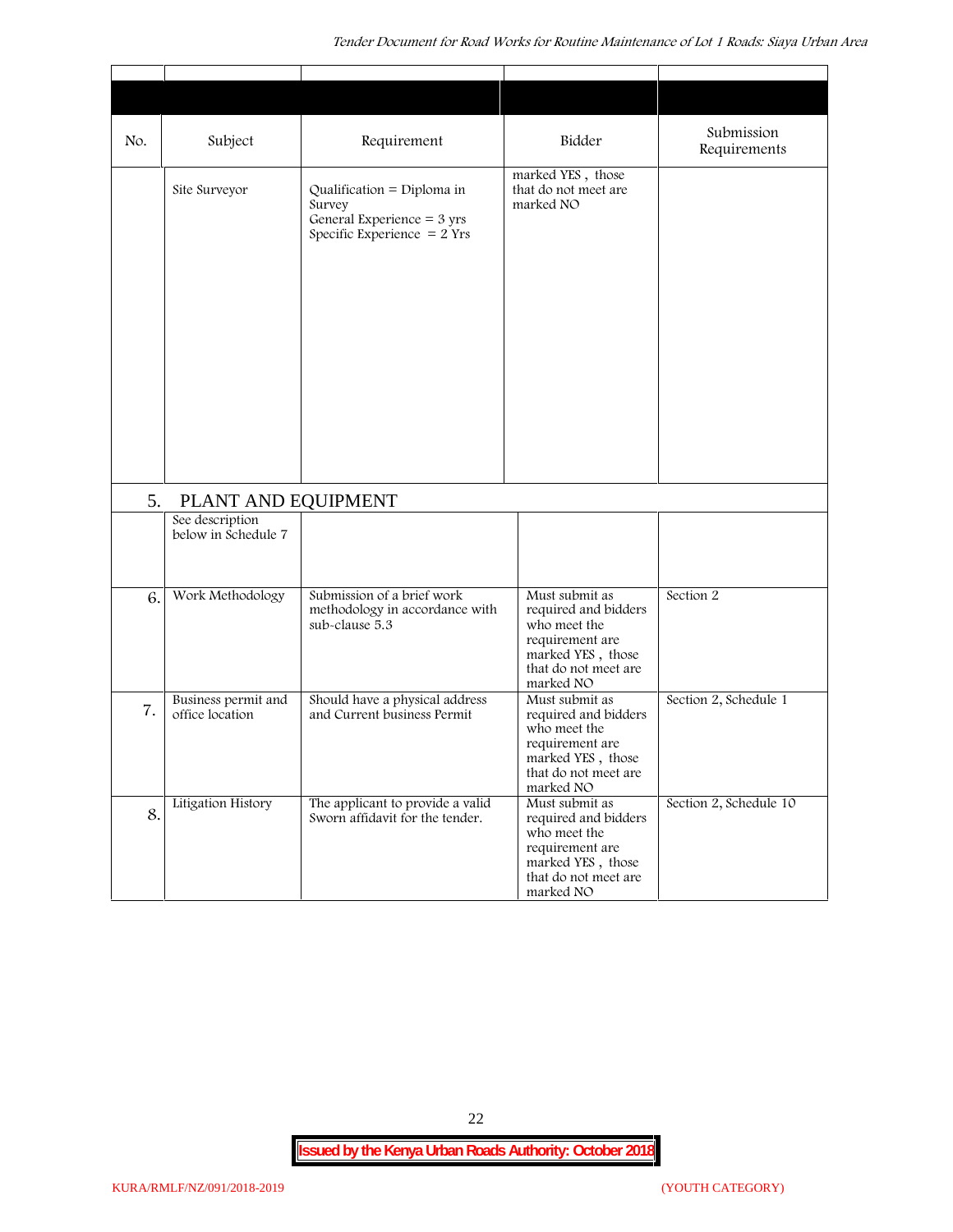**7. Schedule of the Major Items of Plant/Equipment Available for Proposed Contract.**

The Bidder must indicate the core plant and equipment considered by the company to be necessary for undertaking the project together with proof of ownership or lease of the same. The lease must be current i.e. dated from July 2018. Leases which are out dated will not be accepted. (\* Mandatory minimum number of equipment required by the Employer for the execution of the project that the bidder must make available for the Contract).

| Item<br>No.               | Equipment Details                         | *Minimum<br>Number<br>Required<br>for the<br>Contract<br>Execution | Compliance<br>Requirement | No of<br>Equipment<br>Owned by<br>the Bidder | No. of<br>equipment<br>to be<br>hired/<br>purchased<br>by the<br>Bidder | No. of<br>equipment<br>to be made<br>available for<br>the Contract<br>by the<br>Bidder |
|---------------------------|-------------------------------------------|--------------------------------------------------------------------|---------------------------|----------------------------------------------|-------------------------------------------------------------------------|----------------------------------------------------------------------------------------|
| $\mathbf{A}$              | General Plant                             |                                                                    |                           |                                              |                                                                         |                                                                                        |
|                           | Asphalt Concrete patching<br>plant        | optional                                                           |                           |                                              |                                                                         |                                                                                        |
| $\, {\bf B}$              | Milling Machine                           |                                                                    |                           |                                              |                                                                         |                                                                                        |
|                           | Asphalt Milling Machine                   | optional                                                           |                           |                                              |                                                                         |                                                                                        |
| $\mathcal{C}$             | Bituminous Plants                         |                                                                    |                           |                                              |                                                                         |                                                                                        |
|                           | Bitumen Pressure distributor              | optional                                                           |                           |                                              |                                                                         |                                                                                        |
|                           | Asphalt concrete paver                    | optional                                                           |                           |                                              |                                                                         |                                                                                        |
| $\mathbf D$               | Compactors                                |                                                                    |                           |                                              |                                                                         |                                                                                        |
|                           | Vibrating compaction plate<br>300 mm wide | optional                                                           |                           |                                              |                                                                         |                                                                                        |
|                           | Vibrating compaction plate<br>600 mm wide | optional                                                           |                           |                                              |                                                                         |                                                                                        |
| ${\bf E}$                 | Pot hole repair machines                  |                                                                    |                           |                                              |                                                                         |                                                                                        |
|                           | Colas Sprayer                             | $\mathcal{O}$                                                      |                           |                                              |                                                                         |                                                                                        |
|                           | Pavement Cutter Machine                   | $\mathcal{O}$                                                      |                           |                                              |                                                                         |                                                                                        |
|                           | Paver Braker Machine                      | $\mathcal{O}$                                                      |                           |                                              |                                                                         |                                                                                        |
|                           | Pedestrian Roller                         | $\mathcal{O}$                                                      |                           |                                              |                                                                         |                                                                                        |
|                           |                                           |                                                                    |                           |                                              |                                                                         |                                                                                        |
| $\boldsymbol{\mathrm{F}}$ | Concrete Equipment                        |                                                                    |                           |                                              |                                                                         |                                                                                        |
|                           | Mobile concrete mixers                    | $\mathbf{1}$                                                       | Yes/no                    |                                              |                                                                         |                                                                                        |
|                           | Concrete vibrators                        | $\mathbf{1}$                                                       | Yes/no                    |                                              |                                                                         |                                                                                        |
|                           |                                           |                                                                    |                           |                                              |                                                                         |                                                                                        |

23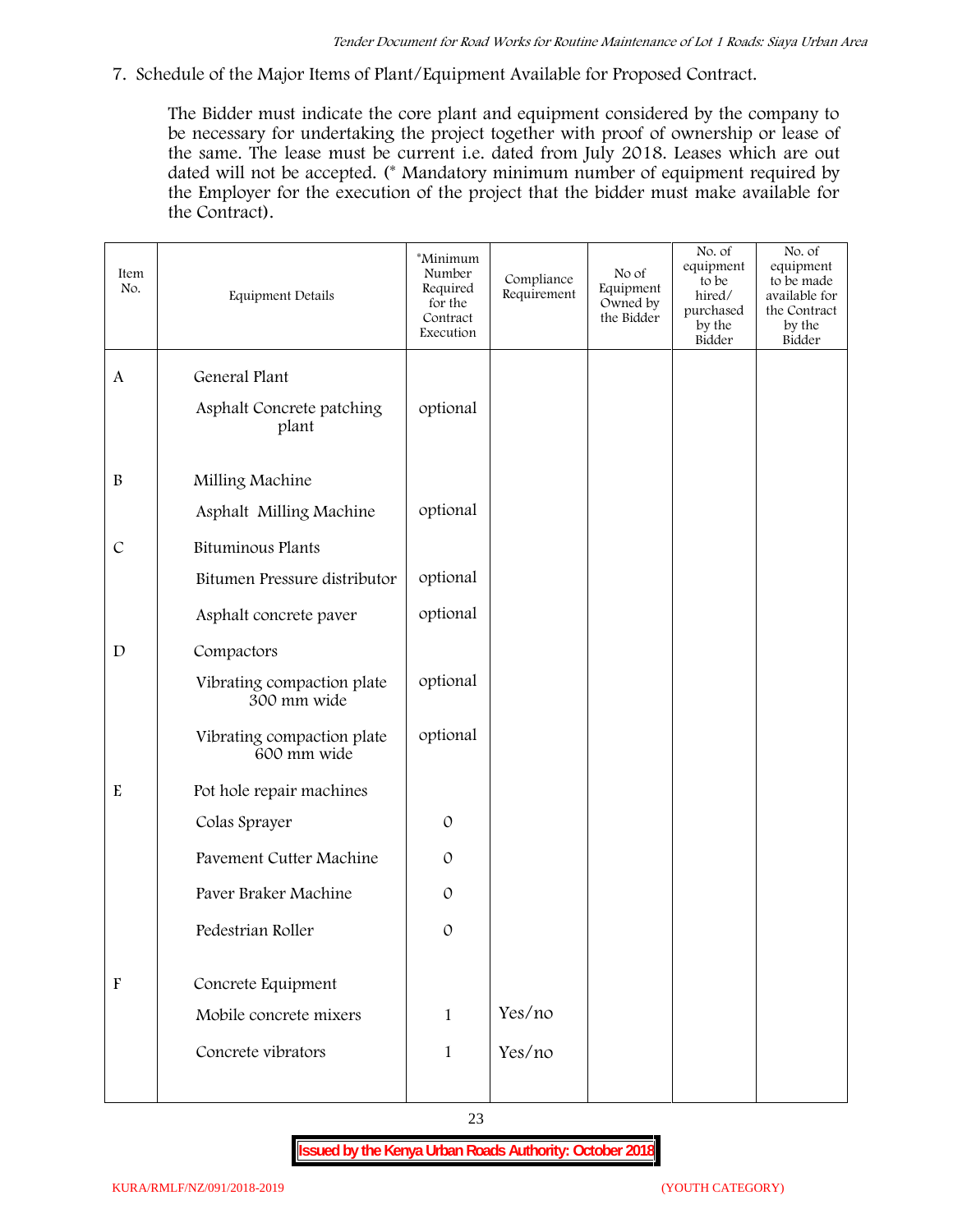| Item<br>No. | <b>Equipment Details</b>                                                                          | *Minimum<br>Number<br>Required<br>for the<br>Contract<br>Execution | Compliance<br>Requirement | No of<br>Equipment<br>Owned by<br>the Bidder | No. of<br>equipment<br>to be<br>hired/<br>purchased<br>by the<br>Bidder | No. of<br>equipment<br>to be made<br>available for<br>the Contract<br>by the<br>Bidder |  |
|-------------|---------------------------------------------------------------------------------------------------|--------------------------------------------------------------------|---------------------------|----------------------------------------------|-------------------------------------------------------------------------|----------------------------------------------------------------------------------------|--|
| $\mathsf G$ | Transport (Tippers,<br>dumpers, water tankers)                                                    |                                                                    |                           |                                              |                                                                         |                                                                                        |  |
|             | $4X2$ tippers payload $7 - 12$<br>tonnes                                                          |                                                                    |                           |                                              |                                                                         |                                                                                        |  |
|             | 6X4 tippers payload $16 - 20$<br>tonnes                                                           |                                                                    |                           |                                              |                                                                         |                                                                                        |  |
|             | 8X4 tippers payload $16 - 20$<br>tonnes                                                           |                                                                    |                           |                                              |                                                                         |                                                                                        |  |
|             | Flat bed lorries                                                                                  |                                                                    |                           |                                              |                                                                         |                                                                                        |  |
|             | Subtotal for $G$ – tippers &<br>dumpers                                                           | 3                                                                  | Yes/no                    |                                              |                                                                         |                                                                                        |  |
|             | Water tankers $(18,000 -$<br>20,000 litres<br>capacity)                                           | optional                                                           |                           |                                              |                                                                         |                                                                                        |  |
| H           | Earth – Moving Equipment                                                                          |                                                                    |                           |                                              |                                                                         |                                                                                        |  |
|             | Wheeled loaders                                                                                   |                                                                    |                           |                                              |                                                                         |                                                                                        |  |
|             | Motor graders (93 -<br>205kW)                                                                     |                                                                    |                           |                                              |                                                                         |                                                                                        |  |
|             | Trench excavator                                                                                  |                                                                    |                           |                                              |                                                                         |                                                                                        |  |
|             | Subtotal for $H$ – Earth<br>moving equipment                                                      | $\mathbf{1}$                                                       | Yes/no                    |                                              |                                                                         |                                                                                        |  |
|             |                                                                                                   |                                                                    |                           |                                              |                                                                         |                                                                                        |  |
|             |                                                                                                   |                                                                    |                           |                                              |                                                                         |                                                                                        |  |
| I           | Excavators                                                                                        |                                                                    |                           |                                              |                                                                         |                                                                                        |  |
|             | Hydraulic crawler mounted<br>$(7 - 10 \text{ tonnes}) - 0.25 - 0.4$<br>m <sup>3</sup> SAE bucket. |                                                                    |                           |                                              |                                                                         |                                                                                        |  |
|             | Hydraulic crawler mounted<br>$(10 - 16 \text{ tonnes}) - 0.40$<br>0.60 m <sup>3</sup> SAE bucket. |                                                                    |                           |                                              |                                                                         |                                                                                        |  |
|             | Hydraulic wheel mounted<br>$(7 - 10 \text{ tonnes}) - 0.25 - 0.4$                                 |                                                                    |                           |                                              |                                                                         |                                                                                        |  |

24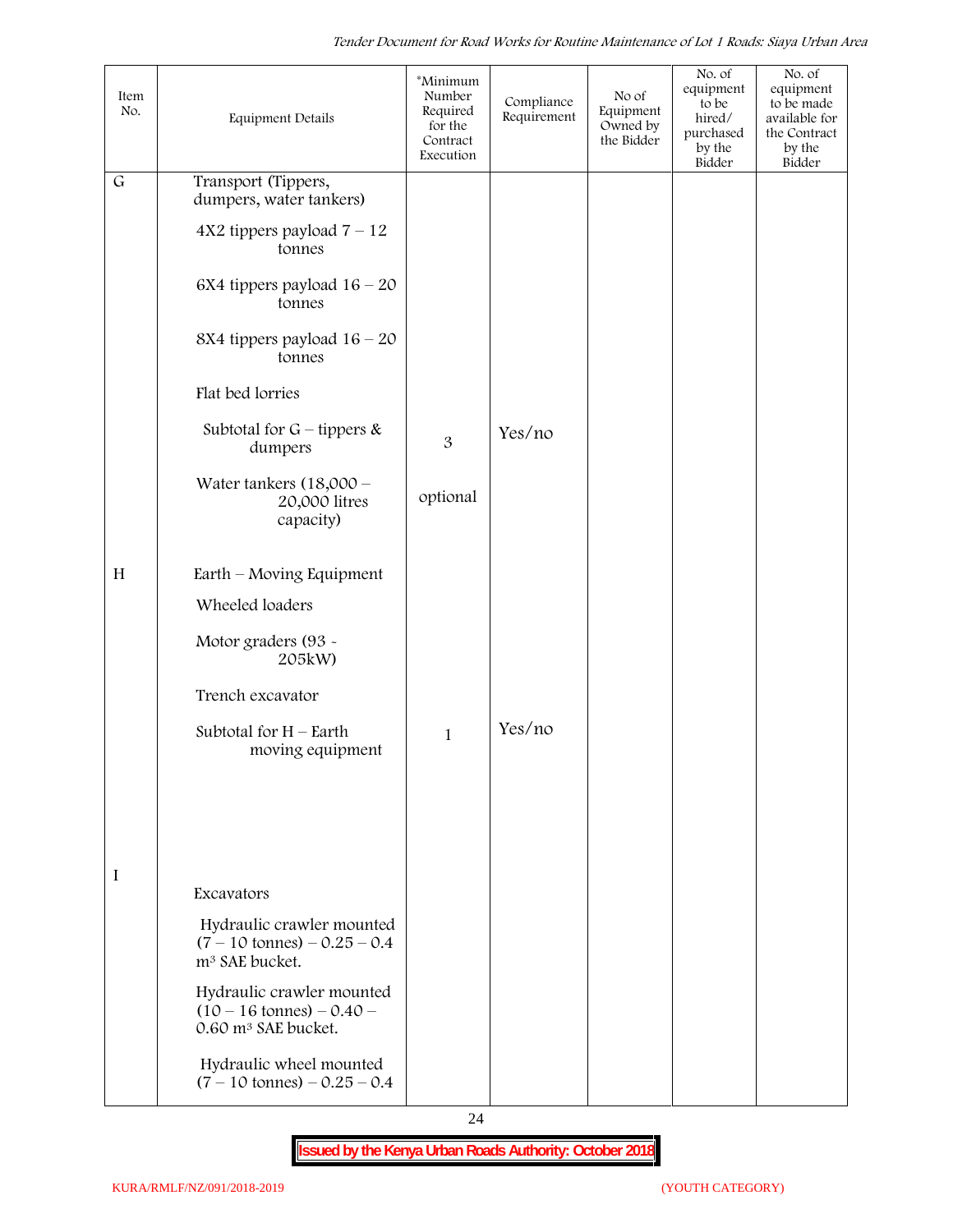*Tender Document for Road Works for Routine Maintenance of Lot 1 Roads: Siaya Urban Area*

| Item<br>No. | <b>Equipment Details</b>                                                                                    | *Minimum<br>Number<br>Required<br>for the<br>Contract<br>Execution | Compliance<br>Requirement | No of<br>Equipment<br>Owned by<br>the Bidder | No. of<br>equipment<br>to be<br>hired/<br>purchased<br>by the<br>Bidder | No. of<br>equipment<br>to be made<br>available for<br>the Contract<br>by the<br>Bidder |
|-------------|-------------------------------------------------------------------------------------------------------------|--------------------------------------------------------------------|---------------------------|----------------------------------------------|-------------------------------------------------------------------------|----------------------------------------------------------------------------------------|
|             | m <sup>3</sup> SAE bucket.                                                                                  |                                                                    |                           |                                              |                                                                         |                                                                                        |
|             | Hydraulic wheel mounted<br>$(10 - 16 \text{ tonnes}) - 0.40 -$<br>0.6 m <sup>3</sup> SAE bucket.            |                                                                    |                           |                                              |                                                                         |                                                                                        |
|             | Hydraulic wheel mounted<br>backloader $(7 - 10 \text{ tonnes})$<br>$-0.25 - 0.4$ m <sup>3</sup> SAE bucket. | $\mathbf{1}$                                                       | Yes/no                    |                                              |                                                                         |                                                                                        |
|             | Subtotal for I (Excavators)                                                                                 |                                                                    |                           |                                              |                                                                         |                                                                                        |
| J           | Rollers                                                                                                     |                                                                    |                           |                                              |                                                                         |                                                                                        |
|             | Self-propelled single drum<br>vibrating (various types)                                                     | $\mathbf{1}$                                                       | Yes/no                    |                                              |                                                                         |                                                                                        |
|             | Pneumatic rubber tyre (1-2<br>tonnes/wheel)                                                                 | $\mathbf{1}$                                                       | Yes/no                    |                                              |                                                                         |                                                                                        |
|             | Double drum vibrating<br>pedestrian roller                                                                  | Optional                                                           |                           |                                              |                                                                         |                                                                                        |
|             |                                                                                                             |                                                                    |                           |                                              |                                                                         |                                                                                        |
|             |                                                                                                             |                                                                    |                           |                                              |                                                                         |                                                                                        |

25

 $\overline{\phantom{a}}$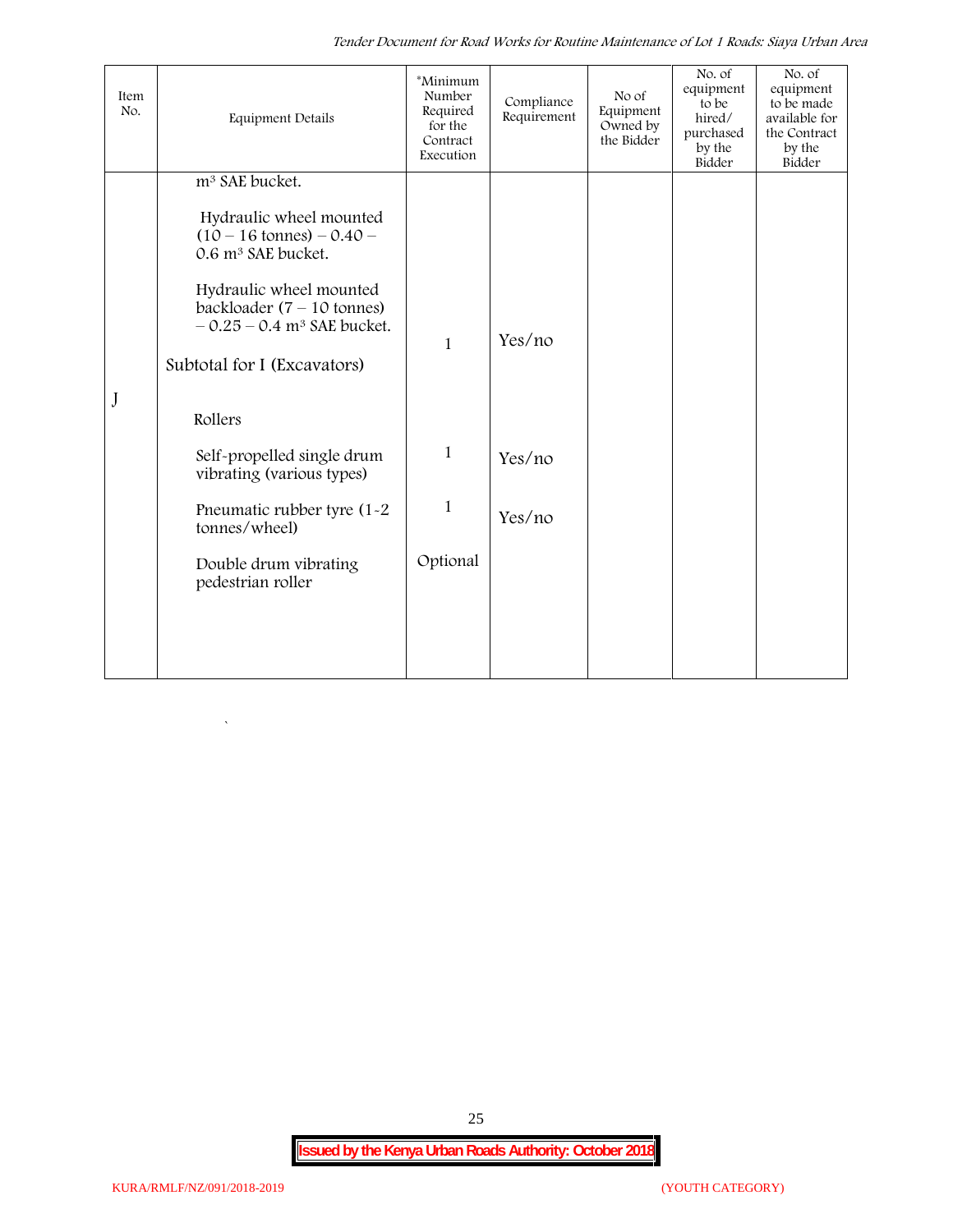# **Appendix to Instruction to Tenderers**

# **Table 1: Pre- Qualification Checklist for Completeness and Responsiveness.**

| S/No. | Completeness and<br>Responsiveness<br>Criteria                | References                                   | Requirement                                                                                                                                |
|-------|---------------------------------------------------------------|----------------------------------------------|--------------------------------------------------------------------------------------------------------------------------------------------|
| 1.    | Form of Bid                                                   | Section II<br>Clause 20.2                    | Amount must be indicated<br>Properly stamped, filled and signed<br>$\tilde{\phantom{a}}$                                                   |
| 2.    | Appendix to Form of<br>Bid                                    | Section II<br>Clause 20.2                    | Properly stamped, filled and signed<br>$\sim$                                                                                              |
| 3.    | <b>Bid Security</b>                                           | Section II<br>Clause 17                      | - The bidder must fill the Bid Securing<br>Declaration Form                                                                                |
| 4.    | <b>Confidential Business</b><br>Questionnaire                 | Section IX;<br>Schedule 1                    | Properly filled, stamped and signed<br>$\tilde{}$<br>Provide all required information                                                      |
| 5.    | Form of Power of<br>Attorney                                  | Section IX;<br>Schedule 2<br>Clause $5.1(a)$ | Properly filled, stamped and signed                                                                                                        |
| 6.    | Tax Compliance<br>Certificate                                 | Tender notice                                | - Provide valid tax compliance certificate                                                                                                 |
| 7.    | Registration with<br>National Construction<br>Authority (NCA) | Tender notice<br>Item 1.4 of QC              | - Copy of valid certificate and practicing<br>license                                                                                      |
| 8.    | Certificate of<br>Incorporation                               | Tender notice<br>Item 1.4 of QC              | Copy of certificate Certified by<br>Commissioner for Oaths                                                                                 |
| 9.    | Certificate of<br>Registration in a<br>target group           | Tender notice                                | - Certified copy of a valid certificate from<br>National or County Treasury for<br>relevant category                                       |
| 10.   | Priced Bill of<br>Quantities                                  | Clause 14.1<br>Section IX                    | Fill all rates, prices and amounts and<br>$\tilde{}$<br>counter sign any alteration(s)<br>Stamp and initial all pages of BOQ's             |
|       | Eligibility                                                   | Section II;<br>Schedule 1<br>Clause 4.1      | - Legible copies of National ID or passport<br>for all directors<br>System generated Form CR12 (12<br>$\widetilde{\phantom{m}}$<br>months) |
| 11.   | Conflict of interest                                          | Section II;<br>Schedule 1<br>Clause 4.2      | - to state explicitly                                                                                                                      |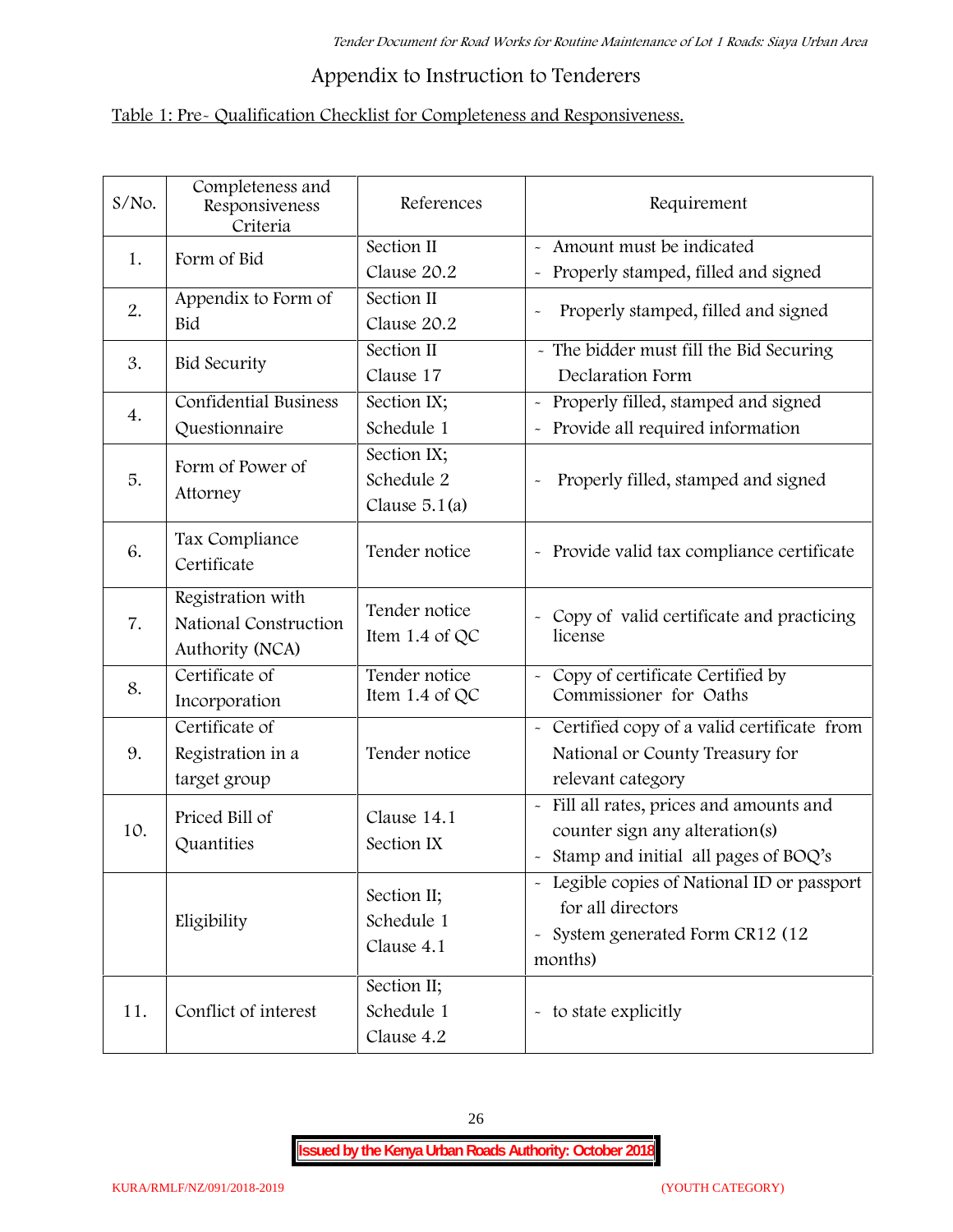| 12. | Debarment                                                                  | Section II<br>Clause 30.4;<br>Schedule 11<br>Item 1.3 of QC | Properly filled, stamped and signed                                                                                                                                                                                                                                                                                                            |  |
|-----|----------------------------------------------------------------------------|-------------------------------------------------------------|------------------------------------------------------------------------------------------------------------------------------------------------------------------------------------------------------------------------------------------------------------------------------------------------------------------------------------------------|--|
| 13. | Pending Litigation                                                         | Item $2.2$ of QC                                            | Provide original sworn affidavit for the<br>specific tender                                                                                                                                                                                                                                                                                    |  |
| 14. | Litigation History                                                         | Section II Clause<br>31.8; Schedule 10                      | Properly filled, stamped and signed                                                                                                                                                                                                                                                                                                            |  |
| 15. | History of Non<br>performance                                              | Schedule 6B<br>Item $2.1$ of QC                             | - Fill information on non-completed<br>works                                                                                                                                                                                                                                                                                                   |  |
| 16. | Certificate of<br>Tenderers Visit to Site                                  | Section II;<br>Clause 8.3                                   | - Attend pre-bid meeting/visit<br>- Certificate must be signed and stamped<br>by the Employer's representative                                                                                                                                                                                                                                 |  |
| 17. | Schedule of Major<br>Items of Plant                                        | Section XI<br>Item 5 of QC;<br>Schedule 7                   | Properly filled, stamped and signed                                                                                                                                                                                                                                                                                                            |  |
| 18. | Schedule of Key<br>Personnel                                               | Section XI<br>Item 6 of QC;<br>Schedule 5                   | Properly filled, stamped and signed                                                                                                                                                                                                                                                                                                            |  |
| 19. | Roadwork Completed<br>Satisfactorily                                       | Section XI;<br>Item 4 of QC<br>Schedule 6A                  | Properly filled, stamped and signed<br>$\tilde{\phantom{a}}$                                                                                                                                                                                                                                                                                   |  |
| 20. | Schedule of Ongoing<br>Projects                                            | Section XI;<br>Item 5.1 of QC<br>Schedule 7                 | Properly filled, stamped and signed                                                                                                                                                                                                                                                                                                            |  |
| 21  | Schedule of other<br>Supplementary<br>Information /<br>Financial Standings | Section XI;<br>Item $5.1$ of QC<br>Schedule 9               | Properly filled, stamped and signed                                                                                                                                                                                                                                                                                                            |  |
| 22  | Declaration form for<br>bankrupt or insolvent                              | Schedule 11                                                 | Properly filled, stamped and signed                                                                                                                                                                                                                                                                                                            |  |
| 23  | Anti-corruption form                                                       | Schedule 12                                                 | Properly filled, stamped and signed                                                                                                                                                                                                                                                                                                            |  |
| 24. | Copy of Bid Document                                                       | Clause 20.1                                                 | Replica of the original                                                                                                                                                                                                                                                                                                                        |  |
| 25. | Bid documents must<br>be serialized                                        | <b>PPDA 2015</b>                                            | -All pages of the tender documents must<br>be serialized. (either the bidder serializes<br>from the first page of the tender<br>documents or serializes as continuity from<br>the KURA tender documents <i>i.e.</i> if the<br>KURA tender documents ends at page 200<br>then the next document of the bidder<br>should continue as $201, 2012$ |  |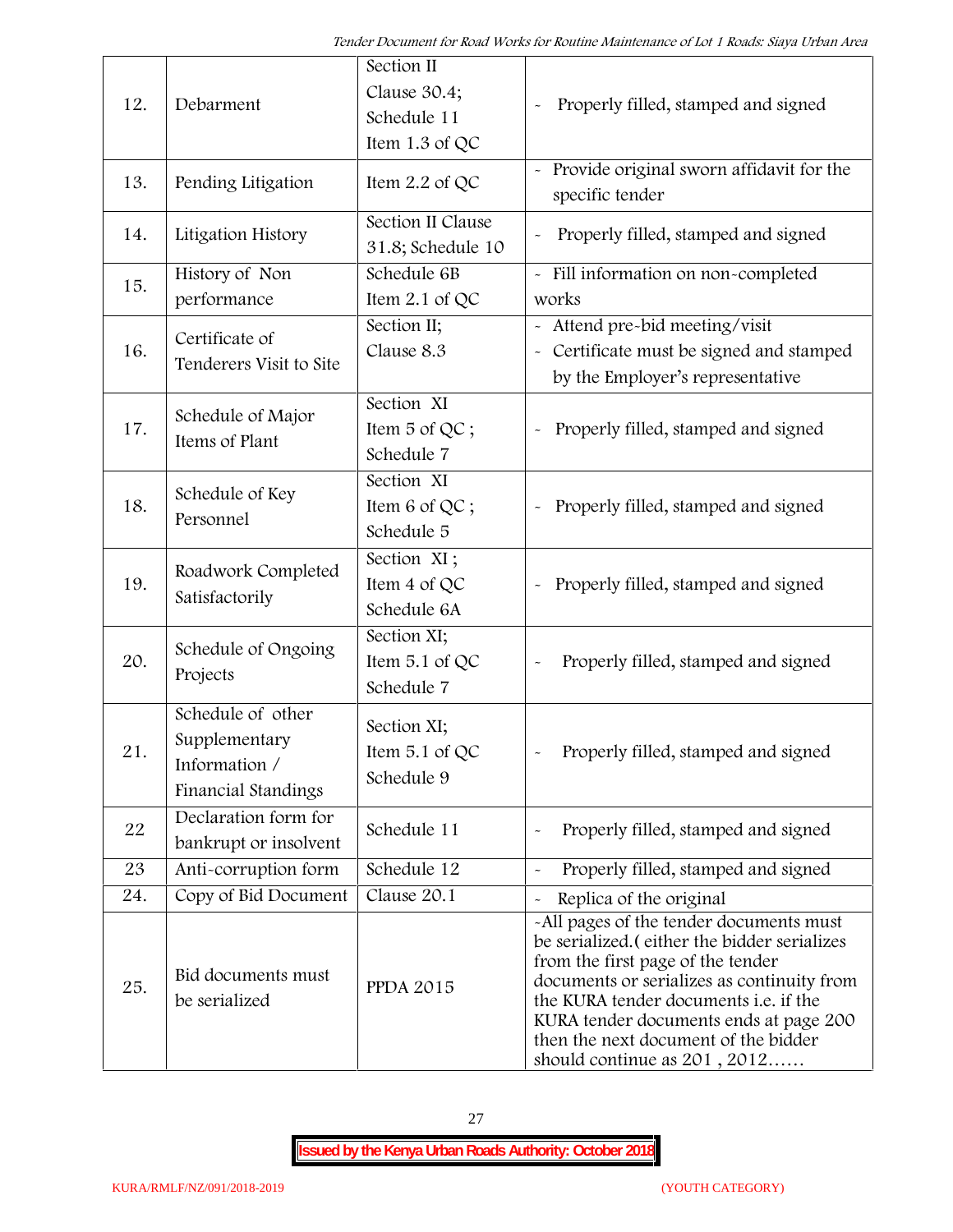| <b>REMARKS</b> | Clause 13.1/20.2 | Bid document to be complete, properly<br>filled and signed. |  |
|----------------|------------------|-------------------------------------------------------------|--|
|----------------|------------------|-------------------------------------------------------------|--|

**Key:** QC – Qualification Criteria

28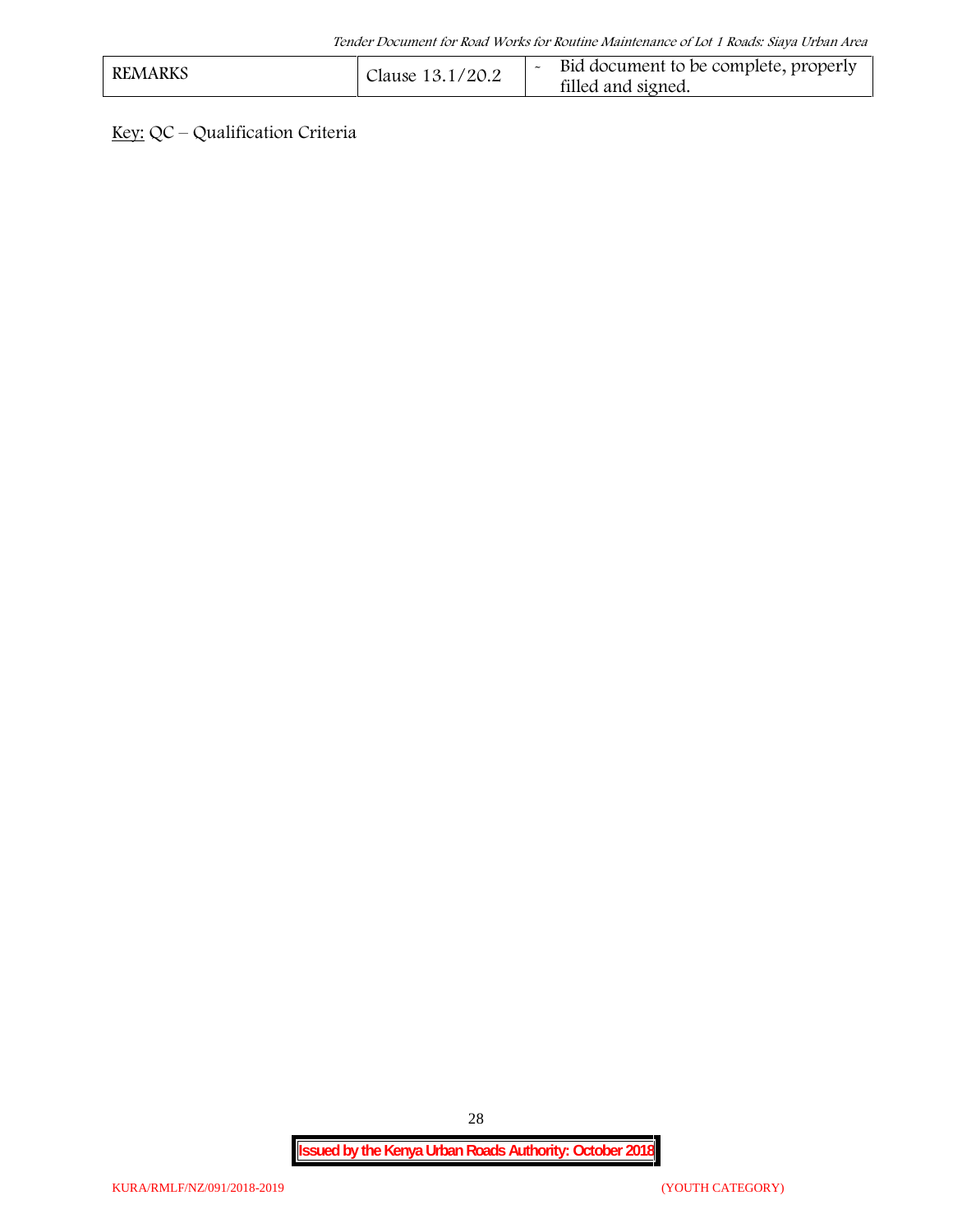| <b>ITEM</b>    |   | <b>DESCRIPTION</b>                   | <b>MUST</b><br><b>MEET</b><br><b>CRITERIA</b> |
|----------------|---|--------------------------------------|-----------------------------------------------|
| 1              |   | <b>FINANCIAL CAPACITY</b>            |                                               |
|                | a | <b>Audited Statements</b>            | YES/NO                                        |
|                | b | Cash flow statement (forecasts)      | YES/NO                                        |
|                | C | Financial position/Ratios            | YES/NO                                        |
|                | d | Turnover                             | YES/NO                                        |
| 2              |   | <b>EXPERIENCE</b>                    |                                               |
|                |   | General Experience                   | YES/NO                                        |
|                |   | Specific experience in related works | YES/NO                                        |
| 3              |   | <b>CURRENT COMMITMENTS</b>           |                                               |
|                |   | On-going works                       | YES/NO                                        |
| $\overline{4}$ |   | <b>KEY PERSONNEL</b>                 |                                               |
|                |   | HQ Staff                             | YES/NO                                        |
|                |   | Site Agent                           | YES/NO                                        |
|                |   | Surveyor                             | YES/NO                                        |
|                |   | Foreman                              | YES/NO                                        |
| 5              |   | PLANT AND EQUIPMENT                  |                                               |
|                |   | Equipment capabilities               | YES/NO                                        |
| 6              |   | WORK METHODOLOGY                     | YES/NO                                        |
| $\overline{7}$ |   | LITIGATION HISTORY                   | YES/NO                                        |
| 8              |   | Business permit and office location  | YES/NO                                        |
|                |   | <b>REMARKS</b>                       | YES/NO                                        |

#### **Table 2: Post- qualification Score**

- Bidders must achieve YES in all the measured parameters to qualify.
- The bidders who pass the technical criteria will be subjected to financial evaluation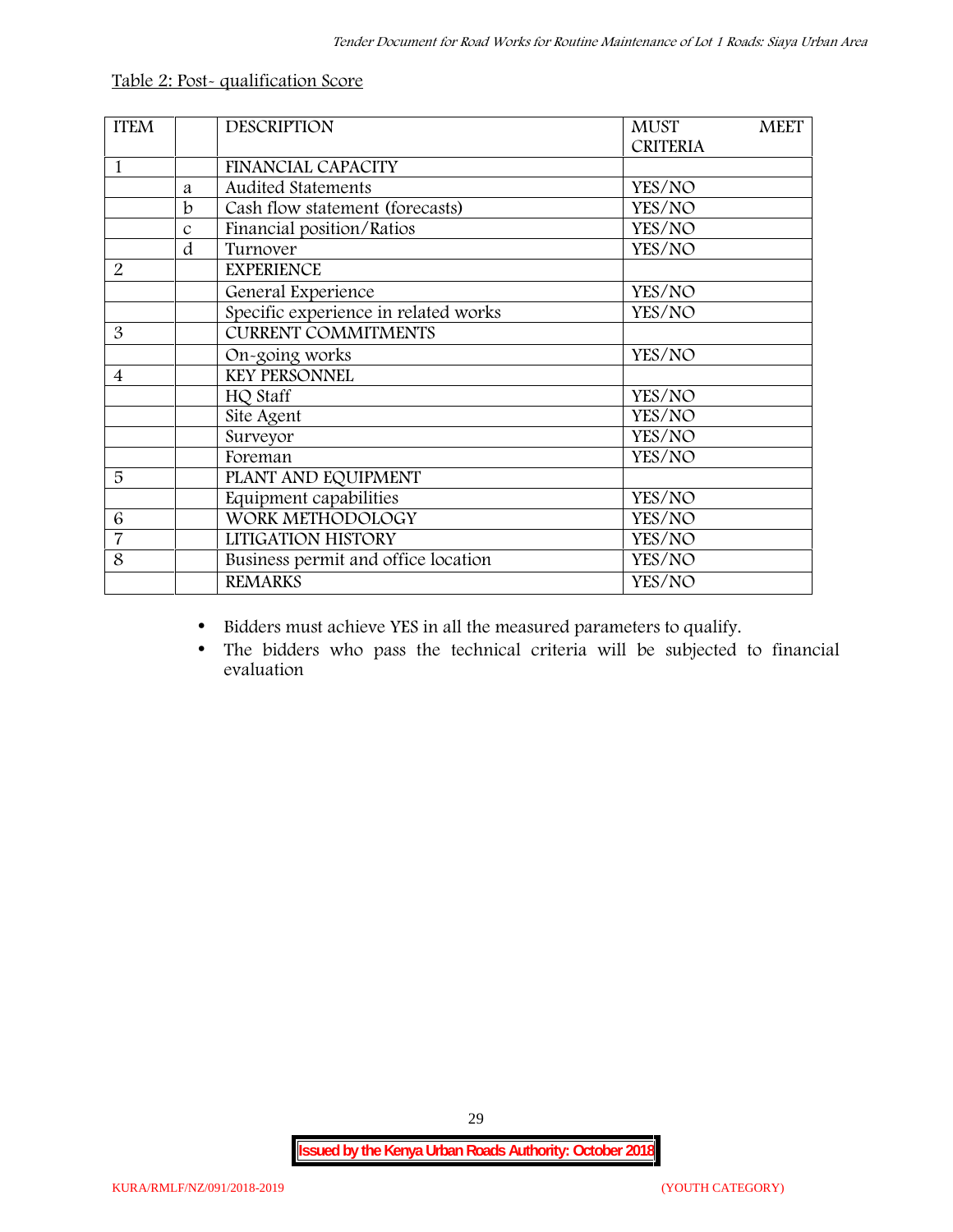# **SECTION IV: CONDITIONS OF CONTRACT**

# **PART I: GENERAL CONDITIONS OF CONTRACT**

The Conditions Of Contract Part 1 – General Conditions shall be those forming Part 1 of the Conditions Of Contract for works of Civil engineering construction Fourth Edition 1987, reprinted in 1992 with further amendments, prepared by the Federation Internationale des Ingenieurs Conseils (FIDIC)

Copies of the FIDIC Conditions of Contract can be obtained from:

FIDIC Secretariat P.O. Box 86 1000 Lausanne 12 **Switzerland** Fax: 41 21 653 5432<br>Telephone: 41 21 653 5003 Telephone: 41 21 653 5003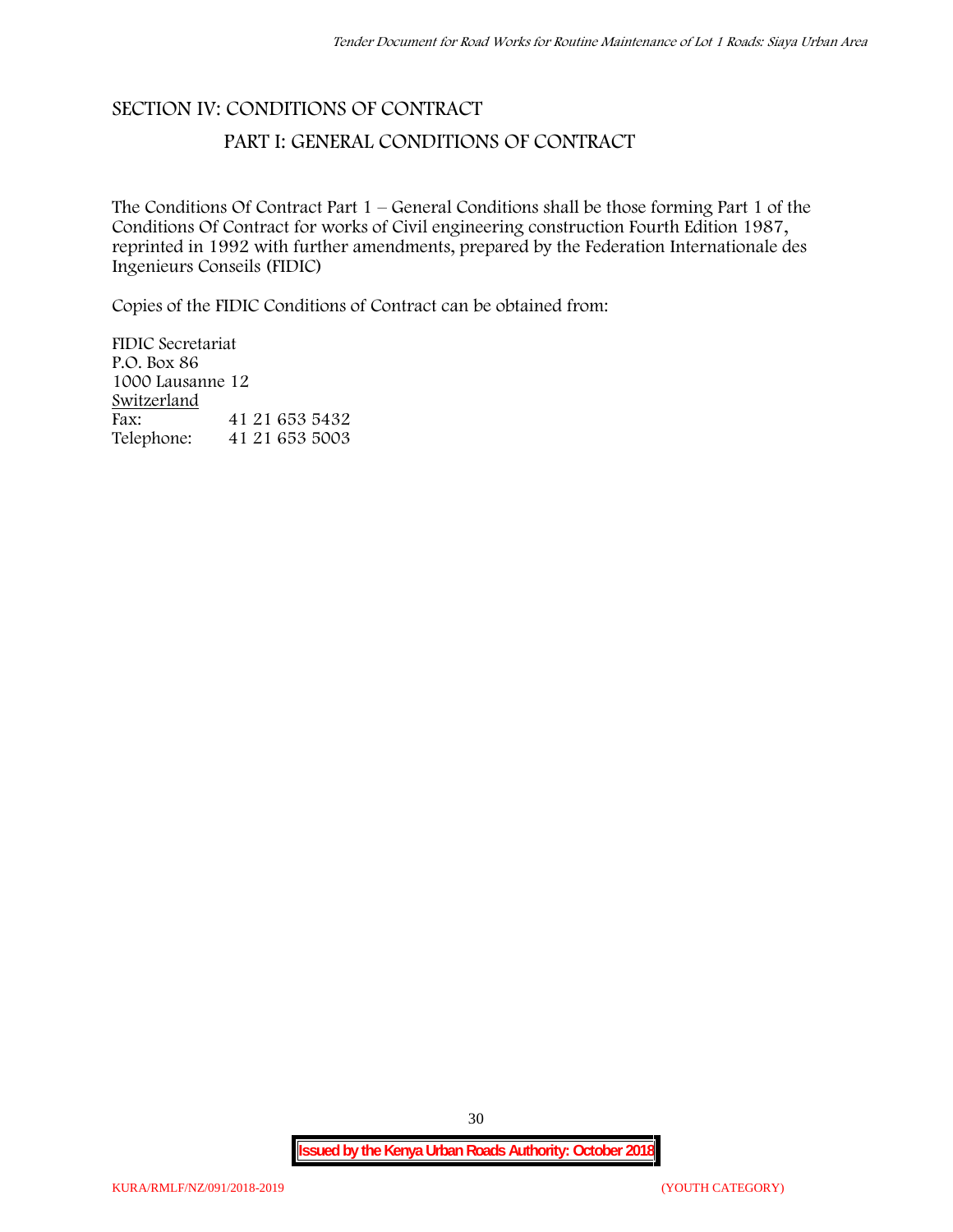# **PART II: CONDITIONS OF PARTICULAR APPLICATION**

The following Conditions of Particular Application shall supplement the General Conditions of Contract. Whenever there is a conflict, the provisions herein shall prevail over those in the General Conditions of Contract. The Particular Condition is preceded by the corresponding clause number of the General Conditions to which it relates.

31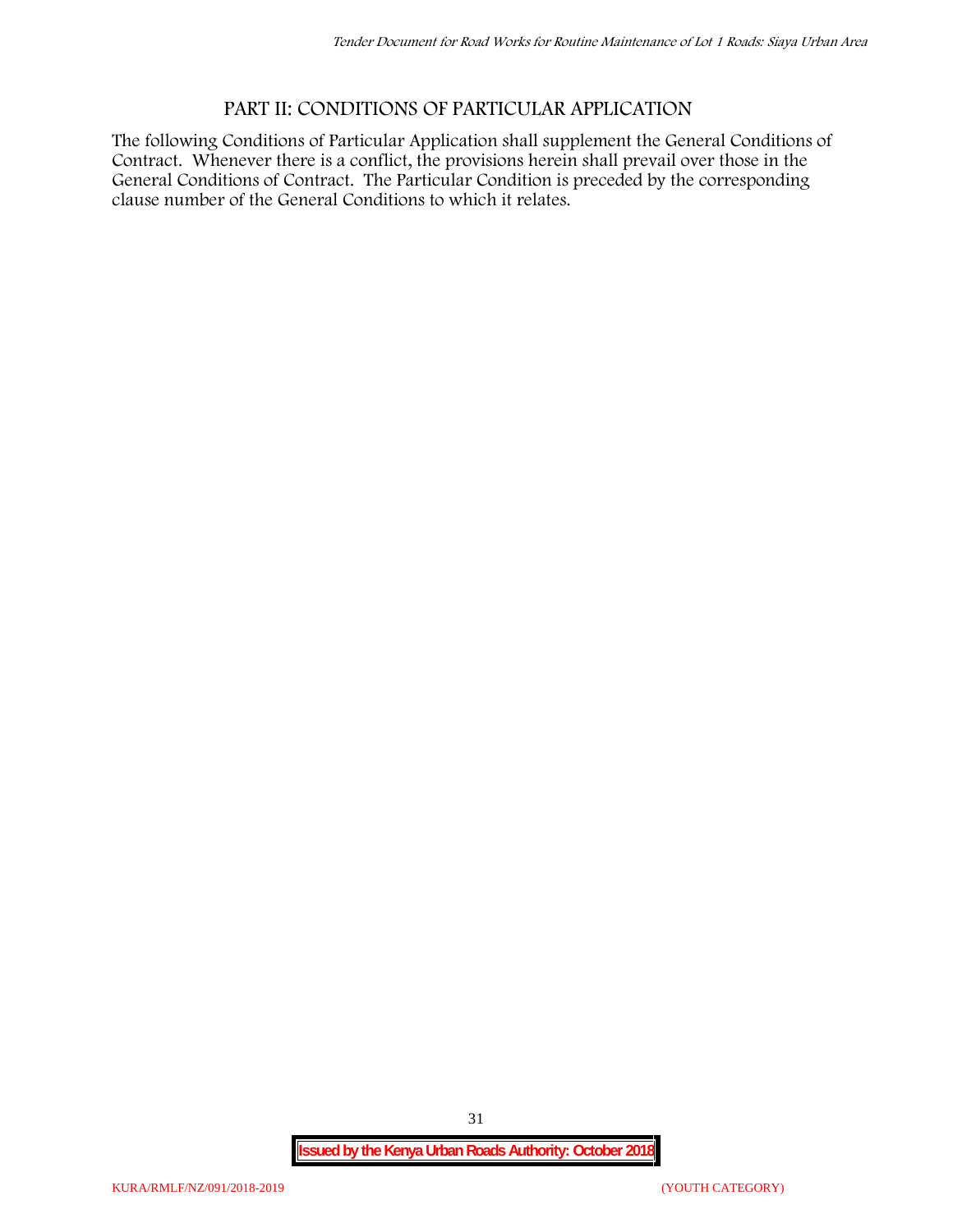#### **CONTENTS**

| SUBCLAUSE 8.2 - SITE OPERATIONS AND METHODS OF CONSTRUCTION 35             |  |
|----------------------------------------------------------------------------|--|
|                                                                            |  |
|                                                                            |  |
|                                                                            |  |
|                                                                            |  |
|                                                                            |  |
|                                                                            |  |
|                                                                            |  |
|                                                                            |  |
| SUBCLAUSE 15.2-LANGUAGE ABILITY AND QUALIFICATIONS OF CONTRACTOR'S         |  |
|                                                                            |  |
|                                                                            |  |
| SUBCLAUSE 16.3- QUALIFICATION AND LANGUAGE ABILITY OF SUPERINTENDING STAFF |  |
|                                                                            |  |
| SUBCLAUSE 19.1 - SAFETY, SECURITY AND PROTECTION OF THE ENVIRONMENT 38     |  |
|                                                                            |  |
| SUBCLAUSE 21.1 - INSURANCE OF WORKS AND CONTRACTOR 'S EQUIPMENT 39         |  |
|                                                                            |  |
|                                                                            |  |
|                                                                            |  |
|                                                                            |  |
|                                                                            |  |
|                                                                            |  |
|                                                                            |  |
| SUBCLAUSE 29.2 - REINSTATEMENT AND COMPENSATION FOR DAMAGES TO PERSONS     |  |
|                                                                            |  |
|                                                                            |  |
|                                                                            |  |
|                                                                            |  |
|                                                                            |  |
|                                                                            |  |
|                                                                            |  |
|                                                                            |  |
|                                                                            |  |
|                                                                            |  |
|                                                                            |  |
|                                                                            |  |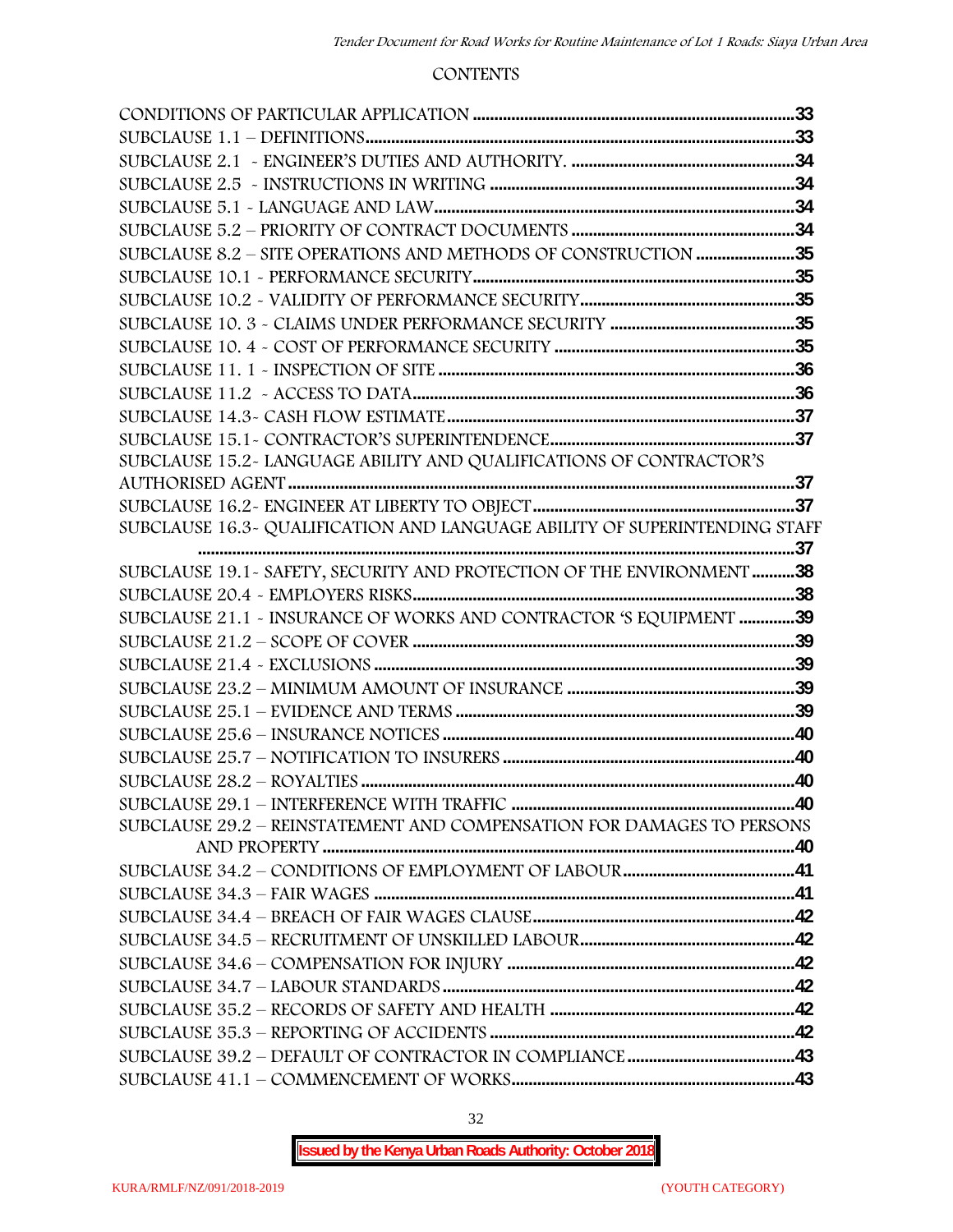| SUBCLAUSE 54.1 - CONTROCTOR'S EQUIPMENT, TEMPORARY WORKS AND MATERIALS |  |
|------------------------------------------------------------------------|--|
|                                                                        |  |
|                                                                        |  |
|                                                                        |  |
|                                                                        |  |
|                                                                        |  |
| SUBCLAUSE 60.3 - RETENTION MONEY AND PAYMENT OF RETENTION MONEY45      |  |
|                                                                        |  |
|                                                                        |  |
|                                                                        |  |
|                                                                        |  |
|                                                                        |  |
|                                                                        |  |
|                                                                        |  |
|                                                                        |  |
|                                                                        |  |
|                                                                        |  |
|                                                                        |  |
|                                                                        |  |
|                                                                        |  |
|                                                                        |  |
|                                                                        |  |
|                                                                        |  |
|                                                                        |  |
|                                                                        |  |
|                                                                        |  |
|                                                                        |  |
|                                                                        |  |
|                                                                        |  |
|                                                                        |  |
|                                                                        |  |
|                                                                        |  |
|                                                                        |  |
|                                                                        |  |
|                                                                        |  |

SUBCLAUSE 1.1 – DEFINITIONS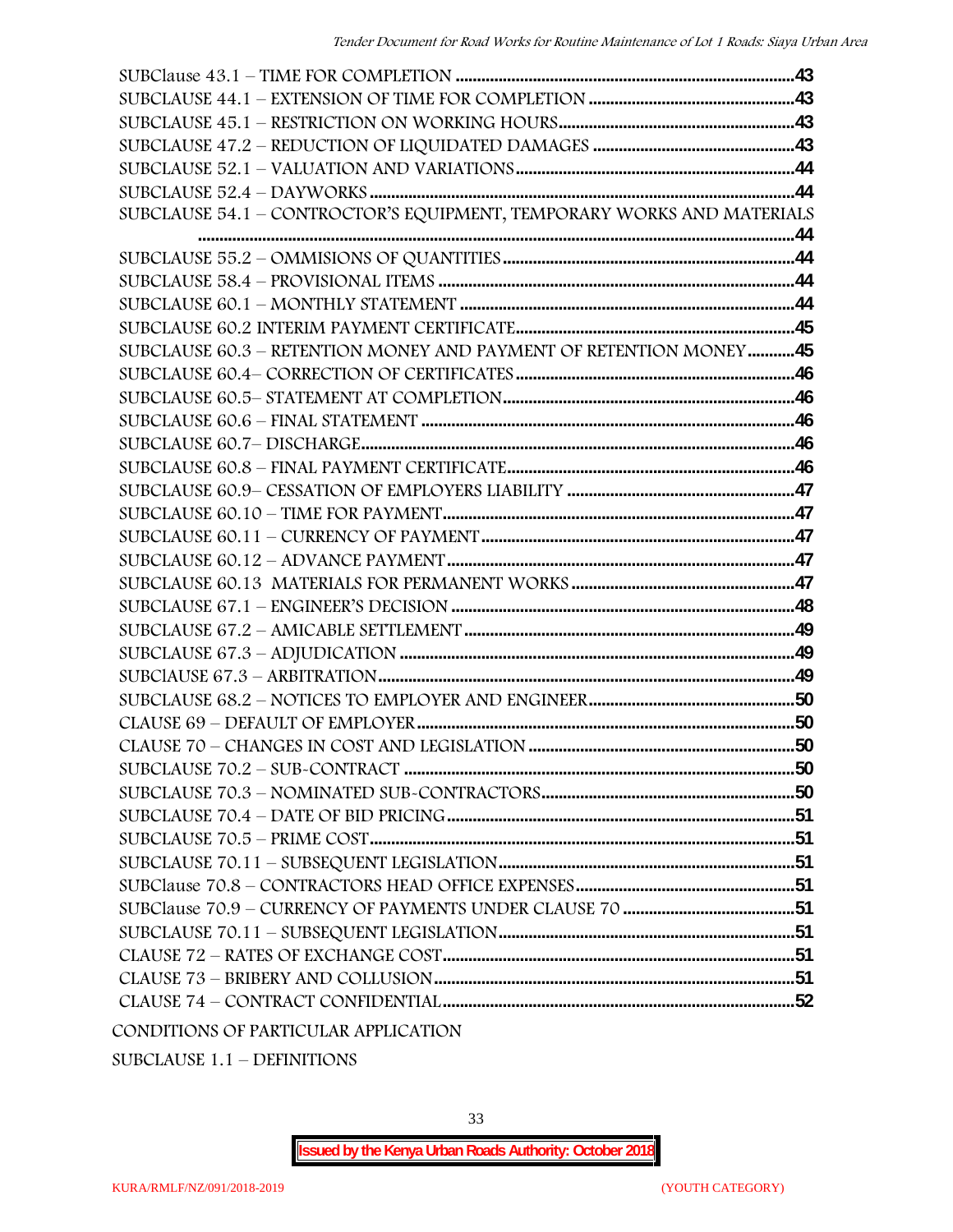Amend this sub-clause as follows:

(a) (i) The "Employer" is the Kenya Urban Roads Authority, represented by the Director General - Kenya Urban Roads Authority.

(ii) The "Engineer" is the Director (Road Asset and Corridor Management) - Kenya Urban Roads Authority.

.(b) (i) Insert in line 2 after the Bills Of Quantities", the following, "the rates entered by the Contractor (whether or not such rate be employed in computation of the Contract Price),"

Amend subparagraph (b) (v) of Sub-Clause 1.1 by adding the following words at the end: The word "BID" is synonymous with "bid" and the word "Appendix to BID" with "Appendix to Bid" and the word "BID documents" with "bidding documents".

Add the following at the end of this sub-clause:

(h) "Materials" means materials and other things intended to form or forming part of the Permanent Works.

(i) "Quantified site instructions" means Site instructions from the Engineer or his representative to the Contractor instructing him to carry out quantified works drawn from the contract to be carried out within a specified period.

SUBCLAUSE 2.1 - ENGINEER'S DUTIES AND AUTHORITY.

With reference to Sub-Clause 2.1 (b), the following shall also apply: The Engineer shall obtain the specific approval of the Employer before taking any of the following actions specified in Part 1:

(a) Consenting to the subletting of any part of the works under Clause 4;

- (b) Certifying additional cost determined under Clause 12;
- (c) Determining an extension of time under Clause 44;
- (d) Issuing a variation under Clause 51;
- (e) Fixing rates or prices under Clause 52

#### SUBCLAUSE 2.5 - INSTRUCTIONS IN WRITING

Add at the end of sub-clause 2.5 the following: "The site instructions shall be in the form of quantiffied site instructions and the contractor shall commence execution of the site instructions within three (3) days and complete within the completion period as stipulated in the instructions.

#### SUBCLAUSE 5.1 - LANGUAGE AND LAW

The Contract document shall be drawn up in the ENGLISH LANGUAGE. Communication between the Contractor and the Engineer's Representative shall be in this given language.

The Laws applicable to this Contract shall be the Laws of the Republic of Kenya.

#### SUBCLAUSE 5.2 – PRIORITY OF CONTRACT DOCUMENTS

Delete the documents listed 1-6 and substitute:

- (1) The Contract Agreement (if completed)
- (2) The Letter Of Acceptance;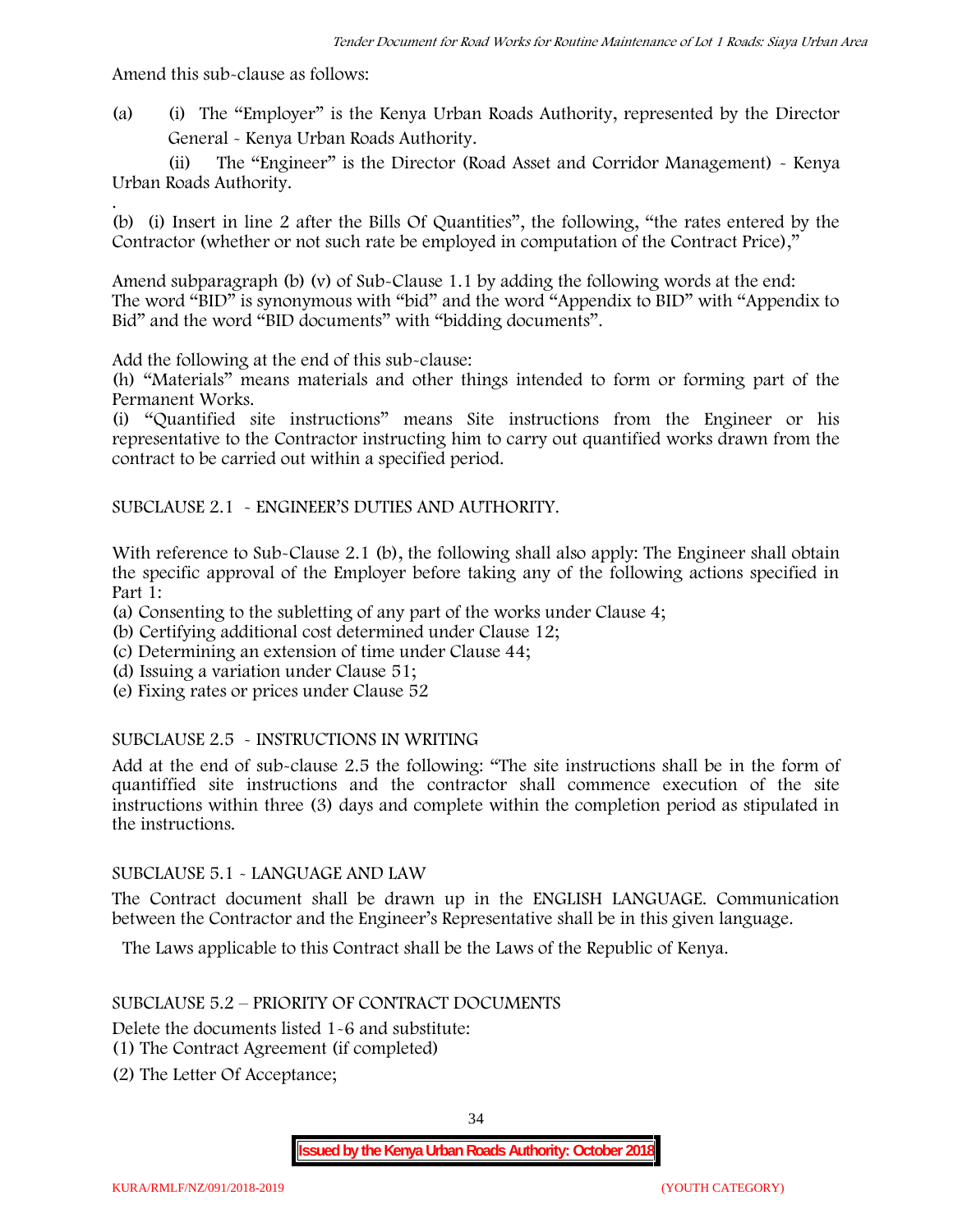- (3) The Bid and Appendix to Bid;
- (4) The Conditions of Contract Part II;
- (5) The Conditions of Contract Part I;
- (6) The Special Specifications;
- (7) The Standard Specification for Road and Bridge Construction, 1986;
- (8) The Drawings;
- (9) The priced Bills of Quantities

(10) Other documents as listed in the Appendix to form of Bid

#### SUBCLAUSE 8.2 – SITE OPERATIONS AND METHODS OF CONSTRUCTION

Add sub- clause 8.2(b) at the end as follows:

"The Contractor shall submit to the Engineer Works Methodology not later than 14 days from the date of award of the contract and general description of his proposed arrangements and methods for the execution of the Works. This shall include inter-alia temporary office, buildings, access roads, construction plant and its intended production output, working shift arrangements, labour strength, skilled and unskilled, and supervision arrangements, power supply arrangements, supply of materials including a materials utilisation programme, stone crushing, aggregate production and storage, cement handling, concrete mixing and handling, methods of excavation, dealing with water, testing methods and facilities."

SUBCLAUSE 10.1 - PERFORMANCE SECURITY

Replace the text of Sub-clause 10.1 with the following:

"The Contractor shall provide security for his proper performance of the Contract within 28 days after receipt of the Letter of Acceptance. The Performance Security shall be in the form of a bank guarantee as stipulated by the Employer in the Appendix to Bid. The Performance Security shall be issued by a bank incorporated in Kenya. The Contractor shall notify the Engineer when providing the Performance Security to the Employer.

"Without limitation to the provisions of the preceding paragraph, whenever the Engineer determines an addition to the Contract Price as a result of a change in cost, the Contractor, at the Engineers written request, shall promptly increase the value of the Performance Security by an equal percentage.

SUBCLAUSE 10.2 - VALIDITY OF PERFORMANCE SECURITY

The Performance Security shall be valid until a date 28 days after the date of issue of the Defects Liability Certificate. The security shall be returned to the Contractor within 14 days of expiration.

SUBCLAUSE 10. 3 - CLAIMS UNDER PERFORMANCE SECURITY

Delete the entire sub-clause 10.3.

SUBCLAUSE 10. 4 - COST OF PERFORMANCE SECURITY

The cost of complying with the requirements of this clause shall be borne by the Contractor.

35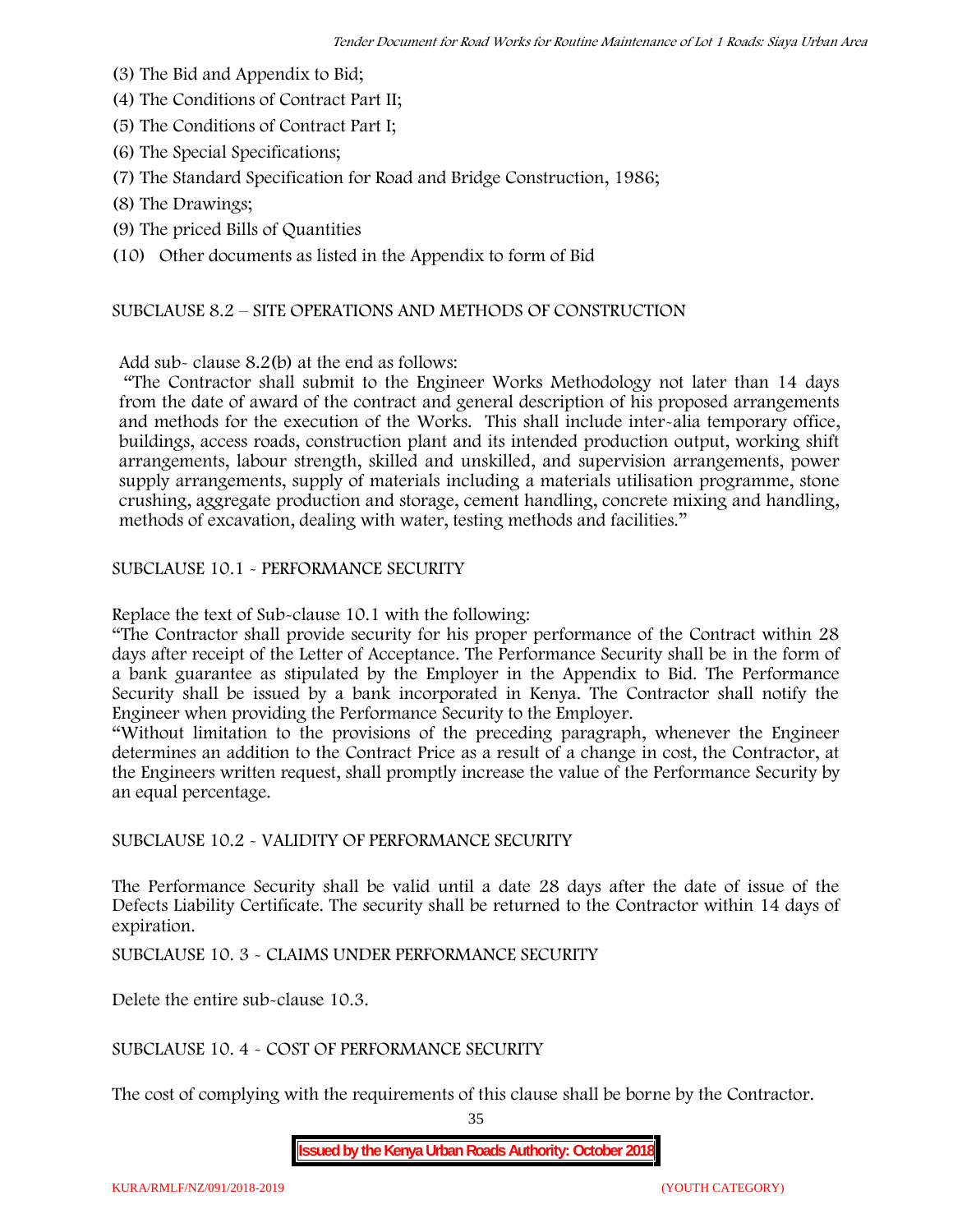# SUBCLAUSE 11. 1 - INSPECTION OF SITE

### In line 17 after "affect his BID" add

"and the Contractor shall be deemed to have based his BID on all the aforementioned" Delete the last paragraph completely and replace with the following:

"The Employer in no way guarantees completeness nor accuracy of the soil, materials, subsurface and hydrological information made available to the Contractor at the time of BIDing or at any other time during the period of the Contract, and the Contractor shall be responsible for ascertaining for himself all information as aforesaid for the execution of works and his BID shall be deemed to have been priced accordingly.

# SUBCLAUSE 11.2 - ACCESS TO DATA

Data made available by the Employer in accordance with Clause 11.1 shall be deemed to include data listed elsewhere in the Contract as open for inspection at the address stipulated in the Appendix to Bid.

### SUBCLAUSE 14.1 PROGRAM TO BE SUBMITTED

The time within which the program shall be submitted shall be fourteen (14) days from the issuance of order to commence**.**

The programme shall be in the form of a Critical Path Method Network (CPM network) showing the order of procedure and description of the construction methods and arrangements by which he proposes to carry out the works. It should also be supplemented by a time – bar chart of the same programme.

The programme shall be coordinated with climatic, groundwater and other conditions to provide for the completion of the Works in the instruction and by the time specified. The programme shall be revised on demand by the Engineer or his representative.

During the execution of the works, the Contractor shall submit to the Engineer full and detailed particulars of any proposed amendments to the arrangements and methods submitted in accordance with the foregoing. If details of the Contractor's proposals for Temporary Works are required by the Engineer for his own information the Contractor shall submit such details within seven days of being requested to do so.

The various operations pertaining to the works shall be carried out in such a progressive sequence as will achieve a continuous and consecutive output of fully completed road works inclusive of all bridge works and culverts within the time limits specified in the Contract and the instructions. Generally the Contractor shall carry out works within the sections stated in the instructions.

The Contractor shall allow in his programme for the following 10 public holidays per calendar year in Kenya.

- New Years Day (1<sup>st</sup> January)
- Good Friday
- Easter Monday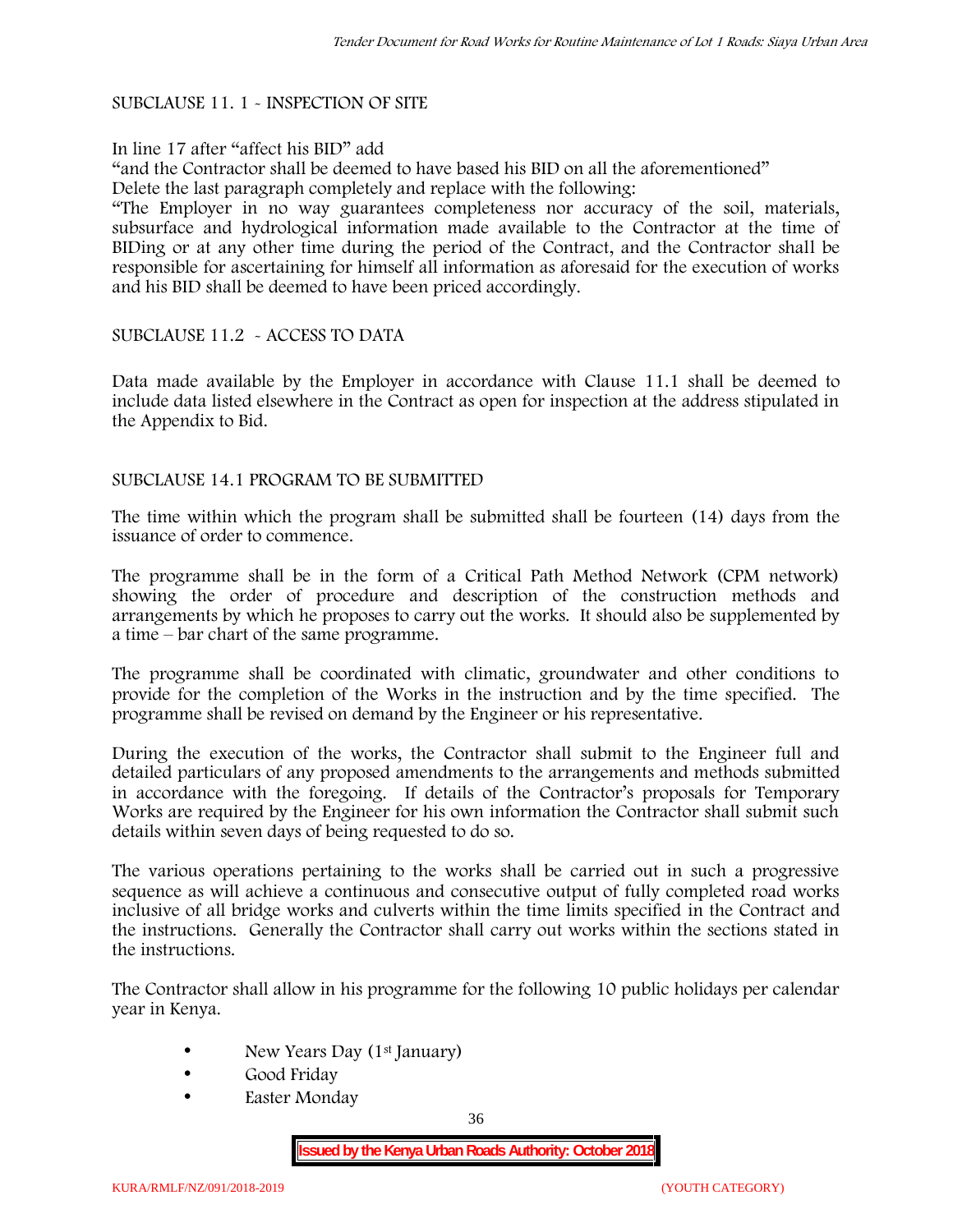- Labour day  $(1<sup>st</sup>$  May)
- Madaraka Day (1<sup>st</sup> June)
- Idd Ul Fitr
- Mashujaa Day (20<sup>th</sup> October)
- $\bullet$  Jamhuri day (12<sup>th</sup> December)
- $\bullet$  Christmas Day (25<sup>th</sup> December)
- Boxing day (26th December)

The Contractor should also allow per calendar year for a further 2 unspecified public holidays which may be announced by the Government of Kenya with no prior notification.

Add the following at the end of this sub-clause: -

The Employer shall have the right to withhold payment at any time if the contractor fails to submit the programme or revised programme due to his negligence, failure or omission.

# SUBCLAUSE 14.3- CASH FLOW ESTIMATE

The cash flow estimates shall be submitted together with the works programme.

# SUBCLAUSE 15.1- CONTRACTOR'S SUPERINTENDENCE

Add the following at the end of the first paragraph of sub-clause 15.1:

"The Contractor shall, within seven (7) days of receipt of the Engineer's order to commence the works inform the Engineer in writing the name of the Contractor's Representative and the anticipated date of his/her arrival on site."

Add the following Sub-clause 15.2

### SUBCLAUSE 15.2- LANGUAGE ABILITY AND QUALIFICATIONS OF CONTRACTOR'S AUTHORISED AGENT

The Contractor's Agent or Representative on the site shall have as a minimum an ordinary diploma in civil Engineering or building construction or have equivalent status approved by the Engineer and shall be able to read and write English fluently.

The Contractor's Agent or Representative shall have at least 3 years related experience.

# SUBCLAUSE 16.2- ENGINEER AT LIBERTY TO OBJECT

At the end of this Clause add

"by a competent substitute approved by the Engineer and at the Contractors own expense." Add the following Sub-Clauses 16.3 and 16.4:

# SUBCLAUSE 16.3- QUALIFICATION AND LANGUAGE ABILITY OF SUPERINTENDING STAFF

The Contractor's superintending staff shall meet the following minimum qualifications: Should have a working knowledge of English or Kiswahili. Should any of the superintending staff not be able to meet this condition, the Contractor shall propose to the Engineer arrangements for provision of a sufficient number of interpreters of approved qualifications. The Engineer, at his discretion, may amend, approve or reject such arrangements or reject deployment of superintending staff not meeting the language requirements. The Engineer may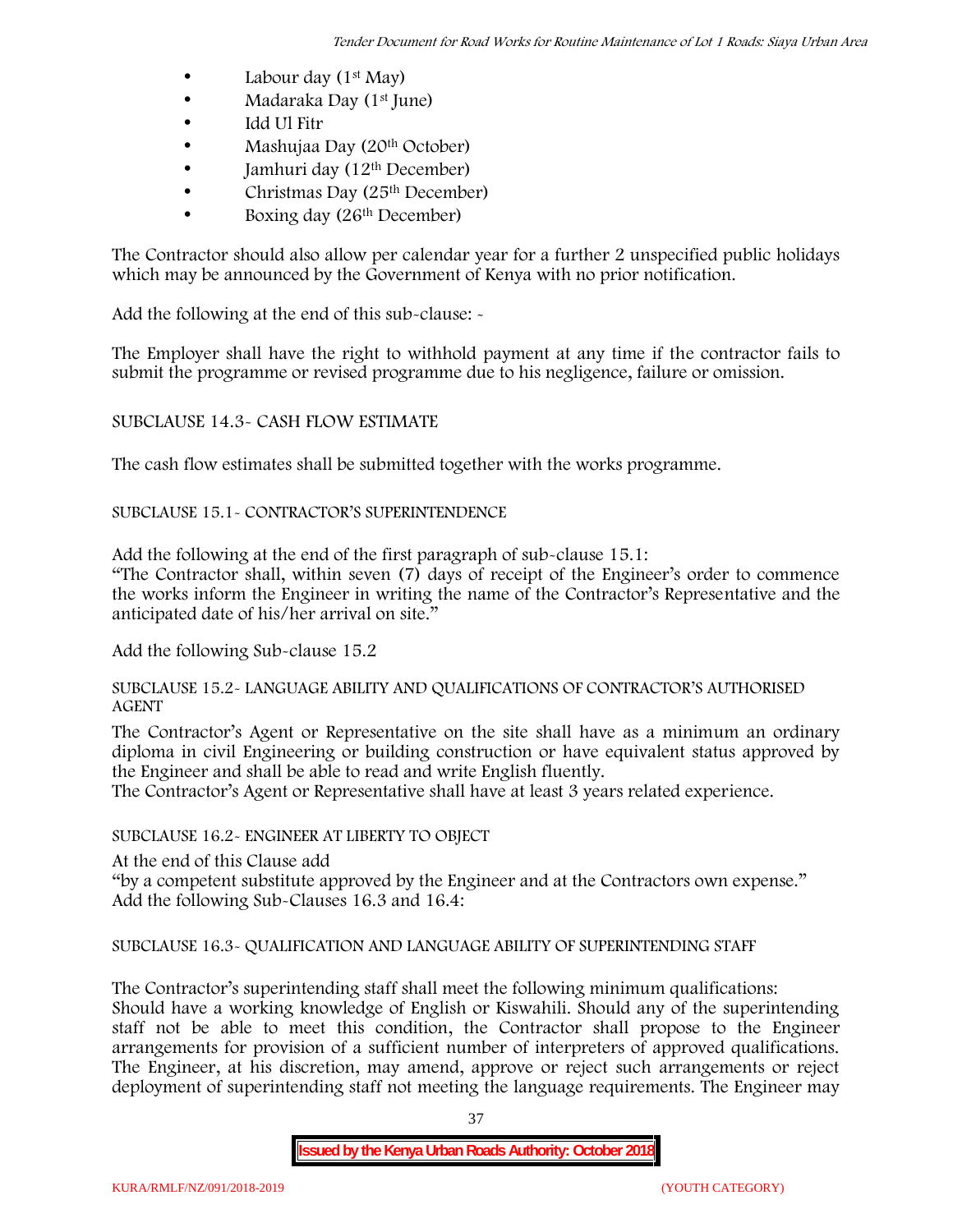at any time during the duration of the Contract amend any approved arrangements made for interpreters, which shall be implemented at the Contractors expense.

The key staff listed below must have academic qualifications from government-recognised institutions or equivalent institutions of the levels set out in Section 5, Part 6.

- Site Agent
- Site Engineer
- Site Surveyor
- Foremen

The key staff listed below must have minimum experience set out in Section 5, Part 6:

- Site Agent
- Site Engineer
- Site Surveyor
- Foremen

Qualifications as above shall be subject to verification and approval on site by the Engineer or his representative on site before commencement of the said works.

# SUBCLAUSE 19.1- SAFETY, SECURITY AND PROTECTION OF THE ENVIRONMENT

Add Sub-Clause-paragraph (d) of Sub-Clause 19 as follows:

Notwithstanding the Contractor's obligation under Sub-Clause-paragraph (a), (b) and 9(c) of Sub-Clause 19.1 of the Conditions Of Contract, the Contractor shall observe the following measures with a view to reducing or elimination adverse environmental effects by the site works:

- (i) All quarries and borrow pits shall be filled and landscaped to their original state after extraction of construction material
- (ii) Soil erosion due to surface runoff or water from culverts or other drainage structures should be avoided by putting in place proper erosion control measures that shall include, but are not limited to grassing and planting if trees
- (iii) Long traffic diversion roads shall be avoided so as to minimize the effect of dust on the surrounding environment. In any case all diversions shall be kept damp and dust free
- (iv) Spillage of oils, fuels and lubricants shall be avoided and if spilt, shall be collected and disposed off in such a way as not to adversely affect the environment
- (v) Rock blasting near settlement areas shall be properly coordinated with the relevant officers of the Government so as to minimize noise pollution and community interference.

SUBCLAUSE 20.4 - EMPLOYERS RISKS

Delete Sub-Clause (h) and substitute with;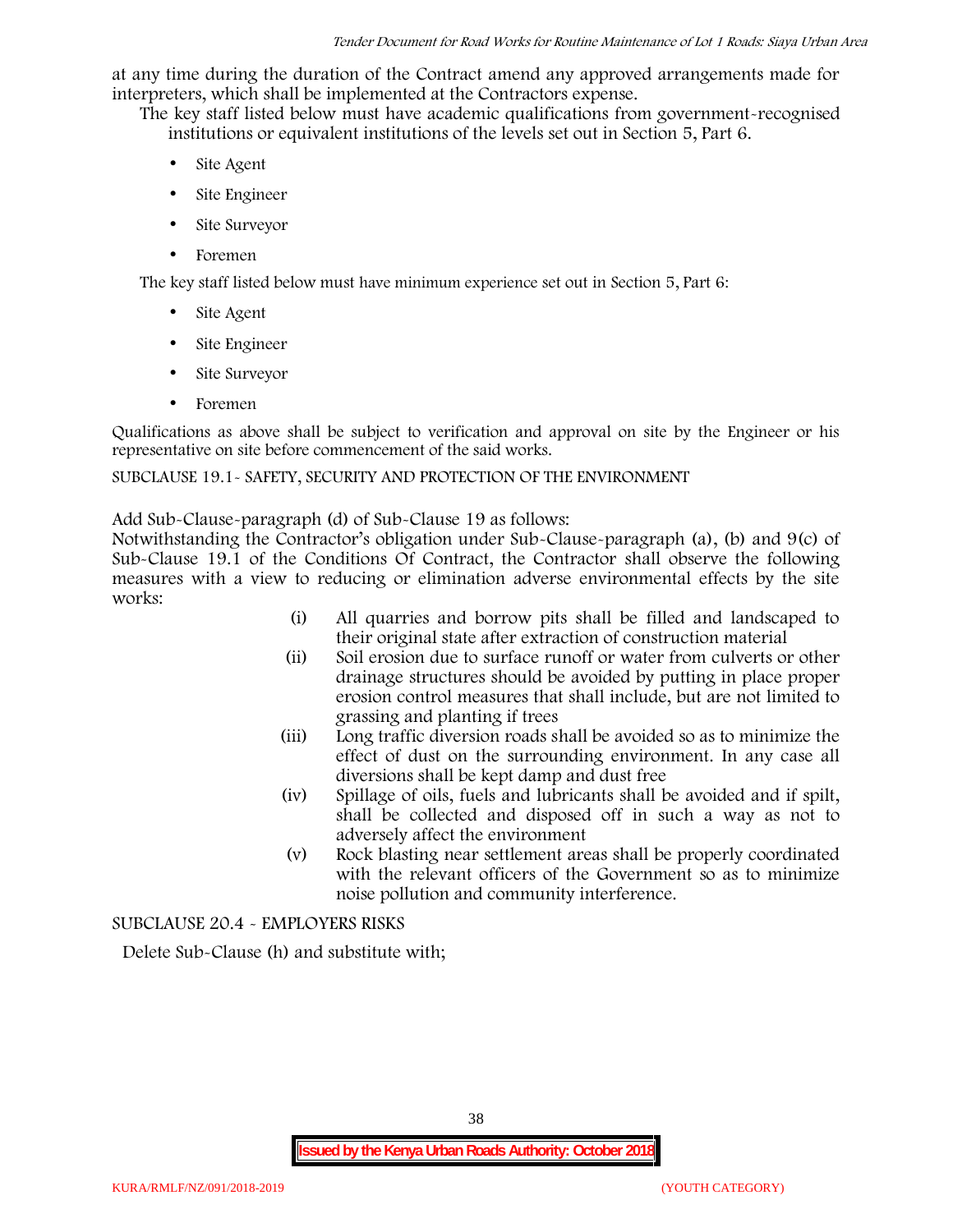- (h) any operation of the forces of nature (insofar as it occurs on site) which an experienced contractor:
	- (i) could not have reasonably foreseen, or
	- (ii) could reasonably have foreseen, but against which he could not reasonably have taken at least one of the following measures:
		- (A) prevent loss or damage to physical property from occurring by taking appropriate measures or
		- (B) insure against such loss or damage

SUBCLAUSE 21.1 - INSURANCE OF WORKS AND CONTRACTOR 'S EQUIPMENT

Add the following words at the end of Sub-paragraph (a) and immediately before the last word of Sub-paragraph (b) of Sub-Clause 21.1:

"It being understood that such insurance shall provide for compensation to be payable in the types and proportions of currencies required to rectify the loss or damage incurred"

Delete the first sentence of this Clause and replace with he following:

"prior to commencement of the Works the Contractor shall, without limiting his or the Employer's obligations and responsibilities under Clause 20, insure to the satisfaction of the Employer:"

SUBCLAUSE 21.2 – SCOPE OF COVER

Amend sub-paragraph (a) of Sub-Clause 21.2 as follows:

Delete words "from the start of work at the site" and substitute the words "from the first working day after the Commencement Date"

Add the following as Sub-Clause (c) under Sub-Clause-Clause 21.2

(c ) It shall be the responsibility of the Contractor to notify the insurance company of any change in the nature and extent of the Works and to ensure the adequacy of the insurance coverage at all times during the period of the Contract.

SUBCLAUSE 21.4 - EXCLUSIONS

Amend Sub-Clause 21.4 to read as follows:

"There shall be no obligation for the insurances in Sub-Clause 21.1 to include loss or damage caused by the risks listed under Sub-Clause 20.4 sub-paragraph (a) (i) to(iv) of the Conditions of Particular Application."

SUBCLAUSE 23.2 – MINIMUM AMOUNT OF INSURANCE

Add the following at the end of this Clause: "... with no limits to the number of occurrences".

SUBCLAUSE 25.1 – EVIDENCE AND TERMS

Amend Sub-Claus OF INSURANCE 25.1 as follows:

Insert the words "as soon as practicable after the respective insurances have been taken out but in any case" before the words "prior to the start of work at the site"

39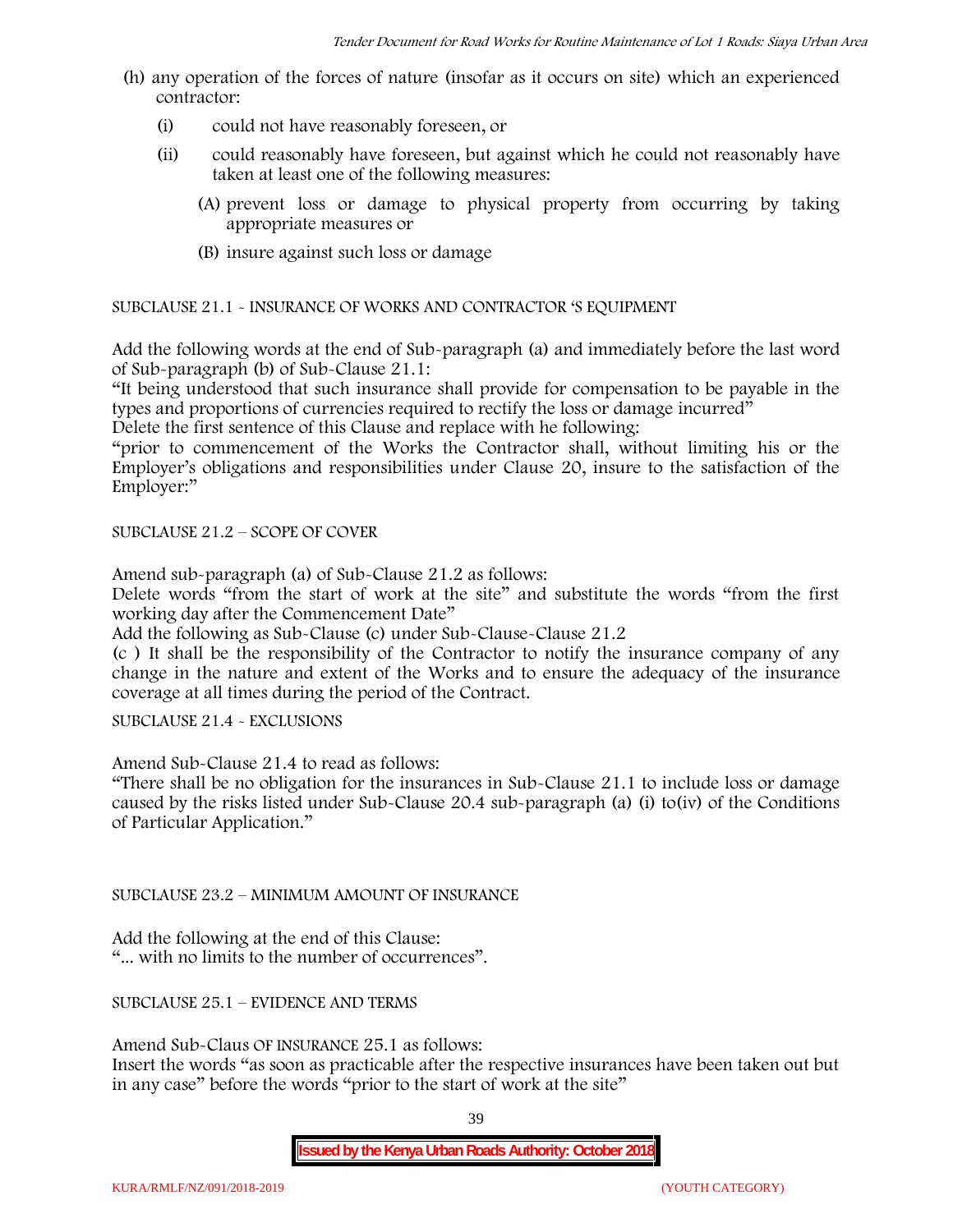Add the following Sub-Clauses 25.6, 25.7

### SUBCLAUSE 25.6 – INSURANCE NOTICES

Each policy of insurance effected by the Contractor for purposes of the Contract shall include a provision to the effect that the Insurer shall have a duty to give notice in writing to the Contractor and Employer of the date when a premium becomes payable. This shall not be more than thirty (30) days before that date and the policy shall remain in force until thirty (30) days after the giving of such notice.

# SUBCLAUSE 25.7 – NOTIFICATION TO INSURERS

It shall be the responsibility of the Contractor to notify insurers under any of the insurance referred to in the preceding clauses 21, 23 and 24 on any matter or event, which by the terms of such insurance are required to be so notified. The Contractor shall indemnify and keep indemnified the Employer against all losses, claims, demands, proceedings, costs, charges and expenses whatsoever arising out of or in consequence of any default by the Contractor in complying with the requirements of this Sub-Clause whether as a result of avoidance of such insurance or otherwise.

### SUBCLAUSE 28.2 – ROYALTIES

Add at the end of this Sub-Clause the following sentence:

"The Contractor shall also be liable for all payments or compensation if any that are levied in connection with the dumping of part or all of any such material."

# SUBCLAUSE 29.1 – INTERFERENCE WITH TRAFFIC

Supplement Sub-Clause 29.1 by adding the following sentence at the end:

"The Contractor will be permitted to use existing public roads for access to the site. The Contractor shall pay vehicle license tax and road maintenance duty in accordance with relevant regulations and shall obtain any necessary permits or licenses from relevant authorities for transporting his equipment."

Add the following sub clause 29.2:

### SUBCLAUSE 29.2 – REINSTATEMENT AND COMPENSATION FOR DAMAGES TO PERSONS AND PROPERTY

The Contractor shall reinstate all properties whether public or private which are damaged in consequence of the construction and, maintenance of the works to a condition as specified and at least equal to that prevailing before his first entry on them.

If in the opinion of the Engineer the Contractor shall have failed to take reasonable and prompt action to discharge his obligations in the matter of reinstatement, the Engineer will inform the Contractor in writing of his opinion, in which circumstances the Employer reserves the right to employ others to do the necessary work of reinstatement and to deduct the cost thereof from any money due or which shall become due to the Contractor.

The Contractor shall refer to the Employer without delay all claims which may be considered to fall within the provisions of Clause 22.1.

Add the following Sub-Clause 34.2 to 34.8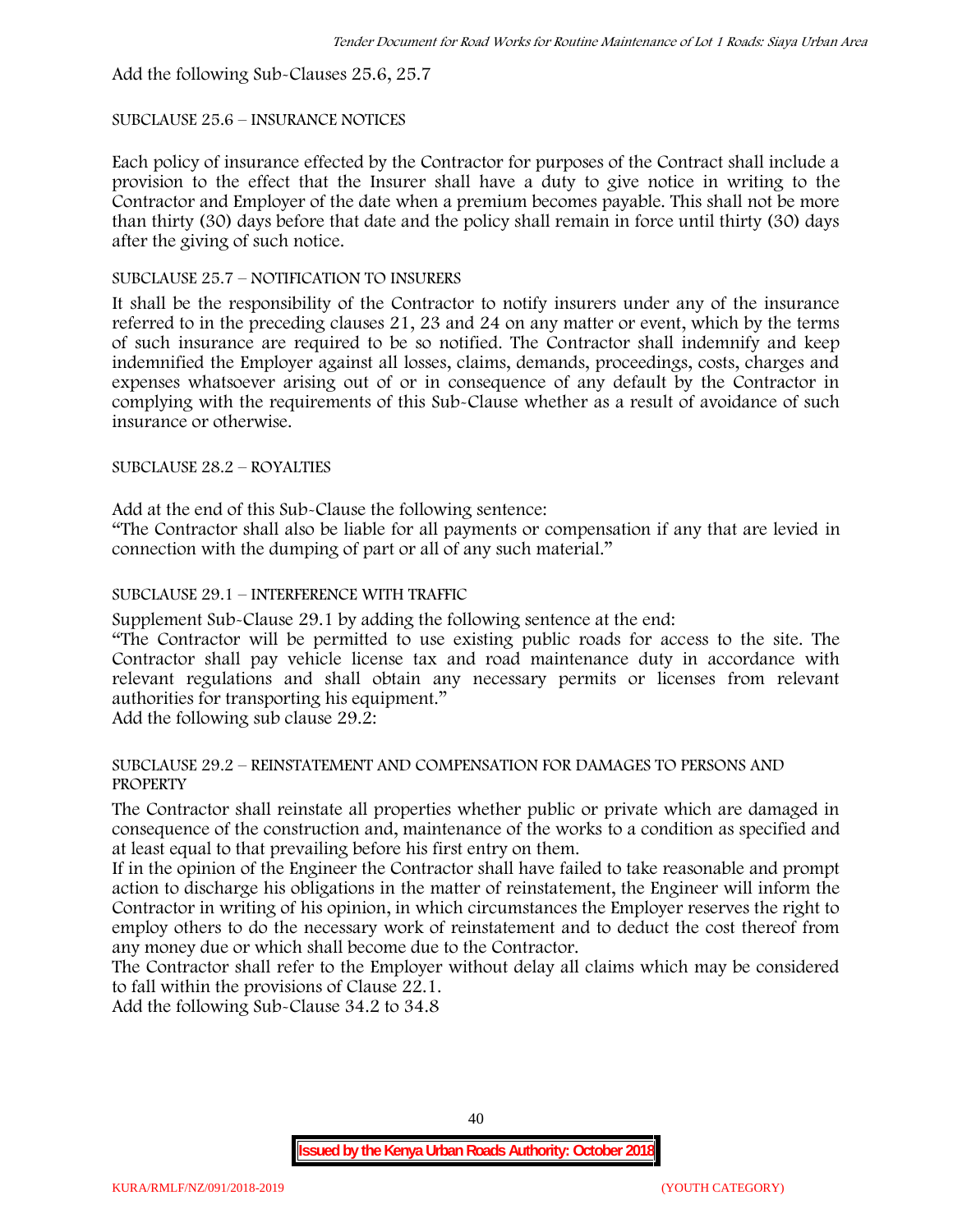### SUBCLAUSE 34.2 – CONDITIONS OF EMPLOYMENT OF LABOUR

The Contractor shall be responsible for making all arrangements for and shall bear all costs relating to recruitment, obtaining of all necessary visas, permits or other official permission for movements of staff and labour.

### SUBCLAUSE 34.3 – FAIR WAGES

The Contractor shall, in respect of all persons employed anywhere by him in the execution of the Contract, and further in respect of all persons employed by him otherwise than in the execution of the Contract in every factory, Workshop or place occupied or used by him for the execution of the Contract, observe and fulfil the following conditions:

- (a) The Contractor shall pay rates of wages, observe hours of labour and provide conditions of labour, housing, amenities and facilities not less favourable than those required by the latest Regulation of Wages (Building and Construction Industry) Order as of the time of bid submission, and subsequent amendments thereto, or in any wage scales, hours of work or conditions agreed by the Ministry of Labour or other Government Department in consultation with the appropriate wage fixing authority and generally recognized by other employees in the district whose general circumstances in the trade or industry in which the Contractor is engaged are similar.
- (b) In the absence of any rates of wages, hours or conditions of labour so established the Contractor shall pay rates of wages and observe hours and conditions of labour which are not less favourable than the general level of wages, hours and conditions observed by other Employers whose general circumstances in the trade or industry in which the Contractor is engaged are similar.
- (c) Where the absence of established rates of wages, hours and conditions of labour or the dissimilarity of the general circumstances in the trade of industry in which the Contractor is engaged prevent the Contractor from observing rates of wages, hours and conditions of labour ascertained under sub-paragraph (a) and (b) above the Contractor in fixing the rates of wages, hours and conditions of labour of his employees shall be guided by the advice of the Labour Department.
- (d) The Contractor shall recognize the freedom of his employees to be members of trade unions.
- (e) The Contractor shall maintain records in English of the time worked by, and the wages paid to, his employees. The Contractor shall furnish to the Engineer or Employer, if called upon to do so, such particulars of the rates, wages and conditions of labour as the Employer or Engineer may direct.
- (f) The Contractor shall at all times during the continuance of the contract display, for the information of his employees in every factory, workshop or place occupied or used by him for the execution of the Contract, a copy of this clause together with a notice setting out the general rates of wages, hours and conditions of labour of his employees.
- (g) The Contractor shall be responsible for the observance of this clause by sub-Contractors employed in the execution of the works.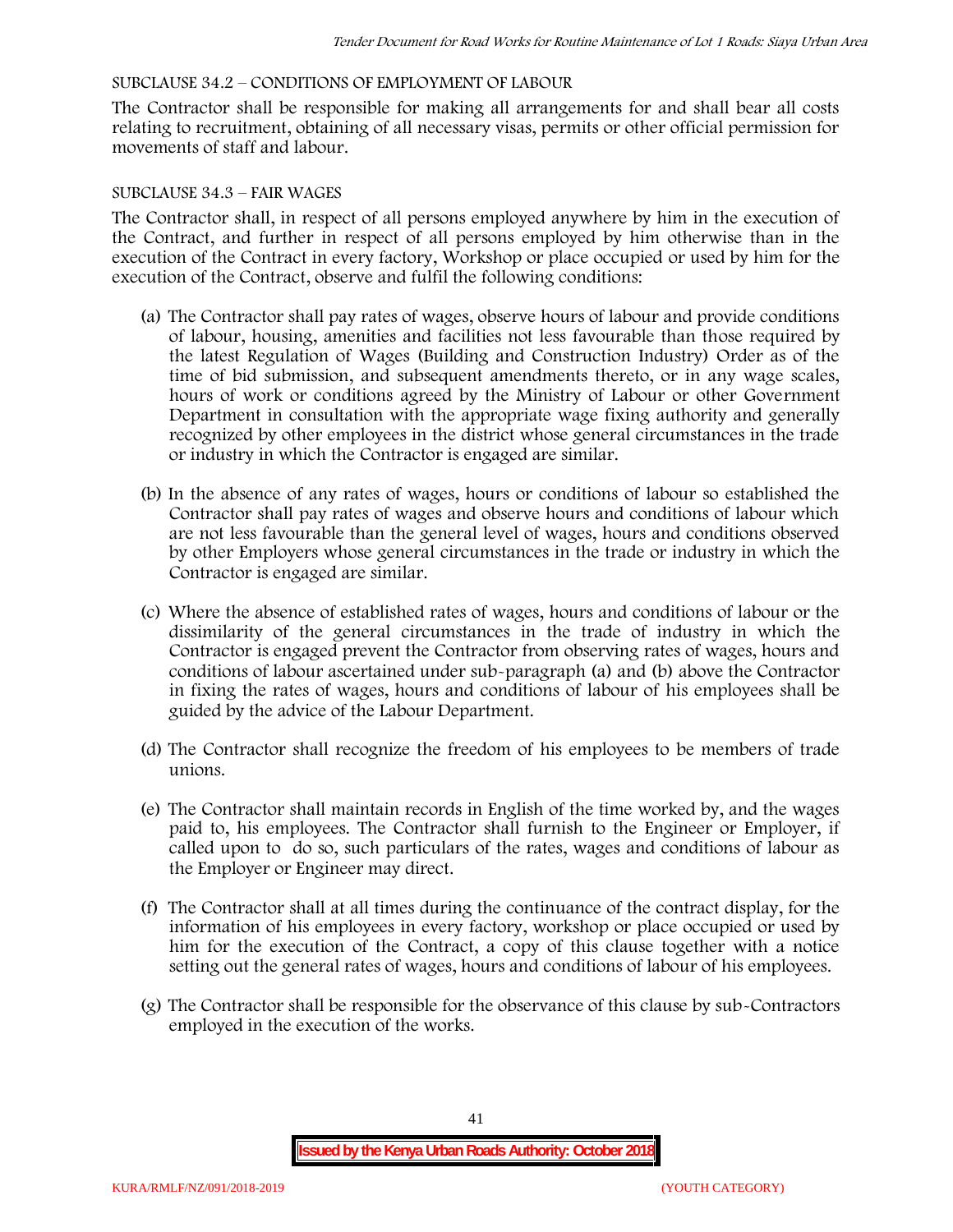# SUBCLAUSE 34.4 – BREACH OF FAIR WAGES CLAUSE

Any Contractor or Sub-Contractor who is found to be in breach of Fair Wages Clause shall cease to be approved as a Contractor or Sub-Contractor for such period as the Permanent Secretary for the Ministry of Roads may determine.

Should a claim be made to the Employer alleging the Contractor's default in payment of Fair Wages of any workman employed on the Contract and if proof thereof satisfactory to the Employer is furnished by the Labour Authority, the Employer may, failing payment by the Contractor, pay the claims out of any monies due or which may become due to the Contractor under the Contract.

### SUBCLAUSE 34.5 – RECRUITMENT OF UNSKILLED LABOUR

Any additional unskilled labour which is required by the Contractor for the works and which is not in his employment at the time of the acceptance of the BID shall be recruited by the Contractor from the Labour Exchange or Exchange or Exchanges nearest to the site or sites of the work.

### SUBCLAUSE 34.6 – COMPENSATION FOR INJURY

The Contractor shall in accordance with the Workmen's Compensation Act of the Laws of Kenya and any other regulations in force from time to time pay compensation for loss or damage suffered in consequence of any accident or injury or disease resulting from his work to any workman or other person in the employment of the Contractor or any Subcontractor.

### SUBCLAUSE 34.7 – LABOUR STANDARDS

(a) the Contractor shall comply with the existing local labour laws, regulations and labour standards

(b) the Contractor shall formulate and enforce an adequate safety program with respect to all work under his contract, whether performed by the Contractor or subcontractor. The Contractor has assurance from the Employer of cooperation where the implementation of these safety measures requires joint cooperation.

(c) Upon written request of the Employer the Contractor shall remove or replace any of his employees employed under this Contract.

Add the following Sub-Clause 35.2 and 35.3.

# SUBCLAUSE 35.2 – RECORDS OF SAFETY AND HEALTH

The Contractor shall maintain such records and make such reports concerning safety, health and welfare of persons and damage to property as the Engineer may from time to time prescribe.

# SUBCLAUSE 35.3 – REPORTING OF ACCIDENTS

The Contractor shall report to the Engineer details of any accident as soon as possible after its occurrence. In the case of any fatality or serious accident, the Contractor shall, in addition, notify the Engineer immediately by the quickest available means. The Contractor shall also notify the relevant authority whenever the Laws of Kenya require such a report.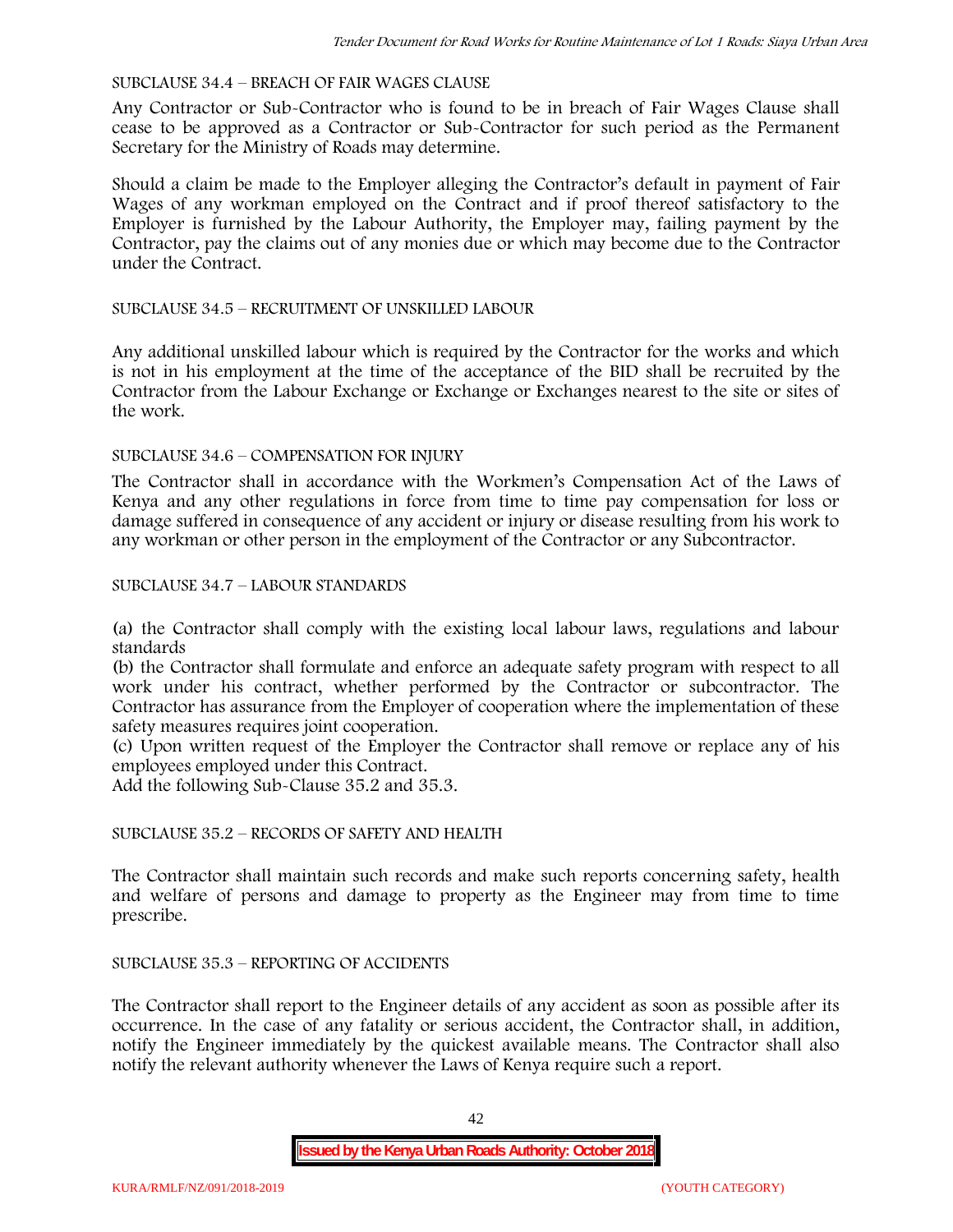SUBCLAUSE 39.2 – DEFAULT OF CONTRACTOR IN COMPLIANCE

Add at the end of Sub-Clause 39.2 the following: "Where the contractor has no pending payments with the employer and the retention funds are less than the value of works to be carried out by the employer, the employer shall apply funds as per clause 10.3". The contract shall then stand determined clause 63 not withstanding.

# SUBCLAUSE 41.1 – COMMENCEMENT OF WORKS

Amend Sub-Clause 41.1 as follows:

Delete the words "as soon as is reasonably possible" in the first sentence and replace with "within the period stated in the Appendix to Bid".

For the purposes of this clause the quantified site instructions shall be treated as the works and delay in commencement in the instructed works shall constitute breach of contract that will lead to institution of remedies under clause 63 of these conditions.

### SUBCLAUSE 43.1 – TIME FOR COMPLETION

Amend Sub-Clause 43.1 as follows:

Delete the words "within the time" to "such extended time" and substitute "by the date or dates stated or implied in Clause 14 of these Conditions of Particular Application.

SUBCLAUSE 44.1 – EXTENSION OF TIME FOR COMPLETION

Add at the end of Sub-Clause 44.1 the following:

"Neither rains falling within the rainy seasons as occurs in Kenya nor floods caused by such rains shall be deemed exceptional weather conditions such as may fairly entitle the Contractor to an extension of time for the completion of the work."

#### SUBCLAUSE 45.1 – RESTRICTION ON WORKING HOURS

Add at the end of Sub-Clause 45.1 the following:

"If the Contractor requests permission to work by night as well as by day, then if the Engineer shall grant such permission the Contractor shall not be entitled to any additional payments for so doing. All such work at night shall be carried out without unreasonable noise or other disturbance and the Contractor shall indemnify the Employer from and against any liability for damages on account of noise or other disturbance created while or in carrying out night work and from and against all claims, demands, proceedings, costs, charges and expenses whatsoever in regard or in relation to such liability.

"In addition the Contractor will be required to provide, for any work carried out at night or recognized days of rest, adequate lighting and other facilities so that the work is carried out safely and properly.

"In the event of the Engineer granting permission to the Contractor to work double or rotary shifts or on Sundays, the Contractor shall be required to meet any additional costs to the Employer in the administration and supervision of the Contract arising from the granting of this permission."

SUBCLAUSE 47.2 – REDUCTION OF LIQUIDATED DAMAGES

Add the following paragraphs at the end of this Sub-Clause:

43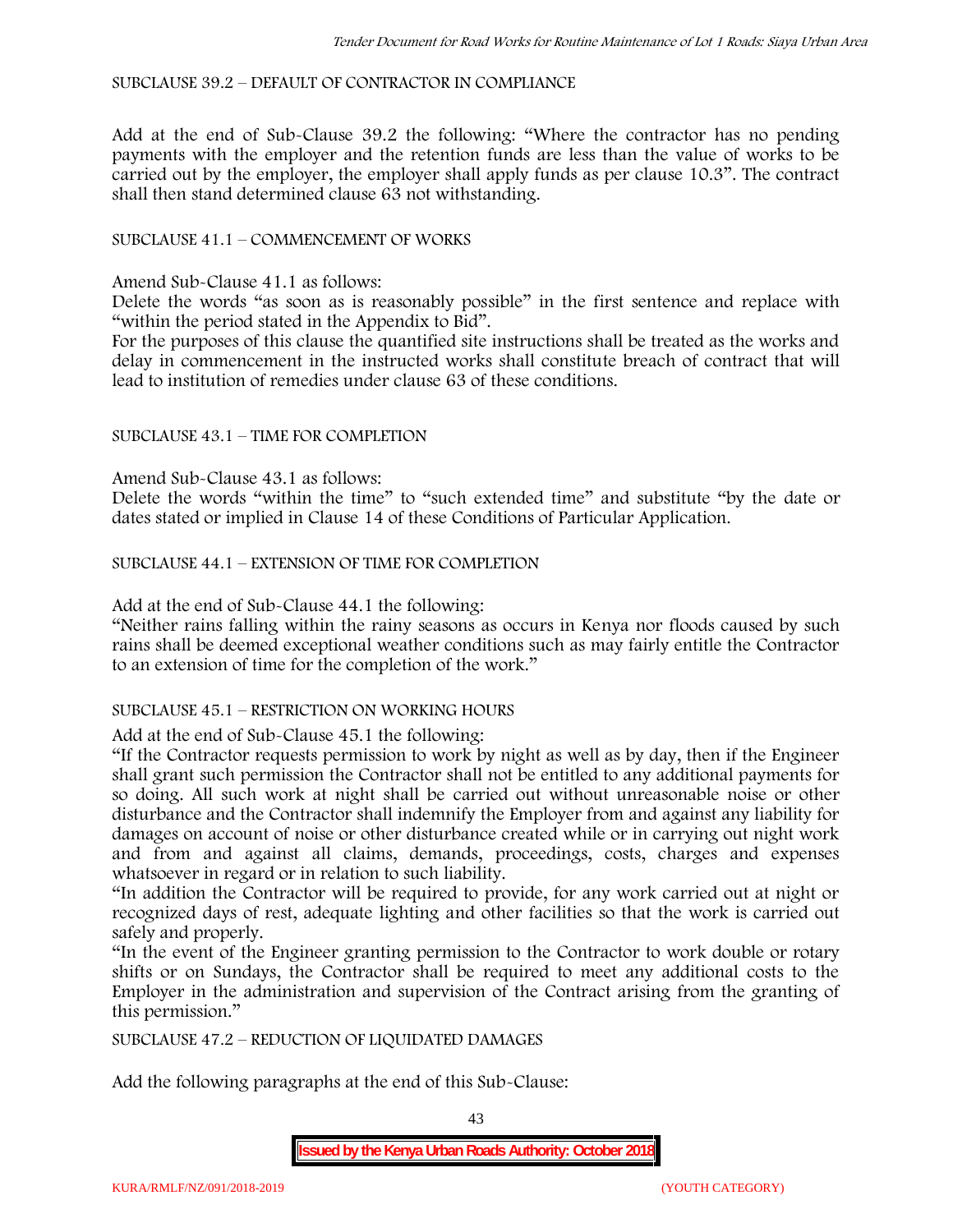"There shall be no reduction in the amount of liquidated damages in the event that a part or a section of the Works within the Contract is certified as completed before the whole of the Works comprising that Contract.

The Employer shall pay no bonus for early completion of the Works to the Contractor.

SUBCLAUSE 52.1 – VALUATION AND VARIATIONS

Add new Clause 52.2(c )

No change in the unit rates or prices quoted shall be considered for items included in the schedule of Dayworks rates, or Provisional Sums and items, or for any item in the BOQ.

SUBCLAUSE 52.4 – DAYWORKS

Add the following at the end of Sub-Clause 52.4:

The work so ordered shall immediately become part of the works under the contract. The Contractor shall, as soon as practicable after receiving the Dayworks order from the Engineer undertake the necessary steps for due execution such work. Prior to commencement of any work to be done on a Dayworks basis, the Contractor shall give an advance notice to the Engineer stating the exact time of such commencement.

# SUBCLAUSE 54.1 – CONTROCTOR'S EQUIPMENT, TEMPORARY WORKS AND MATERIALS

: Exclusive use for the works

Amend Sub-Clause 54.1 as follows: Line 5: add "written" between "the" and "consent". Delete Sub-Clauses 54.2 and 54.5.

SUBCLAUSE 55.2 – OMMISIONS OF QUANTITIES

Items of Works described in the Bills of Quantities for which no rate or price has been entered in the Contract shall be considered as included in other rates and prices in the Contract and will not be paid for separately by the Employer.

Add the following Sub-Clause 58:

Add the words "or Engineer's representative" where the word "Engineer" appears in clause 58.

SUBCLAUSE 58.4 – PROVISIONAL ITEMS

Provisional items shall be read as Provisional Sums and shall be operated as such in accordance with Sub-Clauses 58.1 to 58.3.

Clause 60 of the General Conditions is deleted and substituted with the following:-

# SUBCLAUSE 60.1 – MONTHLY STATEMENT

The Contractor shall submit a statement to the Engineer at the end of each month, in a tabulated form approved by the Engineer, showing the amounts to which the Contractor considers himself to be entitled. The statement shall include the following items, as applicable;

- the value of the Permanent Work executed up to the end of previous month

44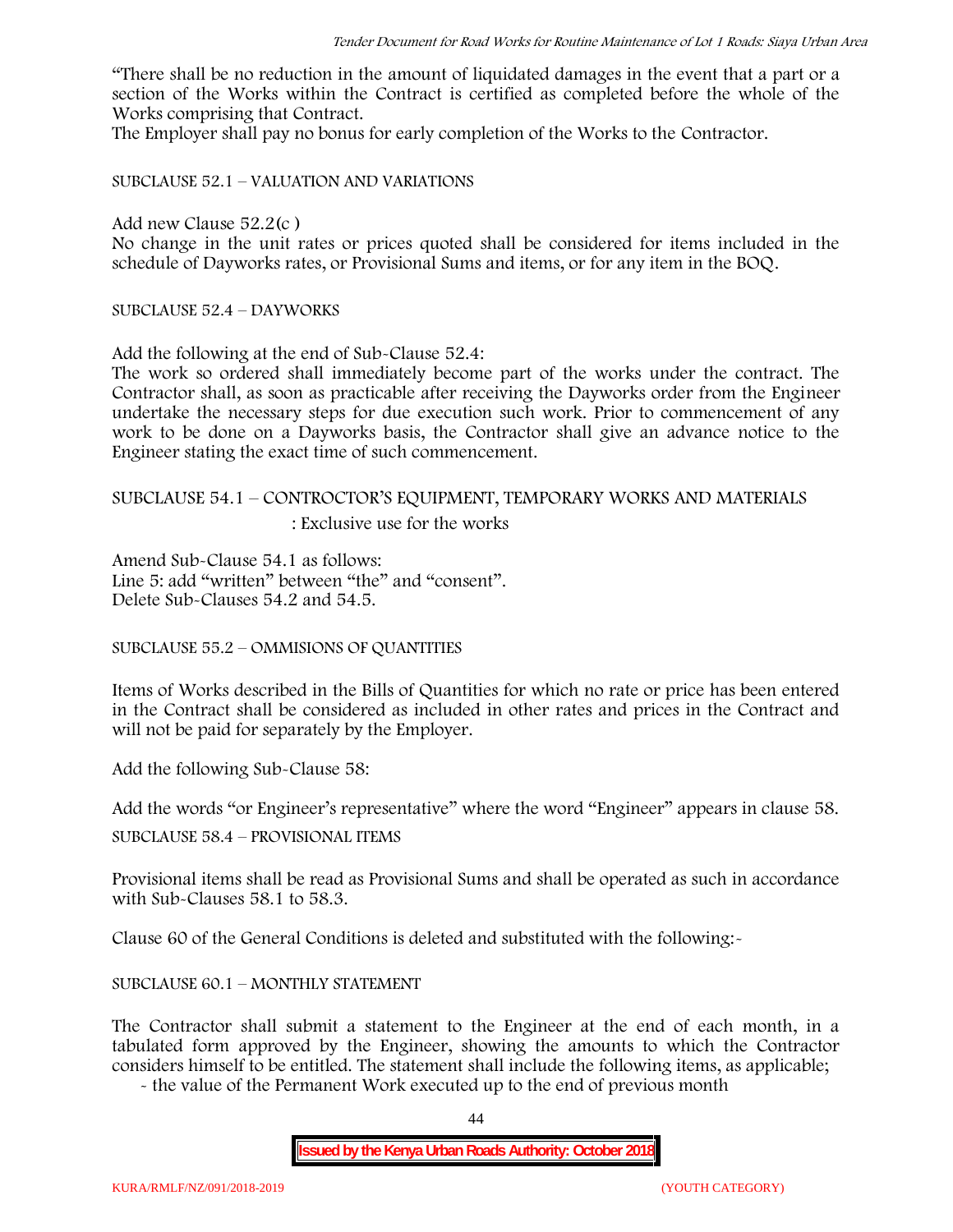- such amount as the Engineer may consider fair and reasonable for any Temporary Works for which separate amounts are provided in the Bill of Quantities

- any amount to be withheld under retention provisions of Sub-clause 60.3
- any other sum to which the Contractor may be entitled under the Contract

If the Engineer disagrees with or cannot verify any part of the statement, the Contractor shall submit such further information as the Engineer may reasonably require and shall make such changes and corrections in the statement as may be directed by the Engineer. In cases where there is difference in opinion as to the value of any item, the Engineer's view shall prevail.

### SUBCLAUSE 60.2 INTERIM PAYMENT CERTIFICATE

The Contractor shall forward to the Engineer an Interim Payment Certificate based on the statement as corrected above and, should it be necessary in the Engineers opinion, shall promptly make any further amendments and corrections to the Interim Payment Certificate.

The Engineer shall not unreasonably withhold certifying an Interim Payment Certificate and in case of likely delay in establishing the value of an item, such item may be set aside and the remainder certified for payment.

Within 14 days after receipt of the Interim Payment Certificate and subject to the Contractor having made such further amendments and corrections as the Engineer may require, the Engineer will forward to the Employer the certified Interim Payment Certificate.

Provided that the Engineer shall not be bound to certify any payment under this Clause if the net amount thereof, after all retentions and deductions, would be less than the minimum amount of Interim Payment Certificate's stated in the Appendix to Form of Bid. However in such a case, the uncertified amount will be added to the next interim payment, and the cumulative unpaid certified amount will be compared to the minimum amount of interim payment.

SUBCLAUSE 60.3 – RETENTION MONEY AND PAYMENT OF RETENTION MONEY

A retention amounting to the percentage stipulated in the Appendix to Bid shall be made by the Engineer in the first and following Interim Payment Certificates until the amount retained shall reach the "Limit of Retention Money" named in the Appendix to Form of BID.

Upon the issue of the Taking-Over Certificate, with respect to the whole of the works one half of the retention money shall become due and shall be paid to the Contractor when the Engineer shall certify in writing that the last section of the whole works has been substantially completed.

Upon expiration of the Defects Liability Period for the works, the other half of the Retention Money shall be certified by the Engineer for payment to the Contractor.

Provided that in the event of different Defects Liability Periods being applicable to different Sections of the Permanent Works pursuant to Clause 48, the expression "expiration of the Defects Liability Period " shall, for the purpose of this sub-clause, be deemed to mean the expiration of the latest of such periods.

Provided also that if at such time, there remain to be executed by the Contractor any work instructed, pursuant to Clause 49 and 50, in respect of the works, the Engineer shall be entitled to withhold certification until completion of any such work or so much of the balance of the Retention money as shall in the opinion of the Engineer, represents the cost of the remaining work to be executed.

45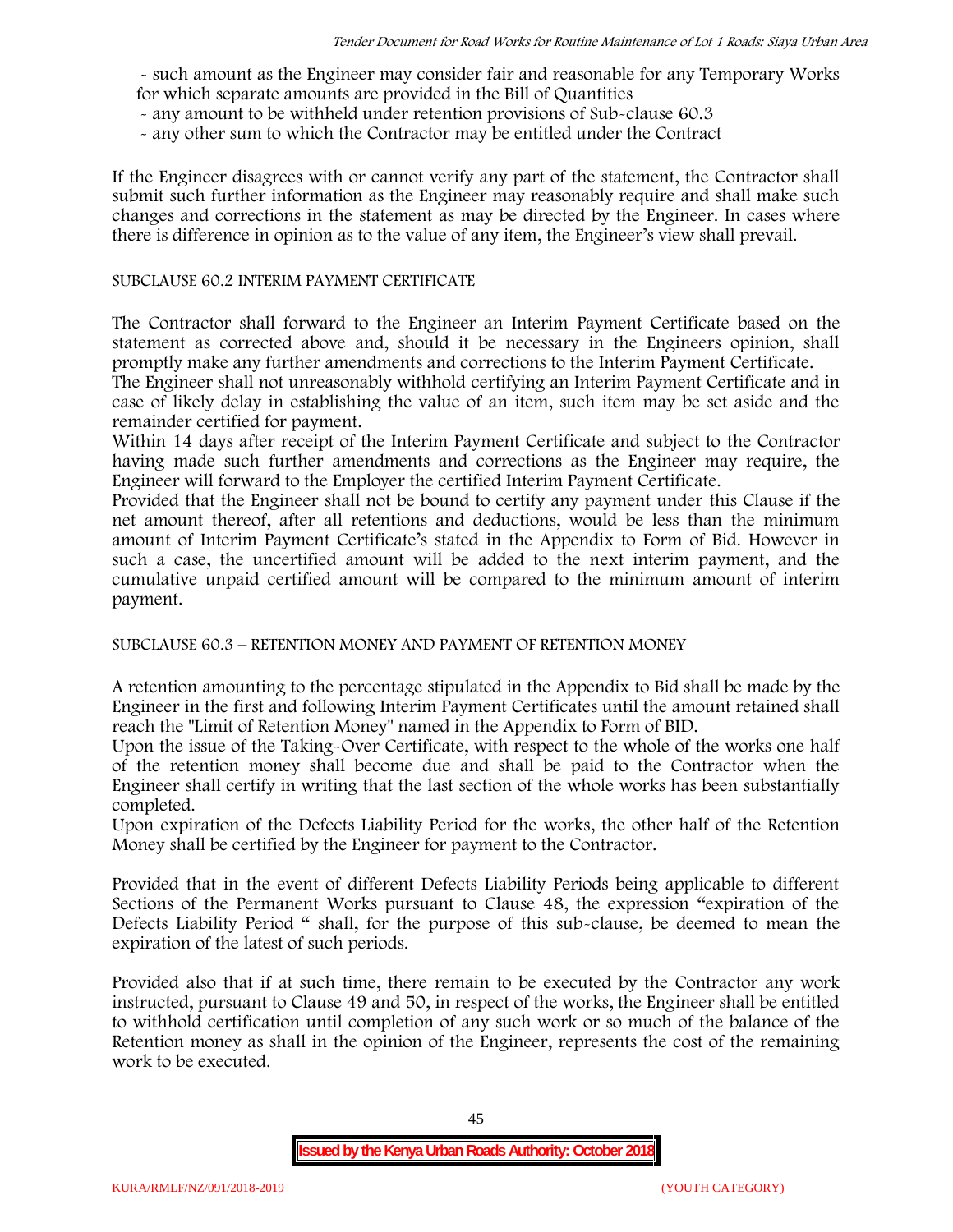### SUBCLAUSE 60.4– CORRECTION OF CERTIFICATES

The Engineer may in any Interim Payment Certificate make any correction or modification to any previous Interim Payment Certificate signed by him and shall have authority, if any work is not being carried out to his satisfaction to omit or reduce the value of such work in any Interim Payment Certificate.

# SUBCLAUSE 60.5– STATEMENT AT COMPLETION

Not later than 84 days after the issue of the Taking-Over Certificate in respect of the whole of the works, the Contractor shall submit to the Engineer a statement at completion showing in detail, in a form approved by the Engineer;

The final value of all work done in accordance with the Contract up to the date stated in such Taking-Over Certificate.

Any further sums which the Contractor considers to be due; and

An estimate of amounts that the Contractor considers will become due to him under the Contract.

Estimate amounts shall be shown separately in the Statement at Completion. The Contractor shall amend and correct the Statement as directed by the Engineer and submit a Certificate at Completion to be processed as in Sub-Clause 60.2.

# SUBCLAUSE 60.6 – FINAL STATEMENT

Not later than 56 days after the issue of the Defects Liability Certificate pursuant to Sub-Clause 62.1, the Contractor shall submit to the Engineer for consideration a draft final statement with supporting documents showing in detail, in the form approved by the Engineer; The final value of all work done in accordance with the Contract;

Any further sums which the Contractor considers to be due to him.

If the Engineer disagrees with or cannot verify any part of the draft final statement, the Contractor shall submit such further information as the Engineer may reasonable require and shall make such changes in the draft as may be required.

SUBCLAUSE 60.7– DISCHARGE

Upon submission of the Final Statement, the Contractor shall give to the Employer, with a copy to the Engineer, a written discharge confirming that the total of the Final statement represents full and final settlement of all monies due to the Contractor arising out of or in respect of the Contract. Provided that such discharge shall become effective only after payment under the Final Payment Certificate issued pursuant to Sub-Clause 60.8 has been made and the Performance Security referred to in Sub-Clause 10.1 has been returned to the Contractor.

# SUBCLAUSE 60.8 – FINAL PAYMENT CERTIFICATE

Upon acceptance of the Final Statement as given in Sub-Clause 60.6, the Engineer shall prepare a Final Payment Certificate which shall be delivered to the Contractor's authorized agent or representative for his signature. The Final Payment Certificate shall state:

The final value of all work done in accordance with the Contract;

46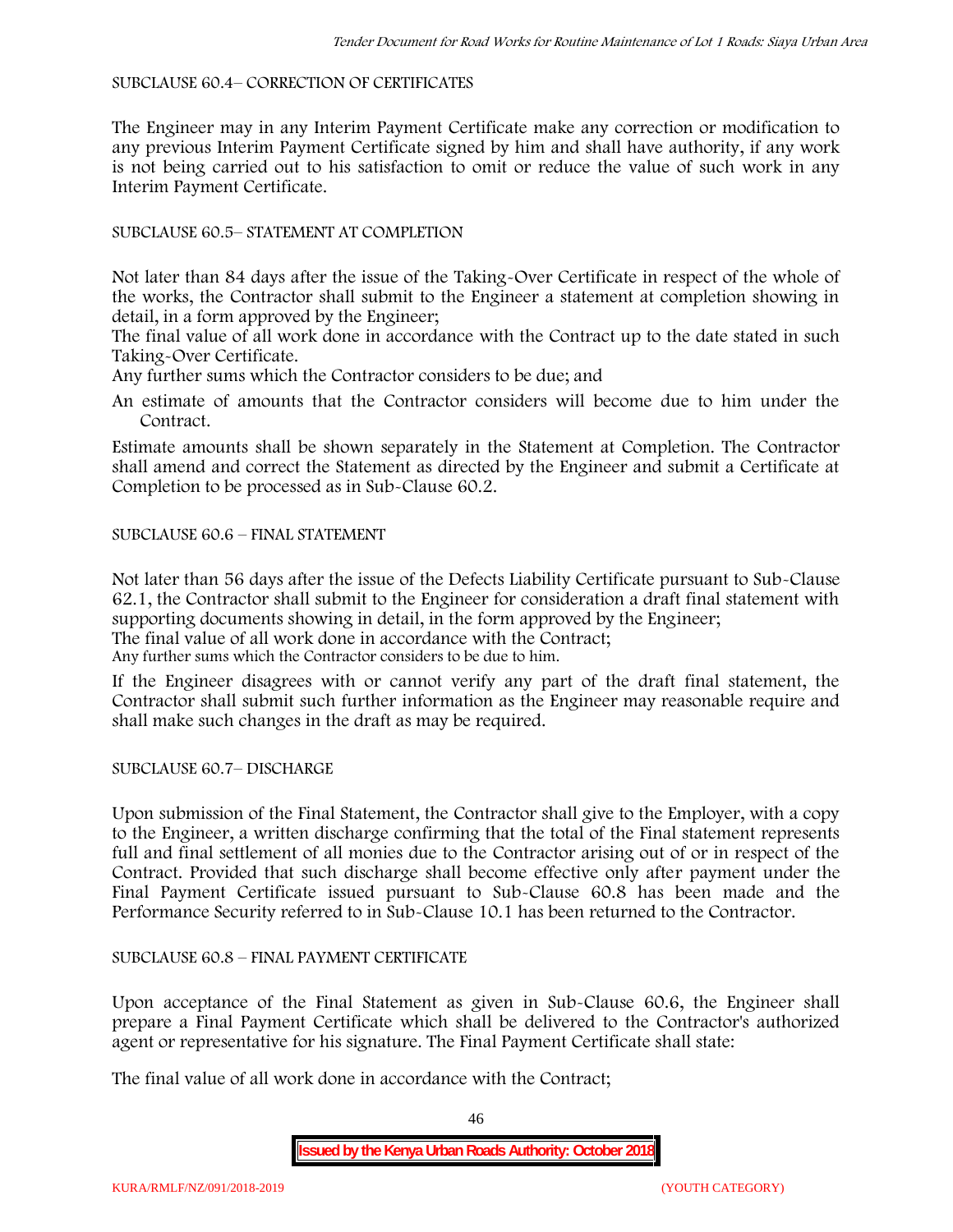After giving credit to the Employer for all amounts previously paid by the Employer, the balance, if any, due from the Employer to the Contractor or the Contractor to the Employer.

Final Certificate shall be issued for any sum due to the Contractor even if such is less than the sum named in the Appendix to the Form of BID.

# SUBCLAUSE 60.9– CESSATION OF EMPLOYERS LIABILITY

unless the Contractor notifies the Engineer of his objection to the Final Certificate within fourteen days of delivery thereof he shall be deemed to have agreed that he accepts the total Contract Price as set out in the Final Certificate as full settlement for all Work Done under the Contract including any variations and omissions thereof but excluding any variations and claims previously made in writing.

# SUBCLAUSE 60.10 – TIME FOR PAYMENT

The amount due to the Contractor under any Interim Payment Certificate or Final Payment Certificate issued pursuant to this Clause or to any other term of the Contract, shall, subject to Clause 47, be paid by the Employer to the Contractor as follows:

- (i) In the case of Interim Payment Certificate, within the time stated in the Appendix to Form of Bid, after the Engineer has signed the Interim Payment Certificate.
- (i) In the case of the Final Payment Certificate pursuant to Sub clause 60.8, within the time stated in the Appendix to Form Of Bid, after the Engineer has signed the Final Payment Certificate.
- (ii) In the event of the failure of the Employer to make payment within the times stated, the Employer shall make payment to the Contractor of simple interest at a rate equal to two percentage points above the averaged Base Lending Rate of three leading banks namely Kenya Commercial Bank, Standard Chartered Bank and Barclays Bank for the time being or as shall be the case from the time to time obtained from the Central Bank of Kenya. The provisions of this Sub clause are without prejudice to the Contractor's entitlements under Clause 69 or otherwise.

SUBCLAUSE 60.11 – CURRENCY OF PAYMENT

The Contract Price shall be designated in Kenyan Currency.

All work performed by the Contractor under the Contract shall be valued in Kenya Shillings using the rates and prices entered in the Bills of Quantities together with such other increases to the Contract Price, except for variation of price payments in accordance with Clause 70.1.

SUBCLAUSE 60.12 – ADVANCE PAYMENT

Advance payment shall not be offered in this Contract.

SUBCLAUSE 60.13 MATERIALS FOR PERMANENT WORKS

With respect to materials brought by the Contractor to the site for incorporation into the permanent works, the Contractor shall,

-Receive a credit in the month in which these materials are brought to site,

-Be charged a debit in the month in which these materials are incorporated in the permanent works.

47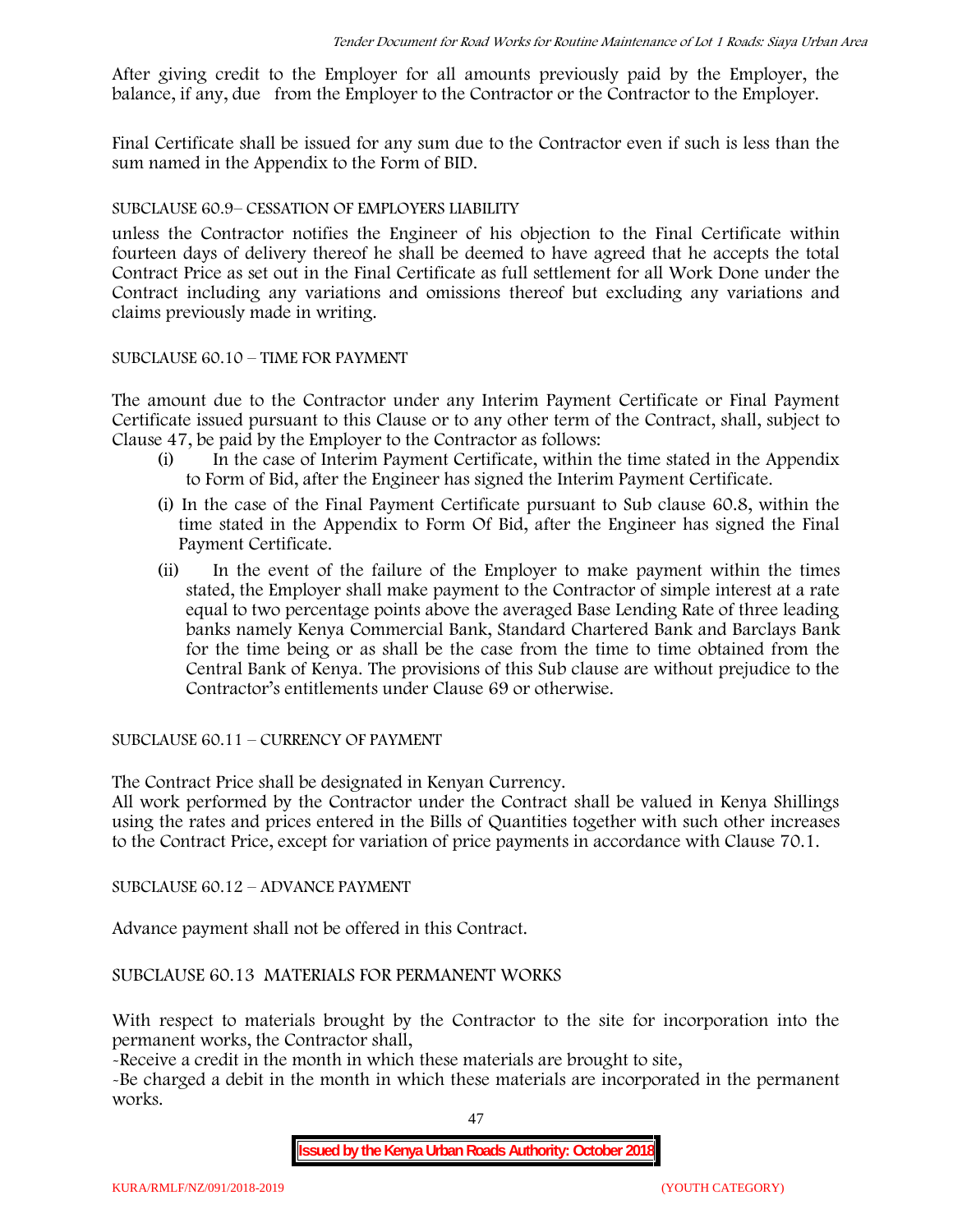Both such credit and debit to be determined by the Engineer in accordance with the following provisions.

No credit shall be given unless the following conditions shall have been met to the Engineers satisfaction

- The materials are in accordance with the specifications for the works;
- The materials have been delivered to site and are properly stored and protected against loss, damage or deterioration;
- The Contractors record of the requirements, orders receipts and use of materials are kept in a form approved by the Engineer, and such records are available for inspection by the Engineer;
- The Contractor has submitted a statement of his cost of acquiring and delivering the materials and plant to the Site, together with such documents as may be required for the purpose of evidencing such cost;
- The materials are to be used within a reasonable time.
- The amount to be credited to the Contractor shall not be more than 75% of the Contractor's reasonable cost of the materials delivered to site, as determined by the Engineer after review of the documents listed in subparagraphs (a) (iv) above;
- The amount to be debited to the Contractor for any materials incorporated into the works shall be equivalent to the credit previously granted to the Contractor for such materials pursuant to Clause (b) above as determined by the Engineer.

SUBCLAUSE 63.1 – DEFAULT OF THE CONTRACTOR

# SUBCLAUSE 67.1 – ENGINEER'S DECISION

Delete the entire Sub clause 67.1 and add the following;

"If a dispute of any kind whatsoever arises between the Employer and the Contractor in any connection with, or arising out of, the Contract or the execution of the works, whether during the execution of the works or after their completion and whether before or after repudiation or other termination of the Contract including any dispute as to any opinion, instruction, determination, certificate or valuation of the Engineer, the matter in dispute shall, in the first place, be referred in writing to the Engineer, with a copy to the other party. Such reference shall state it is made pursuant to this clause. No later than 28 (twenty eight) day after the day on which he received such reference the Engineer shall give notice of his decision to the Employer and the Contractor. Such decision shall state it is made pursuant to this clause.

Unless the Contract has already been repudiated or terminated, the Contractor shall, in every case, continue to proceed with the works with all due diligence and the Contractor and the Employer shall give effect forthwith to every such decision of the Engineer unless and until the same shall be revised, as hereinafter provided, in an Amicable Settlement, Adjudicator's or Arbitrator's award.

If either the Employer or the Contractor be dissatisfied with the any decision of the Engineer, or if the Engineer fails to give notice of his decision on or before the 28th (twenty eighth) after the day on which he received the reference, then either the Employer or the Contractor may, on or before the 28th (twenty eighth) day after the day the day on which he received notice of such decision, or on or before the 28th (twenty eighth) day after the day the day on which the

48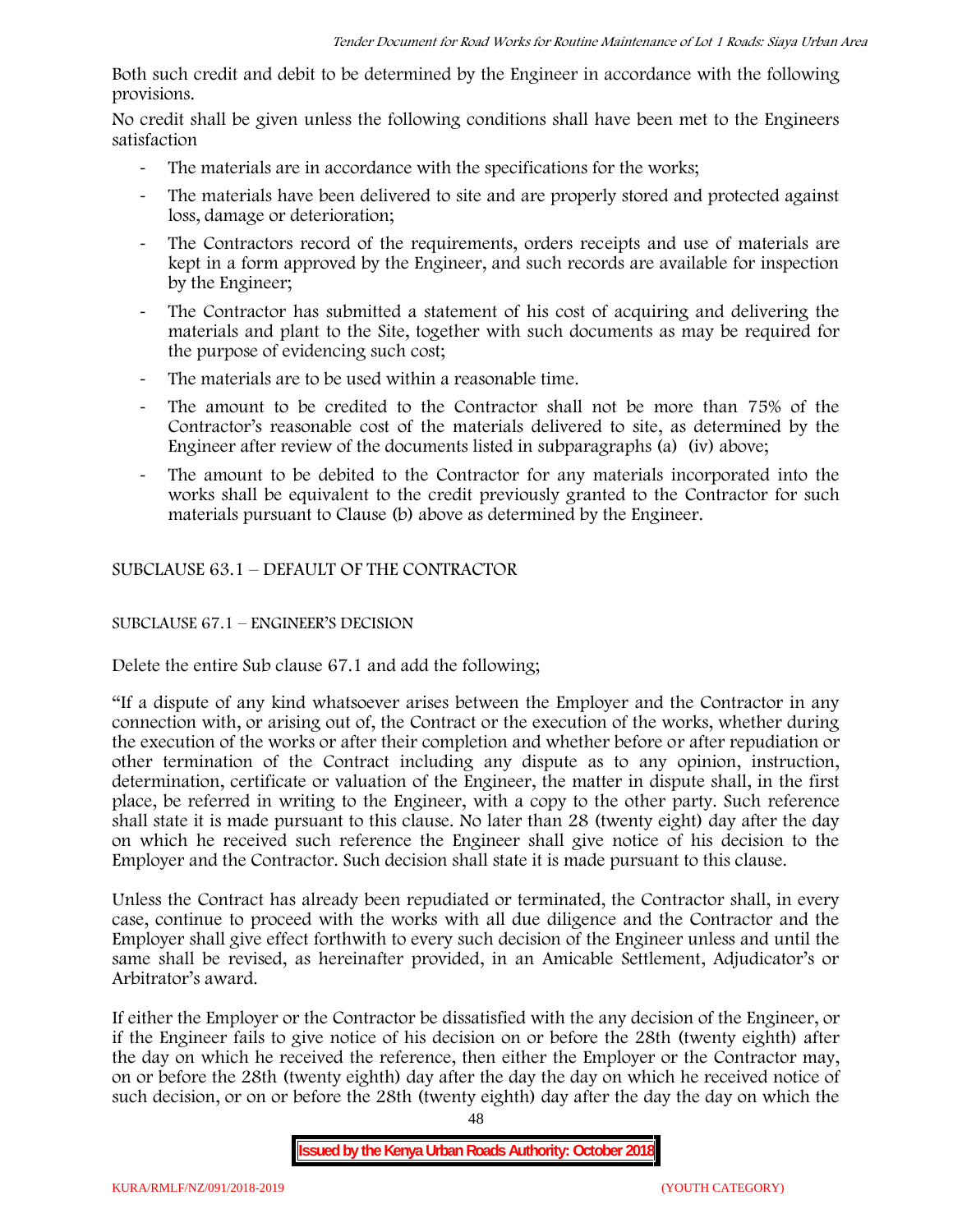said period of 28 days expired, as the case may be, give notice to the other party, with a copy for information to the Engineer, of his intention to commence Adjudication, as hereinafter provided, as to the matter in dispute. Such notice shall establish the entitlement of the party giving the same to commence Adjudication, as hereinafter provided, as to such dispute; no adjudication in respect thereof may be commenced unless such notice is given.

If the Engineer has given notice of his decision as to a matter in dispute to the Employer and the Contractor and no notice of intention to commence adjudication as to such dispute has been given by either the Employer or the Contractor on or before the twenty eighth day after the day on which the parties received notice as to such decision from the Engineer, the said decision shall become final and binding upon the Employer and the Contractor. "

SUBCLAUSE 67.2 – AMICABLE SETTLEMENT

Delete the entire subclause 67.2 and add the following;

"Where notice to of intention to commence adjudication as to a dispute has been in accordance with subclause 67.1, the parties shall attempt to settle such dispute in amicably before the commencement of Adjudication; provided that, unless the parties otherwise agree, Adjudication may be commenced on or after the 14th (fourteenth) day after the day on which notice of intention to commence adjudication of such dispute was given, even if an attempt at amicable settlement thereto has been made."

SUBCLAUSE 67.3 – ADJUDICATION

Delete the entire subclause 67.3 and add the following;

"The Adjudicator shall be appointed by the Chartered Institute of Arbitrators (Kenya) unless the appointment is agreed by the parties within 7 (seven) days of the notice to adjudication.

The adjudication process shall be conducted according to the Laws of Kenya and the Rules of the Chartered Institute of Arbitrators (Kenya)."

SUBCLAUSE 67.3 – ARBITRATION

Delete the entire subclause 67.3 and add the following;

"Any dispute in respect of which:

The decision, if any, of the Adjudicator has not become final and binding pursuant to subclause 67.1, and Amicable settlement has not been reached within the period stated in subclause 67.2,

shall be finally settled, under the Laws of Kenya and the Arbitration Rules of the Chartered Institute of Arbitrators (Kenya Branch) by one or more arbitrators appointed by the Chartered Institute of Arbitrators (Kenya Branch).

Neither party shall be limited in the in the proceedings before such arbitrator/s to the evidence or arguments put before the Adjudicator for the purpose of obtaining his said decision pursuant to subclause 67.1.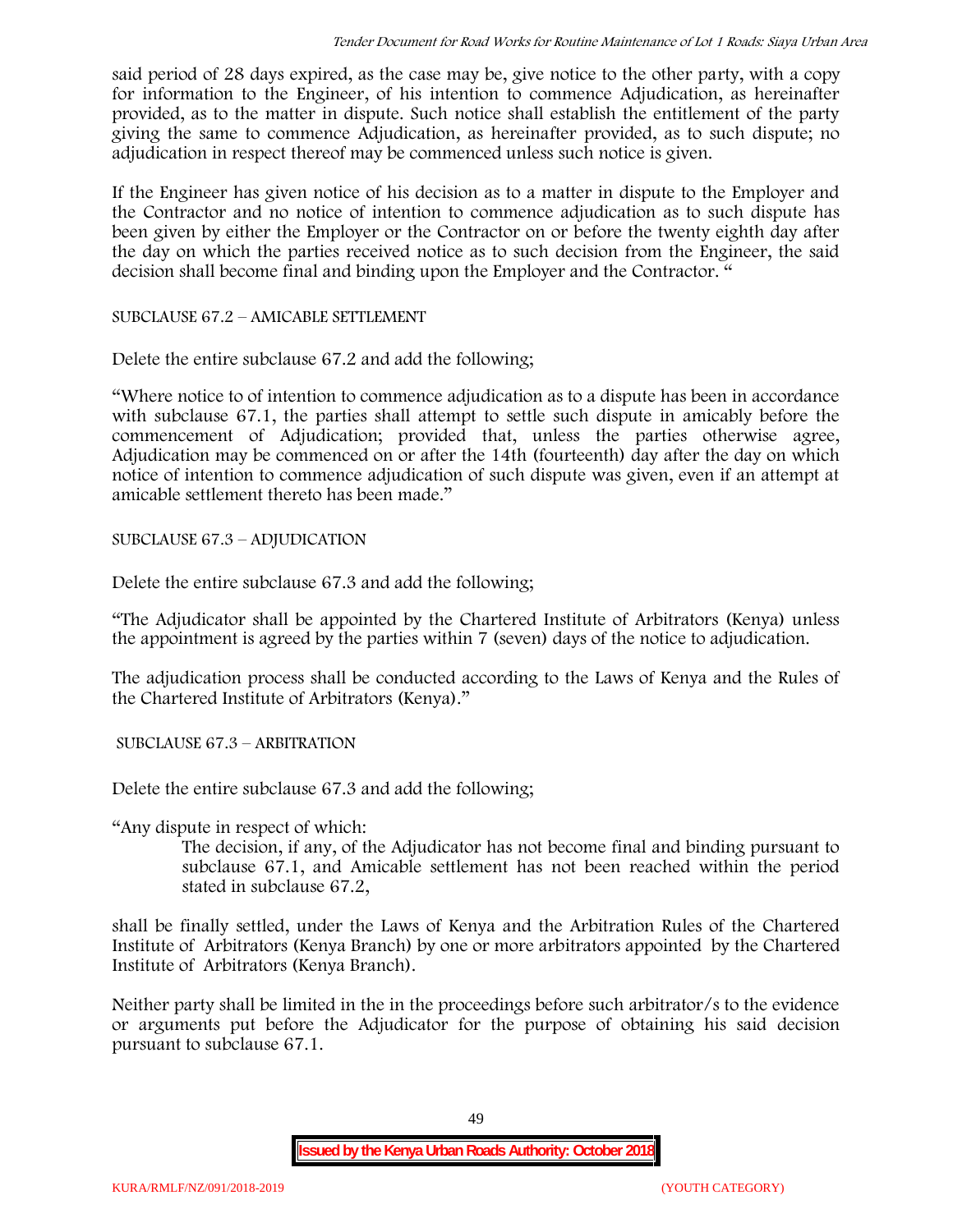Arbitration may be commenced prior to or after completion of the works, provided that the obligations of the Employer, the Engineer and the Contractor shall not be altered by reason of the arbitration being conducted during the progress of the works.

SUBCLAUSE 68.2 – NOTICES TO EMPLOYER AND ENGINEER

Delete in Sub-Clause 68.2 the words "nominated for that purpose in Part II of these conditions".

- a. The Employer's address is: The Director General, Kenya Urban Roads Authority (KURA), P.O. Box 41727 - 00100 **NAIROBI**
- b. The Engineer's address is: Director (Road Asset and Corridor Management), Kenya Urban Roads Authority (KURA), P.O. Box 41727 - 00100 **NAIROBI**

SUBCLAUSE 68.4 – All letters and notices from the Contractor to the Employer and/Engineer must be signed by the Managing Director or the person given written power of Attorney.

CLAUSE 69 – DEFAULT OF EMPLOYER

Delete Sub-Clause 69.1 (c)

In Sub-Clause 69.4 add at the end of first paragraph the following "the period of such suspension shall be as agreed upon by both parties and in any case not more than six (6) months".

In Subclause 69.4 of General Conditions of Contract Part I, insert at the end -----"The amounts of such costs which shall be added to the Contrct Price shall exclude any cost due to idle time for equipment, plant and labour."

CLAUSE 70 – CHANGES IN COST AND LEGISLATION

There shall be no claims of payments for Variation of Prices (VOP) or changes in cost for legislation.

SUBCLAUSE 70.2 – SUB-CONTRACT

(a) If the Contractor shall decide subject to Clause 4 thereof to sub-let any portion of the work he shall incorporate in the sub-contract provisions to the like effect as those contained in sub clause (1) of this Clause;

(b) If the price payable under a sub-contract as aforesaid is increased above or decreased below the price in such sub-contract by reason of the operation of the incorporated provisions of sub- clause (1) of this clause then the net amount of such increase or decrease shall as the case may be, be paid to or allowed by the Contractor under this contract.

SUBCLAUSE 70.3 – NOMINATED SUB-CONTRACTORS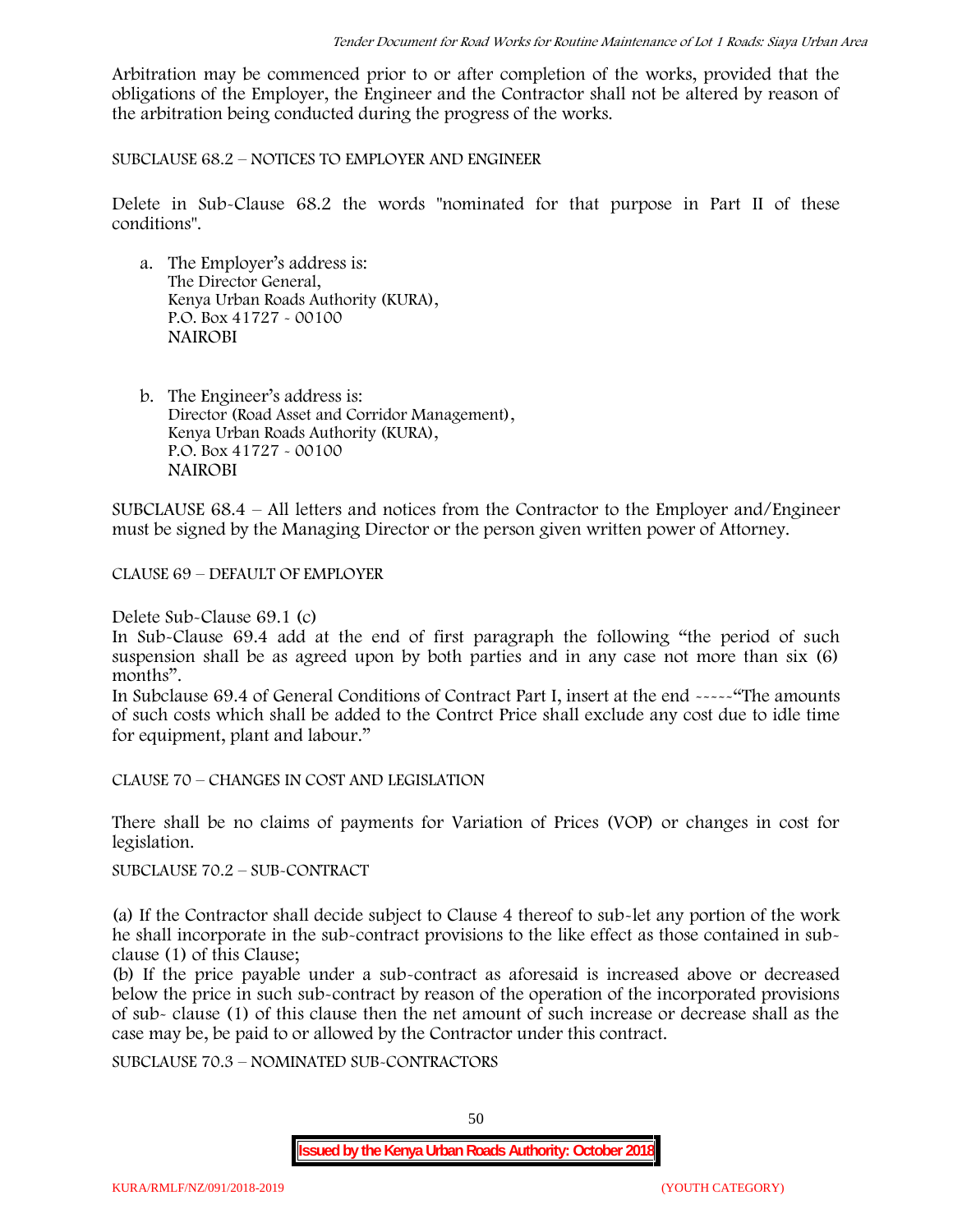This clause shall not apply in respect of work executed by any nominated sub-Contractor (fluctuation in relation to nominated sub-Contractors shall be dealt with under provisions in relation thereto which may be included in the appropriate sub-contract or contract of sale).

SUBCLAUSE 70.4 – DATE OF BID PRICING

The expression "the date of BID pricing" as used in this Clause means the date 30 days prior to the final date for submission of BIDs as determined by the Employer in the BID documents

# SUBCLAUSE 70.5 – PRIME COST

For imported materials, the supplier's/ manufacturer's Prime costs shall be C.I.F. cost at point of entry by the same means of transport as determined by the Contractor's Basic Rate. For locally produced materials, the supplier's or manufacturer's prime costs shall be at their nearest depot or the nearest railway station relevant to the works.

For materials that are subject to Government Price Control, payments for price variations will be determined from the difference between the control price in force at a date 30 days prior to the final date for submission of BIDs and the price in force on the date of purchase.

SUBCLAUSE 70.11 – SUBSEQUENT LEGISLATION

No payment shall be paid for changes in the prices of the materials and labour.

SUBCLAUSE 70.8 – CONTRACTORS HEAD OFFICE EXPENSES

No payments will be made for price variation related to expenses incurred by the Contractor in his Head Office in Kenya, or overseas.

SUBCLAUSE 70.9 – CURRENCY OF PAYMENTS UNDER CLAUSE 70

All payments made pursuant to Clause 70 shall be in Kenya Shillings.

SUBCLAUSE 70.11 – SUBSEQUENT LEGISLATION

Renumber sub-clause 70(2) of part I as sub-clause 70.11 and add the following:

"Notwithstanding the foregoing, such additional or reduced cost shall not be separately paid or credited as aforesaid if the same shall already have been taken into account in accordance with the provisions of sub-clause 70.1 through 70.10 of this clause.

CLAUSE 72 – RATES OF EXCHANGE COST

Delete clause 72 in its entirety and substitute the following: The currency of BID and payment is Kenya Shillings and rates of exchange requirements are not applicable.

CLAUSE 73 – BRIBERY AND COLLUSION

Add new Clause 73.1: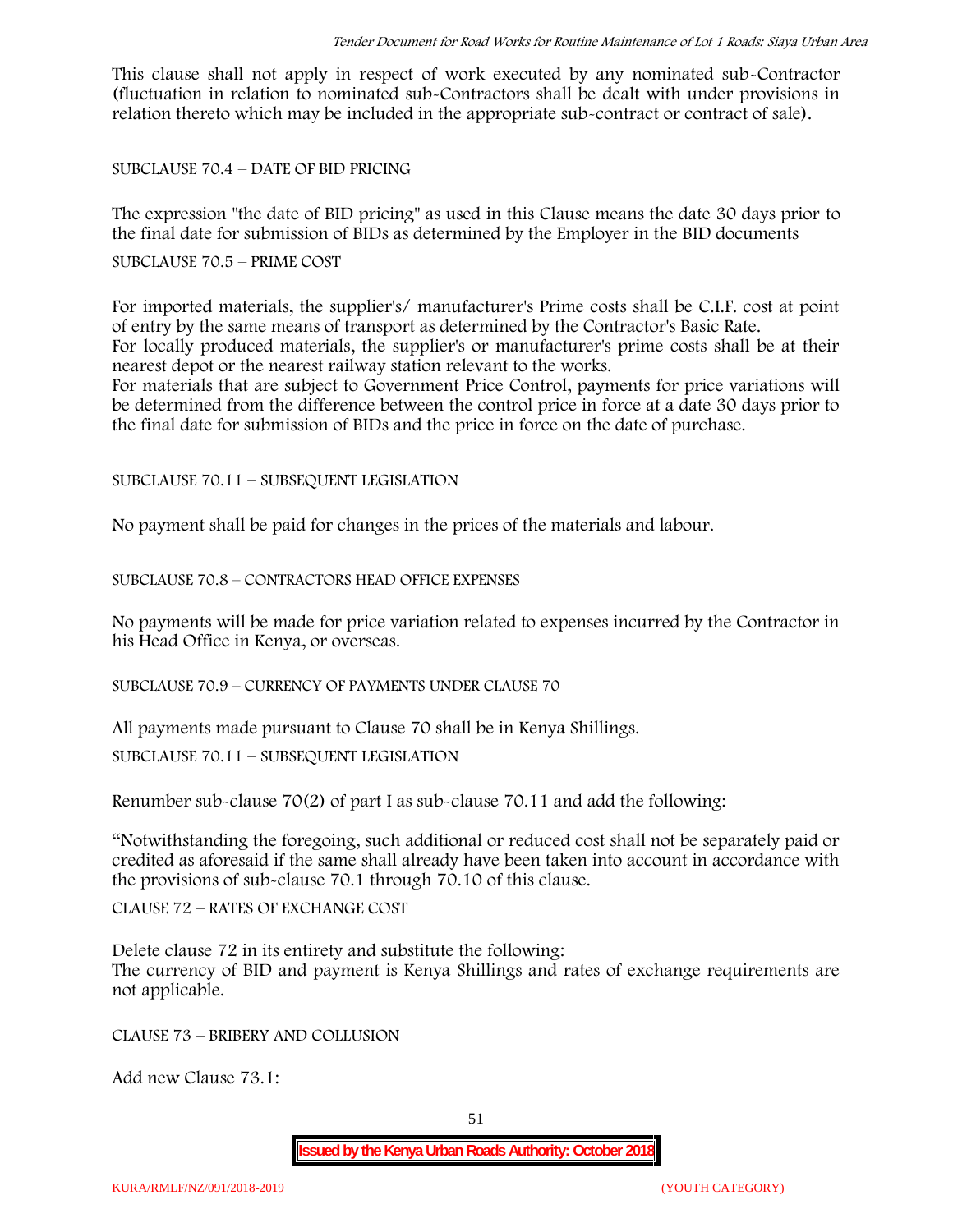"The Contractor shall not:

(a) Offer or give or agree to give to any person in the service of the Government of Kenya any gift or consideration or any kind as an inducement or reward for doing or forbearing to do or for having done or forborne to do any act in relation to the obtaining or execution of this or any other contract to which the Government of Kenya is a party or for showing or forbearing to show favour or disfavour to any person in relation to this or any other contract for the Government of Kenya.

(b) Enter into this or any other contract with the Government of Kenya in connection with which commission has been paid or agreed to be paid by or on his behalf or to his knowledge, unless before the contract is made particulars of any such commission and of the terms and conditions of any agreement for the payment thereof have been disclosed in writing to the Employer.

Any breach of this condition by the Contractor or by anyone employed by him or acting on his behalf (whether with or without the knowledge of the Contractor) or the commission of any offence by the Contractor or by anyone employed by him or acting on his behalf in relation to this or any other contract to which the Government of Kenya is a party shall entitle the Employer to determine the Contract (See Condition 63 hereof) and/ or to recover from the Contractor the amount or value of any such gift, consideration or commission.

Any dispute or difference of opinion arising in respect of either the interpretation, effect or application of this condition or of the amount recoverable hereunder by the Employer from the Contractor shall be decided by the Employer, whose decision shall be final and conclusive.

CLAUSE 74 – CONTRACT CONFIDENTIAL

Add new Clause 74.1:

The Contractor shall treat the details of this Contract as Private and Confidential and shall not publish or disclose the same or any particulars thereof in any trade or technical paper or elsewhere (save in so far as may be necessary for the purpose thereof) without the previous consent in writing of the Government. If any dispute arises as to the necessity of any publication or disclosures for the purposes of this Contract the same shall be referred to the decision of the Engineer mentioned in the said Conditions of Contract whose award shall be final.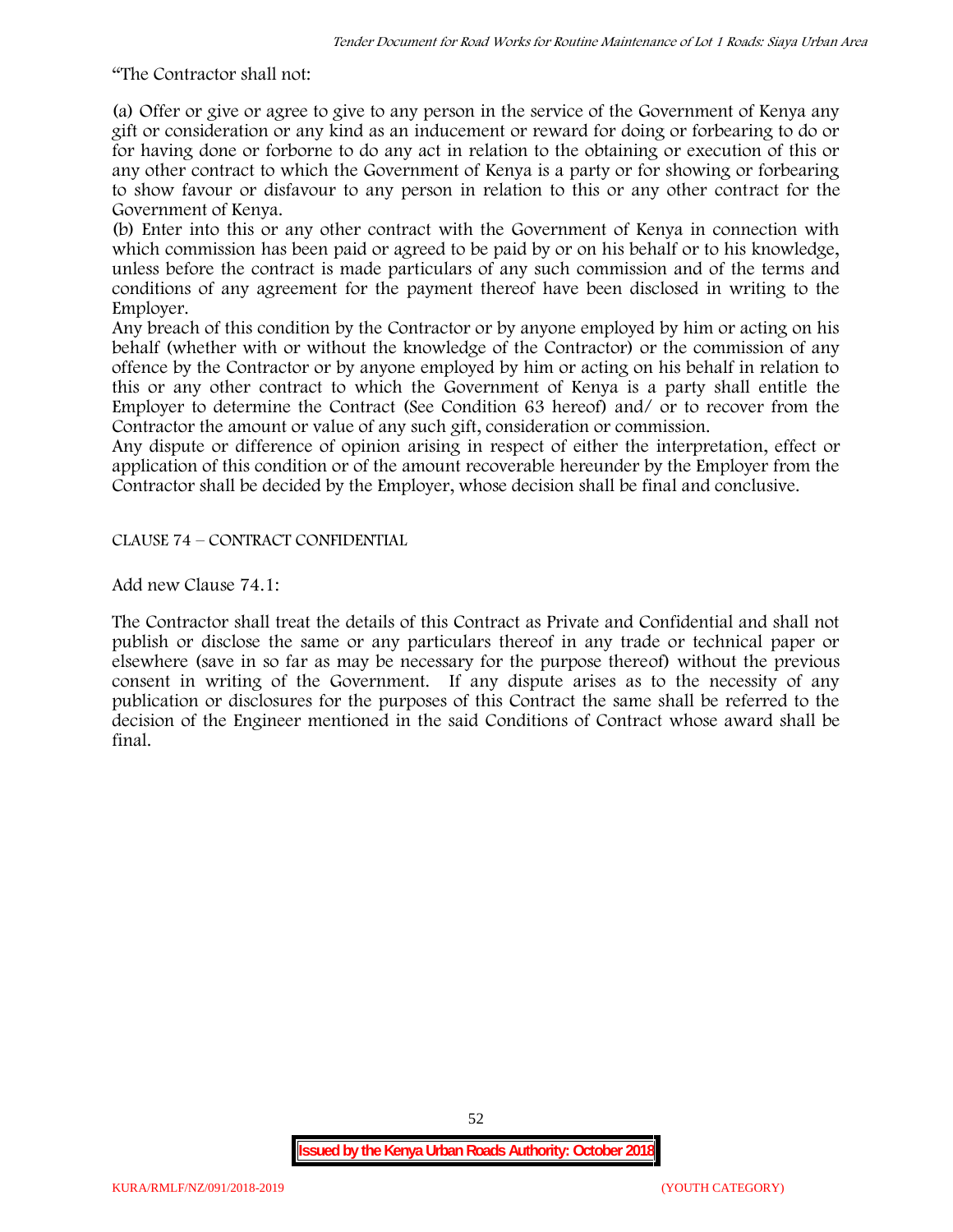# **SECTION V: SPECIFICATIONS**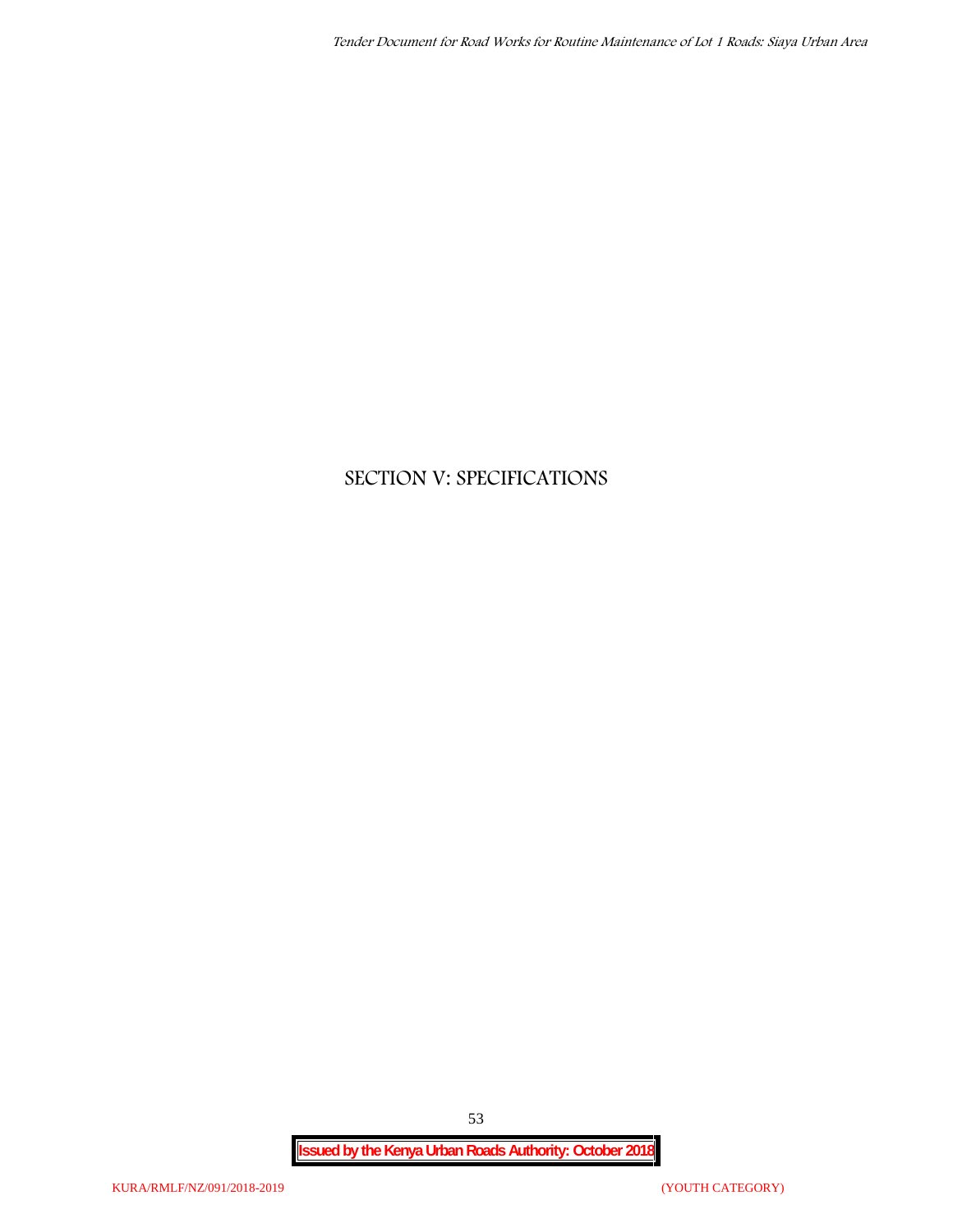### **PART I: STANDARD SPECIFICATIONS**

Standard Specifications refers to the Standard Specifications for Road and Bridge Construction, 1986 Edition.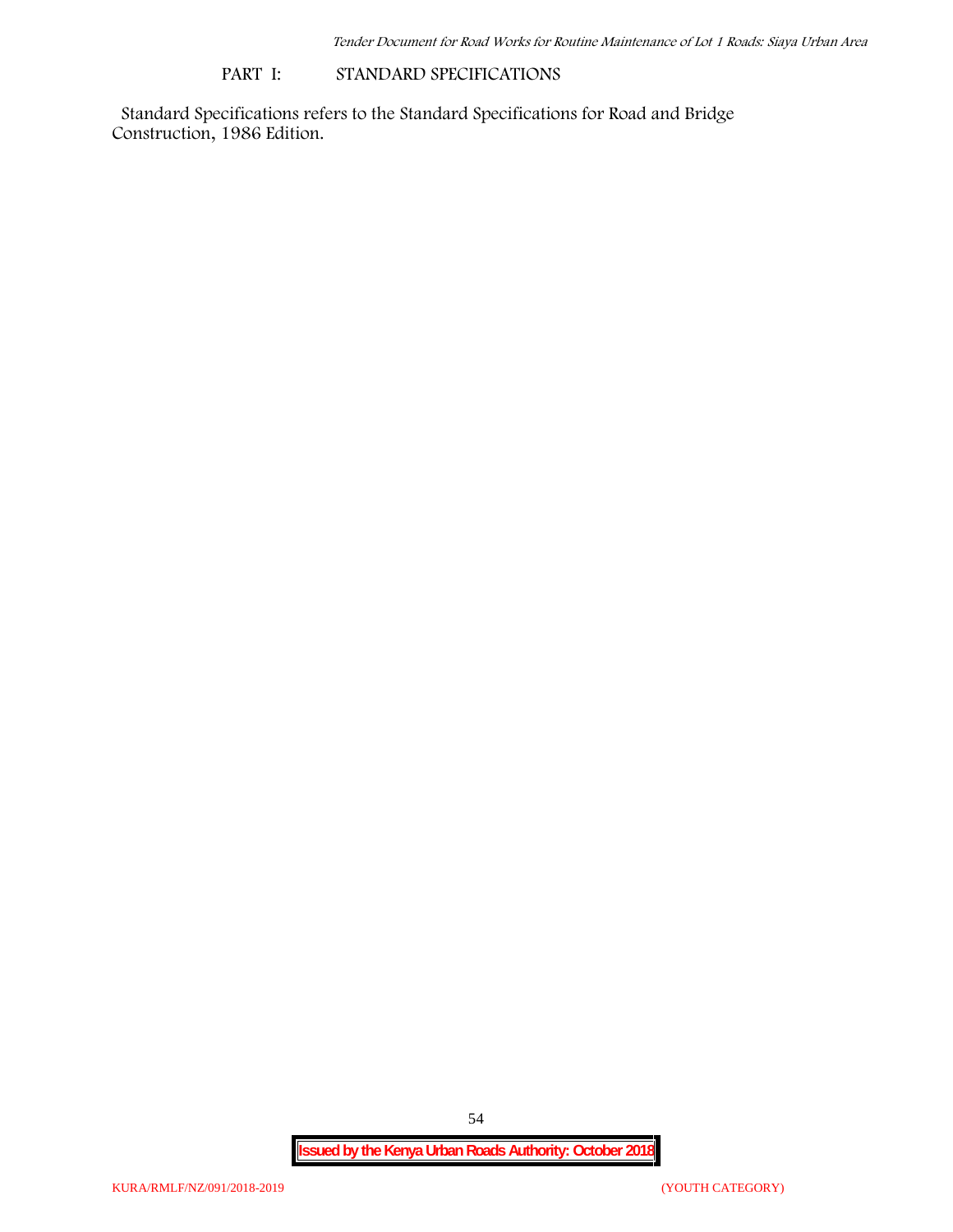**PART II: SPECIAL SPECIFICATIONS**

**SECTION 1 – GENERAL**

**101 SPECIAL SPECIFICATIONS**

Special specification is supplementary to the Standard Specifications and the two must be read in conjunction. In any case where there appears to be conflict between the two then the Special Specifications will take precedence.

**102 LOCATION OF CONTRACT.**

The works are located in Nyanza Region within Siaya Municipality.

The roads contained in Lot 1 are as detailed below:

| S/N <sub>O</sub> | Road                               | Length (Km) |
|------------------|------------------------------------|-------------|
|                  | Water - DC Residence               | 1.50        |
|                  | Law Court - B9 Through Post Office | 1.80        |
|                  | $C116-B9$                          | 2.90        |
|                  | $\text{Total}$                     | 6 20        |

# **103 EXTENT OF CONTRACT**

The works to be executed under the Contract comprise mainly of but not limited to the following: -

- **1. Road Works**
- Light bush clearing
- Light grading
- Providing, placing, spreading, watering and compaction of gravel wearing course – spot gravelling
- Base repairs using hand packed stones
- Spraying MC30 as prime coat to stabilized repaired areas
- Spraying K160 as tack coat to repaired areas
- Repair of failed areas and Pothole patching using hot mix
- Single seal with precoated chippings including spraying 80/100 pen grade bitumen
- **2. Drainage Works**
- Drain lining with IBDs
- Installation of 600mm pipe culverts
- Drain cleaning
- Culvert cleaning
- Ditch excavation
- **3. Maintenance of passage of traffic through and around the works.**
- **4. Relocation of services.**

55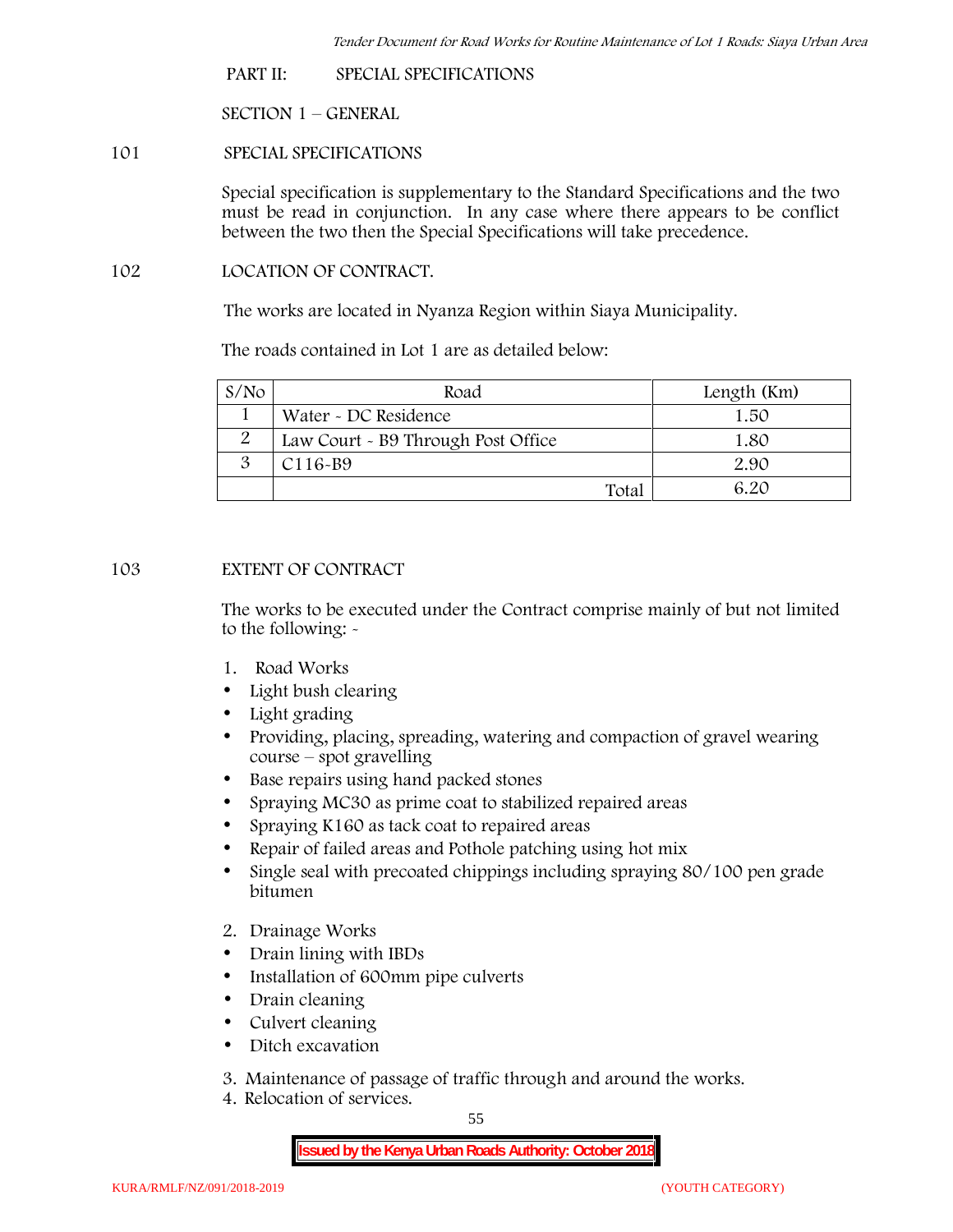**5. Maintenance of works during Contract Period – Defect Liability Period shall be 1 month.**

Any other activity not listed above in either category but deemed to be necessary by the Engineer, shall be subject to the Engineer's formal instructions within the mode of payment stipulated either by day works or on a measured basis.

# **105 ORDER OF EXECUTION OF WORKS**

In addition to Clause 105 of the Standard Specification the Contractor shall carry out the Works such that a continuous and consecutive output of fully completed work is achieved.

# **107 TAKING OVER CERTIFICATE**

The minimum length of the road for which a certificate will be issued under clause 48 of the conditions of Contract shall be the whole length of each section of the road substantially completed.

# **109 NOTICE OF OPERATIONS**

Add the following sub- Clause.

### Notification Terms

It shall be the Contractor's responsibility to notify the Engineer when any item of works scheduled are completed and ready for approval, and the contractor shall give sufficient notice to allow control tests to be performed.

# Explosive and Blasting

- (a) The requirements of the Laws of Kenya governing explosives and other requirements and regulations of Government of Kenya and other authorities shall be complied with.
- (b) No explosives of any kind shall be used without prior written consent of the Engineer.

The Contractor shall be solely responsible for the provision, handling, storage and transporting of all explosives, ancillary materials and all other items of related kind whatsoever required for blasting.

#### **120 PROTECTION OF EXISTING WORKS AND SERVICES**

The Contractor shall acquaint himself with the position of all existing services such as sewers, water drains, cables for electricity and telephone, lighting and telephone poles, water mains, etc., before commencing any excavation or other work likely to affect the existing services.

The cost of all plant, equipment and materials, labour, technical and professional staff, transport and the like necessary for determining the locations of existing services, including the making good of any damage caused to such services all to the satisfaction of the Engineer, shall be deemed to be included in the tender rates. No other payment shall be made for the costs of such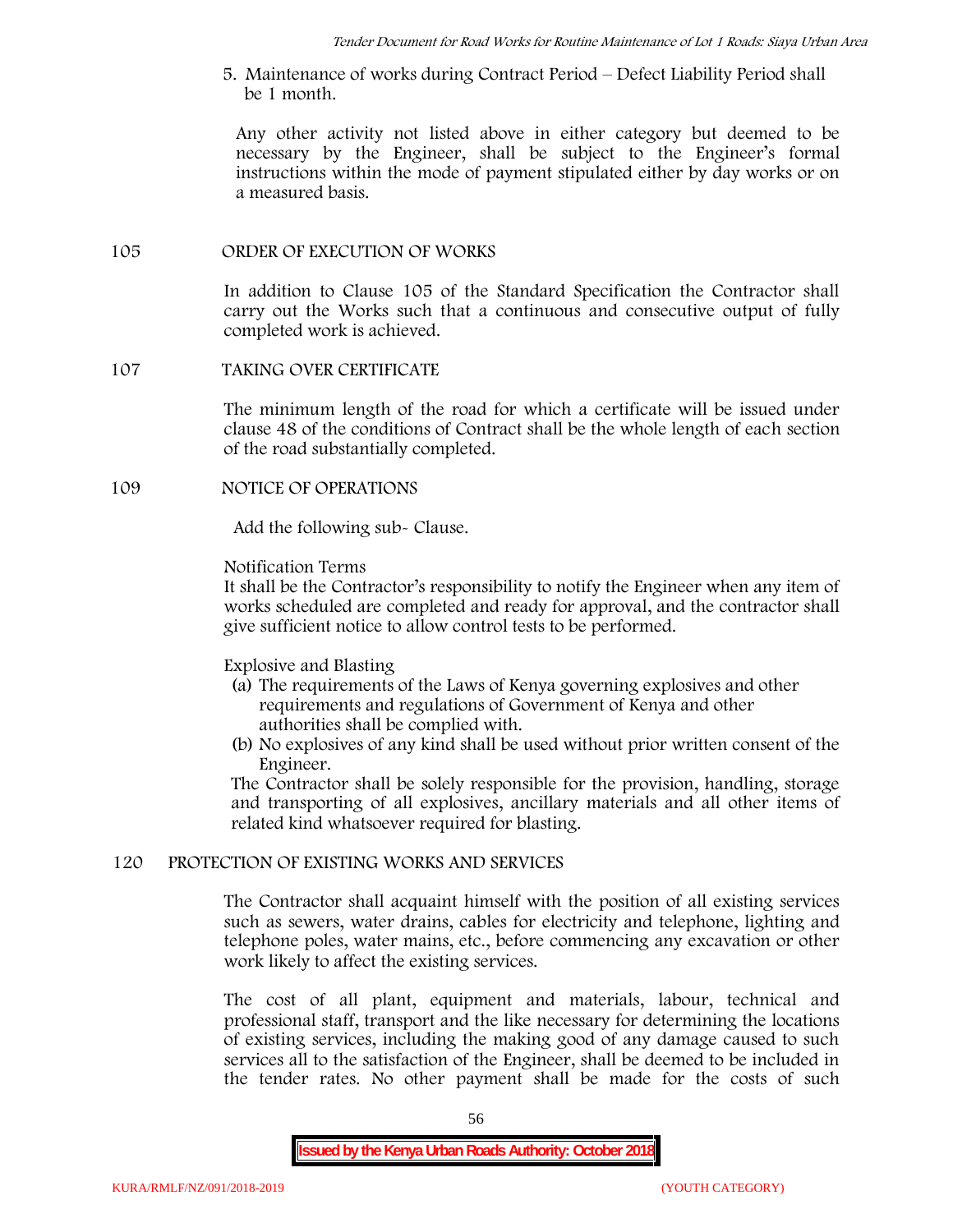operations, nor for the making good of damage caused thereby to the existing services.

The Contractor shall be held responsible for injury to existing structures, works or services and shall indemnify and keep indemnified the Employer against any claims in this respect (including consequential damages).

# **121 DIVERSION OF SERVICES**

- (a) The Contractor shall acquaint himself with the location of all existing services such as telephone lines, electricity cables, water pipes, sewers etc., before execution of any works that may affect the services. The cost of determining the location of the existing services together with making good or repairing of any damage caused all to the satisfaction of the Engineer shall be included in the BID rates.
- (b) Subject to the agreement with the Engineer, the Contractor shall be responsible for removal of alteration and relocation of existing services.
- (c) The Contractor shall indemnify the Employer against claims originating from damage to existing services or works.

# **123 LIAISON WITH GOVERNMENT AND POLICE OFFICIALS**

The Contractor shall keep in close touch with the Police and the other Government officials of the area regarding their requirements in the control of traffic or other matters, and shall provide all assistance or facilities, which may be required by such officials in the execution of their duties.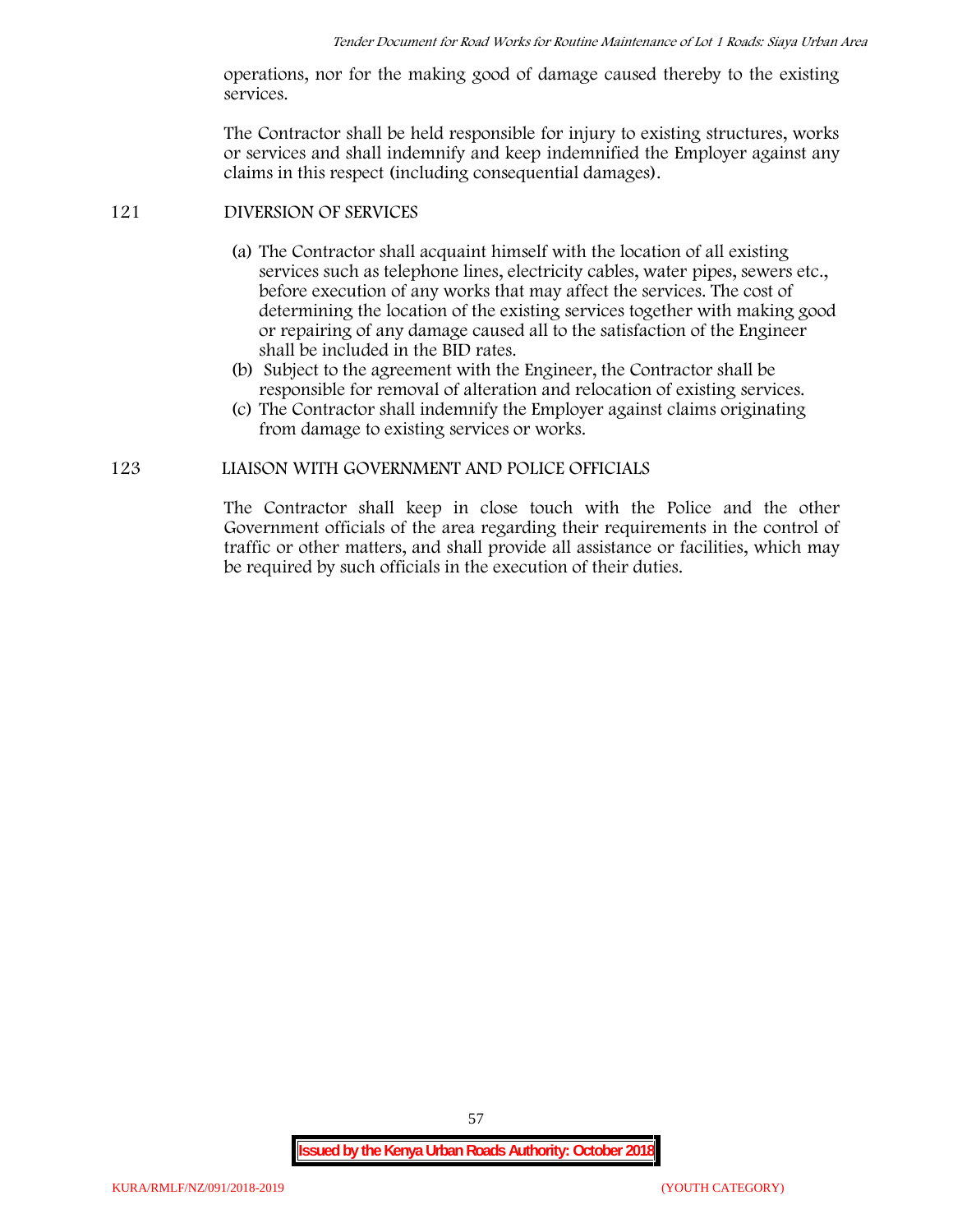#### **124 LAND FOR ALL CAMPS SITES AND FOR THE CONTRACTOR'S OWN PURPOSES, INCLUDING TEMPORARY WORKS.**

Notwithstanding Clause 124 of the Standard Specification all requirements of land for temporary works and construction purposes shall be to the approval of the Engineer but the Contractor will make all necessary arrangements with the property owners concerned and pay all charges arising therefrom. On or before completion of the Contract, the Contractor shall remove all temporary works and shall restore all such land to the condition in which it was immediately prior to the occupation thereof as far as is reasonable and practicable. No separate payment will be made to the Contractor on account of these items and the Contractor must make due allowance for them in his rates.

Notwithstanding Clause 120 of the Standard Specifications, the Contractor shall be required to appoint competent surveyors who will liaise with the Engineer on matters related to the demarcation of the existing road reserve, site measurements, removal and reinstatement of existing services.

### **128 STORAGE OF MATERIALS**

All materials shall be stored on Site in a manner approved by the Engineer and the Contractor shall carefully protect from the weather all work and materials which may be affected thereby.

### **129 TEST CERTIFICATES**

When instructed by the Engineer the Contractor shall submit certificates of test from the suppliers of materials and goods required in connection with the works as the Engineer may require.

Such certificates shall certify that the materials or goods concerned have been tested in accordance with the requirements of the specifications and shall give the results of all the tests carried out. The Contractor shall provide adequate means of identifying the materials and goods delivered to the site with the corresponding certificates.

# **131 SIGNBOARDS**

The Contractor shall provide and erect two (2) publicity signs on the site as directed. The Engineer shall, as shown in the Drawings, direct the minimum dimensions and thickness of the steel framework and sheet. The framework and sheet shall be prepared and painted black, while the ring at the top of the supporting frames shall be painted white. The wordings and KURA's logo shall be printed on backlit sticker paper resistant to the effects of weather using reflectorised paint or material approved by the Engineer. The sticker shall be placed on both sides of the board. The colours, fonts and heights of the letters shall be as indicated on the typical drawings and as directed by the Engineer.

# **132 OFFICE FOR THE RESIDENT ENGINEER, SURVEY EQUIPMENT AND FURNITURE**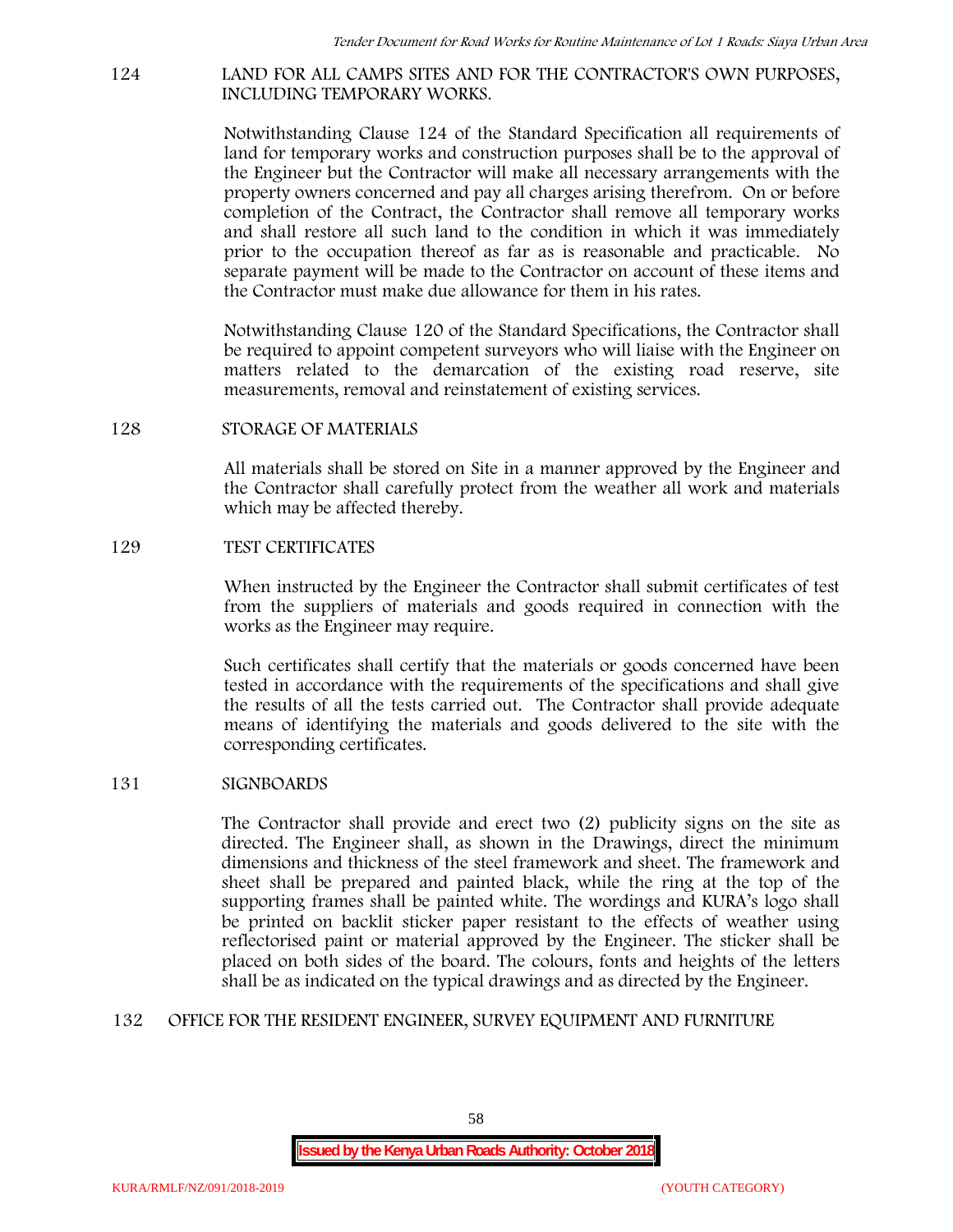# **132.1 ENGINEER'S REPRESENTATIVE OFFICE**

The contractor, when instructed, shall for the duration of the Contract, furnish and equip Resident engineer's office located at the KURA's Regional offices. The room to be occupied by the Engineer's Representative and its front office shall be provided with a floor carpet to be approved by the Engineer. The windows shall be fitted with curtains and blinders.

A telephone shall also be provided for the Resident Engineer's office for his exclusive use. All the charges and fees related to the installation and maintenance of the telephone shall be deemed to have been included in the rates for providing and maintaining the Office. The Contractor will be reimbursed, separately, the cost of operating the telephone under appropriate bill item in the BoQ.

The offices shall be provided with day and night watchmen and security lights, the cost of which shall be deemed to have been included in the rates for the offices.

The Contractor may be instructed by the Engineer under clause 58 of the General Conditions of Contract to make payments of general receipted accounts for such items as stationery, stores, furniture and equipment, claims and allowances for supervision personnel and any miscellaneous claims or the Engineer may direct the Contractor to purchase or pay for the above. The Contractor will, on provision of receipts, be paid under appropriate bill items in the BoQ.

**The survey equipment to be provided would include:**

| 1. Engineer's automatic level Wild NAK 2 or similar                                                      | 2N <sub>O</sub> |
|----------------------------------------------------------------------------------------------------------|-----------------|
| 2. Total station reading 1" with tripod and setting on                                                   |                 |
| pole with datalogger and survey software to match                                                        |                 |
| Total Station Datalogger. Include data transfer program,<br>and plotting modes, setting out calculations |                 |
| and Cogo facilities                                                                                      | 1No             |
| 3. Levelling staff 5m. with levelling bubble Wild GNLE                                                   |                 |
| or similar                                                                                               | 4No             |
| 4. 50m. steel band measuring tape                                                                        | 2N <sub>O</sub> |
| 5. 30 m. linen measuring tape                                                                            | 2No.            |
| 6. 3m. aluminium straight edge                                                                           | 2N <sub>O</sub> |
| 7. 1m. stainless steel straight edge                                                                     | 1No             |
| 8. 100m. steel band tape                                                                                 | 2No.            |
| 9. Draughtsman's stool                                                                                   | 3No.            |
| 10. Complete set of highway curves                                                                       | 1No             |
| 11. Programmable scientific calculators FX 880P or                                                       |                 |
| equivalent                                                                                               | 4No             |
| 12. Survey umbrella                                                                                      | 2No.            |
| 13. Roll of tracing paper                                                                                | 10No            |
| 14. Protractor 360                                                                                       | 2No             |
| 15. Graph paper A3 size                                                                                  | 100No           |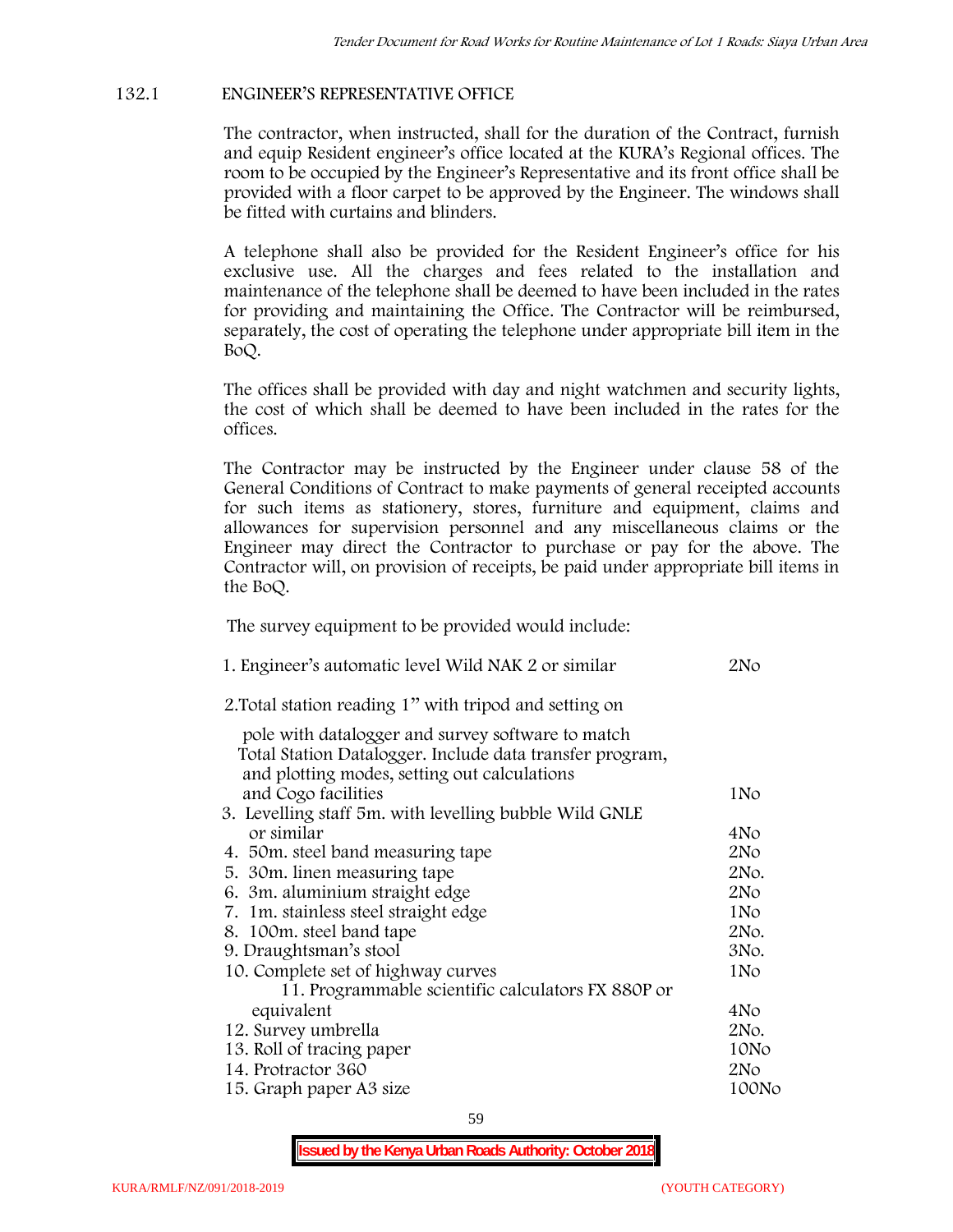| 16. Drawing table    | 2No.            |
|----------------------|-----------------|
| 17. Erasing shield   | 4No.            |
| 18. 3m. ranging rods | 9N <sub>O</sub> |
| 19. Marker pens      | 30No.           |

The contractor may be directed to pay for stationery, equipment or reagents that are foresaid and also pay for servicing and repair of the laboratory equipment being used on the project.

The Contractor shall provide, install and maintain in a good state of repair, such survey and other equipment as listed for the duration of the contract.

Such equipment shall be of approved manufacture, and shall be made available to the Engineer for the Engineer's exclusive use throughout the Contract, not later than three (3) weeks after the Engineer's order to supply. All equipment shall be ready to use and complete to perform the tests. The equipment shall revert to the Employer on completion of the Contract.

Any delays to the Contractor or the Contractor's activities caused by the Engineer being unable to perform survey work, field or laboratory tests due to the contractor's failure to supply and/or maintain the said equipment shall be deemed to have been caused entirely by the Contractors own actions, and any consequences of such delays shall be interpreted as such.

The payment to comply with this requirement is provided in the Bill of Quantities and ownership of all equipment paid for as instructed above shall revert to the Employer after the completion of the Works.

Failure by the Contractor to provide or maintain the equipment shall make him responsible to bear all costs that may be incurred as a result of the Engineer's staff using alternative means of communication, including delays in supervision and approval of Works by the Engineer.

# **132.3 COMMUNICATION FOR THE ENGINEEER**

# **(a) Mobile phones**

The Contractor shall provide, connect and maintain mobile phones for the exclusive use by the Engineer for the duration of the contract. The Contractor shall include for the cost of providing the mobile units complete with charger unit, "hands free" headset for each unit, connection to the network and all service charges applicable all as directed by the Engineer. The Contractor shall provide air-time with each mobile phone which shall be paid for under prime cost sum allowed for in the bills of quantities. The mobile telephones shall be WAP enabled with e-mail capabilities and integrated camera of a minimum of 3.0 mega pixels. Payment for these mobiles and associated costs is included in the Bill of Quantities, and ownership of mobile phones will revert to the Employer after completion of the Works.

# **(b) Internet and e-mail services**

Where directed, the contractor shall provide 24 hours terrestrial or wireless internet connectivity with minimum throughput speed of 128kilobytes per second for the exclusive use by the Engineer, including all accessories and Terminal Equipment and pay for all associated installation, maintenance and usage charges throughout the duration of the contract.

 $60$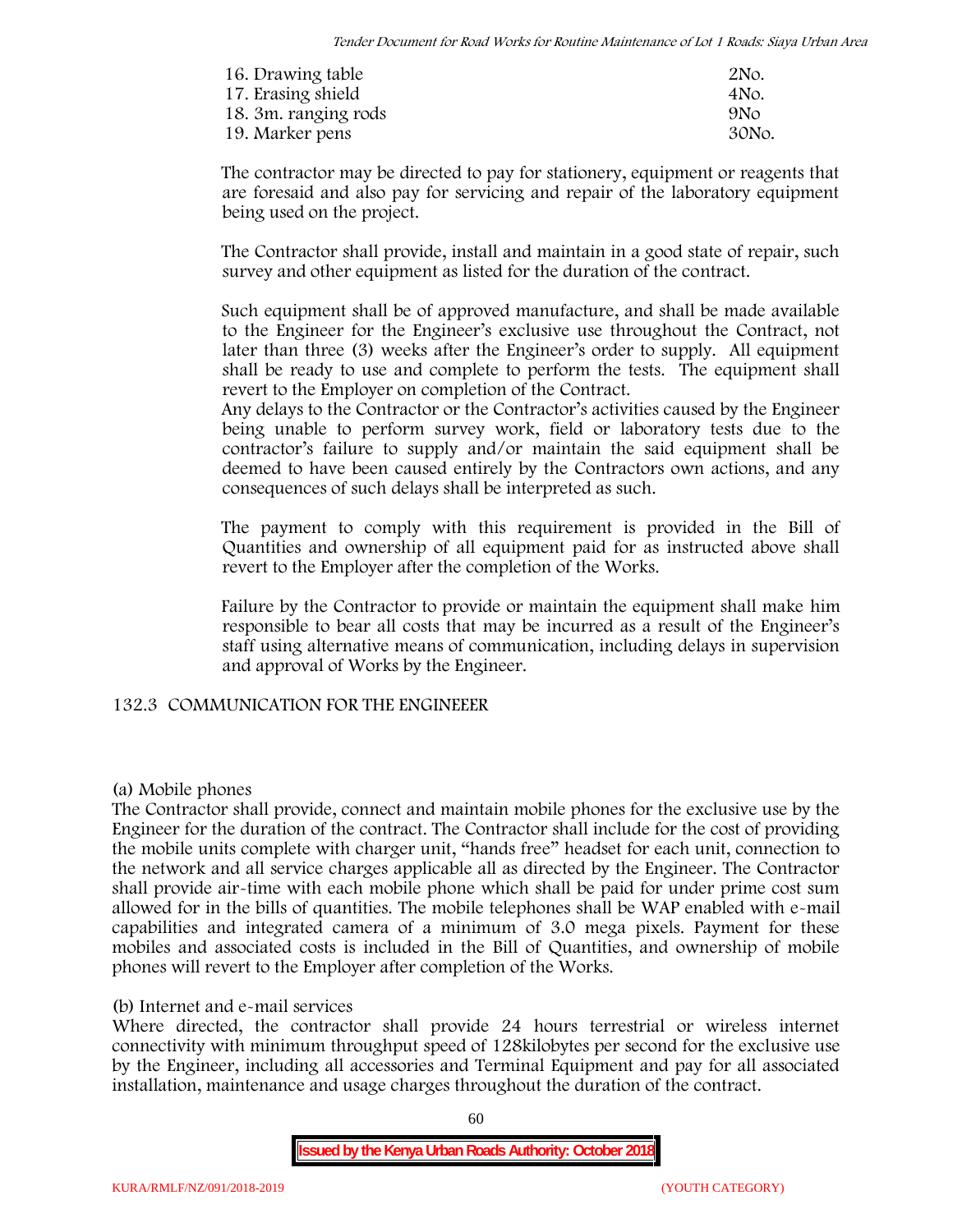The contractor shall allow for the provision and maintenance of internet connectivity and associated costs as per Appendix to item 1.17 of the Bills of Quantities.

# **137 ATTENDANCE UPON THE ENGINEER AND HIS STAFF**

In addition to the staff stated in Clause 135, the following staff will be provided for the supervision of work: 1No. Artisans, 2No. Labourers, 1No. Office assistants, 2No. Lab attendants. Additional attendant staff, as required by the Engineer, shall be paid for under Item 01-80-030 of the Bill of Quantities.

# **138 VEHICLES AND DRIVERS FOR THE ENGINEER AND HIS STAFF AND METHOD OF PAYMENT**

In addition to provisions of the Clause 138 of the Standard Specification, the Contractor shall when instructed, provide and maintain in good working condition for the exclusive use of the Engineer and his staff throughout the Contract, the following types and numbers of brand new vehicles or as specified. The Engineer shall approve the type of vehicles and confirm the number of each type to be provided. The Contractor shall insure the vehicles comprehensively for any licensed drivers and shall provide competent drivers during normal working hours and whenever required by the Engineer. The cost of provision of the vehicle shall be inclusive of the first 4,000 kilometers travelled in any month.

.Should any vehicle supplied not be in roadworthy condition, the Contractor shall provide an acceptable equivalent replacement vehicle until such a time as the original vehicle is repaired to the satisfaction of the Engineer and returned for use.

# **(a) Type 1 Vehicles (Double Cabin 4WD Pick up)**

Type 1 Vehicles should be four Wheel Drive (4WD), with power assisted steering, Double wishbone independent suspension at front axle and rigid axle with leaf springs at rear, diesel propelled engine maximum 2,500 cc. The starting mileage of the vehicles shall not exceed 60,000km odometer reading. The vehicles should be fitted with other accessories below:

- (a) Spare tyre and wheel jack;
- (b) FM radio and CD player;
- (c) Power Windows;
- (d) Full Air-conditioning;
- (e) Immobilizer and antitheft security system;
- (e) Driver and passenger SRS Airbags;
- (f) Canvas cover over the carrying deck at the back.

At the end of the contract, all type 1 vehicles shall revert to the Contractor.

# **(c) Type 2 Vehicles (station wagon/saloon)**

Specifications for Type 2 Vehicles shall be station wagon/saloon vehicles; petrol propelled engine maximum 1,800 cc. The starting mileage of the vehicles shall not exceed 60,000km odometer reading. shall in addition be fitted with a fibre glass body or similar and two columns of sitting benches on the carting deck at the back.

The Contractor shall insure comprehensively the vehicles for any licensed drivers and shall provide competent drivers during normal working hours and whenever required by the Engineer.

At the end of the contract, all type 2 vehicles shall revert to the Contractor.

61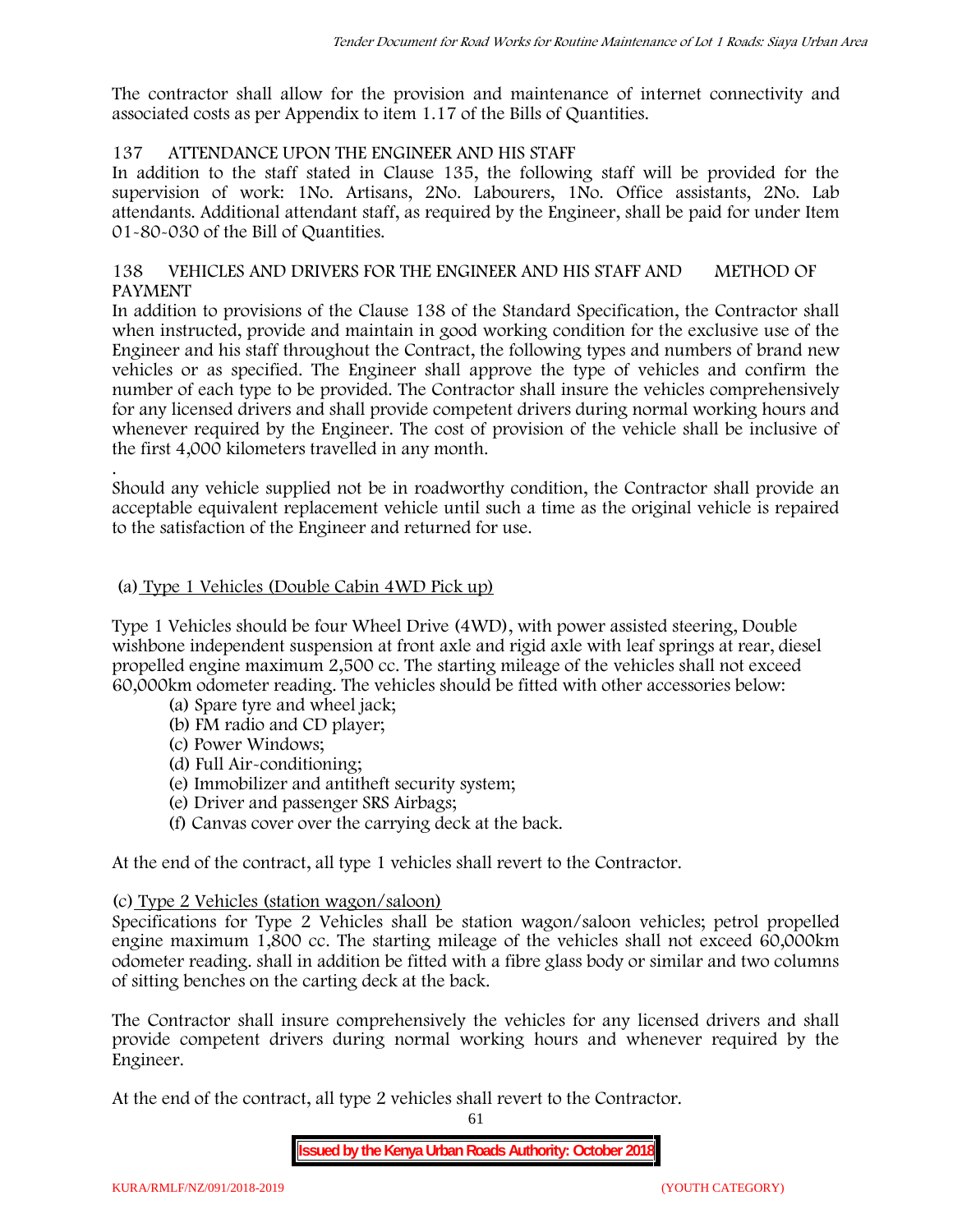Payment of vehicle shall be per vehicle month in item 01-80-017/18 of the BOQ.

# **139 MISCELLANEOUS ACCOUNTS**

The Contractor maybe instructed by the Engineer to make payments of general miscellaneous accounts for such items as stationary, stores and equipment and miscellaneous supervision personnel and claims or the Engineer may direct the Contractor to purchase or pay for the above. The Contractor will be paid on a prime cost basis plus a percentage for overheads and profits under appropriate items in the Bills of Quantities.

# **142 ENVIRONMENTAL PROTECTION**

The Contractor shall comply with the Statutory Regulations in force in Kenya regarding environmental protection and waste disposal, and shall liaise with the National Environmental Management Agency (NEMA).

The Contractor shall ensure so far as is reasonably practicable and to the satisfaction of the Engineer; that the impact of the construction on the environment shall be kept to a minimum and that appropriate measures are taken to mitigate any adverse effects during the construction.

- (a) The Contractor shall exercise care to preserve the natural landscape and shall conduct his construction operations so as to prevent any unnecessary destruction, scarring, or defacing of the natural surroundings in the vicinity of the work. Except where clearing is required for permanent works, all trees, native shrubbery, and vegetation shall be preserved and shall be protected from damage by the Contractor's construction operations and equipment. All unnecessary destruction, scarring, damage or defacing resulting from the Contractor's operations shall be repaired, replanted, reseeded or otherwise corrected as directed by the Engineer, and at the Contractor's expense.
- (b) The Contractor shall ensure that measures are in place to control soil erosion and water pollution, by use of berms, dykes, silt fences, brush barriers, dams, sediment basins, filter mats, netting, gravel, mulches, grasses, slope drains, contour banks, and other erosion control devices and methods. Temporary erosion control provisions shall be coordinated with permanent erosion control features to assure economical, effective and continuous measures throughout the period of the works. The Contractor's attention is drawn to the requirements of Clause 502, in that works need to be progressively finished so that permanent vegetation can establish quickly to mitigate soil erosion and erosion of drains.
- (c) The Contractor shall provide all the labour, equipment, materials, and means required and shall carry out proper and efficient measures wherever and as often as necessary to minimise the dust nuisance.
- (d) The Contractor shall comply with all applicable Kenyan laws, orders and regulations concerning the prevention, control and abatement of excessive noise. Blasting, use of jackhammers, pile driving, rock crushing, or any other activities producing highintensity impact noise may be performed at night only upon approval of the Engineer.
- (e) Immediately after extraction of materials, all borrows pits shall be backfilled to the satisfaction of the Engineer. In particular borrow pits near the project road shall be backfilled in such a way that no water collects in them.

62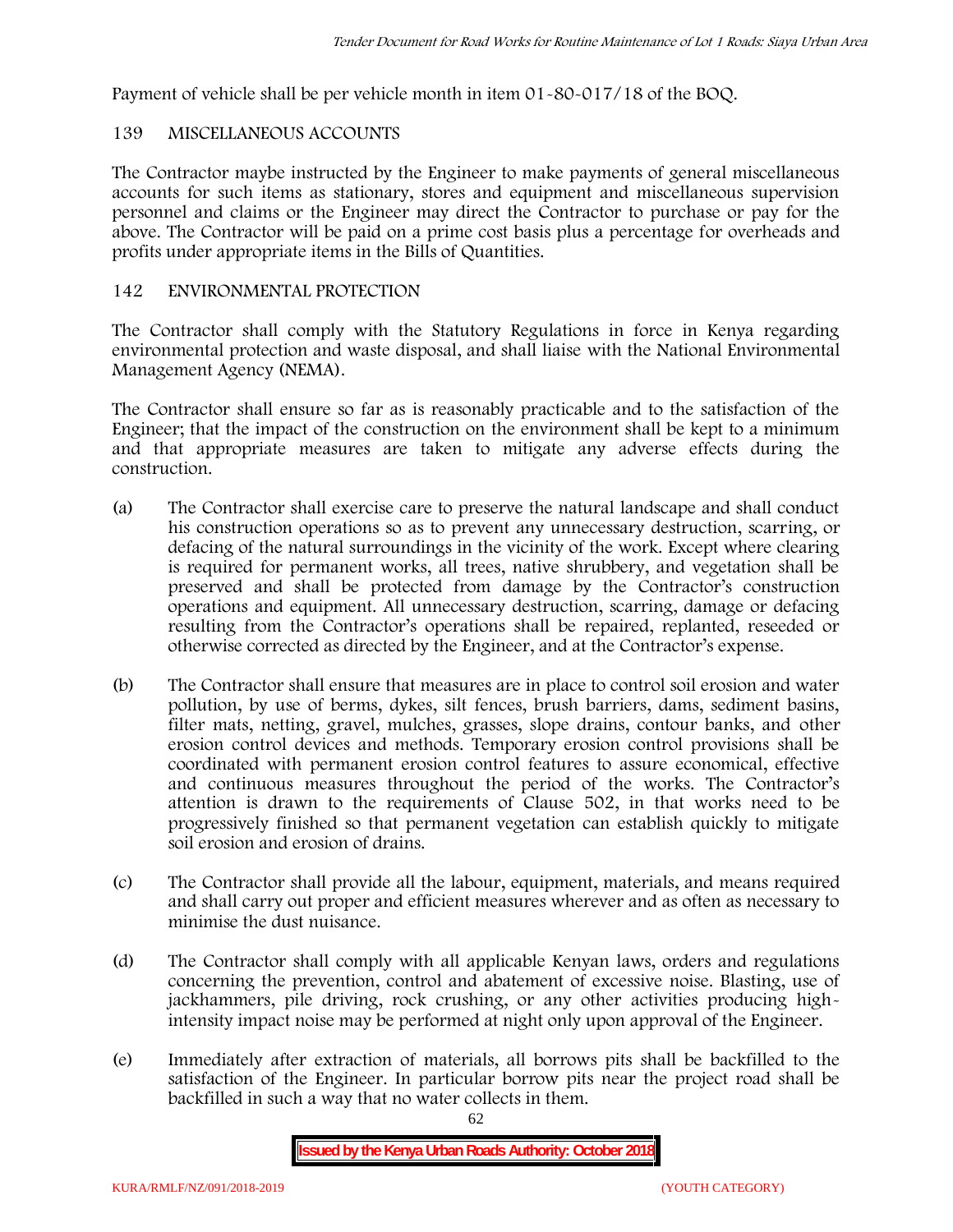- (f) Spilling of bitumen fuels Oils and other pollutants shall be cleared up.
- (g) The Contractor's attention is drawn to the requirements of the Standard Specification in regard to the environment and in particular to the following clauses: Clause 115: Construction Generally

| Clause 110. Construction denerally                                  |  |
|---------------------------------------------------------------------|--|
| Clause 116: Protection from Water                                   |  |
| Clause 136: Removal of Camps                                        |  |
| Clause 605: Safety and Public Health Requirements Clause            |  |
| Clause 607: Site Clearance and Removal of Topsoil and<br>Overburden |  |

(h) No additional payment will be made to the Contractor to cover costs arising from the requirements for this Clause and the Contractor must include these costs in the rates inserted into the Bills of Quantities.

# **143 STAFF TRAINING**

The Contractor shall allow for training of engineers, technicians and other support staff as may be instructed by the Engineer.

The payment of the allowances of such staff shall be made as instructed by the Engineer under the relevant provisions in the Bills of Quantities.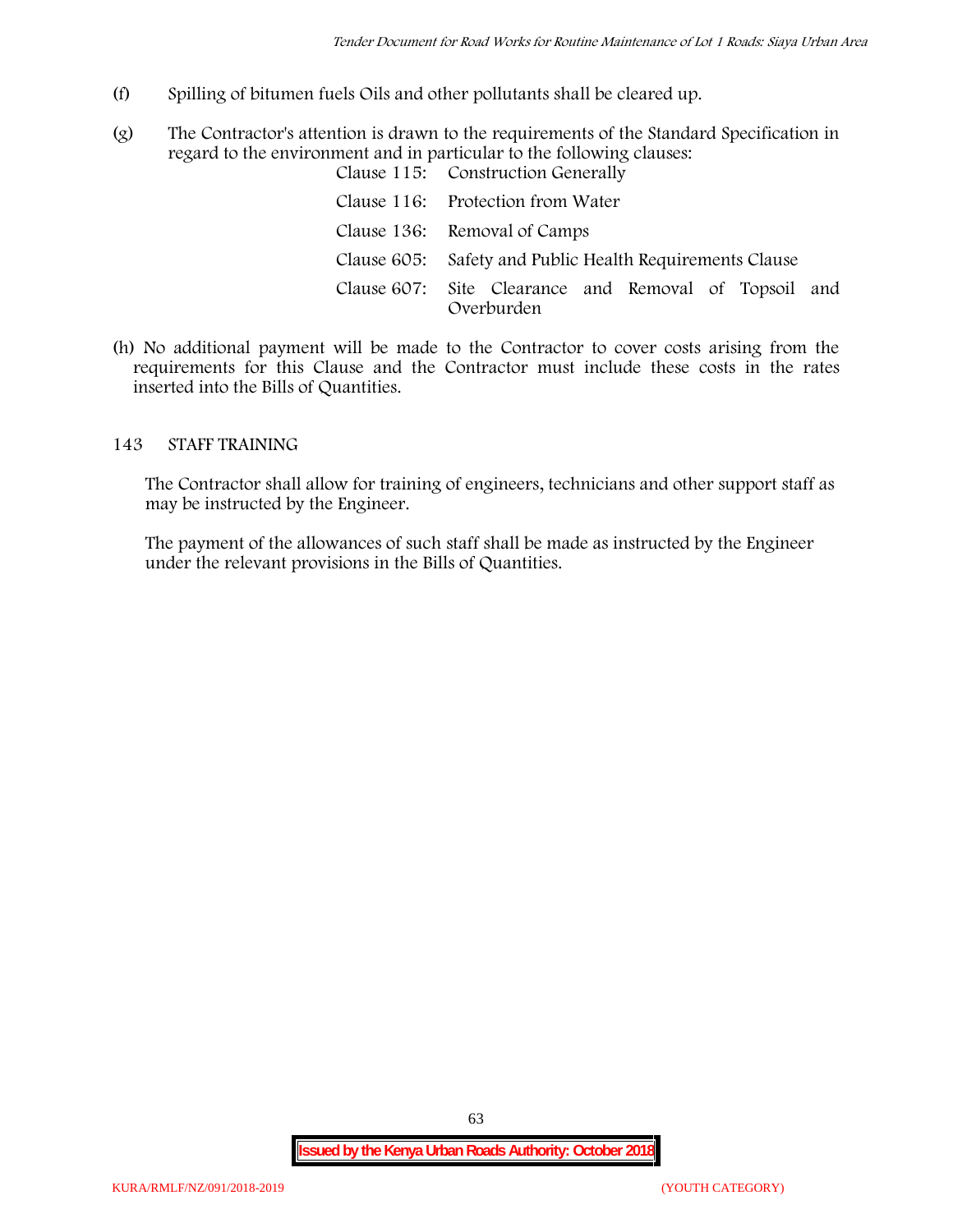# **SECTION 2 - MATERIALS AND TESTING OF MATERIALS**

All materials testing shall be in accordance with Section 2 of the Standard Specifications.

#### **SECTION 3 - SETTING OUT & TOLERANCES**

### **301 SETTING OUT**

a) In addition to the provisions of clause 3.01(a) if the traverse points to be used for the setting out are close to the existing carriageway and interfere with construction works then the Contractor will have to relocate them to a location where they will not be disturbed. The co ordinates and heights of all traverse points so located shall be listed and provided to the Engineer for checking and/or approval. Contractor shall also monument the new centreline every 200m along straight and all salient points along curves by a pin in the concrete beacon before commencement of any works.

The road reserve boundary posts shall have 12mm diameter steel pins embedded in concrete, 200mm long with 25mm exposed to the air, sticking out form its top surface. This pin shall be co-ordinated and heighted and result of the same shall be provided to the Engineer for approval. Cost of these works shall be included in the rates as no separate item has been provided.

Commencement of the works shall not be permitted until this basic survey data has been provided and approved by the Engineer for at least 2 Kms of the road.

b) Detailed Setting Out

Reference pegs shall be 50mm by 50mm in section 600mm long driven 400mm firmly into ground and painted white above the ground. The offset from centre line shall be indicated by small nail 20mm to 25mm long with its head driven flush with the top of the peg.

Chainages, offset and reference elevation shall be clearly indicated to the sides of the peg to the satisfaction of the Engineer.

After cutting of benches and prior to commencement of earthworks or subgrade works, Contractor shall take cross-sections again and submit the copy of the same to Engineer for agreement. These cross-sections shall then be used as basis of measurement for all subsequent layers, unless otherwise stated.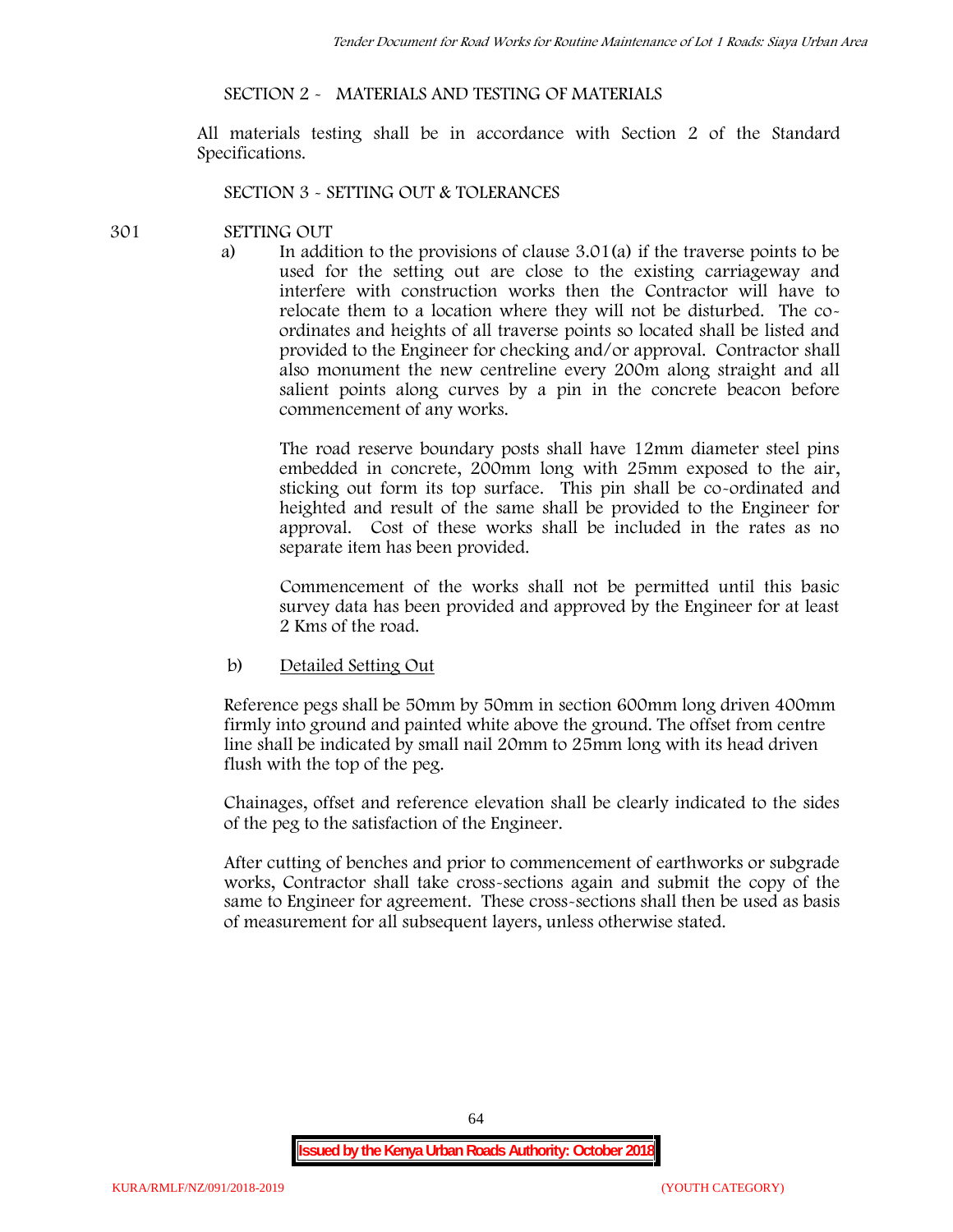**SECTION 4- SITE CLEARANCE AND TOP SOIL STRIPPING**

# **401 SITE CLEARANCE**

Site Clearance shall be carried out as directed by the Engineer.

**402 REMOVAL OF TOPSOIL**

Topsoil shall include up to 200mm depth of any unsuitable material encountered in existing or newly constructed drains, drainage channels, and accesses.

**403 REMOVAL OF STRUCTURES, FENCES AND OBSTRUCTIONS**

When instructed by the Engineer, the Contractor shall demolish or remove any structure and payment for this shall be made on day works basis.

**SECTION 5 - EARTHWORKS**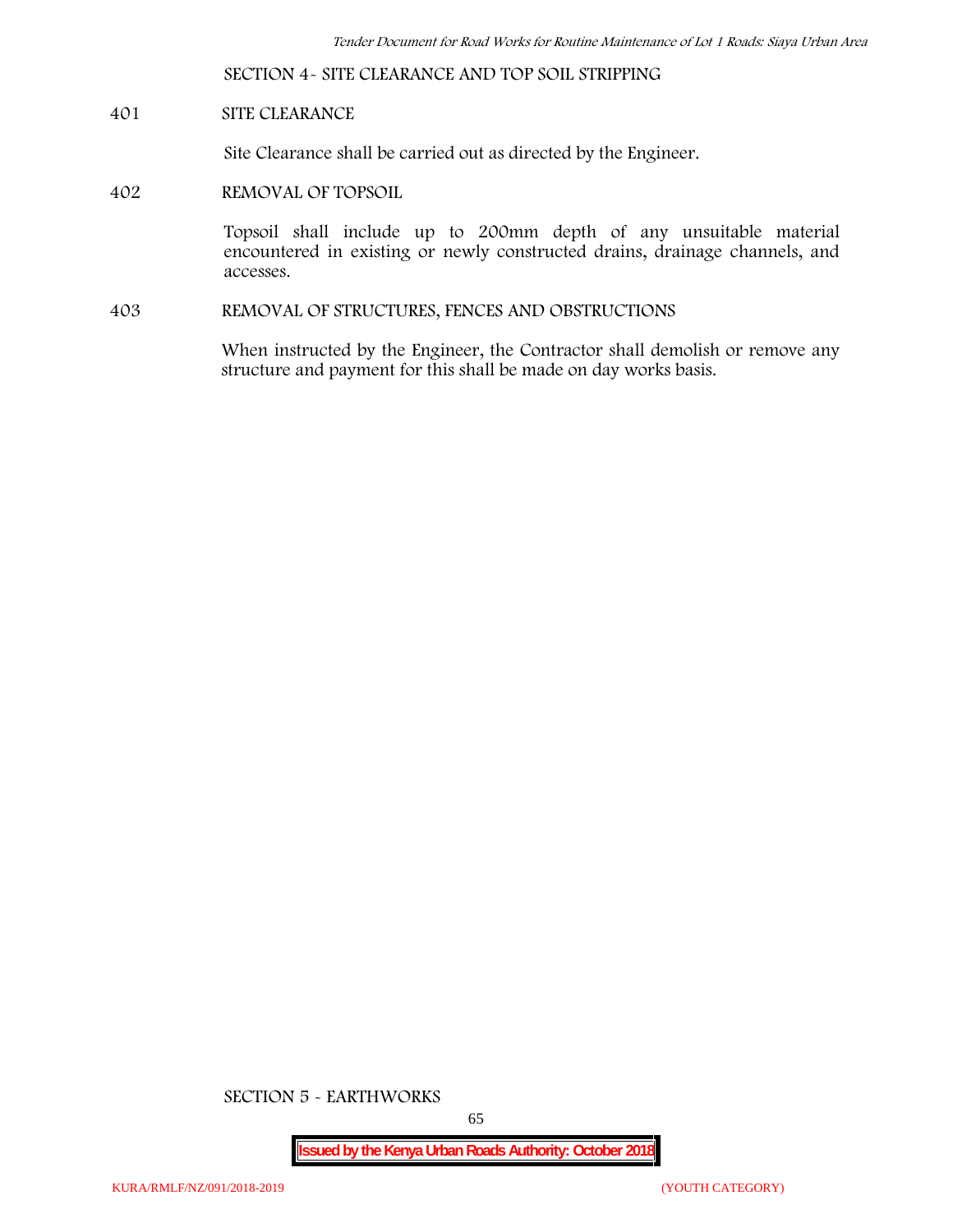### **504 PREPARATION PRIOR TO FORMING EMBANKMENT**

Where benching is required for existing pavement to accommodate earthworks subgrade or subbase for widening the road, the rate for compaction of existing ground shall be deemed to cover this activity.

Excavation in the pavement of the existing road shall be kept dry. In the event of water penetrating the underlying layer, construction of the subsequent layers shall be postponed until the underlying layers are dry enough to accommodate the construction plant without deforming or otherwise showing distress.

Step construction shall be carried out per layer at the joint where excavating both vertically and perpendicular to the direction of the travel. The step shall be 500mm perpendicular to the direction of the travel and 150mm vertical unless otherwise instructed by the Engineer.

Special care shall be taken when compacting the new material at the joint ensuring that specified density is achieved.

#### **505 CONSTRUCTION OF EMBANKMENTS**

Only material approved by the Engineer shall be used for fill in embankments. Material with high swelling characteristics or high organic matter content and any other undesirable material shall not be used, unless specifically directed by the Engineer. Unsuitable material shall include:

- (i) All material containing more than 5% by weight or organic matter (such as topsoil, material from swamps, mud, logs, stumps and other perishable material)
- (ii) All material with a swell of more than 3% (such as black cotton soil)
- (iii) All clay of plasticity index exceeding 50.
- (iv) All material having moisture content greater than 105% of optimum moisture content (Standard Compaction)

Subgrade: Shall mean upper 300mm of earthworks either insitu or in fill and subgrade shall be provided for as part of earthworks operation and payment shall be made as "fill". The material for subgrade shall have a CBR of not less than 8% measured after a 4 day soak in a laboratory mix compacted to a dry density of 100% MDD (AASHTO T99) and a swell of less than 1%.

Subgrade repair: Where directed by the Engineer, any localized failure in the subgrade shall be repaired by filling in selected soft, hard or natural of minimum CBR 30% and compacted in accordance with clauses in the specifications applying to normal subgrade.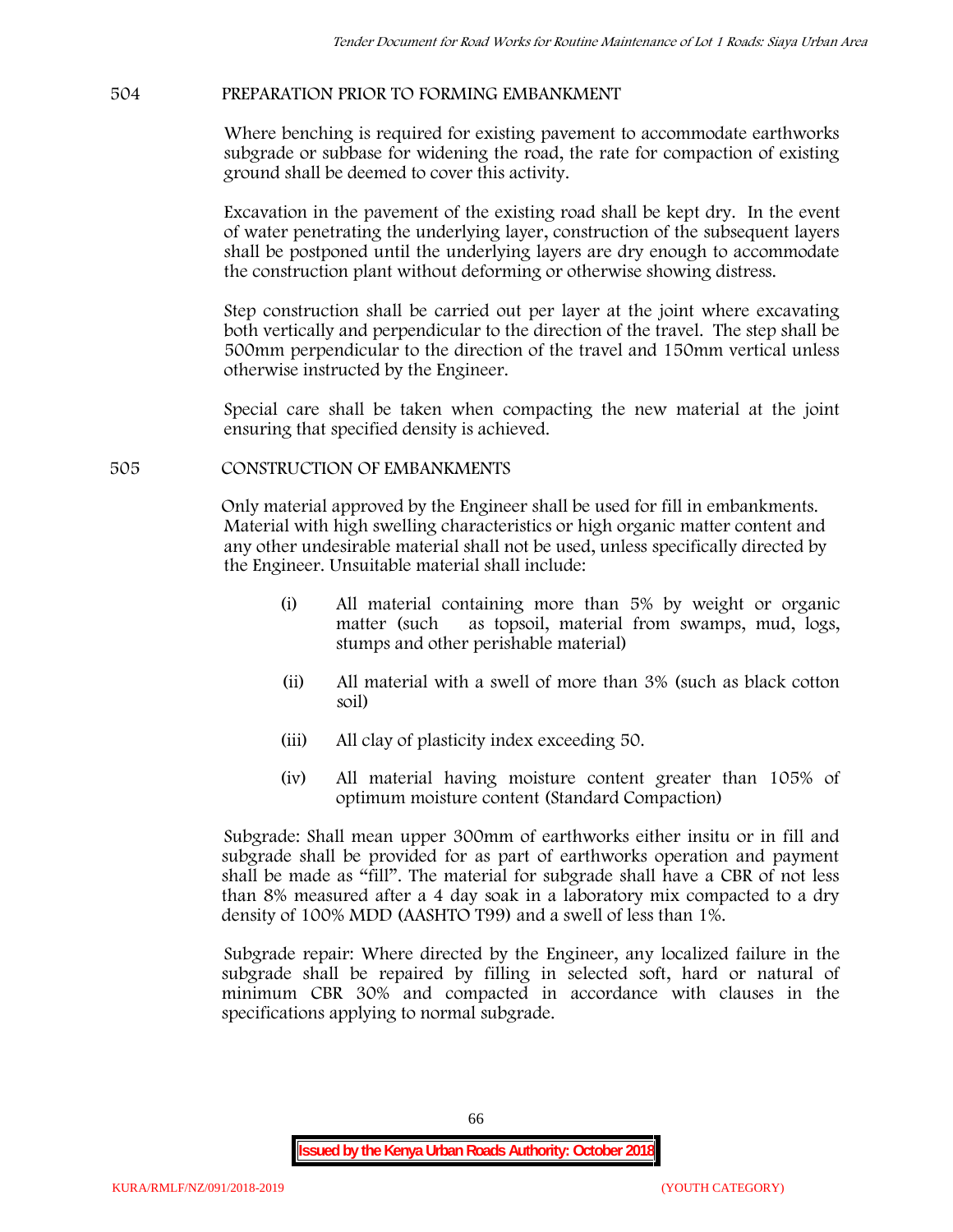Embankment repair: Where directed by the Engineer, any localized filling in soft, hard or natural; selected material requirements shall be executed in accordance with Clause 505.

### **508 COMPACTION OF EARTHWORKS**

At pipe culverts, all fill above ground level around the culverts shall be compacted to density of 100% MDD (AASHTO T.99) up to the level of the top of the pipes or top of the surround(s), if any and for a width equal to the internal diameter of the pipe on either side of the pipe(s) or surround(s) as applicable.

At locations adjacent to structures, all fill above ground level upto the underside of the subgrade shall be compacted to density of 105% MDD (AASHTO T.99). In case of fill around box culverts this should be carried out for the full width of the fill and for a length bounded by the vertical plane passing through the ends of the wingwalls.

Notwithstanding the provision of clause 503 of the standard Specification, Compaction of subgrade material (i.e. material immediately below formation) in cut areas shall not be carried out by the contractor in areas where the formation is formed in hard material, unless specific instructions to the contrary are issued by the Engineer.

Where improved sub-grade material shall be required, this shall be compacted and finished to the same standards and tolerances as those required for normal subgrade and clauses in the specifications applying to normal subgrade shall also apply.

# **511 BORROW PITS**

The first part of the Standard Specification is amended as follows:

Fill material which is required in addition to that provided by excavation shall be obtained from borrow pits to be located and provided by the Contractor but to the approval of the Engineer contrary to what has been stated.

# **517 MEASUREMENT AND PAYMENT**

Notwithstanding the provisions of clause 517 of the standard specifications, the rate for compaction of fill in soft material shall allow for the requirements of clause 508 of the special specification and no extra payment shall be made for compaction around pipe culverts (100% MDD AASHTO T.99).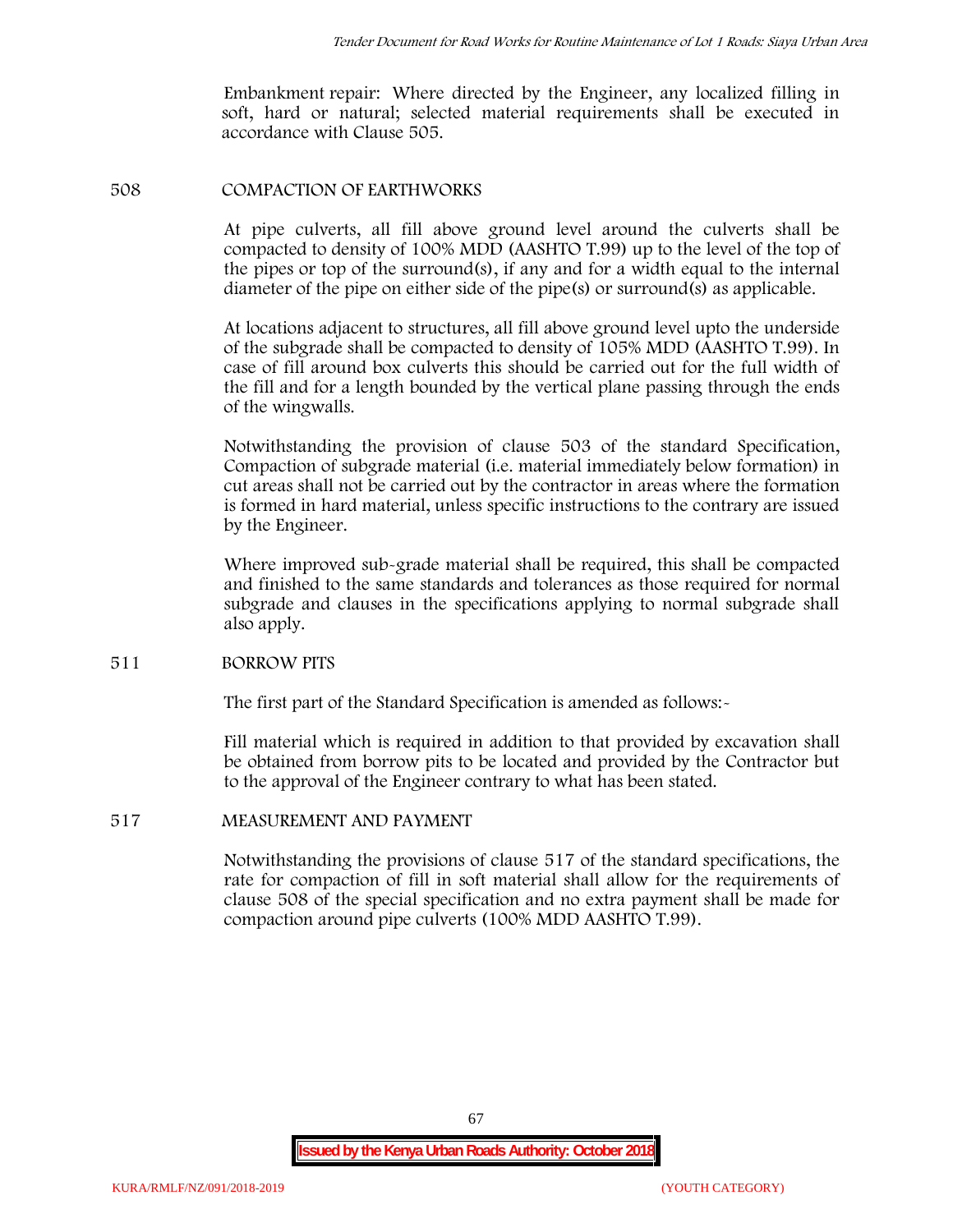**SECTION 6 - QUARRIES, BORROW PITS, STOCKPILES AND SPOIL AREAS**

#### **601 GENERAL**

Notwithstanding any indications to the contrary in the Standard specification the Engineer will not make available to the Contractor any land for quarries, borrow pits, stockpiles and spoil areas, except for those areas in road reserves specifically approved by him.

The contractor will be entirely responsible for locating suitable sources of materials complying with the Standard and Special Specifications, and for the procurement, Wining, haulage to site of these materials and all costs involved therein. Similarly the contractor will be responsible for the provision and costs involved in providing suitable areas for stockpiling materials and spoil dumps. Should there be suitable sites for spoil dumps or stockpiles within the road reserve forming the site of the works the Contractor may utilise these subject to the approval of the Engineer.

No additional payment will be made to the Contractor to cover costs arising from the requirements for this Clause and the Contractor must include these costs in the rates inserted into the Bills of Quantities.

### **602 MATERIAL SITES**

The information on possible material sites is given for the general guidance of bidders. Bidders are however advised to conduct their own investigation as the information contained therein is neither guaranteed nor warranted

### **603 PROVISION OF LAND**

Notwithstanding any indications to the contrary in the Standard specification the Engineer will not make available to the Contractor any land for quarries, borrow pits, stockpiles and spoil areas, except for those areas in road reserves specifically approved by him.

The contractor will be entirely responsible for locating suitable sources of materials complying with the Standard and Special Specifications, and for the procurement, Wining, haulage to site of these materials and all costs involved therein. Similarly the contractor will be responsible for the provision and costs involved in providing suitable areas for stockpiling materials and spoil dumps. Should there be suitable sites for spoil dumps or stockpiles within the road reserve forming the site of the works the Contractor may utilise these subject to the approval of the Engineer.

No additional payment will be made to the Contractor to cover costs arising from the requirements for this Clause and the Contractor must include these costs in the rates inserted into the Bills of Quantities.

#### **605 SAFETY AND PUBLIC HEALTH REQUIREMENTS**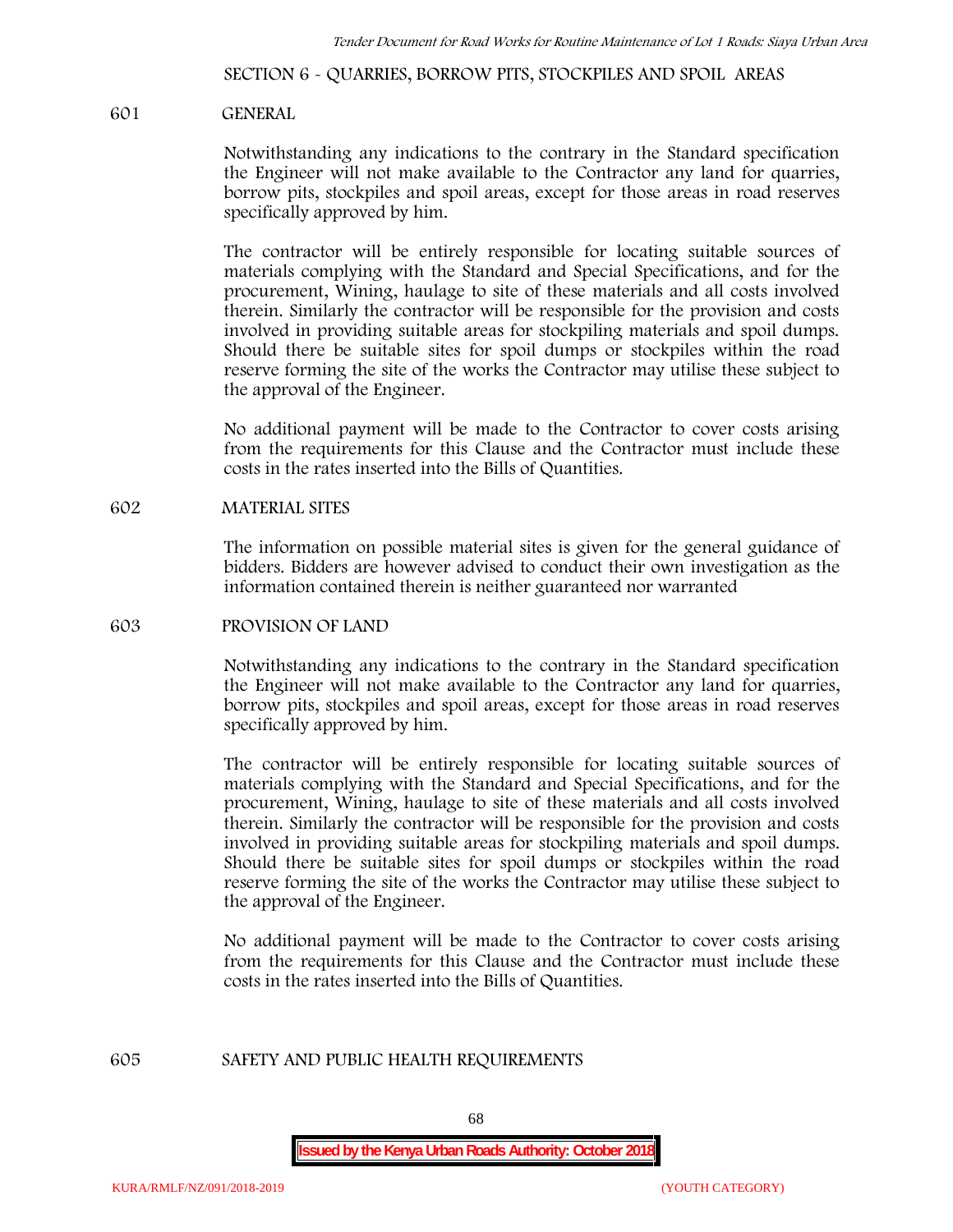In addition to clause 605, the contractor shall allow for professionals to conduct lectures to the workers regarding the spread of HIV/Aids.

**SECTION 7 - EXCAVATION AND FILLING FOR STRUCTURES**

#### **703 EXCAVATION OF FOUNDATIONS FOR STRUCTURES**

Unless otherwise instructed by the Engineer, all excavated surfaces in material other than hard material, on which foundations for structures shall be placed, shall be compacted to 100% MDD (AASHTO T.99) immediately before structures are constructed.

Paragraph 4, last line: - Replace "95%" with "100%".

### **707 BACKFILLING FOR STRUCTURES**

Unless otherwise instructed by the Engineer, all backfilling material shall be compacted to a minimum of 100% MDD (AASHTO T.99).

# **709 EXCAVATIONS FOR RIVER TRAINING AND NEW WATER COURSES**

Payments for river training and establishment of new watercourses shall only be made where such work constitute permanent works. Works done for road deviation or other temporary works shall not qualify for payment.

#### **710 STONE PITCHING**

Stone pitching to drains, inlets and outlets of culverts to embankments and around structure shall consist of sound unweathered rock approved by the Engineer.

The stone as dressed shall be roughly cubical in shape with minimum dimensions of 150 x 150mm for normal thickness of stone pitching.

The surface to receive the pitching shall be compacted and trimmed to slope and the stone laid, interlocked and rammed into the material to give an even finished surface.

In areas where stone pitching has been damaged, the Contractor shall identify such areas and notify the Engineer for his agreement of the extent of the Works required and his approval and instructions to proceed with the Works. Stone Pitching Repair and Reconstruction shall be carried out in accordance with Clause 710 of the Standard Specifications.

The Works shall involve removal of the damaged stone pitching and reconstruction of the said areas in accordance with Clause 710 of the Standard Specifications by use of the sound salvaged material together with any necessary additional material where all such materials shall comply with Section 7 of the Standard Specifications.

Contrary to clause 713 of the standard specifications, the rates inserted for stone pitching shall allow for grouting.

69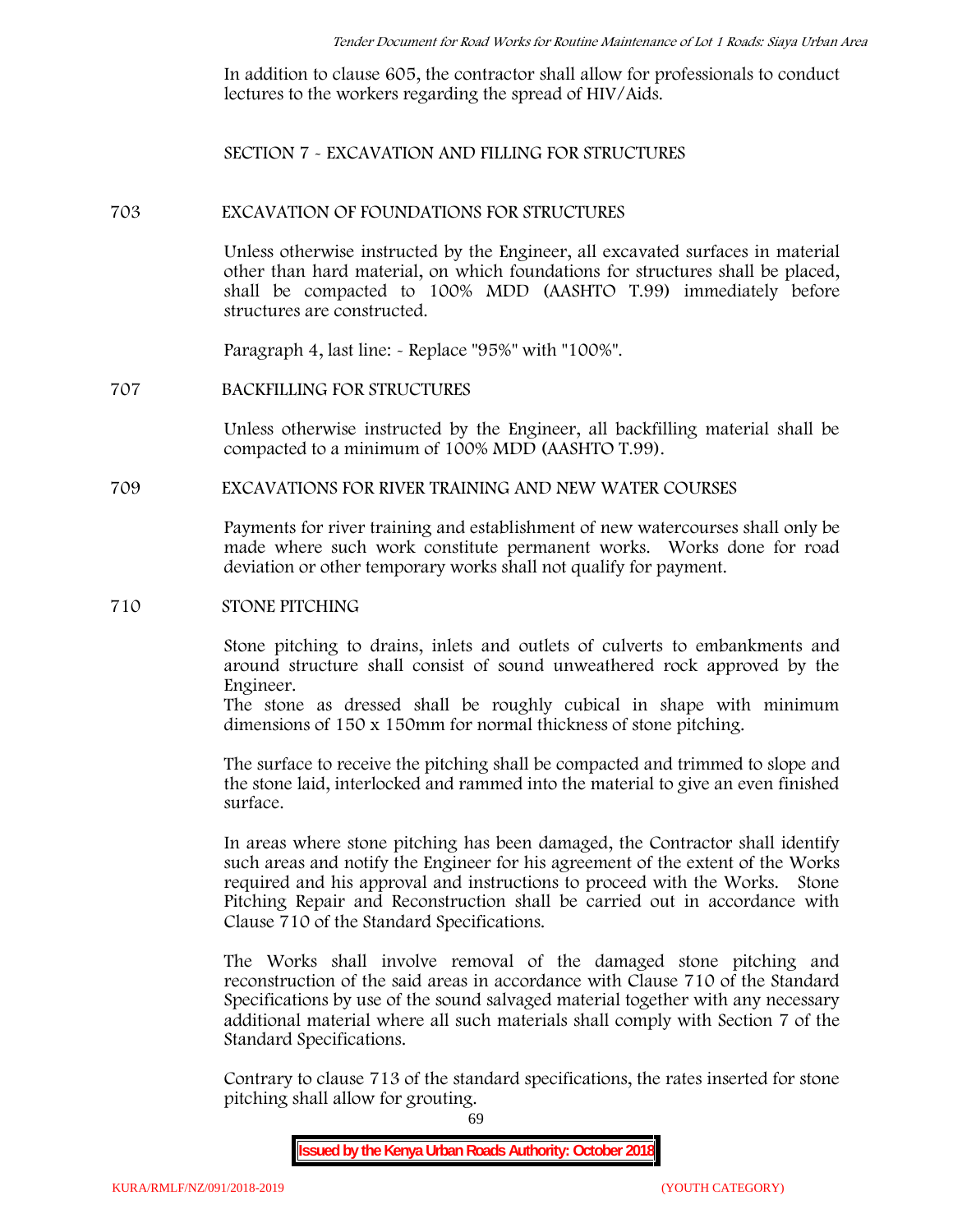### **711 GABIONS**

Where instructed by the Engineer the Contractor will install gabions as protection works to washout areas or bridge Piers and or Abutments. Gabions shall be constructed in accordance with Clause 711 of the Standard Specification.

I n cases where existing gabions have been damaged, the Contractor shall identify them and notify the Engineer for his agreement of the extent of the Work required and his approval and instructions to proceed with the Works.

The Works shall involve removal of the damaged gabions / rocks, excavation to the correct levels and grades as directed by the Engineer, and in accordance with Clause 711 of the Standard Specifications and reconstruction with new gabions and other necessary materials as necessary. The damaged gabions shall be recovered and transported to the nearest KURA'S Yard or M.O. R &P.W Department depot.

### **712 RIP-RAP PROTECTION WORK**

Quarry waste or similar approved material shall be used to backfill scoured and eroded side, outfall and cut-off drain. The material shall be compacted to form a flat or curved surface preparatory to stone [pitching of drainage channels, existing and new scour checks as directed by the Engineer.

The surface to receive the pitching shall be compacted and trimmed to slope and the stone hand laid, interlocked and rammed into the material to give an even finished surface. The interstices of the Pitching shall be rammed with insitu material. The insitu material immediately behind the pitching shall be compacted to minimum density of 100% MDD compaction (AASHTO T.99)

# **714 BACKFILL BELOW STRUCTRURES**

Where instructed this shall be carried out in compliance with the requirements of Clause 507 and 804 of the Standard Specification.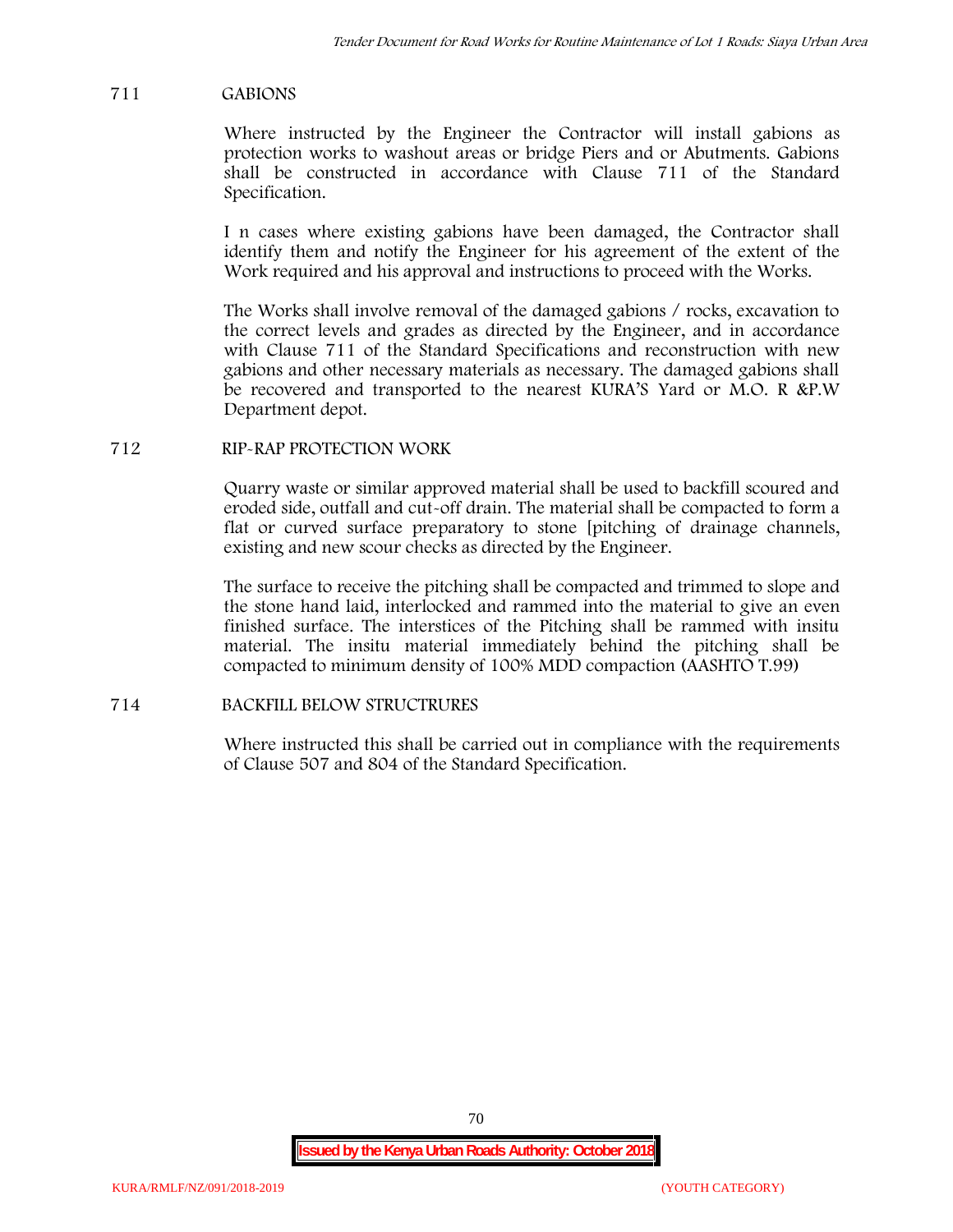**SECTION 8 - CULVERTS AND DRAINAGE WORKS**

### **801 SCOPE OF SECTION**

The operations specified in this section apply to the installation of drainage works and reinstatement and improvement of the same.

In addition, this Section covers: -

- Extending of existing 450mm, 600mm and 900mm diameter pipes to be compatible with the increased road width or access.
- Desilting and cleaning of existing pipes and outfall drains to make them free flowing.

**804 EXCAVATION FOR CULVERTS AND DRAINAGE WORKS**

In the Standard Specifications, make the following amendments: -

- (a) In paragraph 6, line 3, and in paragraph 7, line 5 and in paragraph 11, line 6, delete "95%" and insert "100%".
- (b) Removal of Existing Pipe Culverts

Where instructed by the Engineer, the Contractor shall excavate and remove all existing blocked or collapsed culvert pipes of 450mm, 600mm and 900mm diameter including concrete surround, bedding, inlet and outlet structure.

The void left after removal of culvert pipes shall be widened as necessary to accommodate new concrete bedding, pipe and haunching. The payment of this work shall be per linear metre of pipes removed, and the volume in m<sup>3</sup> of inlet/outlet structure removed. The void left by

removal of these pipes shall be carefully preserved in order to accommodate replacement of 450mm, 600mm or 900mm diameter pipe culverts as shall be directed by the Engineer.

- (c) Removal of Other Existing Drainage Structures When instructed by the Engineer, the Contractor shall demolish or remove any other structure and payment for this shall be made on day work basis.
- (d) Excavation for Culverts and Drainage Works The Contractor shall carry out all excavations for new culverts and drainage works to the lines, levels, inclinations, and dimensions shown on the drawings or as instructed by the Engineer.

#### **805 EXCAVATION IN HARD MATERIAL**

In the Standard Specifications, Sub-clauses 805(a) and 805 (b) delete "95%" and insert "100%".

In sub-clause 809(a), paragraph 1, line 1, substitute "95%" with "100%".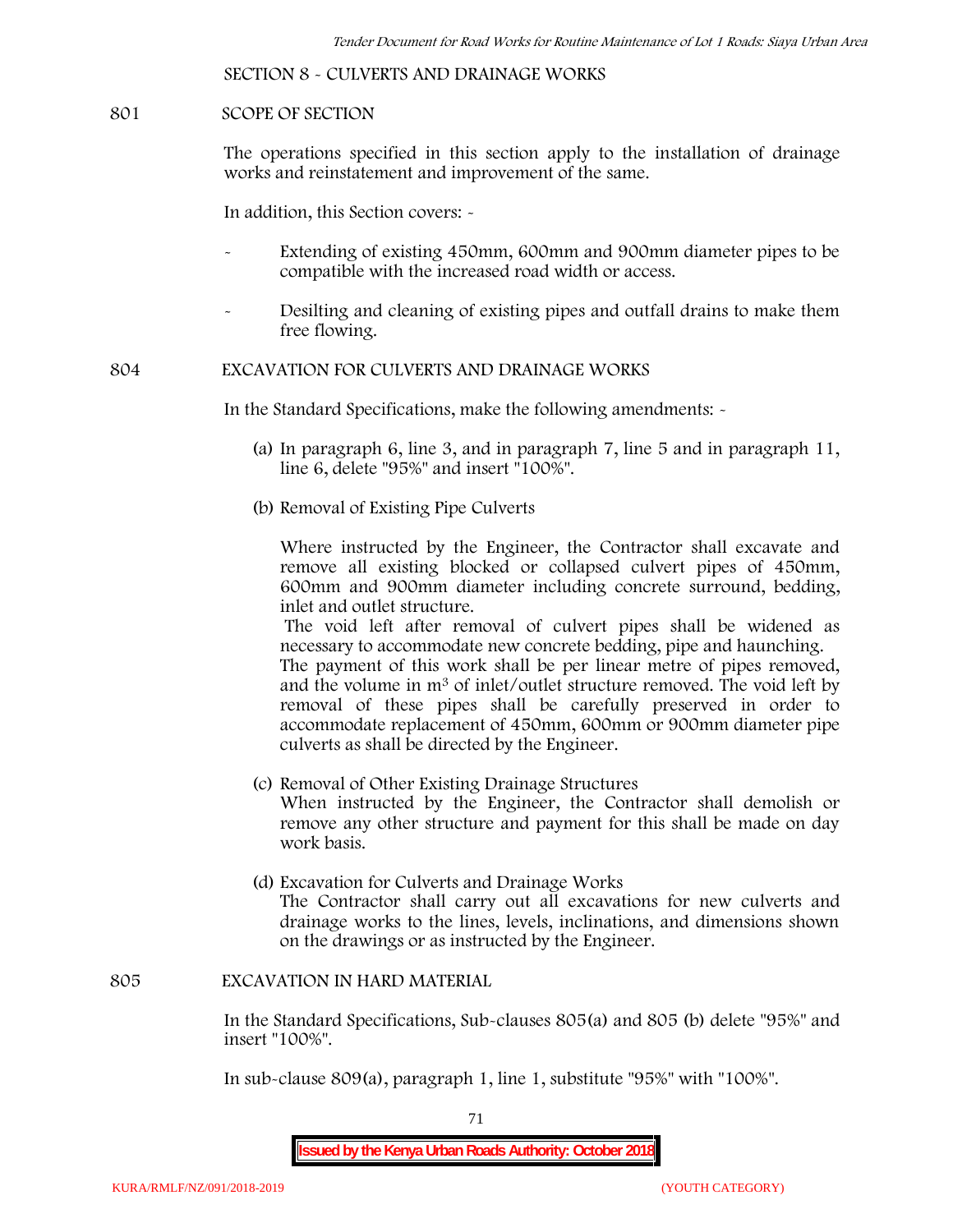In sub-clause 809(c), paragraph 2, line 4, between the words "compacted" and "and shaped" insert the words "to 100% MDD (AASHTO T.99)".

Hard material is material that can be excavated only after blasting with explosives or barring and wedging or the use of a mechanical breaker fitted with a rock point in good condition and operated correctly. Boulders of more than 0.2m<sup>3</sup> occurring in soft material shall be classified as hard material.

#### **809 BEDDING AND LAYING OF PIPE CULVERTS**

Concrete pipes shall be laid on a 150mm thick concrete bed of class 15/20 and the pipes shall be bedded on a 1:3 cement: sand mortar at least 50mm thick, 150mm wide and extending the full length of the barrel.

The rates inserted shall allow for compaction of the bottom of excavation to 100% MDD (AASHTO T.99).

### **810 JOINTING CONCRETE PIPES**

The concrete pipes for the culverts shall have ogee joints and will be jointed by 1:2 cement: sand mortar and provided with fillets on the outside as described in clause 810 of the Standard Specification.

### **812 BACKFILLING OVER PIPE CULVERTS**

In the Standard Specifications, clause 812

a) Wherever the expression "dry density of 95% MDD (AASHTO T. 99)" occurs delete and replace with "dry density of 100% MDD (AASHTO T.99)".

The rates entered for laying of pipe culverts shall allow for backfilling to pipe culverts and compacting to 100% MDD (AASHTO T.99) and these works shall not be measured and paid for separately.

## **814 SUBSOIL DRAINS**

In the event of excavation for repairs exposing local seepage, springs or unacceptably high water table, the Engineer may instruct the provision of counter fort or French drains.

These drains shall consist of a trench excavated to the alignment, width, depth and gradient instructed by the Engineer, and backfilled with approved compacted clean hard crushed rock material as specified in clause 815 of the standard specification. Where these drains lie within the carriageway the carriageway shall be reinstated with compacted stabilised gravel and surfaced with hot asphalt or a surface dressing as instructed by the Engineer.

#### **815 INVERT BLOCK DRAINS AND HALF ROUND CHANNELS**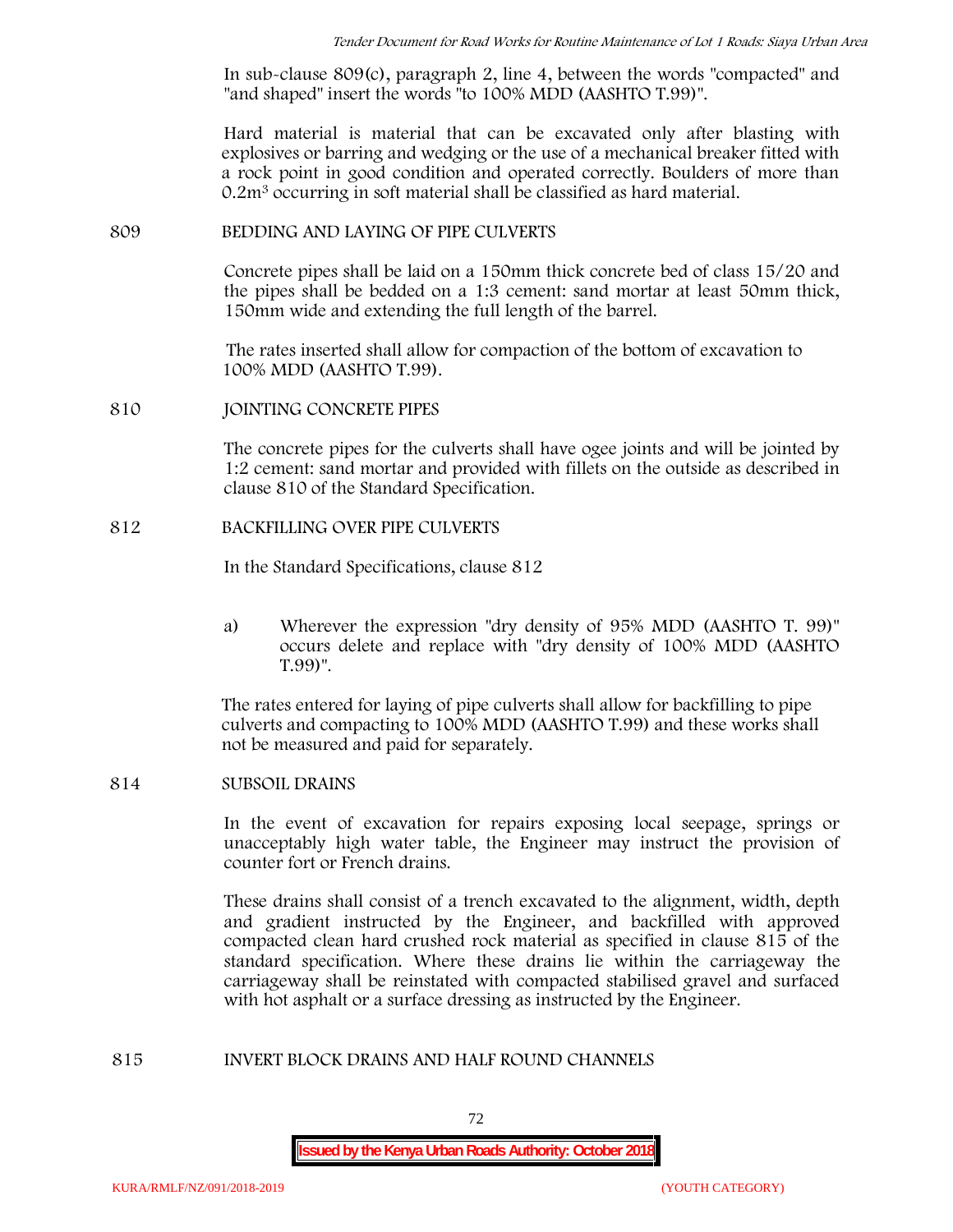Invert Block Drains and Half Round Channels shall be constructed as shown in the drawings provided in accordance with the Standard Specifications where directed by the Engineer.

- **817 REPAIRS TO DRAINS**
- **817.1 Cleaning and Repair of Existing Drains**

In areas of existing side drains, mitre or outfall drains where such are blocked, the Engineer shall instruct the Contractor to clean and clear the drains to free flowing condition.

The work shall consist of:

- (a) Stripping and removal of any extraneous material to spoil including vegetation and roots in the drains to the satisfaction of the engineer.
- (b) Spreading of any spoil to the satisfaction of the Engineer.

Shaping the drains to free flowing condition as directed by the Engineer. Removing any broken side slabs for inverted block drains and replacing with a new removing any broken inverted block drains and replacing with a new one well jointed.

Measurement and Payment for cleaning drains shall be by linear metre of drain cleaned measured as the product of plan area and vertical depth of extraneous material instructed to be removed. No extra payment will be made for removal of vegetation and roots.

**817.2 Channels**

The Engineer may instruct that the Contractor provides open channels in place of existing subdrains where the latter may be damaged or in any other place. The rates entered by the Contractor in the bills of quantities must include for removal and disposal of any subdrain material, excavation to line and level, backfilling and compaction as directed by the engineer. The channels shall be constructed of precast class 20/20 concrete of minimum 80mm thickness and lengths or widths not exceeding 1000mm. Joints shall be at least 15mm wide filled with 1:2 cement sand mortar.

**817.3 Rubble fills for protection work**

Quarry waste or similar approved material shall be used to back fill scoured and eroded side, outfall and cut-off drains. The material shall be compacted to form a flat or curved surface preparatory to stone pitching of drainage channels, existing and new scour checks as directed by the Engineer.

#### **817.4 Stone Pitching**

Stone pitching shall be constructed in accordance with clause 710 of the standard Specification.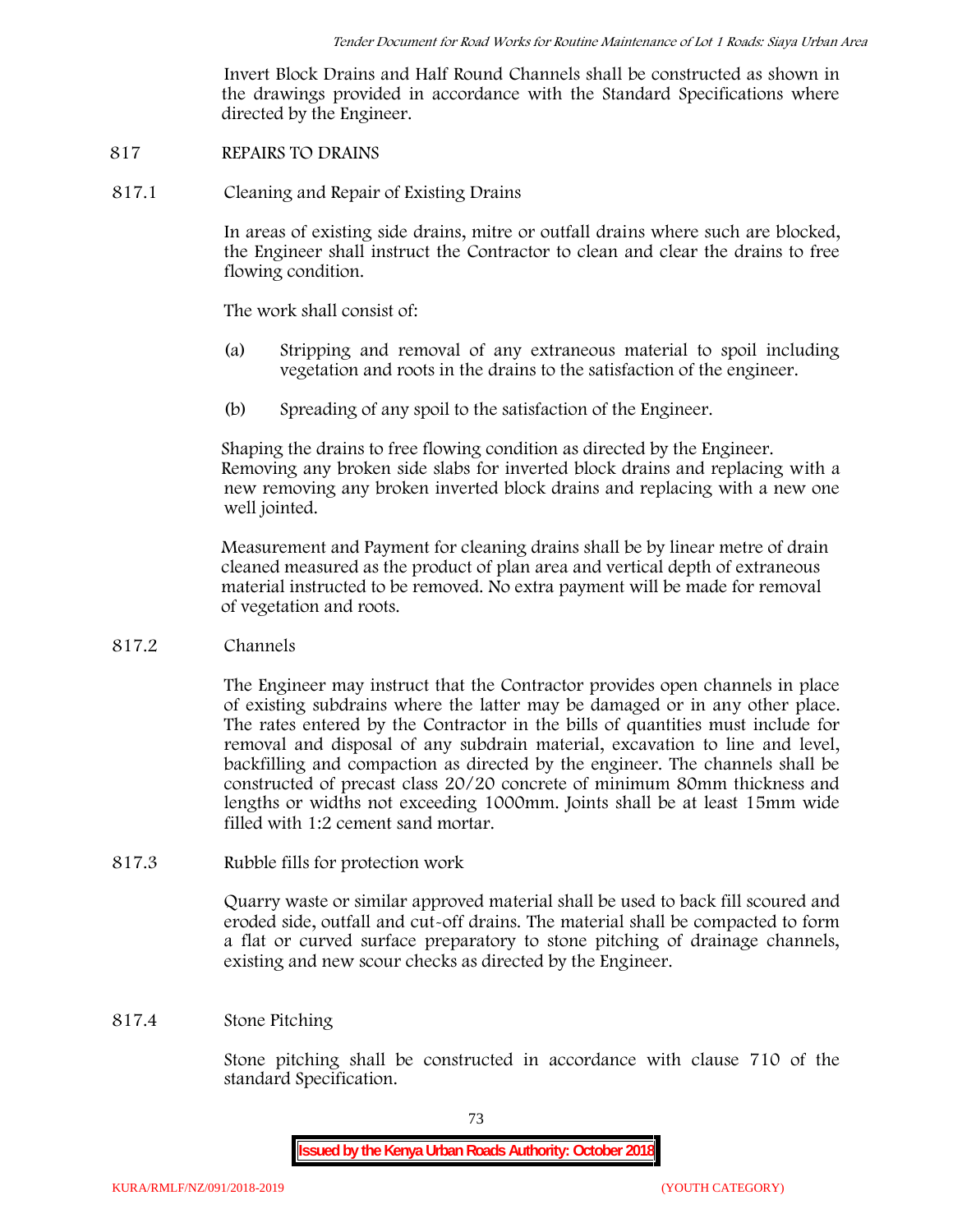**817.5 Gabions**

Gabions shall be constructed in accordance with clause 711 of the standard Specification.

**817.6 Spoil Material**

The Contractor shall be responsible for removal from site of all materials excavated in the course of undertaking works in this section of the specifications, unless suitable for re-use, and deposit of the material in a spoil dump to be approved by the Engineer.

**818 SCOUR CHECKS**

Scour checks are to be constructed in mass concrete in accordance with clause 818 of the standard Specifications and the drawings as shall be provided.

- **819 CLEANING AND MAINTENANCE**
- **819.1 Desilting of Pipe Culverts**

Where instructed, Contractor shall desilt the existing pipe culverts by removing all the material from the pipe to make them clean and free flowing.

Measurement and payment shall be by the linear metres of pipes de-silted, regardless of diameter size.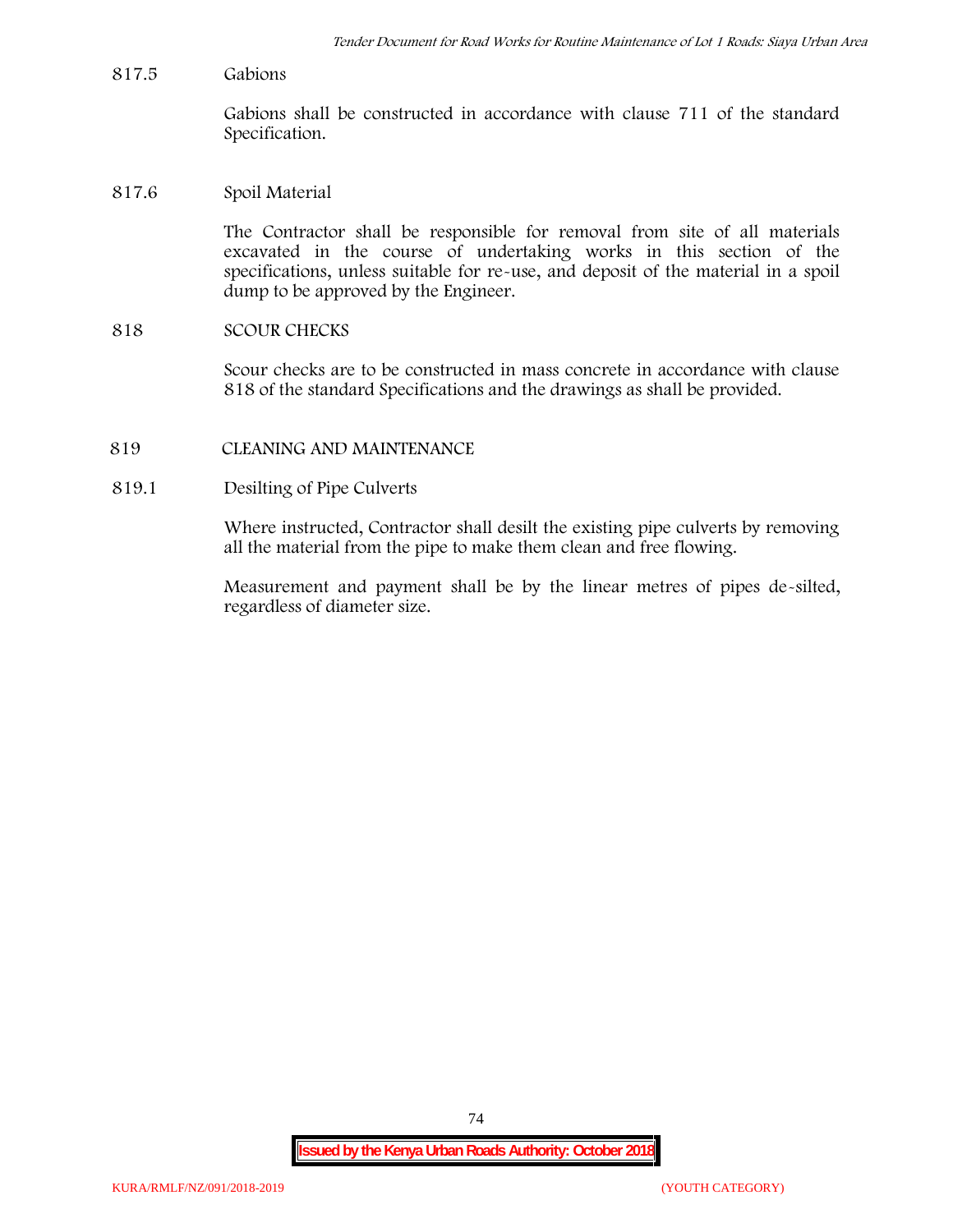**SECTION 9 - PASSAGE OF TRAFFIC**

#### **901 SCOPE OF THE SECTION**

The Contractor shall so arrange his work to ensure the safe passage of the Traffic at all times and if necessary construct and maintain an adequate diversion for traffic complete with all the necessary road traffic signs.

The contractor shall provide to the satisfaction of the Engineer adequate warning signs, temporary restriction signs, advance warning signs, barriers, temporary bumps and any other device and personnel equipped with two way radios to ensure the safe passage of traffic through the works.

When carrying out the Works the Contractor shall have full regard for the safety of all road users.

The Contractor shall also provide sign posts and maintain to the satisfaction of the Engineer all deviations necessary to complete the works. The contractor should allow for the costs of complying with the requirements of this clause in his rates.

The contractor will be deemed to have inspected the site and satisfied himself as to the adequacy of his bid for these works and no additional payments will be made to the contractor for any expenditure on traffic control or the provision of deviations. The employer shall not be liable for inadequate prior investigations of this nature by the contractor.

### **903 MAINTENANCE OF EXISTING ROADS**

The Contractor shall when instructed, maintain the existing project road ahead of works using compacted asphalt concrete type I in accordance with the provisions in clause 1601B – 1607B of the Special Specifications or gravel material depending on the nature of the wearing course surface.

### **904 CONSTRUCTION OF DEVIATIONS**

(a) **General**

In addition to requirement of this clause, the Contractor shall when instructed construct and complete deviations to the satisfaction of the Engineer before commencing any permanent work on the existing road. Also during these works the contractor is supposed to provide a detour of adequate pipe culverts for pedestrian and traffic crossing where there is bridge works.

Subject to the approval by the Employer, the Contractor may maintain and use existing roads for deviation. Payment for this, made in accordance with clause 912 (a) (i), shall be by the Kilometre used depending on the type of road used, whether bituminous or earth/gravel. The rates shall include for the provision of materials and the works involved.

b) **Geometry**

75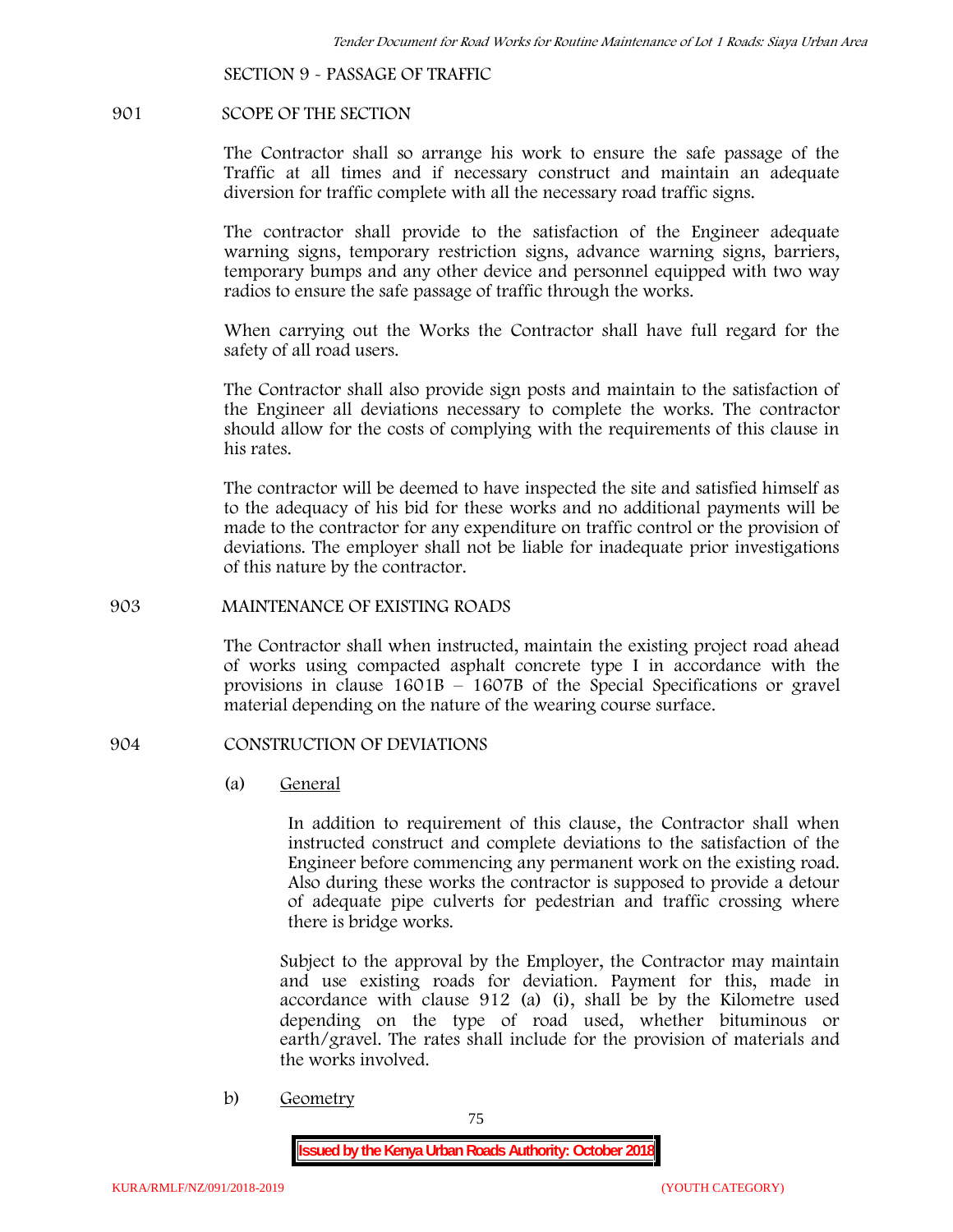The carriageway width of the deviations shall not be less than 6m wide and suitable for 2-way lorry traffic unless otherwise specified.

c) **Construction**

Unless otherwise instructed gravel wearing course for the deviation shall be 150mm compacted thickness complying with section 10 of the Standard Specification. The Contractor shall allow in his rate for removal of any unsuitable material before placing of gravel wearing course, as this will not be paid for separately.

In addition to provision of this clause, Contractor is required to sprinkle water at least 4 times a day at the rate of 1 to  $1.4$  litres/ $M<sup>2</sup>$  in regular interval to minimise the effects of dust. Latest sprinkling time shall be one hour before the sunset.

Where existing neighbouring roads are used as deviation, Contractor shall carry out repairs and maintenance in parent materials used for the existing base and surfacing of the road being used.

# **906 PASSAGE OF TRAFFIC THROUGH THE WORKS**

The Contractor shall arrange for passage of traffic through the works during construction whenever it is not practicable to make deviations.

Any damage caused by passing traffic through the works shall be made good at the contractor's own cost.

# **907 SIGNS, BARRIERS AND LIGHTS**

Contractor shall provide signs, barriers and lights as shown in the drawing in Book of Drawings at the locations where the traffic is being carried off the existing road to the deviation and back again to existing road. The Contractor shall provide ramps and carry out any other measures as instructed by the Engineer to safely carry traffic from the road to deviation.

Contrary to what has been specified in this clause the road signs provided shall be fully reflectorised and in conformity with clause 9.1 of the "Manual for Traffic Signs in Kenya Part II".

# **909 ASSISTANCE TO PUBLIC**

In addition to provision of clause 909, Contractor shall maintain close liaison with the relevant authorities to clear any broken down or accident vehicles from the deviations and the main road, in order to maintain smooth and safe flow of the traffic. Further, the Contractor shall provide a traffic management plan to be approved by the Engineer before the commencement of any construction works and execute the same, to the satisfaction of the Engineer, during the entire period of project implementation. A draft traffic management plan shall be submitted with Bid.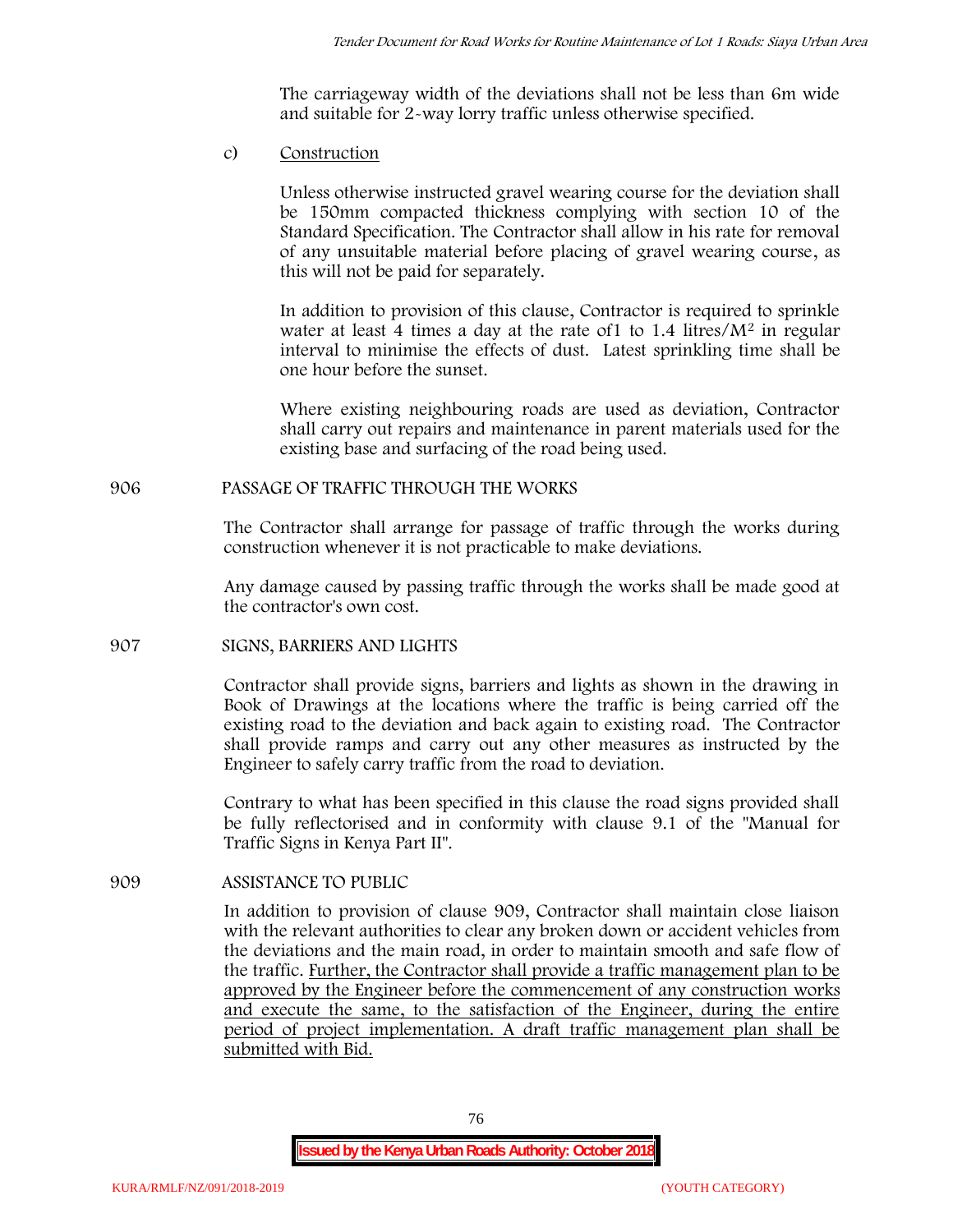# **912 MEASUREMENT AND PAYMENT**

#### **Construct Deviation**

#### **Road Deviation**

The Contractor shall be paid only 50% of the rate for this when he completes deviation road to the satisfaction of the Engineer. The balance shall be paid in equal monthly instalments over the contract period, as he satisfactorily maintains the deviation (as per clause 904 and 905 above) when it is in operation.

Where existing neighbouring road has been used as deviation, payment shall be by the kilometre rate and shall include the cost of repairs and maintenance of the road carried out in parent base and subbase materials.

#### **Deviation using Pipe Culverts**

The Contractor shall be paid only 50% of the rate for this when he completes deviation to the satisfaction of the Engineer. The balance shall be paid in equal monthly instalments over the contract period, as he satisfactorily maintains the deviation when it is in operation. The Contractor shall be paid full amount when the bridge under construction will be in use.

### **Maintain existing road**

Asphalt Concrete or gravel for maintaining the existing road shall be measured by the cubic metre placed and compacted upon the road

**Passage of traffic through the works**

Payment shall be made on Lump Sum basis.

#### **Assistance to Public**

The Contractor will be deemed to have included cost of this item in other items and no separate payment shall be made.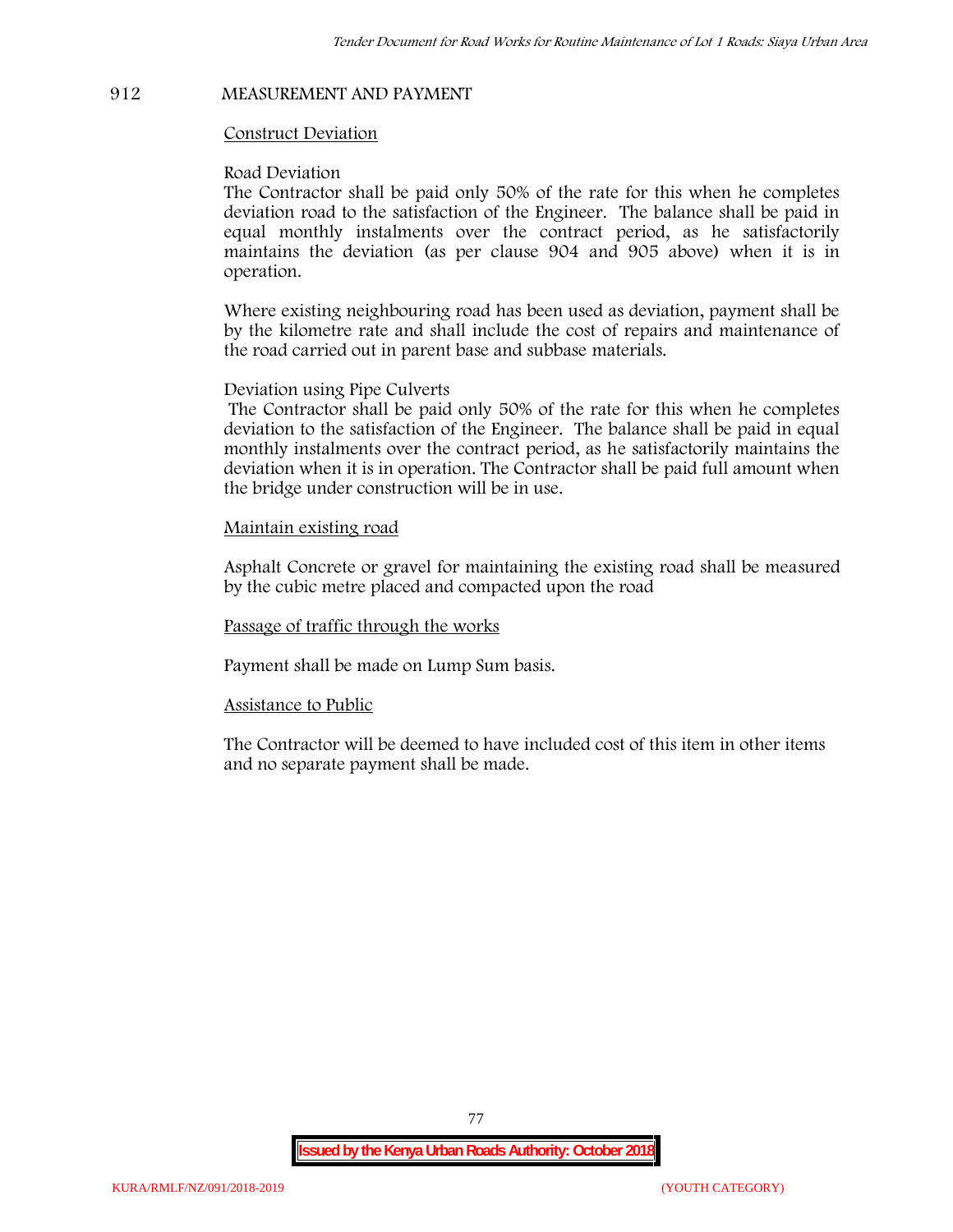#### **SECTION 10 – GRADING AND GRAVELLING**

#### **1001 GENERAL**

Grading covers the works involved in the reinstatement of the road carriageway to the camber by removing the high points and filling up gullies, corrugations and wheel ruts to restore smooth running surface. Gravelling consists of excavation, loading, hauling, spreading, watering and compaction of gravel or softstone wearing course material on the formation of the road carriageway.

### Ditch and Shoulder grading

The activity consists of cutting of a  $V$  – ditch and reinstating or reforming of the shoulders of road using either Towed or Motor grader.

### Carriageway grading

### **(i) Light grading**

This consists of trimming of the carriageway to control roughness and corrugations using either a towed grader or a motorized grader.

### **(ii) Heavy grading**

This consists of scarifying the existing carriageway surface, cutting high spots and moving materials to fill potholes, corrugations and wheel ruts and reshaping of the surface to the specified camber, using either a towed grader or a motorized grader. All loose rocks, roots, grasses shall be removed and disposed well clear off the drains.

Heavy grading will be considered if 70% of the road has potholes, corrugations and wheel ruts of over 200mm deep.

The material shall be bladed toward the center of the road starting from both edges until the specified camber is achieved.

### **1002 MATERIALS**

Gravel shall include lateritic gravel, quartzitic gravel, calcareous gravel, decomposed rock, softstone/quarry waste material, clayey sand and crushed rock.

#### **1003 MATERIAL REQUIREMENTS**

Gravel material shall conform to the requirements given below: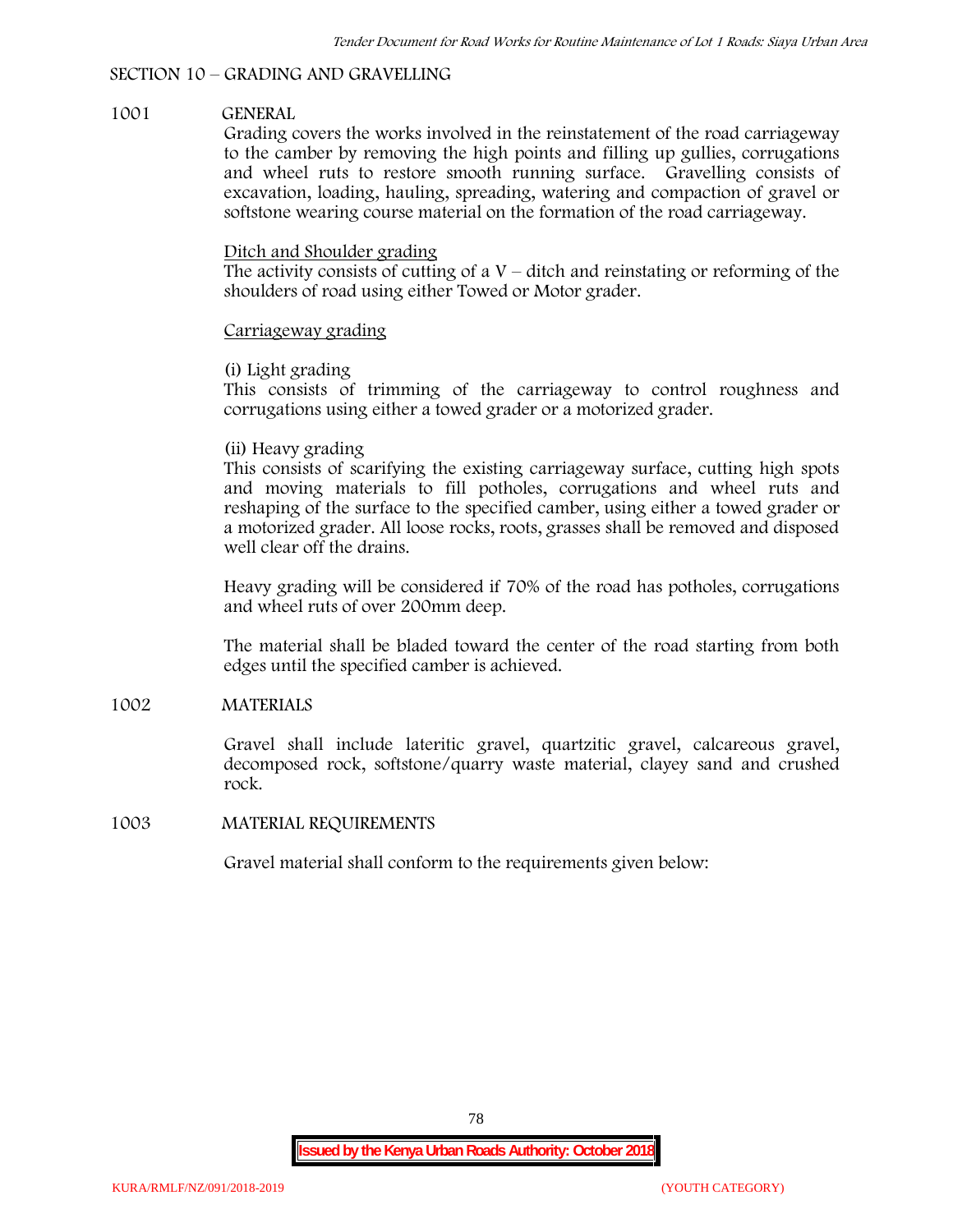| <b>GRADING REQUIREMENTS</b> |                                  |     |
|-----------------------------|----------------------------------|-----|
| <b>AFTER COMPACTION</b>     |                                  |     |
| Sieve                       | % by weight                      |     |
| (mm)                        | passing                          |     |
| 40                          | 100                              |     |
| 28                          | $95 - 100$                       |     |
| 20                          | $85 - 100$                       |     |
| 14                          | $65 - 100$                       |     |
| 10                          | $55 - 100$                       |     |
| 5                           | $35 - 92$                        |     |
| $\overline{2}$              | $23 - 77$                        |     |
| 1                           | $18 - 62$                        |     |
| 0.425                       | $14 - 50$                        |     |
| 0.075                       | $10 - 40$                        |     |
|                             | PLASTICITY INDEX REQUIREMENTS PI |     |
| Zone                        | Min                              | Max |
| <b>WET</b>                  | 5.                               | 15  |
| DRY                         | 10                               | 25  |

| BEARING STRENGTH REQUIREMENTS                   |            |                |  |  |
|-------------------------------------------------|------------|----------------|--|--|
| Traffic                                         | <b>CBR</b> | DCP Equivalent |  |  |
| Commercial                                      |            | mm/Blow        |  |  |
| VPD                                             |            |                |  |  |
| Greater than                                    | 20         | 11             |  |  |
| 15                                              |            |                |  |  |
| Less than 15                                    | 15         | 14             |  |  |
| CBR at 95% at MDD, Modified AASHTO and 4        |            |                |  |  |
| days soak                                       |            |                |  |  |
| Lower quality material (CBR 15) may be accepted |            |                |  |  |
| if no better material can be found              |            |                |  |  |

NB: Wet Zone – mean annual rainfall greater than 500mm Dry Zone – mean annual rainfall less than 500mm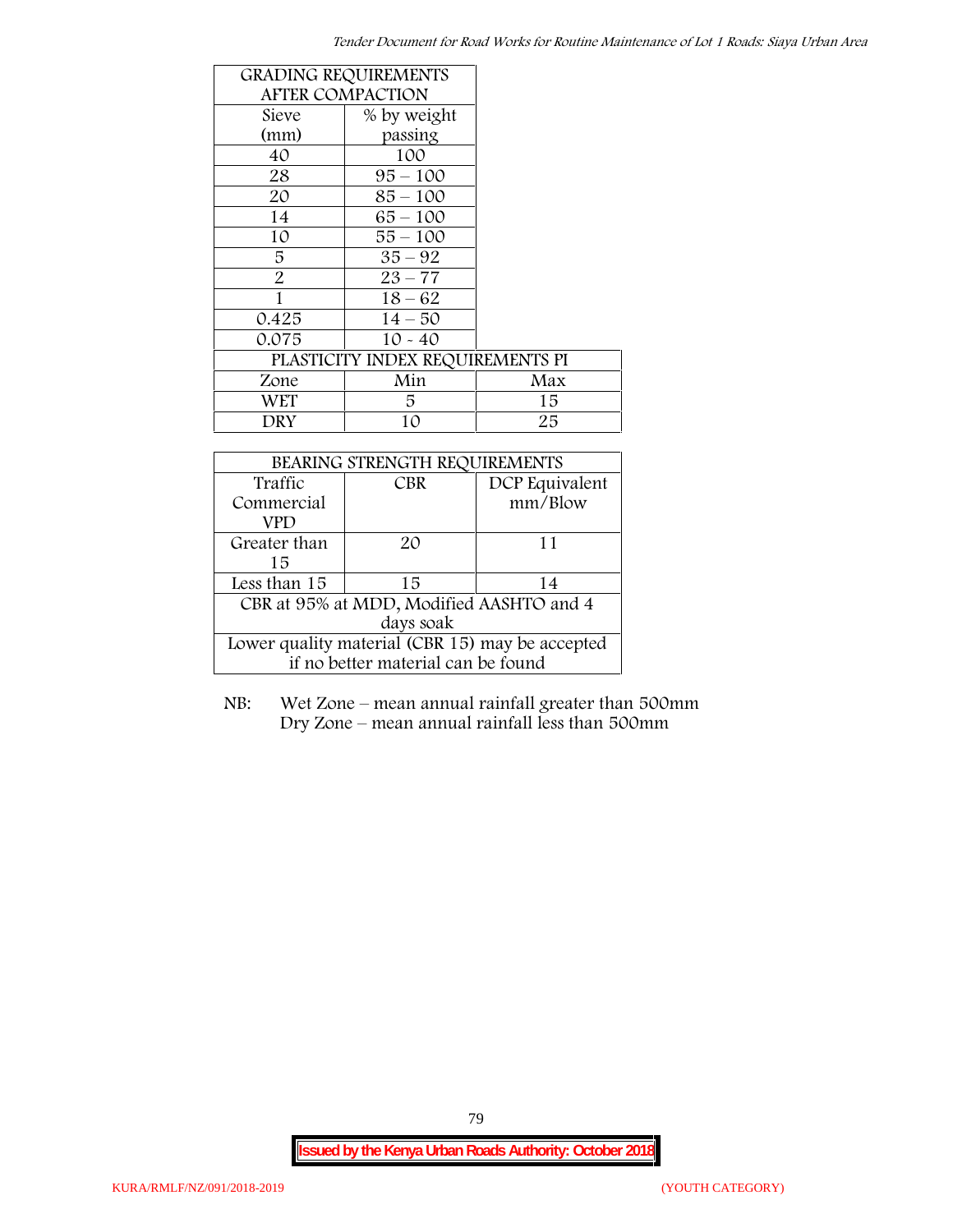## **SECTION 11 – SHOULDERS TO PAVEMENT**

#### **1101 GENERAL**

Shoulders shall be constructed in accordance with guidelines given in 1102 and as directed by the Engineer.

For sections where shoulders are extremely low and requires fill material before the shoulder is reconstructed, the construction of fill embankment shall be in accordance with Section 5 of this specification.

#### **1102 MATERIAL FOR CONSTRUCTION OF SHOULDERS**

The shoulders shall be 1.0m wide both sides and shall be formed of 150mm thick well compacted soft stone material and topsoiled with red coffee soil and planted with grass.

Low shoulder shall be reconstructed by cutting benches, filling and compacting approved fill material to form the formation to the shoulders.

Shoulder reconstruction shall be same in all sections including the slip roads.

#### **1105 SURFACE TREATMENT OF SHOULDERS**

The shoulders shall be planted with creeping type kikuyu grass.

#### **1106 MEASUREMENT AND PAYMENT**

Payment for shoulder construction shall be in accordance with the relevant clauses in sections 11, 12, 14, 15 and 23 of the relevant Specifications. Payment for fill material on shoulder shall be in accordance with Section 5 of this specification.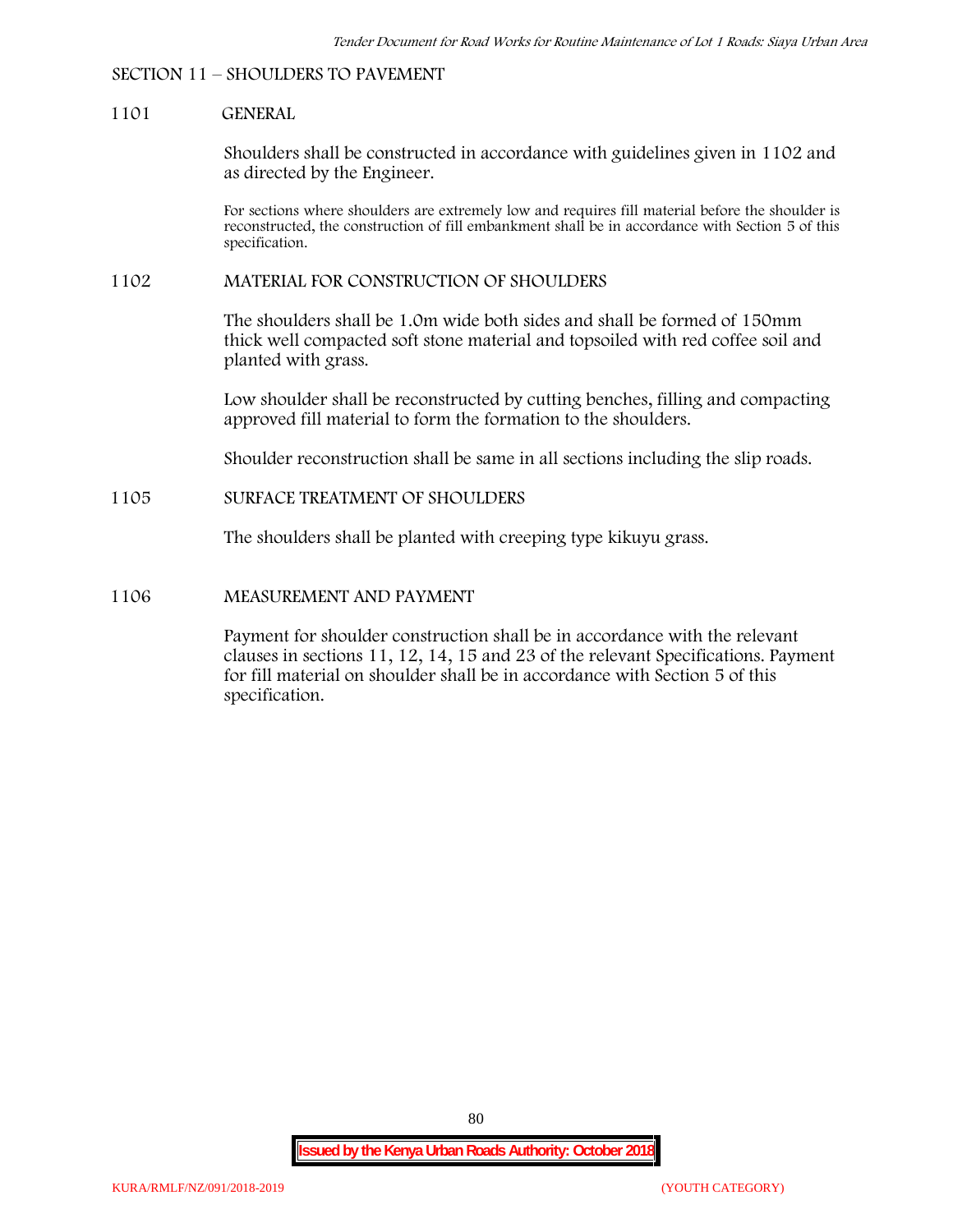#### **SECTION 12 - NATURAL MATERIAL SUBBASE AND BASE**

#### **1201 GENERAL**

Where instructed by the Engineer, the Contractor shall undertake repairs, widening and reprocessing to the existing carriageway and shoulders in accordance with sections 12 and 14 of the Special Specifications.

**a) Areas to be scarified and reprocessed**

The contractor will scarify, add new material and reprocess sections as determined by the Engineer.

**b) Pavement repairs**

The Contractor will carry out repairs to base and subbase as directed by the Engineer and according to Specifications given in Sections 12 and 14 of the Standard Specifications.

**c) Pavement widening**

The Contractor shall, as directed by the Engineer, bench and compact the subgrade to 100% MDD (AASHTO T99), provide lay and compact material for subbase and base as directed by the Engineer and in accordance with Sections 5 and 12 of the Standard Specifications.

#### **1203 MATERIAL REQUIREMENTS**

Natural materials for base and subbase shall conform to the specifications given in Section 12 of the Standard Specifications for Road and Bridge Construction for cement and lime improved base and subbase.

**1209 MEASUREMENT AND PAYMENT**

Natural material for subbase and base shall be measured by the cubic metre placed and compacted upon the road calculated as the product of the compacted sectional area laid and the length.

**1210 HAND PACKED STONE**

Hand packed stone base is a layer of hand laid stone of defined size and durable in nature, laid in a manner such that when proof rolled and compacted it forms a stable and dense matrix as a road base.

**a) Material for Hand Packed Stone Base**

This shall consist of durable stone with nominal base dimensions of 75 mm square and minimum height of 150 mm or when compacted to give a layer of 150 mm. The stone shall be class C with the following requirements: **LAA 45 max ACV 32 max SSS 12 max**

81

**Issued by the Kenya Urban Roads Authority: October 2018**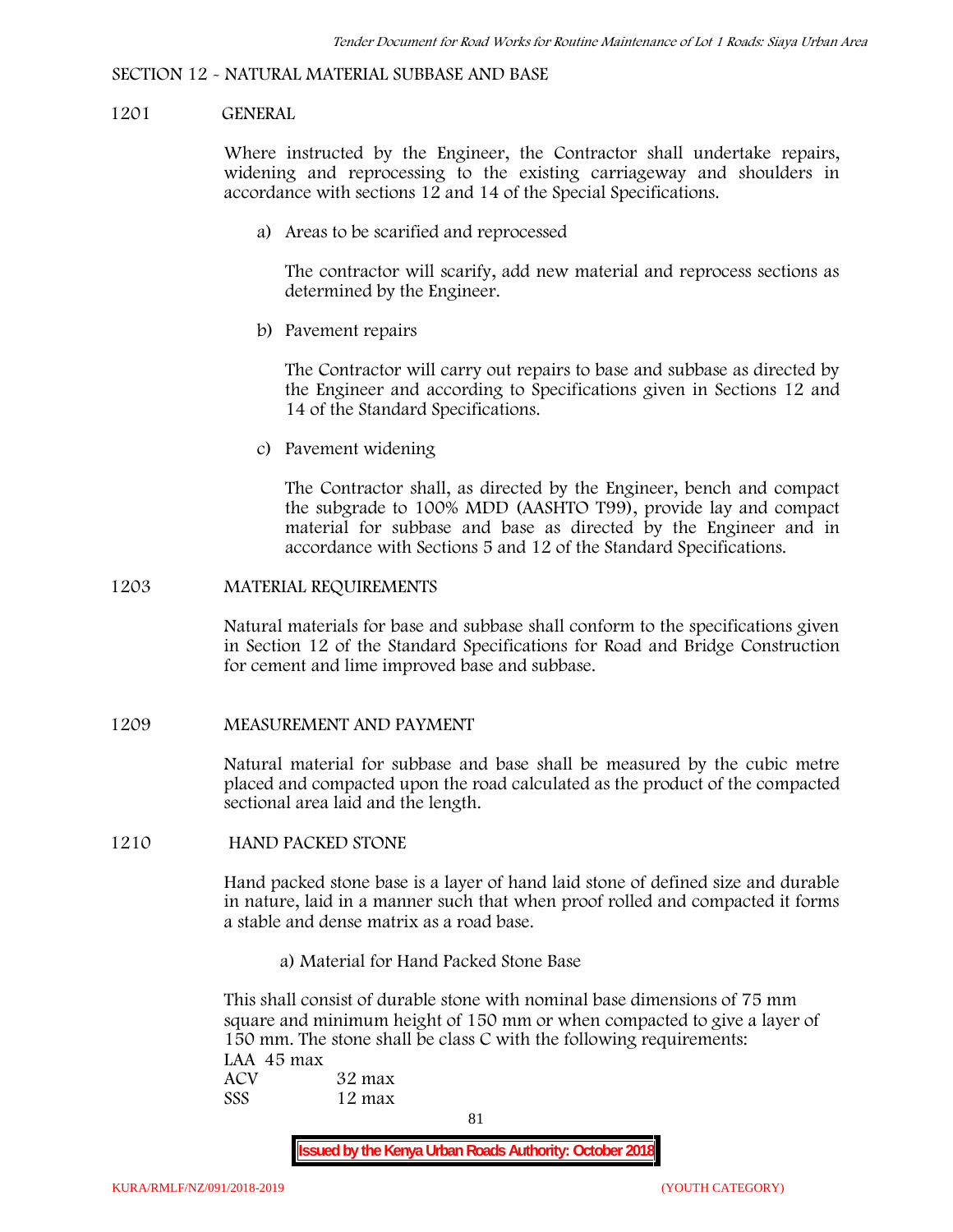| FI | 30 max  |
|----|---------|
| CR | 60 min. |

It shall be free from foreign matter. The fines passing 0.425 mm sieve shall be **NONPLASTIC**

### **b) Laying**

The stone shall be laid by hand closely together. The stone shall be carefully bedded and tightly wedged with suitable spalls. The base of the stone shall alternate with the apex in all directions or as directed by the Engineer. The layer shall be proof rolled with a loaded scrapper or truck with a minimum axle load of 8 tonnes in the presence of the Engineer who shall approve of its stability before compaction.

### **c) Compaction**

This shall be by a steel wheeled roller of at least five tonnes per metre width of roll. It shall consist of four static runs or until there is no movement under the roller. There shall follow vibratory compaction until an average dry density of 85% minimum of specific gravity of stone has been achieved. No result shall be below 82% of specific gravity. The surface of the compacted layer shall then be levelled by quarry dust (0/6 mm). The dust shall have the following specifications:

| Grading    |            |  |  |  |  |
|------------|------------|--|--|--|--|
| Sieve Size | % Passing  |  |  |  |  |
| 10         | 100        |  |  |  |  |
| 6.3        | $90 - 100$ |  |  |  |  |
|            | 75-95      |  |  |  |  |
| 2          | $50 - 70$  |  |  |  |  |
|            | $33 - 50$  |  |  |  |  |
| 0.425      | 20-33      |  |  |  |  |
| 0.300      | 16-28      |  |  |  |  |
| 0.150      | $10 - 20$  |  |  |  |  |
| 0.075      | $6 - 12$   |  |  |  |  |

The stone shall be class C

The dust shall be free from foreign matter and fines passing 0.425 mm sieve shall be **NON-PLASTIC**. The maximum layer shall be 40 mm or as directed by the Engineer

## **d) Measurement and Payment**

Payment shall be by the cubic metre laid  $(m<sup>3</sup>)$ . Measurement of volume shall be determined as the product of length and compacted thickness laid. The rate quoted for this item should include the cost for laying the levelling quarry dust layer, as no extra payment shall be made for this layer.

## **1211 REPROCESSING EXISTING PAVEMENT LAYERS**

**(b) General**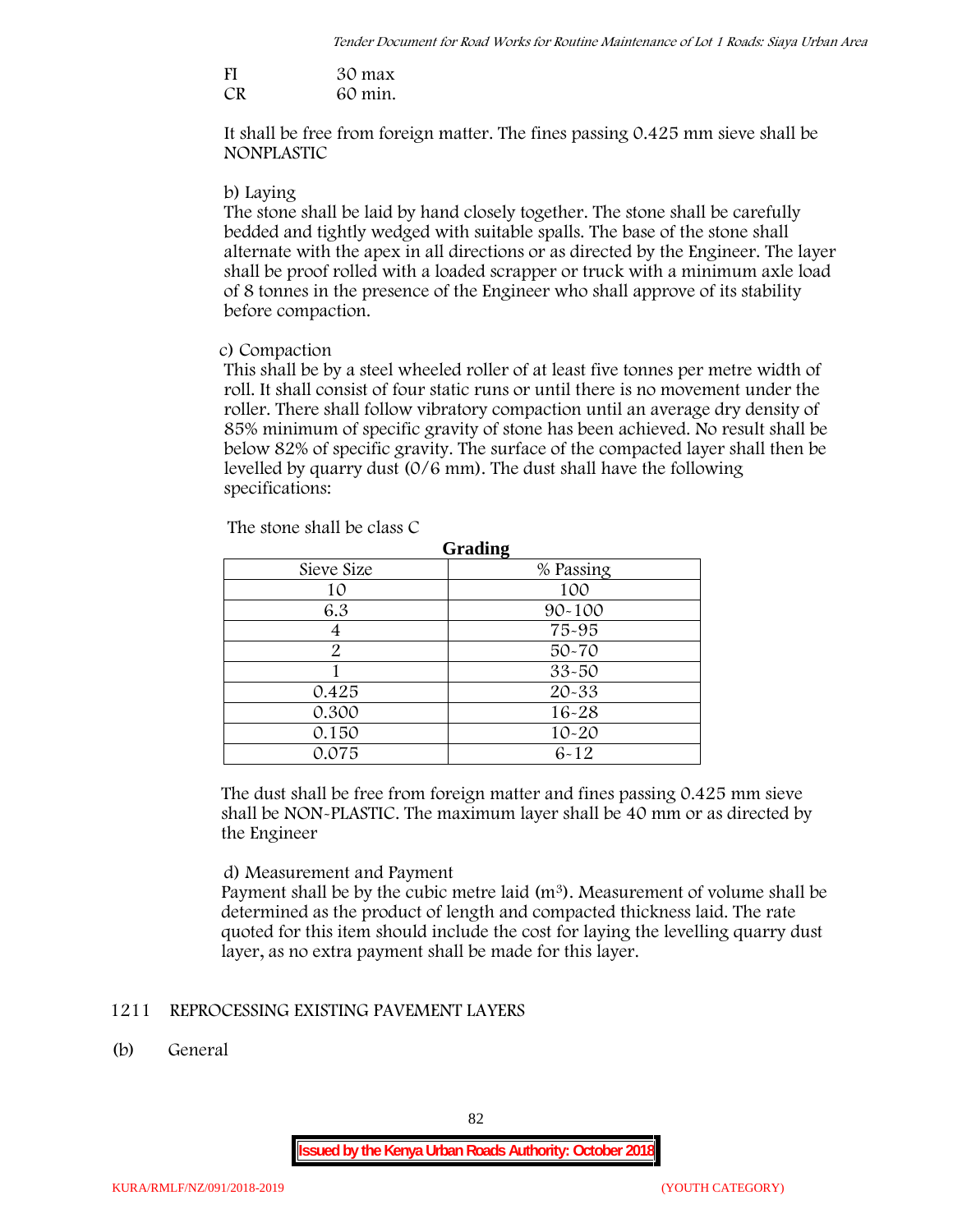The existing surfacing and the base shall be reprocessed with additional material and the composite mixture shall be compacted to form the subbase layer.

Before commencement of the work the Contractor shall propose plants and equipments he proposes to use for this activity.

The Contractor after approval of his proposal shall carry out test section in accordance with Section 3 of the Standard Specifications.

- (c) The existing surfacing and base course shall be broken up to specified depth and reprocessed in place, where required. The underlying layers shall not be damaged, and material from one layer may normally not be mixed with that of another layer. Where unauthorized mixing occurs or where the material is contaminated in any way by the actions of the Contractor, and the contaminated material does not meet the specified requirements of for the particular layer, he shall remove such material and replace it with other approved material, all at his own expense.
- (d) Any mixture composition of the new layer must not contain more than 30% of the bituminous material by volume. The mixture must not contain pieces of bound bituminous material larger than 37.5mm, and any such material shall be removed at the Contractor's cost.
- (e) The requirements for imported material used in the respective pavement layers shall comply with the limitations, norms, sizes and strengths specified in the Standard Specifications clause 1203(b) and (d) and shall be worked as per Section 14 of the Standard Specification.
- (f) Material reworked in-situ or that obtained from existing pavement is not expected to comply with the material requirements but the reworking should achieve the specified requirements.
- (g) Where the thickness of any existing pavement layer requires to be supplemented within reprocessing and the thickness of the additional material after compaction will be less than 100mm, the existing layer shall be scarified to a depth that will give a layer thickness of at least 100mm after compacting the loosened existing and the additional material.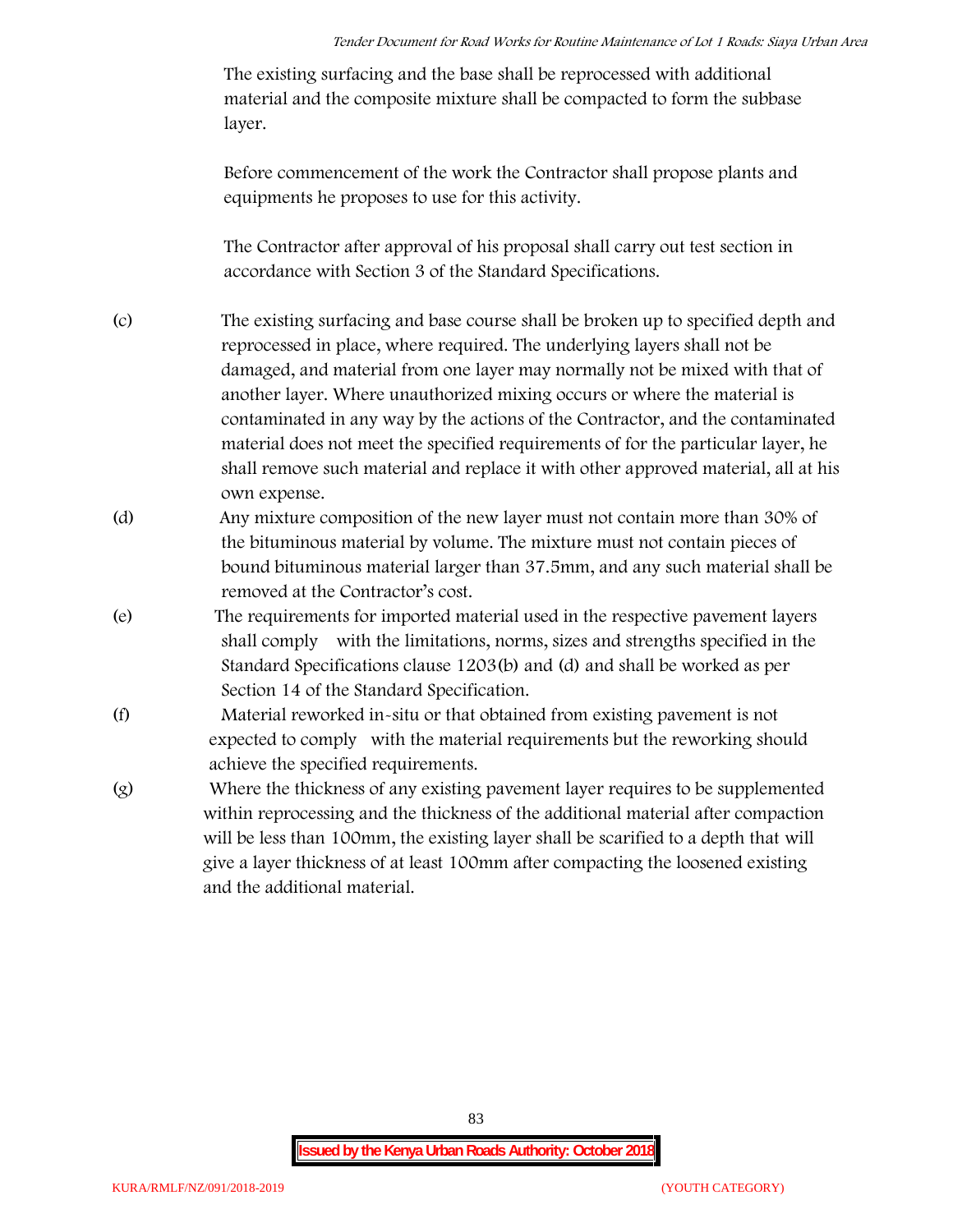# **Controlling the Reworked Depth**

The Contractor shall submit a proven method to method to control the depth of excavation, or layer to be reworked, to the Engineer for approval. The Engineer may order a trial section to be reprocessed before any major length of the road is rehabilitated.

# **Excavations**

Excavations in the pavement shall be kept dry. In the event of water penetrating the underlying layers, construction of the consecutive layers shall be postponed until the underlying layers are dry enough to accommodate the construction plant without deforming or otherwise showing distress.

Step construction shall be carried out per layer at the joint when excavating, both longitudinally (if appropriate) and perpendicular to the direction of travel. The step width shall be 500mm perpendicular to the direction of travel, and 150mm long longitudinally, unless otherwise instructed by the Engineer.

Special care shall be taken when compacting the new material at the joint, ensuring that the specified density is achieved.

## **Measurement and Payment**

(a) Item: In-situ reprocessing of existing pavement layers as subbase compacted to specified density (95% MDD AASHTO T180) and thickness.

## Unit: M<sup>3</sup>

The tendered rate shall include full compensation for breaking up the existing pavement layer to specified depth, breaking down and preparing the material and the spreading and mixing in of any additional material

(b)Item: The addition of extra gravel to subbase.

Unit: M<sup>3</sup>

The tendered rate shall include full compensation for procuring and addition of the material to the in-situ scarified layers and the transportation of the material over unlimited free-haul distance. The tendered rates will also include full compensation for prospecting for materials and any payments necessary to acquire the specified quality material.

(c) Excavation of existing bituminous pavement materials including unlimited free-haul.

Unit: M<sup>3</sup>

The tendered rates shall include full compensation for excavating the existing bituminous material from the pavement layers and for loading, transporting the material for unlimited free-haul, off-loading and disposing of the materials as specified.

(d) Excavation of the existing pavement

Unit:  $M^3$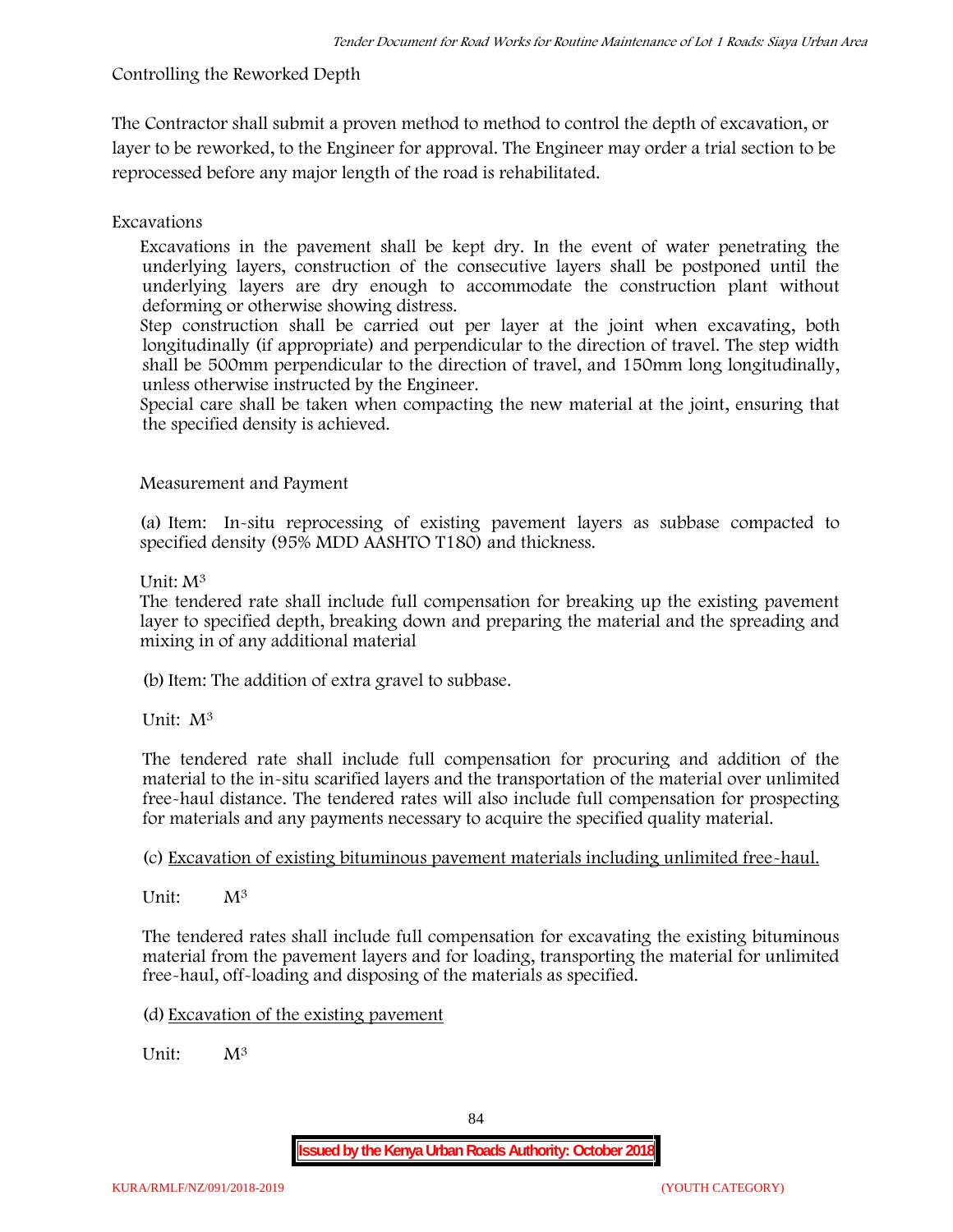The tendered rate shall include full compensation for excavating the existing material from the pavement layers and for loading, transporting the material for unlimited free-haul distance, off-loading and disposing of the material as specified.

Payment will only be made for breaking up and excavating existing pavement layers to the specified depth if the material is to be removed to spoil.

## **SECTION 15 - BITUMINOUS SURFACE TREATMENTS**

### **1501B PREPARATION OF SURFACE**

In addition to requirements of Clause 1503B of the Standard Specifications, the contractor shall prepare and Repair Cracks, Edges, Potholes and Other Failures as follows: **-**

a) **Cracks 3.0mm or less in width**

The entire crack area shall be cleaned by brushing with a wire brush and then blowing with a compressed air jet and the crack sealed with 80/100 cutback bitumen using a pouring pot or pressure lance and hand squeegee. The surface shall then de dusted with sand or crushed dust.

b) **Cracks greater than 3.0mm in width**

Before these cracks are filled a steel wire brush or router shall be used to clean them and then a compressed air jet shall be used to clean and remove any foreign or lose material in the crack until the entire crack area is clean.

When the crack and surrounding area have been thoroughly cleaned, dry sand shall be forced into the crack until it is sealed in the manner specified for cracks less than 3.0mm width.

c) **Potholes, edges and other repair areas**

Where instructed, the Contractor shall prepare areas for the repair of potholes, road edges and other repair areas by excavating off unsuitable or failed material and debris, trimming off excavated edges, cleaning and compacting the resulting surfaces and applying MC 30 or MC 70 cut-back bitumen prime coat at a rate of  $0.8-1.2$  litres/m<sup>2</sup>, all as directed by the Engineer. Measurement and payment shall be made under the relevant item of Bill No 15. Where the surface repair on potholes and edges are to be carried out, Asphalt Concrete Type I (0/14gradation) shall be used. Bituminous material for repair of failures and other repair areas shall be paid for under the relevant item of Bill No 16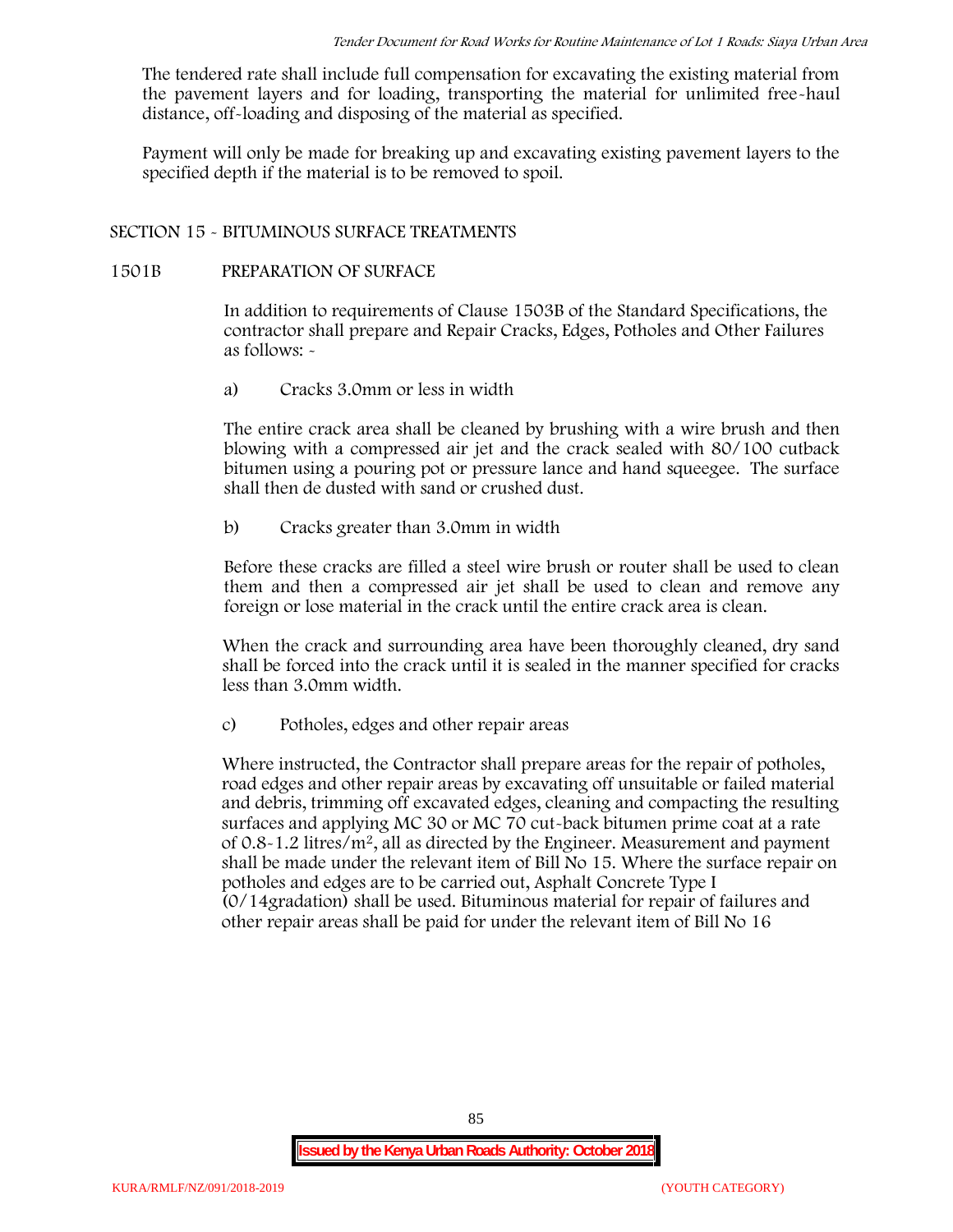#### **PART B - PRIME COAT**

### **1502B MATERIALS FOR PRIME COAT AND TACK COAT.**

For prime coat, the binder shall be a medium-curing cutback MC 70 unless otherwise directed by the Engineer.

The rate of spray of bituminous prime coat refers to the gross volume of the cutback bitumen, that is to say the volume of the bitumen plus dilatants.

Prime coat shall be applied to gravel areas that are to receive bituminous mixes as directed by the Engineer.

The tack coat shall consist of bitumen emulsion KI-60 unless otherwise directed by the Engineer.

The rates of spray of the binder shall be as instructed by the Engineer and shall generally be within the range 0.8-1.2 litres/square metre.

### **1511C MEASUREMENT AND PAYMENT**

(a) Seal coat

Seal coats shall be measured by the litre, for each type of bituminous binder for each seal coat, calculated as the product of the area in square metres sprayed and the rate of application in litres/square metres, corrected to 15.6  $\circ$  C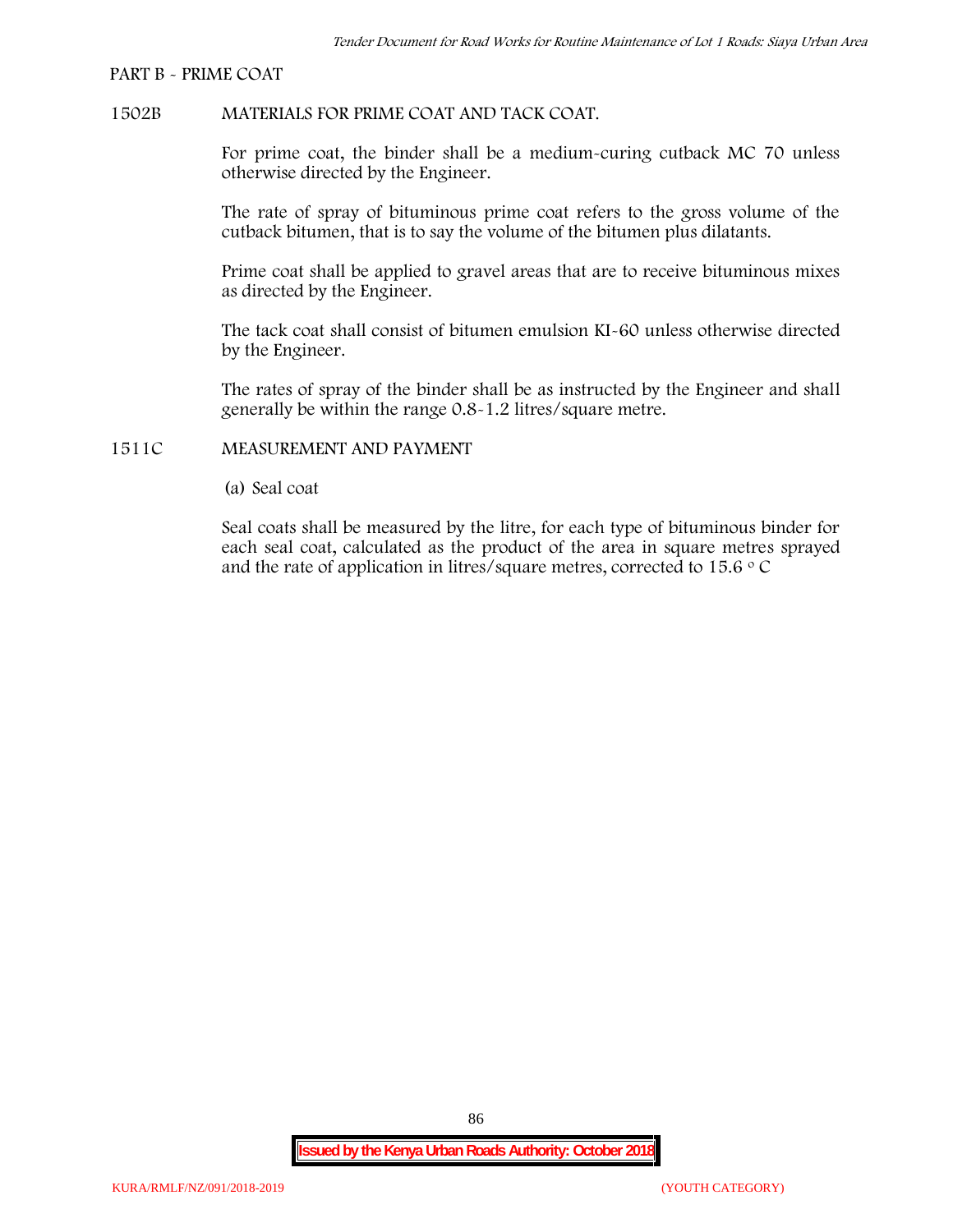**SECTION 16 - BITUMINOUS MIX BASES, BINDER COURSES AND WEARING COURSES**

This section covers different types of bituminous mixes for base and surface (wearing and binder courses) and is divided into the following parts: -

Part A General

Part B Asphalt Concrete for carriageway

## **PART A –GENERAL**

## **1601A SCOPE OF PART A**

Part A comprises all the general requirements for bituminous mixes, which apply to Part B as well.

## **1602A REQUIREMENTS FROM OTHER SECTIONS**

The following sections of this Specification apply to Part B of this section and shall be read in conjunction therewith:-

| Section 2  | Materials and Testing of Materials                 |
|------------|----------------------------------------------------|
| Section 3  | Setting Out and Tolerances                         |
| Section 6  | Quarries, Borrow Pits, Stockpile and Spoil Areas   |
| Section 15 | Bituminous Surface Treatments and Surface Dressing |

## **1603A CONSTRUCTION PLANT**

(a) **General**

The Contractor shall submit to the Engineer in accordance with Section 1 of its Specification, full details of the construction plant he proposes to use and the procedures he proposes to adopt for carrying out the permanent Works.

The Engineer shall have access at all times to construction plant for the purposes of inspection. The Contractor shall carry out regular calibration checks in the presence of the Engineer and shall correct forthwith any faults that are found.

All construction plant used in the mixing, laying and compacting of bituminous mixes shall be of adequate rated capacity, in good working condition, and shall be acceptable to the Engineer. Obsolete or worn-out plant will not be allowed on the work.

## (b) **Mixing Plant**

Bituminous materials shall be mixed in a plant complying with ASTM Designation D995 and shall be located on the Site unless otherwise agreed by the Engineer. It shall be equipped with at least three bins for the storage of heated aggregates and a separate bin for filler. All bins shall be covered to prevent the ingress of moisture.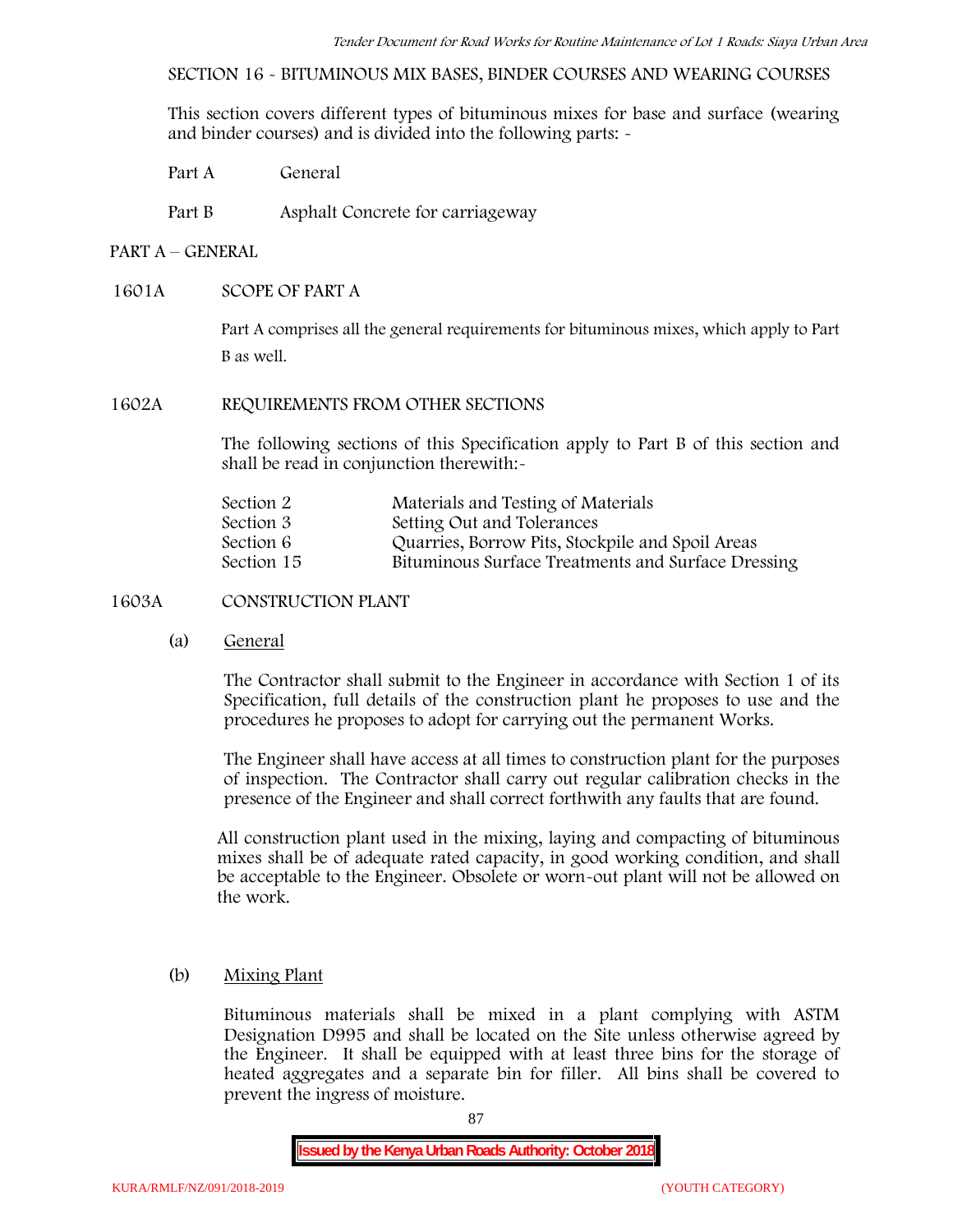The plant may be either the batch-mix type or the continuous-mix type and shall be capable of regulating the composition of the mixture to within the tolerances specified in Clause 1614A of this Specification.

The bitumen tank shall be capable of maintaining its contents at the specified temperature within a tolerance of  $5^{\circ}$ C and a fixed thermometer easily read from outside the tank. Any bitumen that has been heated above  $180^{\circ}$ C or has suffered carbonisation from prolonged heating shall be removed from the plant and disposed of.

## (c) **Laying Plant**

Bituminous materials shall be laid by a self-propelled spreader finisher equipped with a hopper, delivery augers and a heated adjustable vibrating screed. It shall be capable of laying bituminous materials with no segregation, dragging, burning or other defects and within the specified level and surface regularity tolerance. Delivery augers shall terminate not more than 200mm from the edge plates.

## (d) **Compaction Plant**

The Contractor shall provide sufficient rollers of adequate size and weight to achieve the specified compaction. Prior to commencing the laying of bituminous mixes in the permanent Works the Contractor shall carry out site trials in accordance with Section 2 of this Specification to demonstrate the adequacy of his plant and to determine the optimum method of use and sequence of operation of the rollers.

It is important to achieve as high a density as possible at the time of construction and it is expected that vibrating rollers will be required to produce the best results. However, it is essential that thorough pre-construction trials are carried out to ensure that:-

- (a) The roller is set up to have the optimum amplitude and frequency of vibration for the particular material being laid
- (b) That the roller does not cause breakdown of the aggregate particles.
- (c) That the optimum compaction temperatures are established which allow compaction without causing ripple effects or other distortions of the surfacing.

# **1604A PREPARATION OF SURFACE**

Immediately before placing the bituminous mix in the pavement, the existing surface shall be cleaned of all material and foreign matter with mechanical brooms or by other approved methods. The debris shall be deposited well clear of the surface to be covered.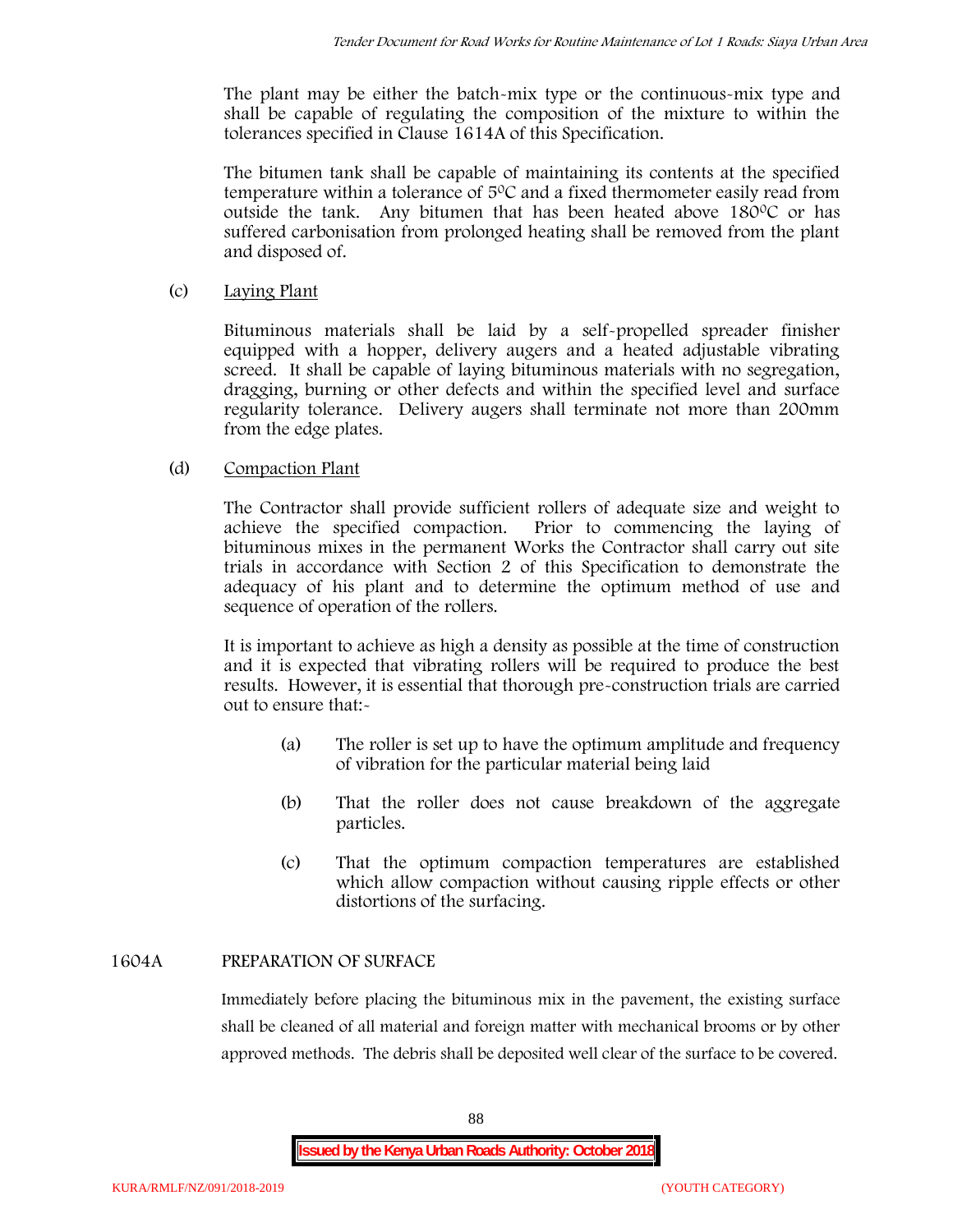Any defect of the surface shall be made good and no bituminous mix shall be laid until the Engineer has approved the surface.

A tack coat shall be applied in accordance with Section 15 of this Specification. If the Engineer considers a tack coat is required prior to laying the bituminous mix or between layers of the bituminous mix, due solely to the

Contractor's method of working, then such tack coat shall be at the Contractor's expense.

#### **1605A DESIGN AND WORKING MIXES**

At least two months prior to commencing work using a bituminous mix, the Contractor shall, having demonstrated that he can produce aggregates meeting the grading requirements of the Specification, submit samples of each constituent of the mix to the Engineer. The Engineer will then carry out laboratory tests in order to decide upon the proportion of each constituent of the initial design mix or mixes to be used for site trials to be carried out in accordance with Clause 1606A of this Specification.

Should the Engineer conclude from the site trials that the mix proportion or aggregate grading are to be changed, the Contractor shall submit further samples of the constituents and carry out further site trials all as directed by the Engineer.

The Engineer may instruct the alteration of the composition of the -75 micron fraction of the aggregates by the addition or substitution of mineral filler. The Engineer may also instruct the alteration of all or part of the -6.3mm fraction of the aggregates by the addition or substitution of natural sand.

The Contractor shall make the necessary adjustments to his plant to enable the revised mix to be produced.

Following laboratory and site trials the Engineer will determine the proportions of the working mix and the Contractor shall maintain this composition within the tolerances given in Clause 1614A.

Should any changes occur in the nature or source of the constituent materials, the Contractor shall advise the Engineer accordingly. The procedure set out above shall be followed in establishing the new mix design.

## **1606A SITE TRIALS**

Full scale laying and compaction site trials shall be carried out by the Contractor on all asphalt pavement materials proposed for the Works using the construction plant and methods proposed by the Contractor for constructing the Works. The trials shall be carried out with the agreement, and in the presence of the Engineer, at a location approved by the Engineer.

The trials shall be carried out to: -

a) Test materials, designed in the laboratory, so that a workable mix that satisfies the specification requirements can be selected.

89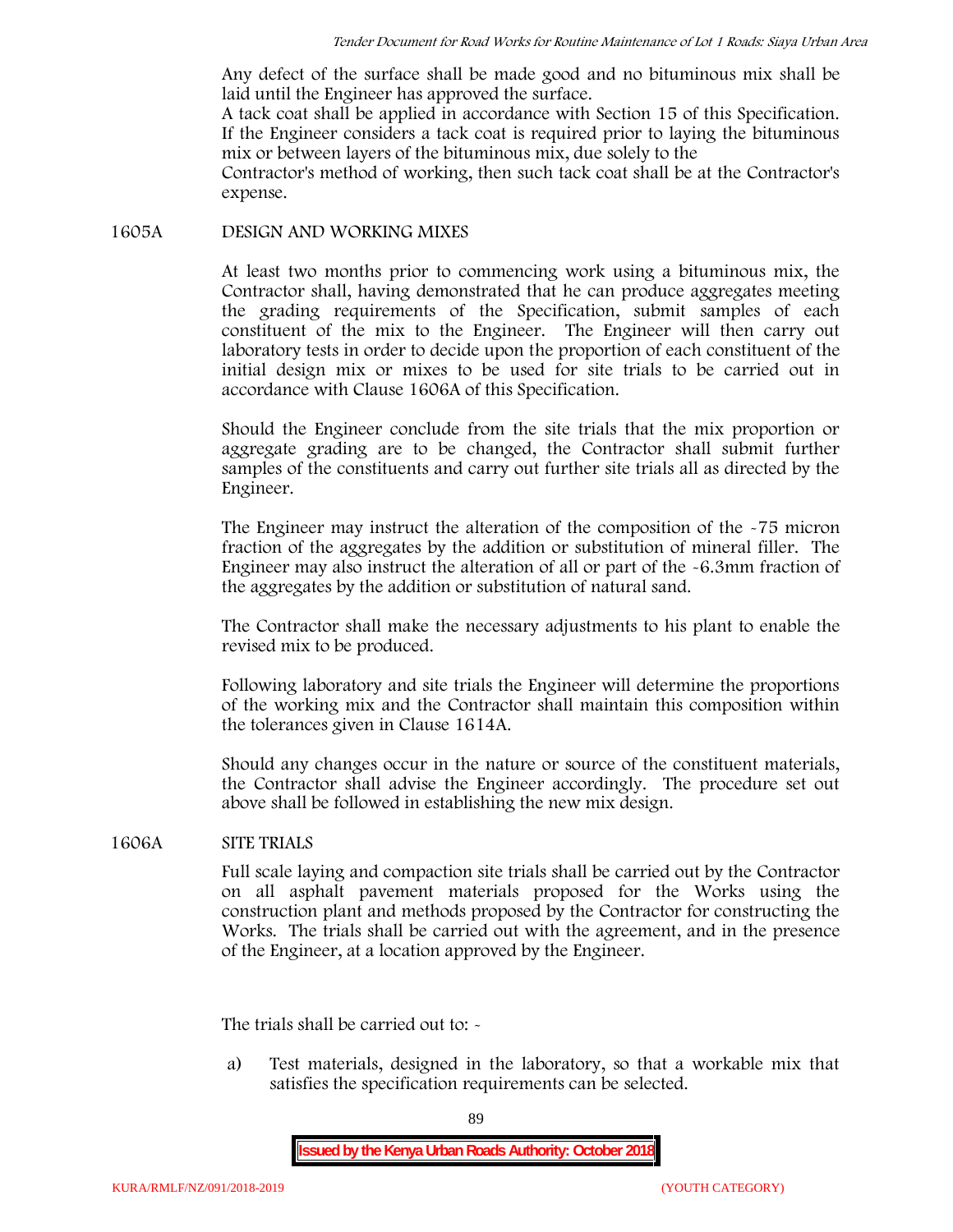b) To enable the Contractor to demonstrate the suitability of his mixing and compaction equipment to provide and compact the material to the specified density and to confirm that the other specified requirements of the completed asphalt pavement layer can be achieved.

Each trial area shall be at least 100 metres long and to the full construction width and depth for the material. It may form part of the Works provided it complies with this Specification. Any areas that do not comply with this Specification shall be removed.

The Contractor shall allow in his programme for conducting site trials and for carrying out the appropriate tests on them. The trial on any pavement layer shall be undertaken at least 21 days ahead of the Contractor proposing to commence full-scale work on that layer.

The Contractor shall compact each section of trial over the range of compactive effort the Contractor is proposing and the following data shall be recorded for each level of compactive effort at each site trial:  $\sim$ 

- i. The composition and grading of the material including the bitumen content and type and grade of bitumen used.
- ii. The moisture content of aggregate in the asphalt plant hot bins.
- iii. The temperature of the bitumen and aggregate immediately prior to entering the mixer, the temperature of the mix on discharge from the mixer and the temperature of the mix on commencement of laying, on commencement of compaction and on completion of compaction. The temperature of the mixture is to be measured in accordance with BS 598, Part 3, Appendix A.
- iv. The type, size, mass, width of roll, number of wheels, wheel load, tyre pressures, frequency of vibration and the number of passes of the compaction equipment, as appropriate for the type of roller.
- v. The target voids and other target properties of the mix together with the results of the laboratory tests on the mix.
- vi. The density and voids achieved.
- vii. The compacted thickness of the layer.
- viii. Any other relevant information as directed by the Engineer.

At least eight sets of tests shall be made by the Contractor and the Engineer on each 100 metres of trial for each level of compactive effort and provided all eight sets of results over

the range of compactive effort proposed by the Contractor meet the specified requirements for the material then the site trial shall be deemed successful. The above data recorded in the trial shall become the agreed basis on which the particular material shall be provided and processed to achieve the specified requirements.

## **1607A MIXING OF AGGREGATES AND BITUMEN**

The bitumen shall be heated so that it can be distributed uniformly and care shall be taken not to overheat it. The temperature shall never exceed 170 $\degree$ C for 80/100-penetration grade bitumen.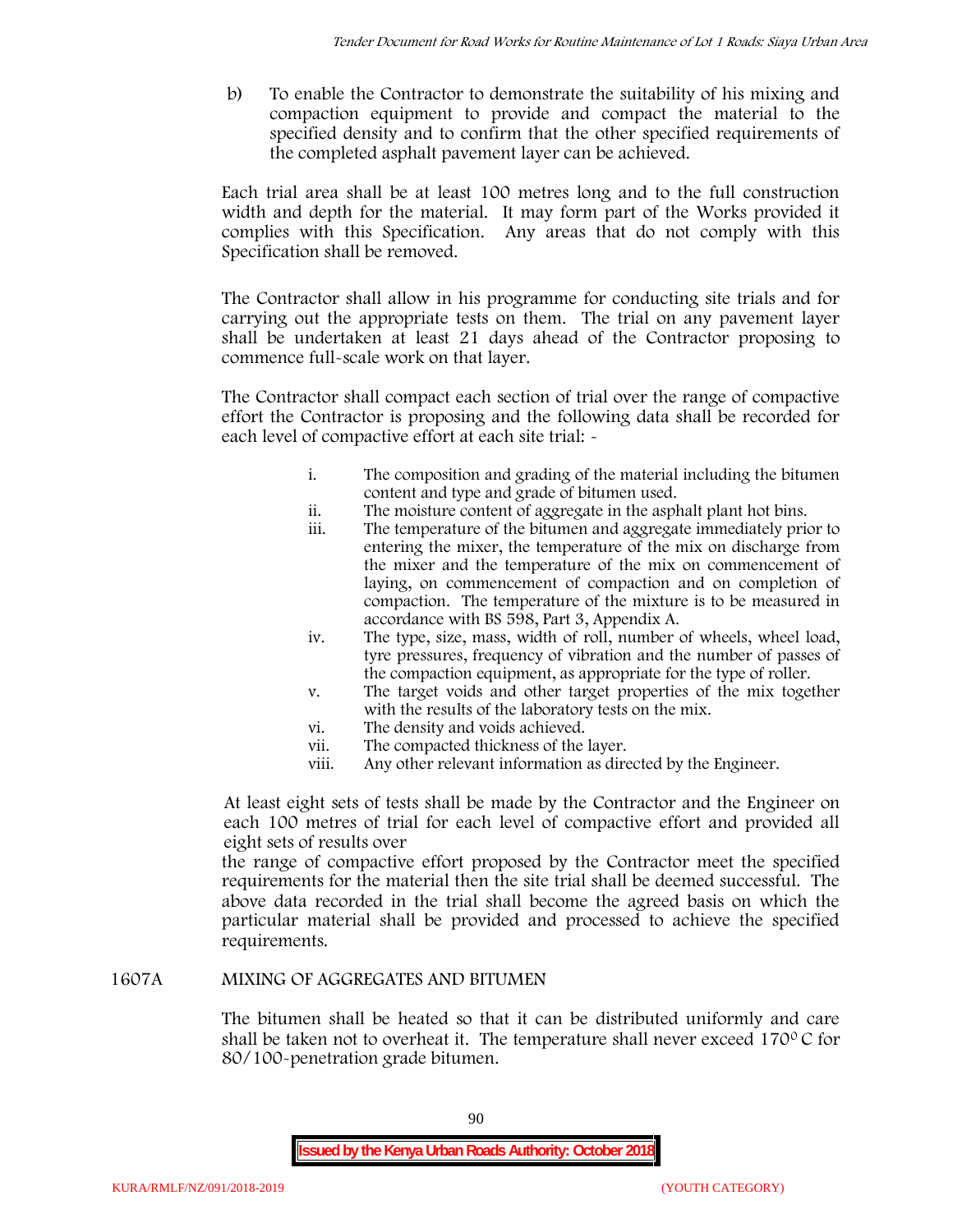The aggregates shall be dried and heated so that they are mixed at the following temperatures: -

## 125-1650C when 80/100 bitumen is used

The dried aggregates shall be combined in the mixer in the amount of each fraction instructed by the Engineer and the bitumen shall then be introduced into the mixer in the amount specified. The materials shall then be mixed until a complete and uniform coating of the aggregate is obtained.

The mixing time shall be the shortest required to obtain a uniform mix and thorough coating. The wet mixing time shall be determined by the Contractor and agreed by the Engineer for each plant and for each type of aggregate used. It shall normally not exceed 60 seconds.

### **1608A TRANSPORTING THE MIXTURE**

The bituminous mix shall be kept free of contamination and segregation during transportation. Each load shall be covered with canvas or similar covering to protect it from the weather and dust.

## **1609A LAYING THE MIXTURE**

Immediately after the surface has been prepared and approved, the mixture shall be spread to line and level by the laying plant without segregation and dragging.

The mixture shall be placed in widths of one traffic lane at a time, unless otherwise agreed by the Engineer. The compacted thickness of any layer shall be at least 2.5 times the maximum size of the aggregate for wearing course and at least 2 times for binder course. The minimum thickness shall be 25mm.

Only on areas where irregularities or unavoidable obstacles make the use of mechanical laying impracticable, may the mixture be spread and compacted by hand.

## **1610A COMPACTION**

Immediately after the bituminous mixture has been spread, it shall be thoroughly and uniformly compacted by rolling.

The layer shall be rolled when the mixture is in such a condition that rolling does not cause undue displacement or shoving.

The number, weight and type of rollers furnished shall be sufficient to obtain the required compaction while the mixture is in a workable condition. The sequence of rolling operations shall be as agreed with the Engineer and proved during site trials. Initial rolling

with steel tandem or three-wheeled roller shall follow the laying plant as closely as possible. The rollers shall be operated with the drive roll nearest the laying plant, at a slow and uniform speed (not exceeding 5 Km/Hr).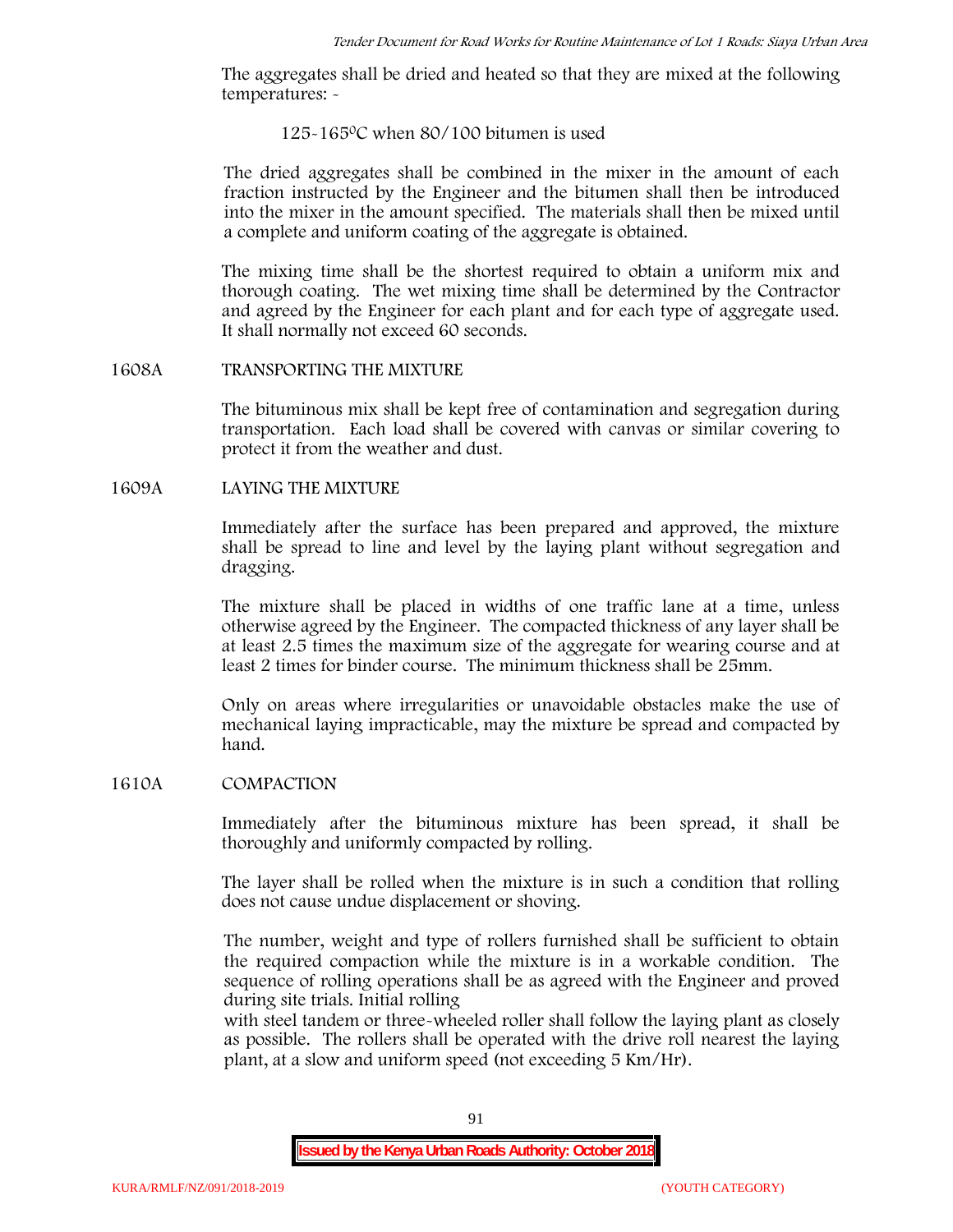Rolling shall normally commence from the outer edge and proceed longitudinally parallel to the centreline, each trip overlapping one half of the roller width. On super elevated curves, rolling shall begin at the low side and progress to the high side. Where laying is carried out in lanes care must be taken to prevent water entrapment.

Intermediate rolling with a pneumatic-tyred or vibratory roller shall follow immediately. Final rolling with a steel-wheeled roller shall be used to eliminate marks from previous rolling.

To prevent adhesion of the mixture to the rollers, the wheels shall be kept lightly moistened with water.

In areas too small for the roller, a vibrating plate compactor or a hand tamper shall be used to achieve the specified compaction.

## **1611A FINISHING, JOINTS AND EDGES**

Any mixture that becomes loose and broken, mixed with dirt or foreign matter or is in any way defective, shall be removed and replaced with fresh hot mixture, which shall be compacted to conform to the surrounding area.

Spreading of the mixture shall be as continuous as possible. Transverse joints shall be formed by cutting neatly in a straight line across the previous run to expose the full depth of the course. The vertical face so formed shall be painted lightly with hot 80/100 penetration grade bitumen just before the additional mixture is placed against it.

Longitudinal joints shall be rolled directly behind the paving operation. The first lane shall be placed true to line and level and have an approximately vertical face. The mixture placed in the abutting lane shall then be tightly crowded against the face of the previously placed lane. The paver shall be positioned to spread material overlapping the joint face by 20-30mm. Before rolling, the excess mixture shall be raked off and discarded.

When the abutting lane is not placed in the same day, or the joint is destroyed by traffic, the edge of the lane shall be cut back as necessary, trimmed to line and painted lightly with hot 80/100 penetration grade bitumen just before the abutting lane is placed.

Any fresh mixture spread accidentally on the existing work at a joint shall be carefully removed by brooming it back on to uncompacted work, so as to avoid formation of irregularities at the joint. The finish at joints shall comply with the surface requirements and shall present the same uniformity of finish, texture and density as other sections of the work.

The edges of the course shall be rolled concurrently with or immediately after the longitudinal joint. In rolling the edges, roller wheels shall extend 50 to 100mm beyond the edge.

## **1612A SAMPLING AND TESTING OF BITUMINOUS MIXTURES**

The sampling of bituminous mixtures shall be carried out in accordance with AASHTO T168 (ASTM Designation D979).

92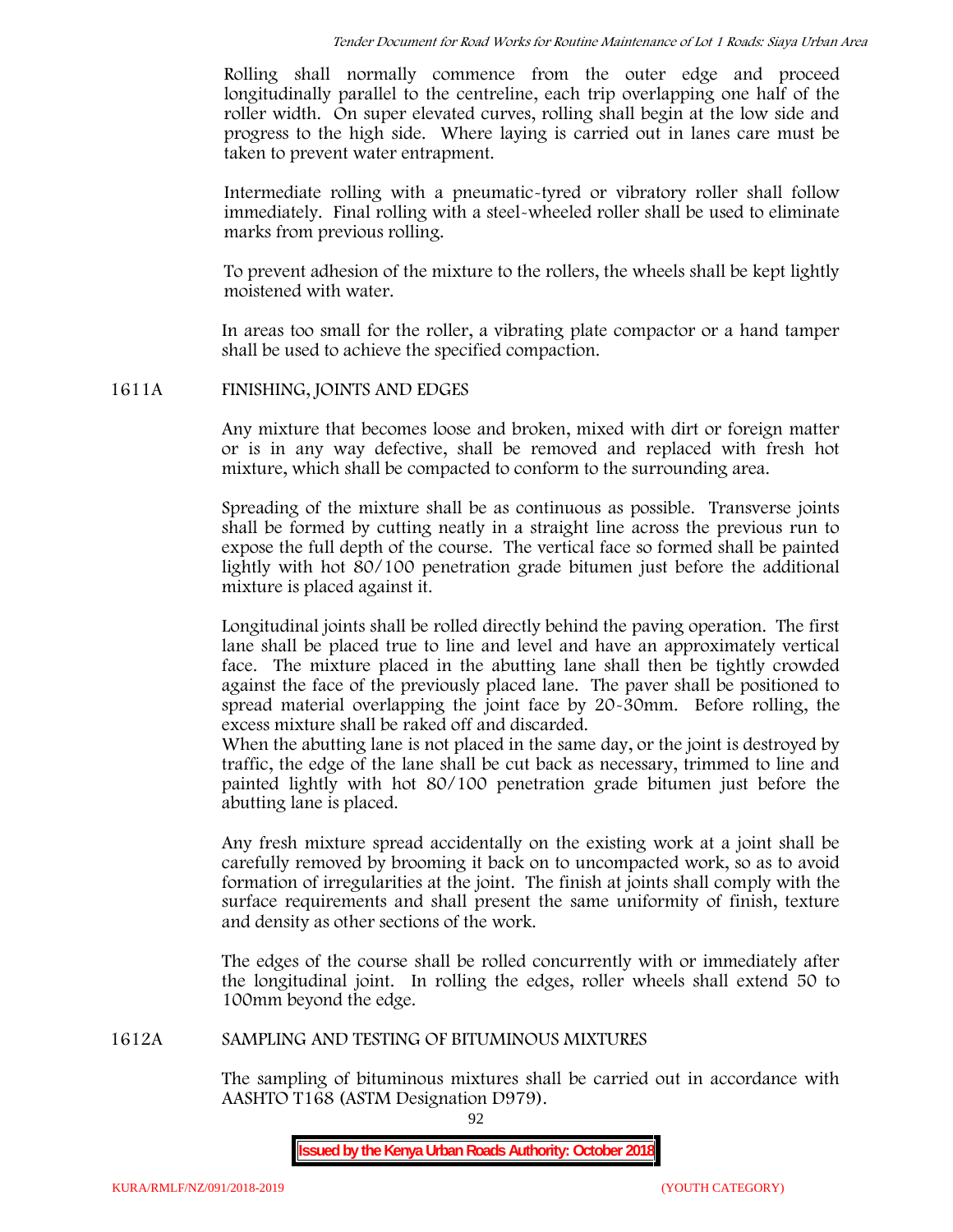### **1613A QUALITY CONTROL TESTING**

During mixing and laying of bituminous mixtures, control tests on the constituents and on the mixed material shall be carried out in accordance with Clause 1612A and Section 2 of this Specification.

If the results of any tests show that any of the constituent materials fail to comply with this Specification, the Contractor shall carry out whatever changes may be necessary to the materials or the source of supply to ensure compliance.

If the results of more than one test in ten on the mixed material show that the material fails to comply with this Specification, laying shall forthwith cease until the reason for the failure has been found and corrected. The Contractor shall remove any faulty material laid and replace it with material complying with this Specification all at his own expense.

#### **1614A TOLERANCES**

Surfacing courses and base shall be constructed within the geometric tolerances specified in Section 3 of this Specification.

The Contractor shall maintain the composition of the mixture as determined from the laboratory and site trials within the following tolerances, per single test: -

| Bitumen Content         | 0.3% (by total weight of total mix)                               |
|-------------------------|-------------------------------------------------------------------|
| Passing 10mm sieve      | 6% (by total weight of dry aggregate                              |
| and larger sieves       | including mineral filler)                                         |
| Passing sieves between  | 4% (by total weight of dry aggregate                              |
| 10mm and 1.0mm sieves   | including mineral filler)                                         |
| Passing sieves between  | 3% (by total weight of dry aggregate                              |
| 1.0mm and 0.075mm sieve | including mineral filler)                                         |
| Passing 0.075mm sieve   | 2% (by total weight of dry aggregate<br>including mineral filler) |

The average amount of bitumen in any length of any layer, calculated as the product of the bitumen contents obtained from single tests and the weight of mixture represented by each test, shall not be less than the amount ordered.

The average amount of bitumen for each day's production calculated from the checked weights of mixes shall not be less than the amount ordered.

The average amount of bitumen in any length of any layer, calculated as the product of the bitumen contents obtained from single tests and the weight of mixture represented by each test, shall not be less than the amount ordered.

The average amount of bitumen for each day's production calculated from the checked weights of mixes shall not be less than the amount ordered.

93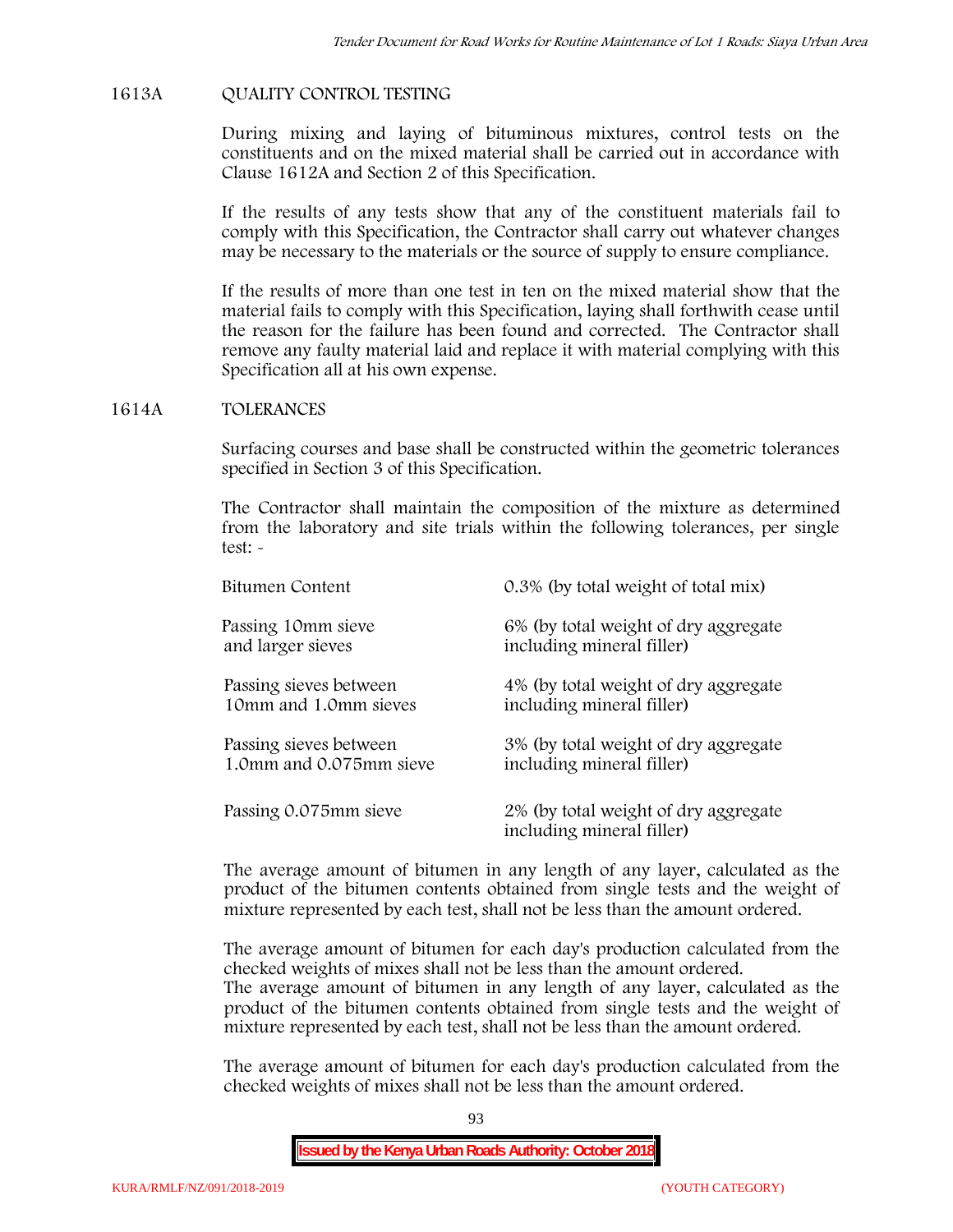The final average overall width of the upper surface of a bituminous mix layer measured at six equidistant points over a length of 100m shall be at least equal to the width specified. At no point shall the distance between the centreline of the road and the edge of the upper surface of a bituminous mix layer be narrower than that specified by more than 13mm.

## **1615A MEASUREMENT AND PAYMENT**

No separate measurement and payment shall be made for complying with the requirements of Clauses 1601A to 1614A inclusive and the Contractor shall be deemed to have allowed in his rates in Parts B and C of Section 16 of this Specification for the costs of complying with the requirements of Part A of Section 16 of this Specification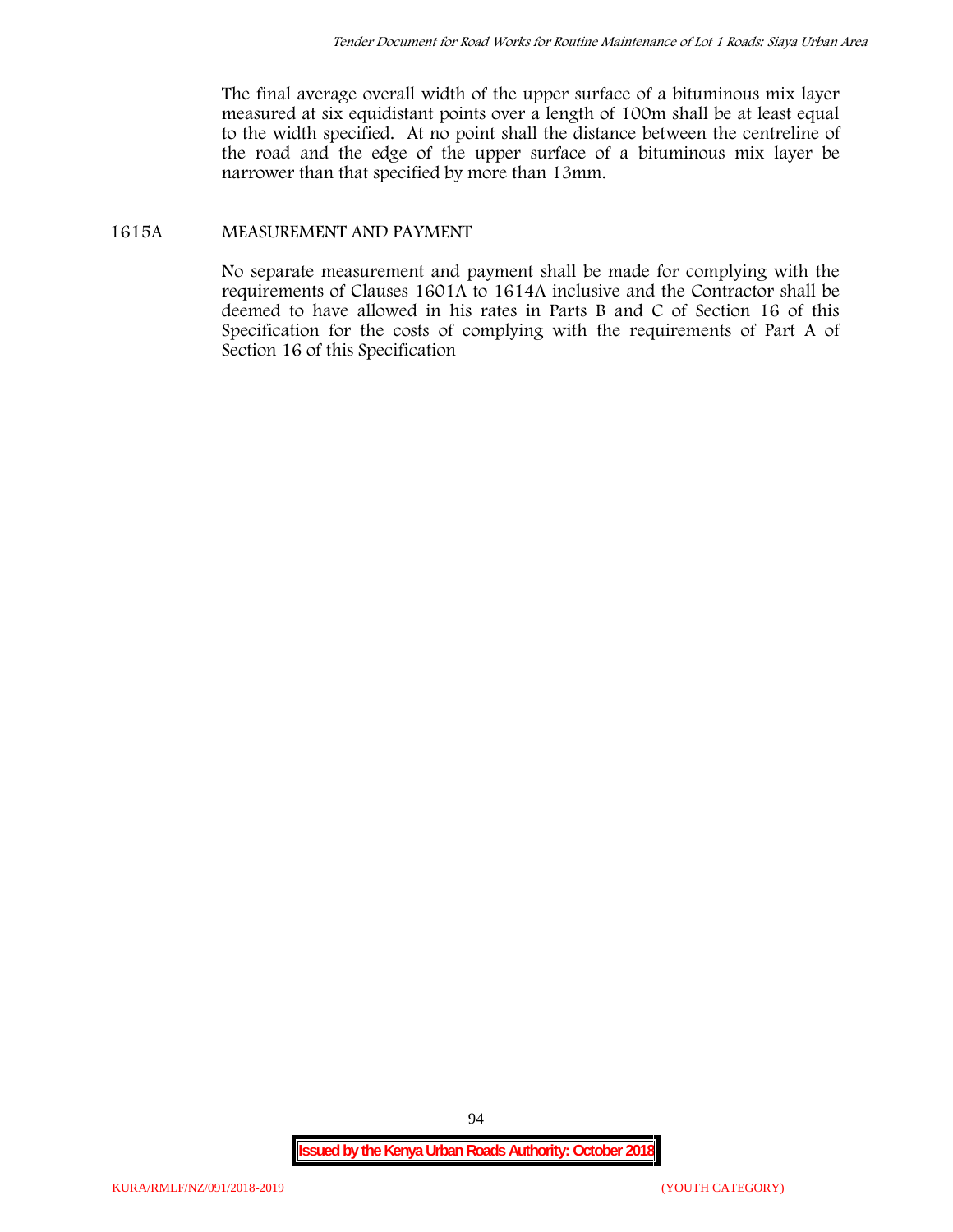### **PART B - ASPHALT CONCRETE FOR SURFACING**

#### **1601B DEFINITION**

Asphalt concrete means a thoroughly controlled, hot-mixed, hot-laid, plant mixture of well-graded dried aggregate and penetration grade bitumen, which, when compacted forms a dense material.

A distinction is drawn between asphalt concrete Type I (High Stability) and asphalt concrete Type II (Flexible). The asphalt concrete type to be used will be Type I.

### **1602B MATERIALS FOR ASPHALT CONCRETE TYPE 1**

a) **Type of bituminous material**

The type of material to be used on severe sites will be of the continuously graded type similar to Asphaltic Concrete or Close Graded Macadam. It is essential that these materials are sealed with a single or double surface dressing or a Cape seal.

b) **Penetration Grade Bitumen**

Bitumen shall be 80/100 penetration grade since material is being laid at an altitude of more than 2,500m.

c) **Aggregate**

Coarse aggregate (retained on a 6.3mm sieve) shall consist of crushed stone free from clay, silt, organic matter and other deleterious substances. The aggregate class will be specified in the Special Specification and it shall comply with the requirements given in Table 16B-1(b). The grading for 0/20 mm for carriageway and 0/14mm for shoulders for binder course is as specified below:

| <b>Sieve size</b> | 0/20       | 0/14       |
|-------------------|------------|------------|
| 28                | 100        |            |
| 20                | $90 - 100$ | 100        |
| 14                | 75-95      | $90 - 100$ |
| 10                | 60-82      | 70-90      |
| 6.3               | $47 - 68$  | $52 - 75$  |
| 4                 | $37 - 57$  | $40 - 60$  |
| $\overline{2}$    | 25-43      | $30 - 45$  |
|                   | 18-32      | $20 - 35$  |
| 0.425             | $11 - 22$  | $12 - 24$  |
| 0.300             | $9 - 17$   | $10 - 20$  |
| 0.150             | $5 - 12$   | $6 - 14$   |
| 0.075             | $3 - 7$    | $4 - 8$    |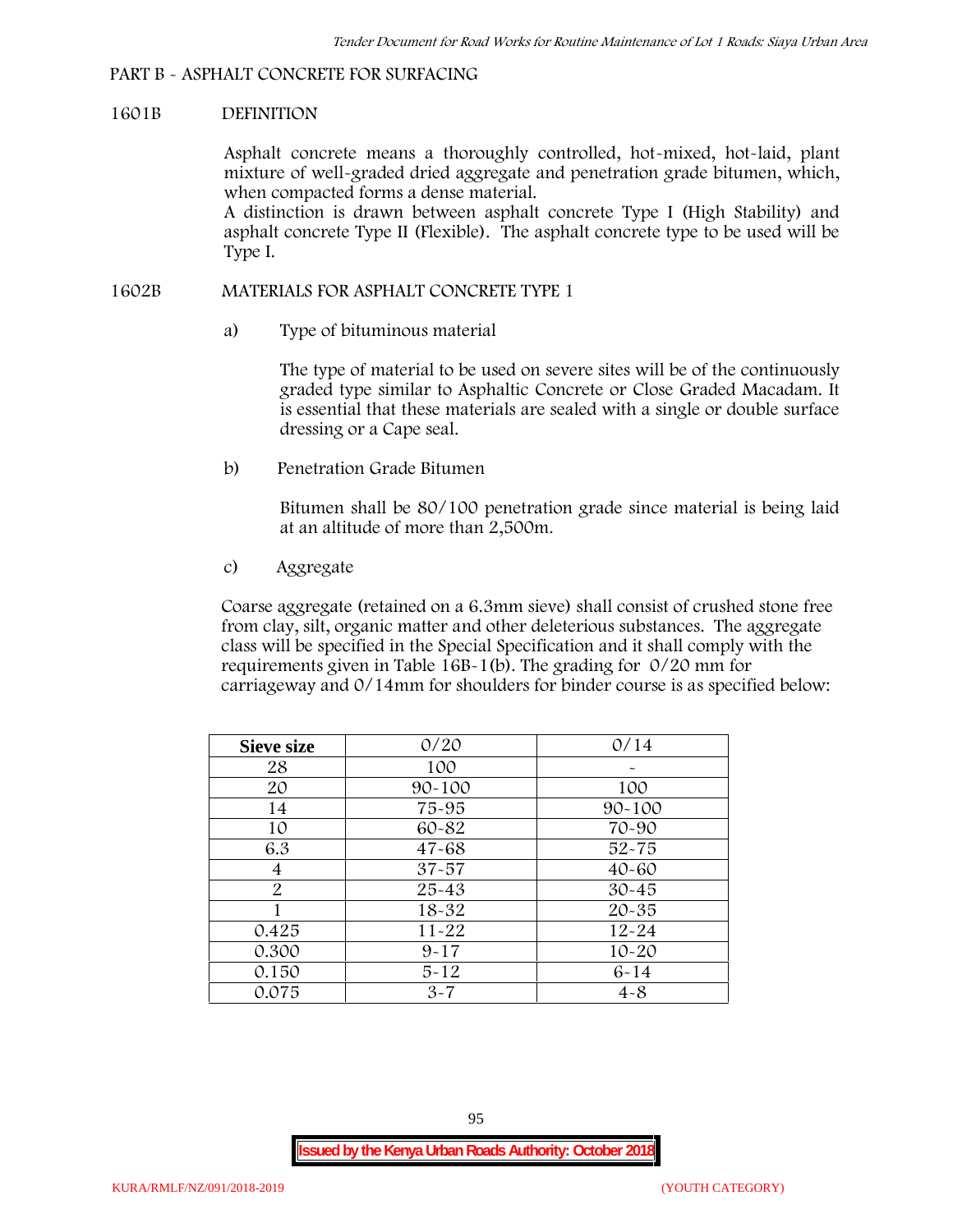| Coarse Aggregate<br>(Retained on a 6.3mm Sieve) |                      |  |  |  |  |
|-------------------------------------------------|----------------------|--|--|--|--|
| Test                                            | Maximum Value        |  |  |  |  |
| LAA<br><b>ACV</b><br>SSS                        | 30<br>25<br>12<br>25 |  |  |  |  |

### **TABLE 16B-1(b) - REQUIREMENTS FOR COARSE AGGREGATE**

Fine aggregate (passing a 6.3mm sieve) shall be free from clay, silt, organic and other deleterious matter and shall be non-plastic. Unless otherwise specified in the Special Specification it shall consist of entirely crushed rock produced from stone having a Los Angeles Abrasion of not more than 40. The Sand Equivalent of the fine aggregate shall not be less than 40 and the SSS not more than 12.

### **b) Mineral Filler**

Mineral Filler shall consist of ordinary Portland Cement

### **1603B GRADING REQUIREMENTS**

The grading of the mixture of coarse and fine aggregate shall be within and approximately parallel to the grading envelopes given in Table 16B-1(b), for 0/14mm as specified for binder course, as described below.

## **GRADING REQUIREMENTS**

To arrive at a suitable design it is necessary to investigate a number of gradings so that a workable mix, which also retains a minimum of 3 % voids at refusal density, is identified.

The largest particle size used should not be more than 25mm so that the requirements of the Marshall test method can be complied with.

Although the complete range of nominal maximum particle sizes is shown in the Tables, the total thickness of material laid should not be more than 75mm.

#### **1604B REQUIREMENTS FOR ASPHALT CONCRETE TYPE 1**

The mixture shall comply with the requirements given in Table 16B-2 as specified in the Specification. In addition, minimum Marshall Stability for 2 x 75 blows shall be 9 kN and maximum 18 kN and at compaction to refusal shall have 3% VIM.

The proportion, by weight of total mixture, of bitumen shall be  $5.0 - 6.5 %$  for  $0/14$  mm and  $4.5 - 6.5$  % for  $0/20$ mm. This shall be termed the nominal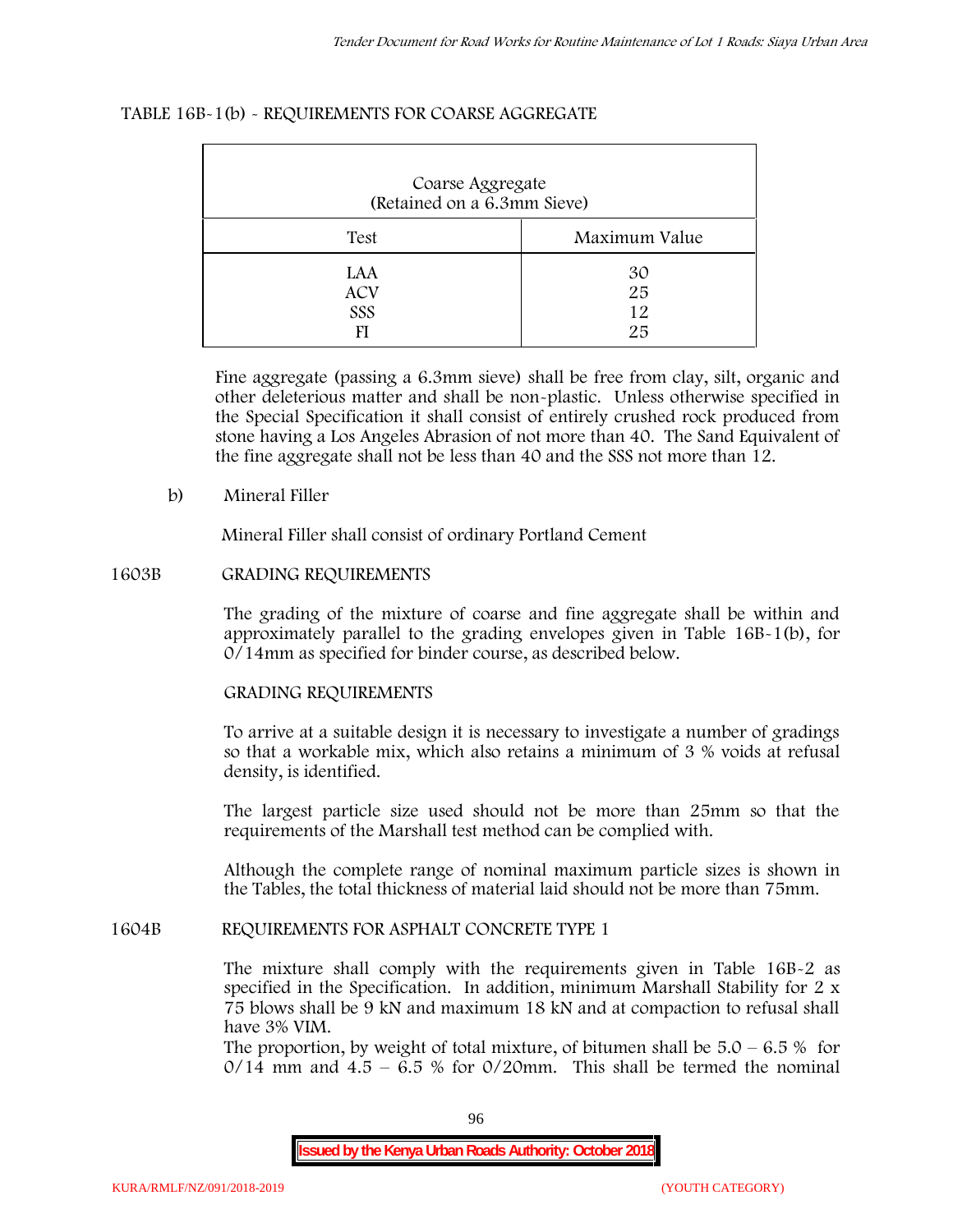binder content. The binder content of the working mix will be instructed by the Engineer following laboratory and site trials.

In order to determine the suitability of a coarse aggregate source a Marshall test programme shall be carried out. It will be advantageous to use a crushed rock which is known from past experience to give good results in this test procedure. A grading conforming to the Type I Binder Course detailed in Table 16B-1(a) 0/20 of this Specification should be tested (but with 100% passing the 25mm sieve) and it shall meet the requirements of Table 16B-2 of this Specification.

Having established the suitability of the aggregate source several grading shall be tested in the laboratory, including that used for the Marshall test, to establish relationships between bitumen content and VIM at refusal density. For each mix, samples will be made up to a range of bitumen contents and compacted to refusal using a gyratory compactor and a vibratory hammer in accordance with the procedure described in BS 598 (Part 104 : 1989), with one revision.

It should first be confirmed that compaction on one face of the sample gives the same refusal density as when the same compaction cycle is applied to both faces of the same sample. The procedure, which gives the highest density, must be used.

From the bitumen content-VIM relationship it will be possible to identify a bitumen content which corresponds to a VIM of 3 - 7%. If it is considered that the workability of the mix may be difficult then compaction trials should be undertaken. It is advisable to establish two or more gradings for compaction trials.

The mixes identified for compaction trials should be manufactured to the laboratory design bitumen content and to two other bitumen contents of +0.5% and +1% additional bitumen. Cores will be cut to determine the density of the compacted material, having completed this the core will then be reheated to  $145+/5$  C in the appropriate mould and compacted torefusal in the vibrating hammer test. To be acceptable the cores cut from the compaction trial must have a density equivalent to at least 95% of refusal density.

The compaction trials will identify a workable mix which can be made to a bitumen content which gives 3% VIM at refusal density.

#### **1605B MIXING AND LAYING HEAVY DUTY ASPHALT**

The temperature of the bitumen and aggregates when mixed shall be  $110+/$ 3C above the softening point (R&B) of the bitumen.

Compaction should commence as soon as the mix can support the roller without undue displacement of material and completed before the temperature of the mix falls below 900C.

The minimum thickness of individual layers should be as follows:-

| a) | For the 37.5mm mix | 65mm |  |
|----|--------------------|------|--|
| b) | For the 25.0mm mix | 60mm |  |
| C) | For the 19.0mm mix | 50mm |  |
| d) | For the 12.5mm mix | 40mm |  |
|    |                    |      |  |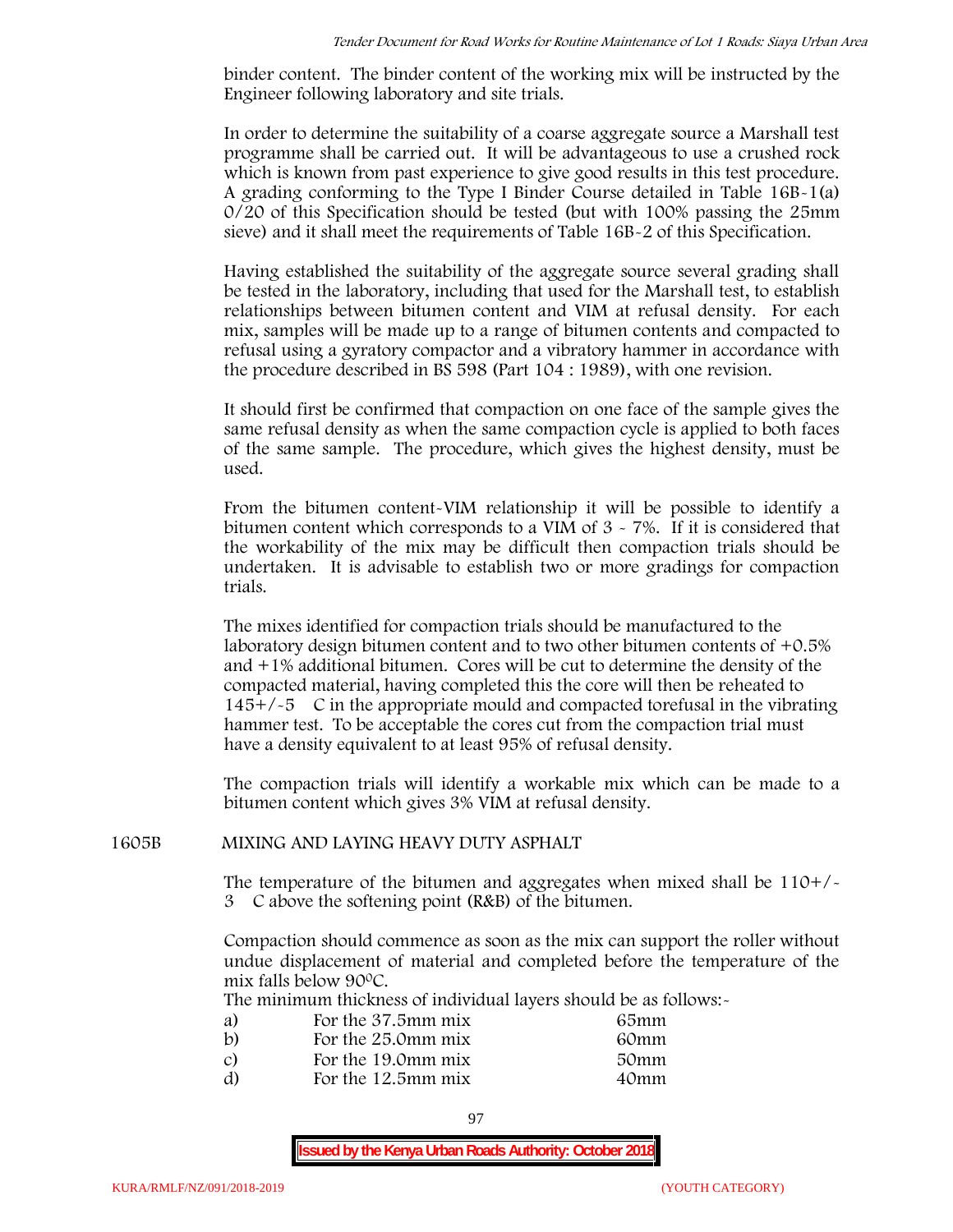### **1606B COMPACTION**

Rolling shall be continued until the voids measured in the completed layer are in accordance with the requirement for a minimum density of 98% of Marshall optimum, or, a minimum mean value of 95% of refusal density (no value less than 93%) as appropriate.

#### **1607B MEASUREMENT AND PAYMENT**

a) Item : Asphalt Concrete

Unit : m<sup>3</sup> of Asphalt Concrete Used

Asphalt concrete shall be measured by the cubic metre compacted on the road calculated as the product of the length instructed to be laid an the compacted cross-sectional area shown on the Drawings or instructed by the Engineer.

The rate for asphalt concrete shall include for the cost of providing, transporting, laying and compacting the mix with the nominal binder content and complying with the requirements of Parts A and B of Section 16 of this Specification.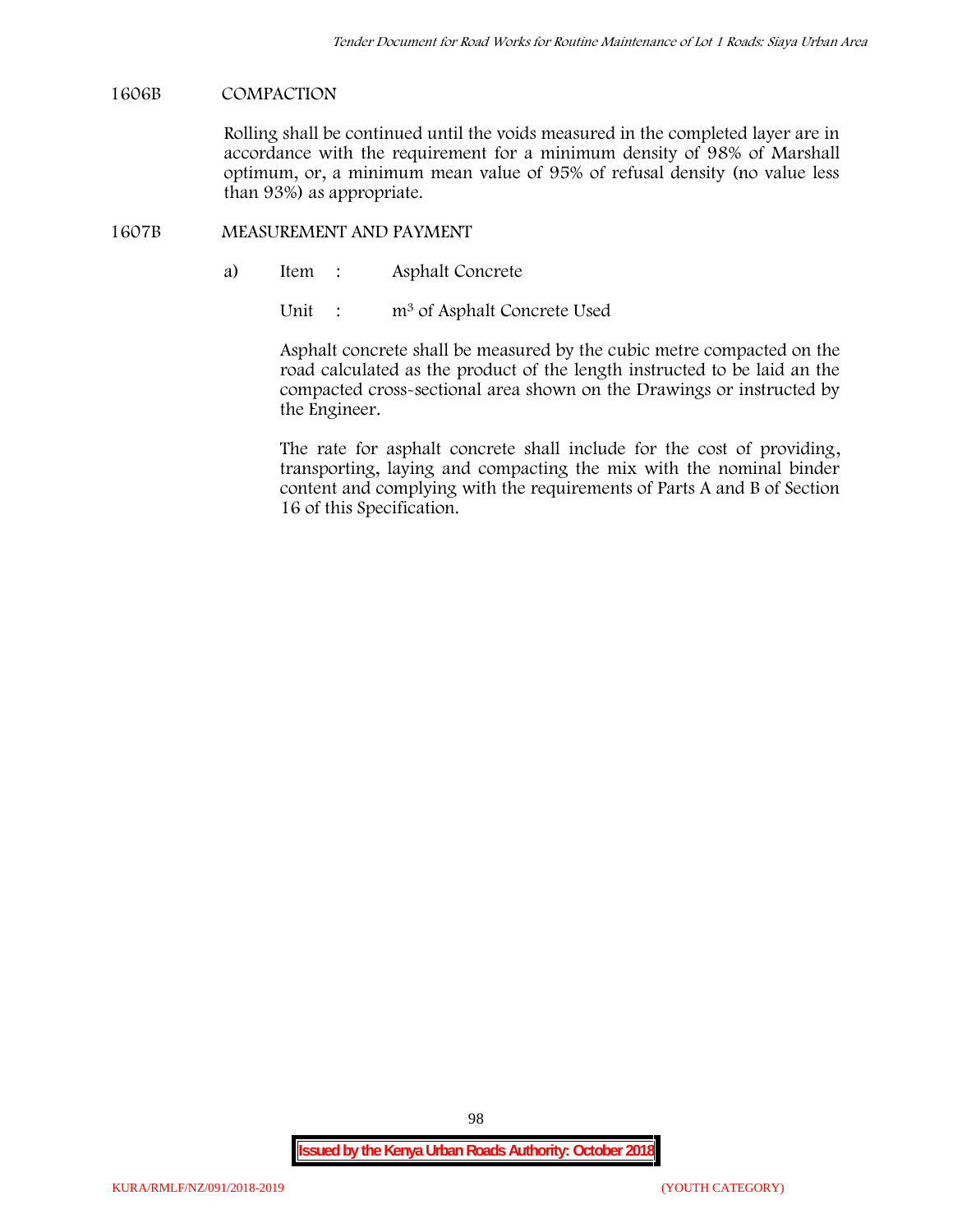#### **SECTION 17 - CONCRETE WORKS**

## **1703 MATERIALS FOR CONCRETE**

This work shall consist of placing selected approved material of 250mm minimum diameter on the foundation put after excavation to receive levelling concrete in accordance with these specifications and in conformity with the lines, grades and cross sections shown on the Drawings as directed by the Engineer.

(a) **Materials**

Selected rock: The selected rock builders to be placed for this work shall be hard, sound, durable quarry stones as approved by the Engineer. Samples of the stone to be used shall be submitted to and approved by the Engineer before any stone is placed.

The maximum size of the stone boulders shall be 300mm.

(b) **Construction Method**

After completion of the structural excavation the surface of the loose soil shall be levelled and compacted. Then the stone of the above sizes shall be placed in one layer of 250mm over the compacted bed where the bottom slab will rest. Coarse sand shall be spread to fill up the voids in the stone boulders, and compaction with vibratory compactors should be performed to make this layer dense whereon a concrete of levelling course shall be placed.

(c) **Measurement and payment**

Measurement for the bedding materials shall be made in cubic metres for the completed and accepted work, measured from the dimension shown on the Drawings, unless otherwise directed by the Engineer.

Payment for the bedding Materials for Levelling Concrete Works shall be full compensation for furnishing and placing all materials, all labour equipment, tools and all other items necessary for proper completion of the work in accordance with the Drawings and specifications and as directed by the Engineer.

## **1703(A) LEVELLING CONCRETE (CLASS 15/20) FOR BOTTOM SLAB INCLUSIVE OF COST OF FORM WORKS**

This work shall consist of placing and levelling lean concrete class 15/20 over the prepared bed of stone boulders in the foundation for bottom slab and wingwalls in accordance with these specifications and which conformity with the lines, grades, thickness and typical cross-sections shown on the drawings unless otherwise directed by the Engineer.

(a) **Materials for Levelling Concrete**

Requirement for the concrete class  $15/20$  is specified as follows:-Design compressive strength (28) days : 15N/mm2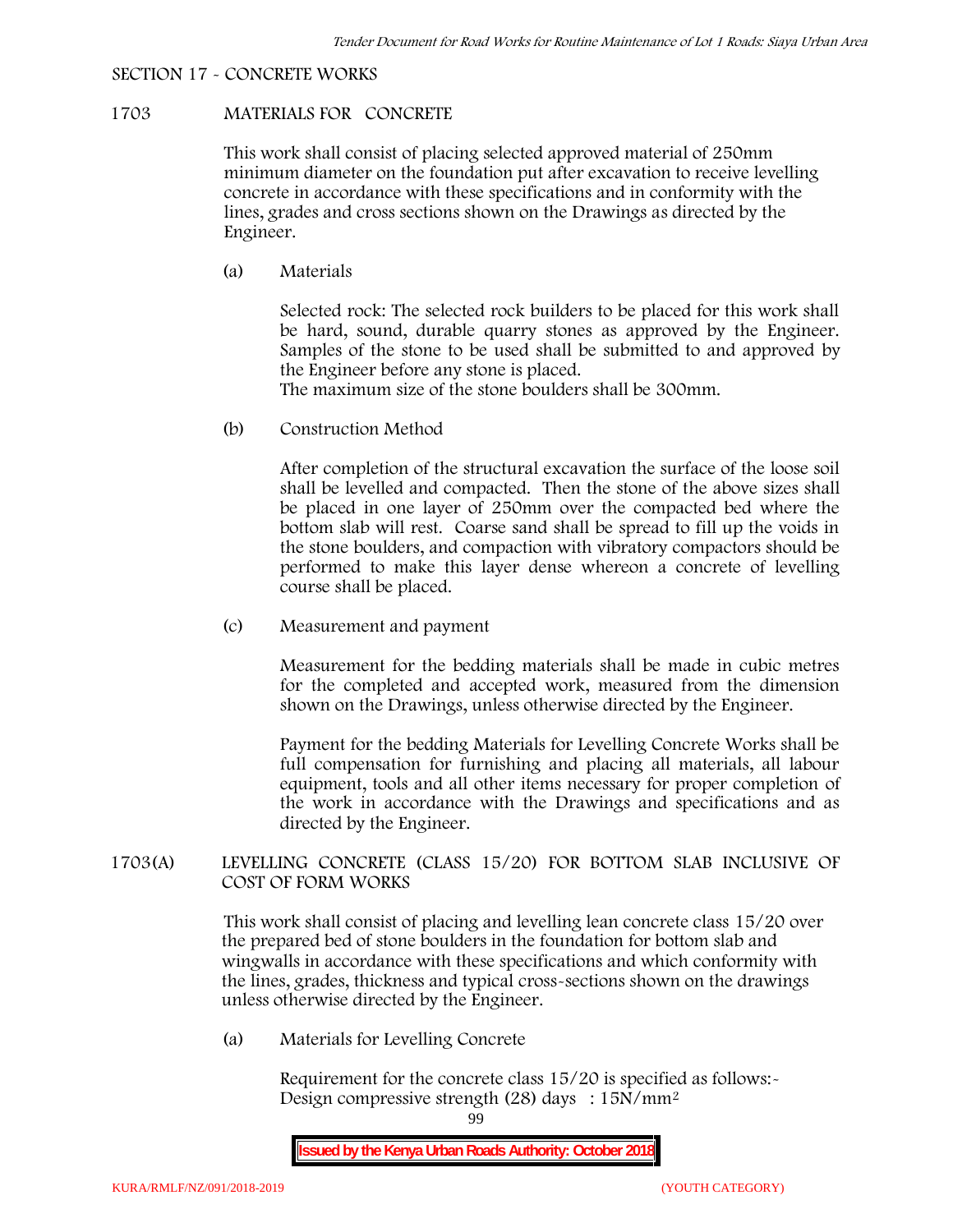Maximum size of coarse aggregate : 20mm Maximum cement content  $: 300 \text{ kg/m}^3$ . Maximum water/cement ration of 50% with slump of 80mm.

## (b) **Construction Method**

The bed of stone boulders upon which the levelling concrete will be placed shall be smooth, compacted and true to the grades and crosssection shall be set to the required lines and grades.

## **37.2** (c) **Measurement and payment**

Measurement for levelling concrete (class 15/20) shall be made in cubic metres completed and accepted levelling concrete work measured in place which is done in accordance with the Drawings and the Specifications.

Payment for this work shall be the full compensation for furnishing and placing all materials, labour, equipment and tools, and other incidentals to Specifications and as directed by the Engineer.

Pay item No. 17/02 Levelling Concrete Works (Class 15/20) for Box Culvert and wingwalls inclusive of Cost of Form works.

## **1703 (C) FORMWORK FOR CULVERT WALLS**

This work shall consist of all temporary moulds for forming the concrete for culvert walls and slabs together with all temporary construction required for their support. Unless otherwise directed by the Engineer all formworks shall be removed on completion of the walls and slabs.

(a) **Materials**

Forms shall be made of wood or metal and shall conform to the shape, lines and dimensions shown on the Drawings.

All timber shall be free from holes, loose material, knots, cracks, splits and warps or other defects affecting the strength or appearance of the finished structure.

Release Agents – Release agents shall be either neat oils containing a surface activating agent, cream emulsions, or chemical agents to be approved by the Engineer.

# (b) **Construction Method**

(i) **Formworks**

Formworks shall be designed to carry the maximum loads that may be imposed, and so be rigidly constructed as to prevent deformation due to load, drying and wetting, vibration and other causes. After forms have been set in correct location, they shall be inspected and approved by the Engineer before the concrete is placed.

100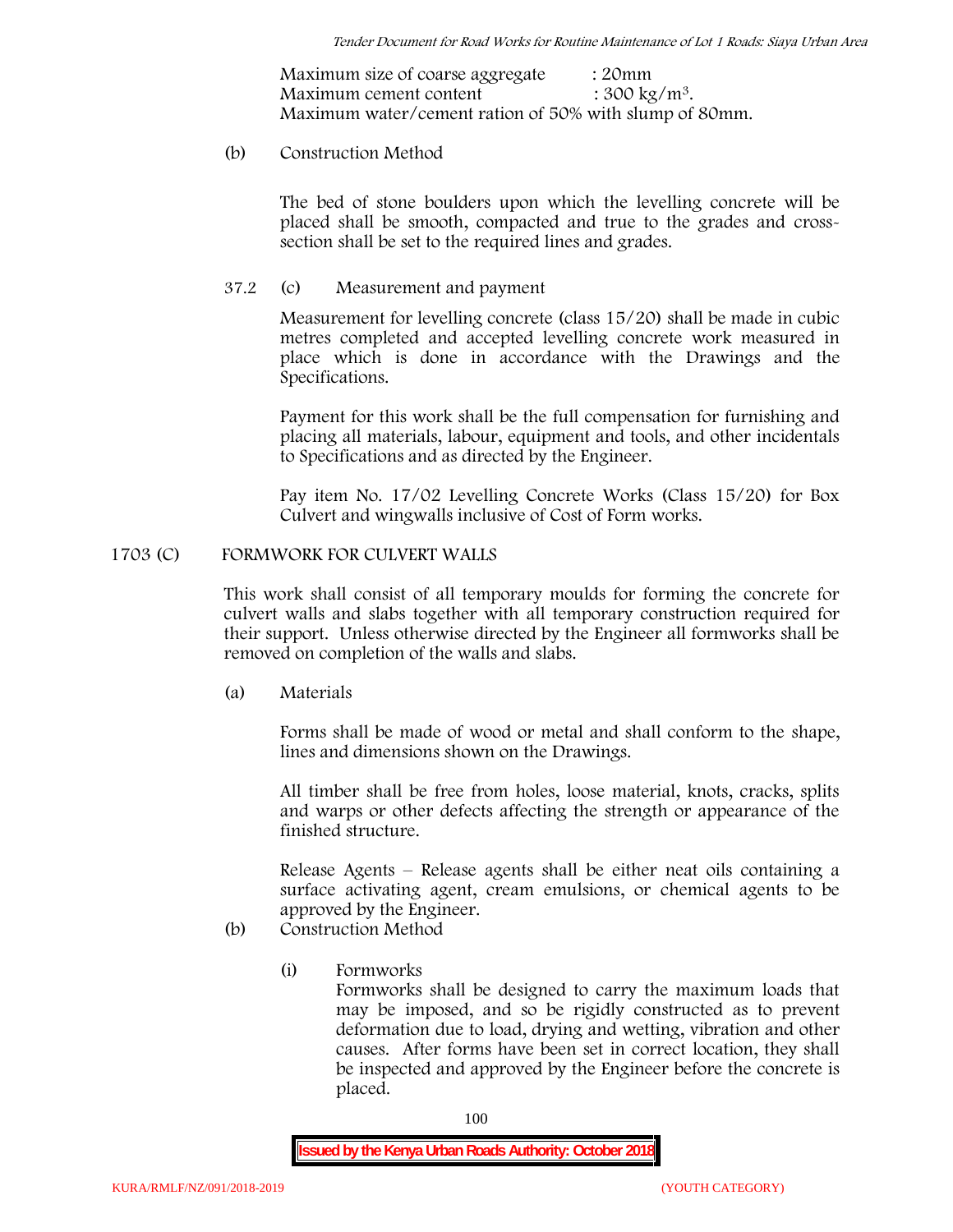If requested, the contractor shall submit to the Engineer working drawings of the forms and also, if requested, calculations to certify the rigidity of the forms.

## **1703(D) CONCRETE WORKS (CLASS 20/20) OF CULVERT WALLS AND SLABS**

This work shall consist of furnishing, mixing, delivering and placing of the concrete for the construction of culvert walls and slabs, in accordance with these Specifications and in conformity with the requirements shown on the Drawings.

Concrete class 20/20 shall be used for Culvert walls and slabs.

**(a) Concrete Materials**

(i) Cement: Cement shall be of Portland type and shall conform to the requirements of BS 12 or equivalent.

The contractor shall select only one type or brand of cement or others. Changing of type or brand of cement will not be permitted without a new mix design approved by the Engineer. All cement is subject to the Engineer's approval; however, approval of cement by the Engineer shall not relieve the Contractor of the responsibility to furnish concrete of the specified compressive strength.

Conveyance of cement by jute bags shall not be permitted. Storage in the Contractor's silo or storehouse shall not exceed more than two (2) months, and age of cement after manufacture at mill shall not exceed more than four (4) months. The Contractor shall submit to the Engineer for his approval the result of quality certificate prepared by the manufacturer.

Whenever it is found out that cement have been stored too long, moist, or caked, the cement shall be rejected and removed from the project.

## **(b) Aggregates**

Fine and coarse aggregates must be clean, hard, strong and durable, and free from absorbed chemicals, clay coating, or materials in amounts that could affect hydration, bonding, strength and durability of concrete. Grading of aggregates shall conform to the following requirements: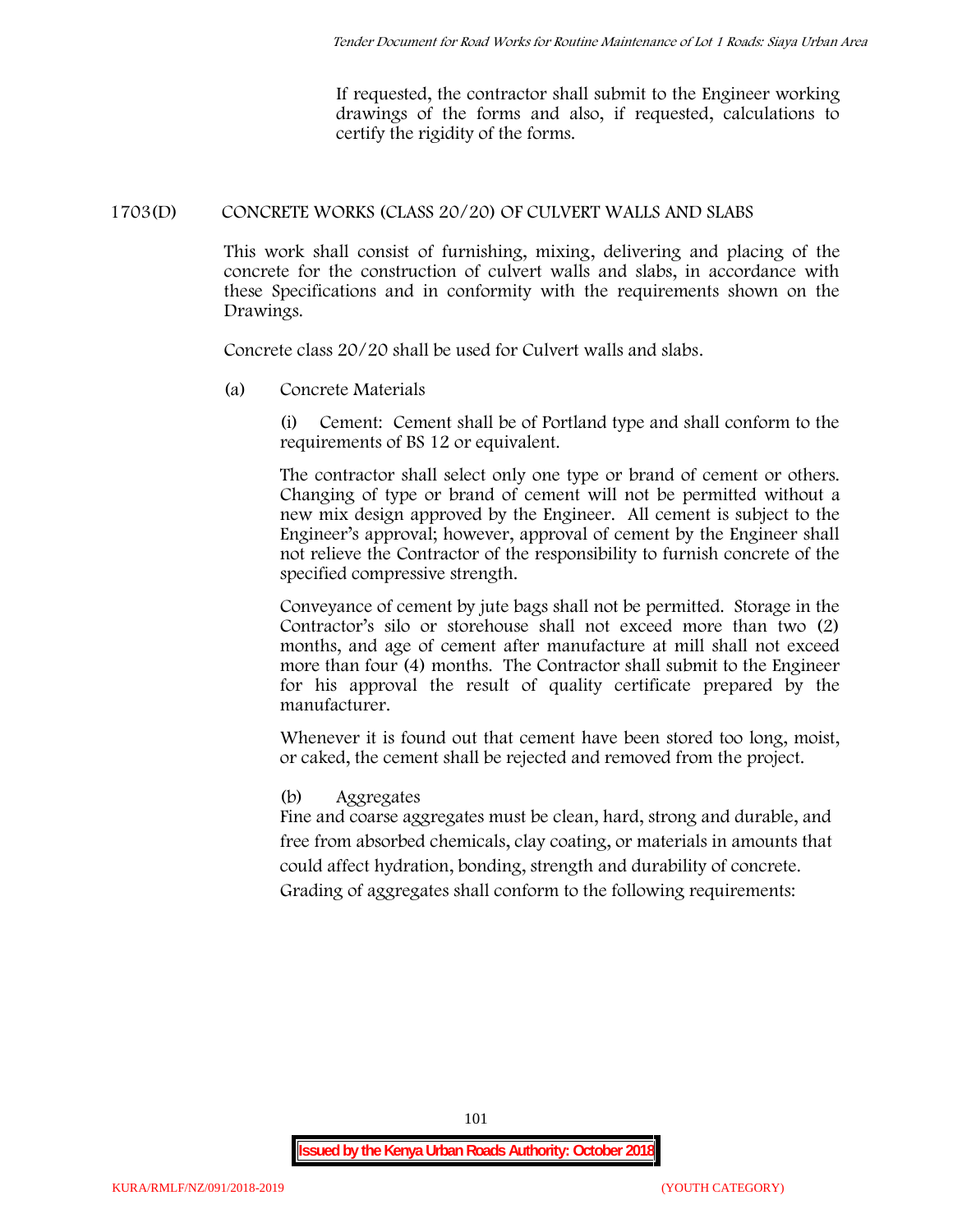**(i) Grading of Fine Aggregates**

| <b>Sieve Size</b> | <b>Percentage by Weight Passing</b> |
|-------------------|-------------------------------------|
| 10<br>mm          | 100                                 |
| 5<br>mm           | 89-100                              |
| $2.5$ mm          | $60 - 100$                          |
| $1.2$ mm          | $30 - 100$                          |
| 0.6 mm            | $15 - 54$                           |
| $0.3$ mm          | $5 - 40$                            |
| $0.15$ mm         | $0 - 15$                            |

# **(ii) Grading of Coarse Aggregates**

| Size     |                       |                       |                       | of Amounts finer than each standard sieve percentage by |    |       |          |
|----------|-----------------------|-----------------------|-----------------------|---------------------------------------------------------|----|-------|----------|
| Coarse   | weight                |                       |                       |                                                         |    |       |          |
| Aggregat | 40                    | 30                    | 25                    | 20                                                      | 15 |       | 局        |
|          | 2.5                   |                       |                       |                                                         |    |       |          |
|          | 100                   | $\tilde{\phantom{a}}$ | $\tilde{\phantom{a}}$ | $90 - 100$ -                                            |    | 30-69 | $0 - 10$ |
|          | $\tilde{\phantom{a}}$ |                       |                       |                                                         |    |       |          |

Other requirements for aggregates are as follows:

**(iii) Fine Aggregates**

| Fitness Modulus, AASHTO M-6                           | $: 2.3 - 3.1$         |
|-------------------------------------------------------|-----------------------|
| Sodium Sulphate Soundness, AASHTO T104: Max. 10% loss |                       |
| Content of Friable Particles AASHTO 112               | : Max $1\%$ by weight |
| Sand Equivalent, AASHTO T176                          | : Min. 75             |

**(iv) Coarse Aggregate**

| Abrasion, AASGTO T96                             | : Max. $405$ loss      |
|--------------------------------------------------|------------------------|
| Soft Fragment and shale, AASHTO M80              | : Max. $5\%$ by weight |
| Thin and elongated Pieces, AASHTO M80 : Max. 15% |                        |

**(v) Water**

All sources of water to be used with cement shall be approved by the Engineer. Water shall be free from injurious quantities of oil, alkali, vegetable matter and salt as determined by the Engineer.

**(vi) Admixture**

Only admixture, which have been tested and approved in the site laboratory through trial mixing for design proportion shall be used. Before selection of admixture, the Contractor shall submit to the Engineer the specific information or guarantees prepared by the admixture supplier.

The contractor shall not exclude the admixture from concrete proportions.

**Concrete class 20/20**

102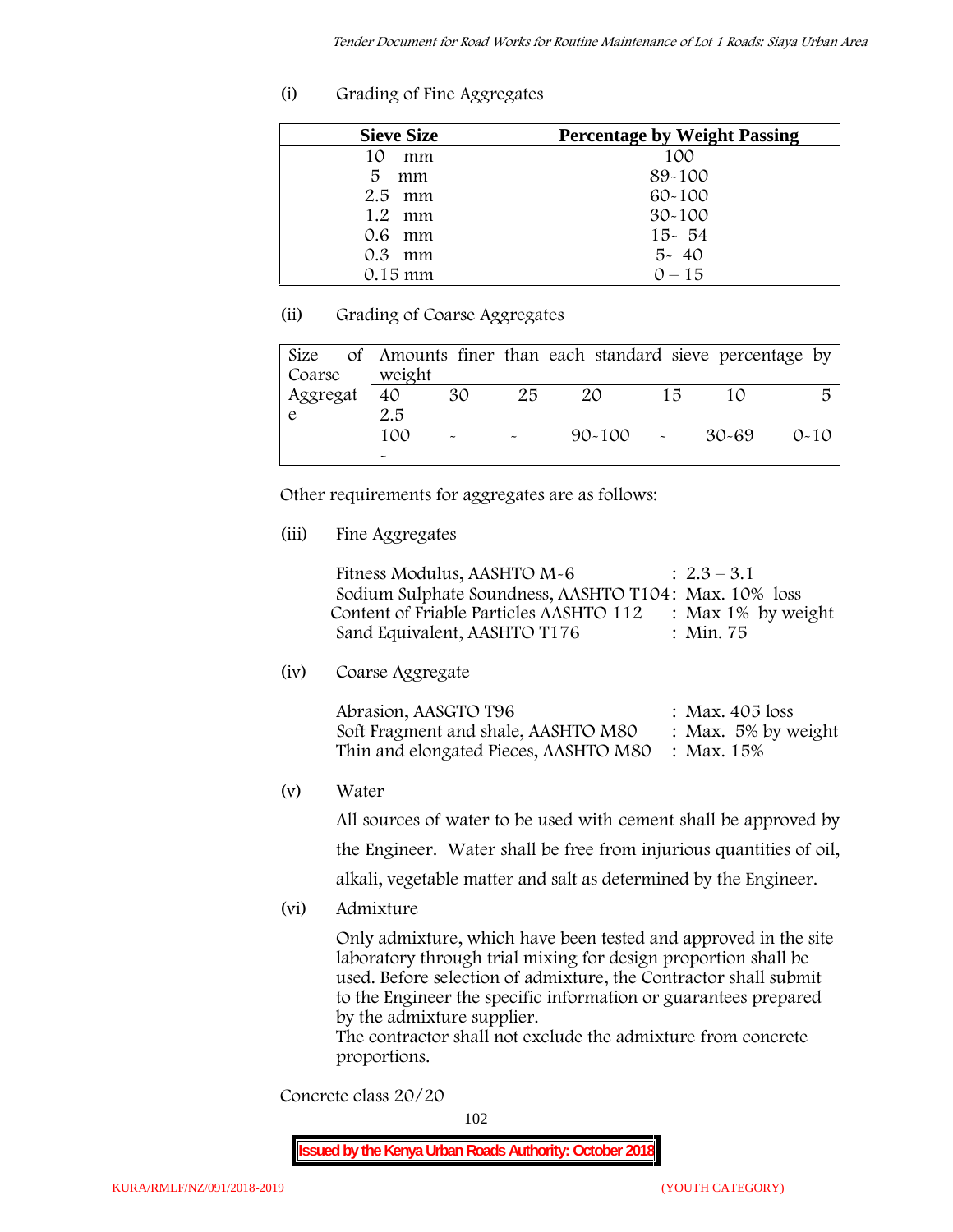Concrete class 20/20 shall be used for culvert walls and slabs. The requirements of Concrete class 20/20 are provided as follows unless otherwise the Engineer will designate any alteration.

Design compressive strength (28 days) : 20N/mm<sup>2</sup> Maximum size of coarse aggregates : 20mm Maximum water/cement ratio of 45% with slump of 80mm

(d) **Proportioning Concrete**

The Contractor shall consult with the Engineer as to mix proportions at least thirty (30) days prior to beginning the concrete work. The actual mix proportions of cement, aggregates, water and admixture shall be determined by the Contractor under supervision of the Engineer in the site laboratory.

The Contractor shall prepare the design proportions which has 120% of the strength requirement specified for the designated class of concrete.

No class of concrete shall be prepared or placed until its job-mix proportions have been approved by the Engineer.

- (e) **Concrete Work**
	- **(ii) Batching**

Batching shall be done by weight with accuracy of:

| Cement              | $\frac{1}{2}$ percent |
|---------------------|-----------------------|
| Aggregate           | $\frac{1}{2}$ percent |
| Water and Admixture | : 1 percent.          |

Equipment should be capable of measuring quantities within these tolerances for the smartest batch regularly used, as well as for larger batches.

The accuracy of batching equipment should be checked every month in the presence of the Engineer and adjusted when necessary.

**(iii) Mixing and delivery**

Slump of mixed concrete shall be checked and approved at an accuracy of +25mm against designated slump in these specifications.

**(iv) Concrete in hot weather**

No concrete shall be placed when the ambient air temperature is expected to exceed thirty three degrees celsius (330c) during placement operations).

103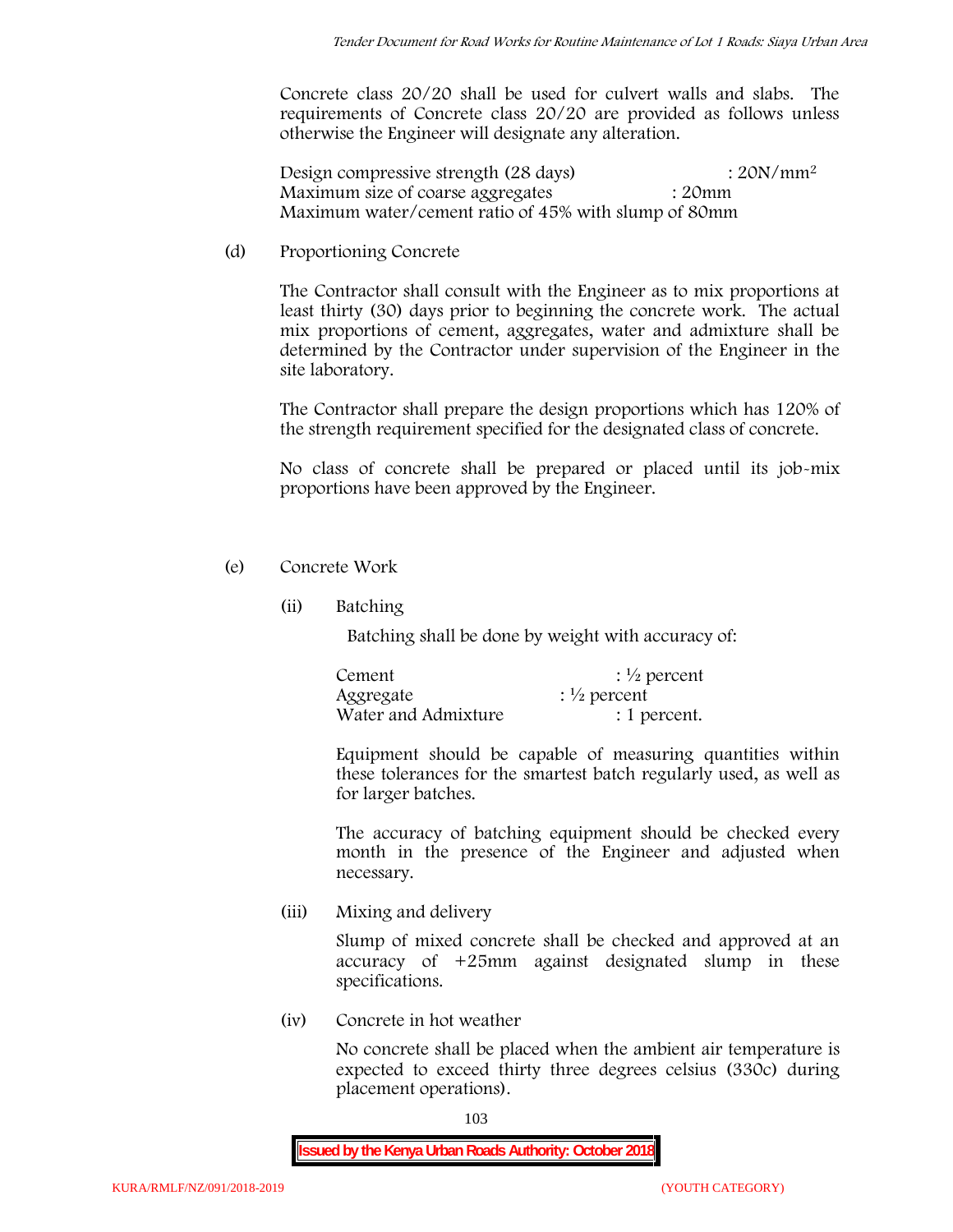*Tender Document for Road Works for Routine Maintenance of Lot 1 Roads: Siaya Urban Area*

**(v) Concreting at night**

No concrete shall be mixed, placed or finished when natural light is insufficient, unless an adequate approved artificial lighting system is operated; such night work is subject to approval by the engineer.

**(vi) Placing**

In preparation of the placing of concrete, the interior space of forms shall be cleaned and approved by the engineer prior to placing concrete. All temporary members except tie bars to support forms shall be removed entirely from the forms and not buried in the concrete. The use of open and vertical chute shall not be permitted unless otherwise directed by the engineer.

The Contractor shall provide a sufficient number of vibrators to properly compact each batch immediately after it is placed in the forms.

(f) **Measurement and Payment**

Measurements for the Concrete Works Class 20/20 of culvert walls and slabs shall be made in cubic metres for the walls and slabs actually constructed, measured from their dimensions shown on the Drawings. Payment for the Concrete Works (Class 20/20) of culvert walls and slabs shall be the full compensation for furnishing all materials of the concrete mixing, delivering, placing and curing the concrete, equipment and tools, labour and other incidental necessary for the completion of the work in accordance with the Drawings and these Specifications and as directed by the Engineer.

## **SECTION 20 - ROAD FURNITURE**

## **2001 ROAD RESERVE BOUNDARY POSTS**

Road reserve boundary posts shall be provided as directed by the Engineer and in compliance with Standard Specification clause 2001. They shall be placed at 50m intervals along the boundary of the road reserve.

## **2003 EDGE MARKER POST**

Edge marker post shall be provided as directed by the Engineer and in compliance with Standard Specification clause clause 2003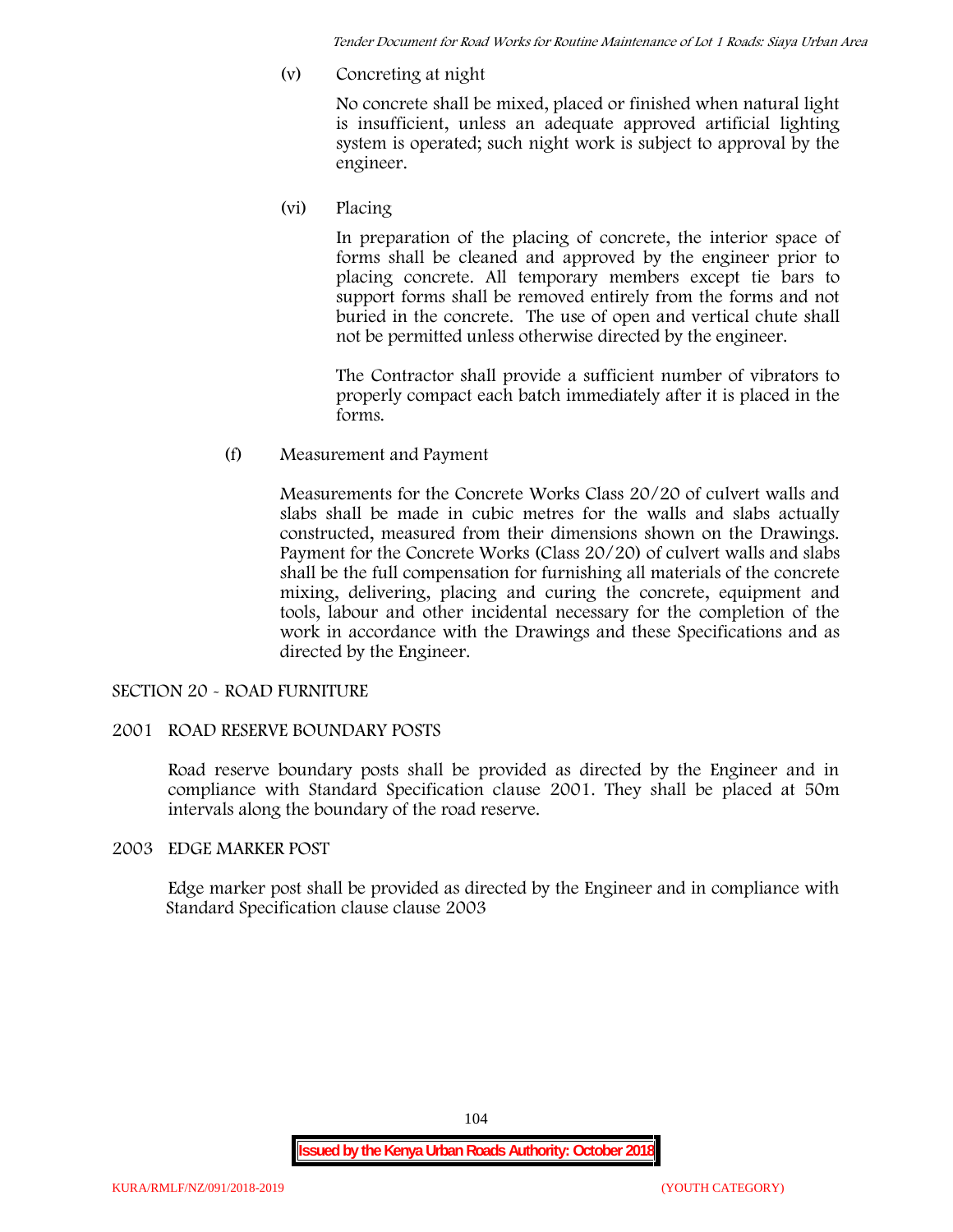#### **2004 PERMANENT ROAD SIGNS**

Permanent Road Signs shall be provided as directed by the Engineer and in compliance with the requirements of the "Manual for Traffic Signs in Kenya" Part II and standard Specification clause 2004.

### **2004B EXISTING ROAD SIGNS**

Where directed by the Engineer, the Contractor shall take down road signs including all posts, nuts, bolts and fittings, and remove and dispose of the concrete foundation and backfill the post holes. The signs shall be stored as directed by the Engineer.

Measurement and payment for taking down road signs shall be made by the number of signs of any type and size taken down, cleaned and stored as directed.

#### **2005 ROAD MARKING**

Paint for road marking shall be internally reflectorised hot applied thermoplastic material in accordance with Clause 219 of the Standard Specification.

The rates inserted in the Bills of Quantities for road marking shall include for prior application of approved tack coat.

## **2005A RAISED PAVEMENT MARKERS – ROAD STUDS**

### **MATERIAL**

Road studs are moulded of acrylonitrile butadiene styrene (ABS) conforming to ASTM Specification D1788 – 68, class  $5 - 2 - 2$  shell filled with inert, thermosetting compound and filler. The lens portion of the marker of the marker is of optical menthly methacrylic.

#### **CONSTRUCTION**

The road studs shall be constructed of high impact ABS containing a multi-biconvex glass lens reflector system. It shall be of monolithic construction, and not less than 98.5. m2. The height of the marker shall not exceed 17mm and the underside shall contain a non-honeycomb base (flat).

#### **REQUIREMENTS**

The markers shall conform to the following requirements

**Colour**

Shall be white, yellow or red as specified and the Retro – reflectance values should conform to the testing procedures of ASTME 809.

### **Impact Resistance**

The market shall not crack or break when tested using a 1000**-**gram weight from a height of 1 metre. (ASTM D 2444) or BS 3900 Part E3.

## **Resistance to Water Penetration**

105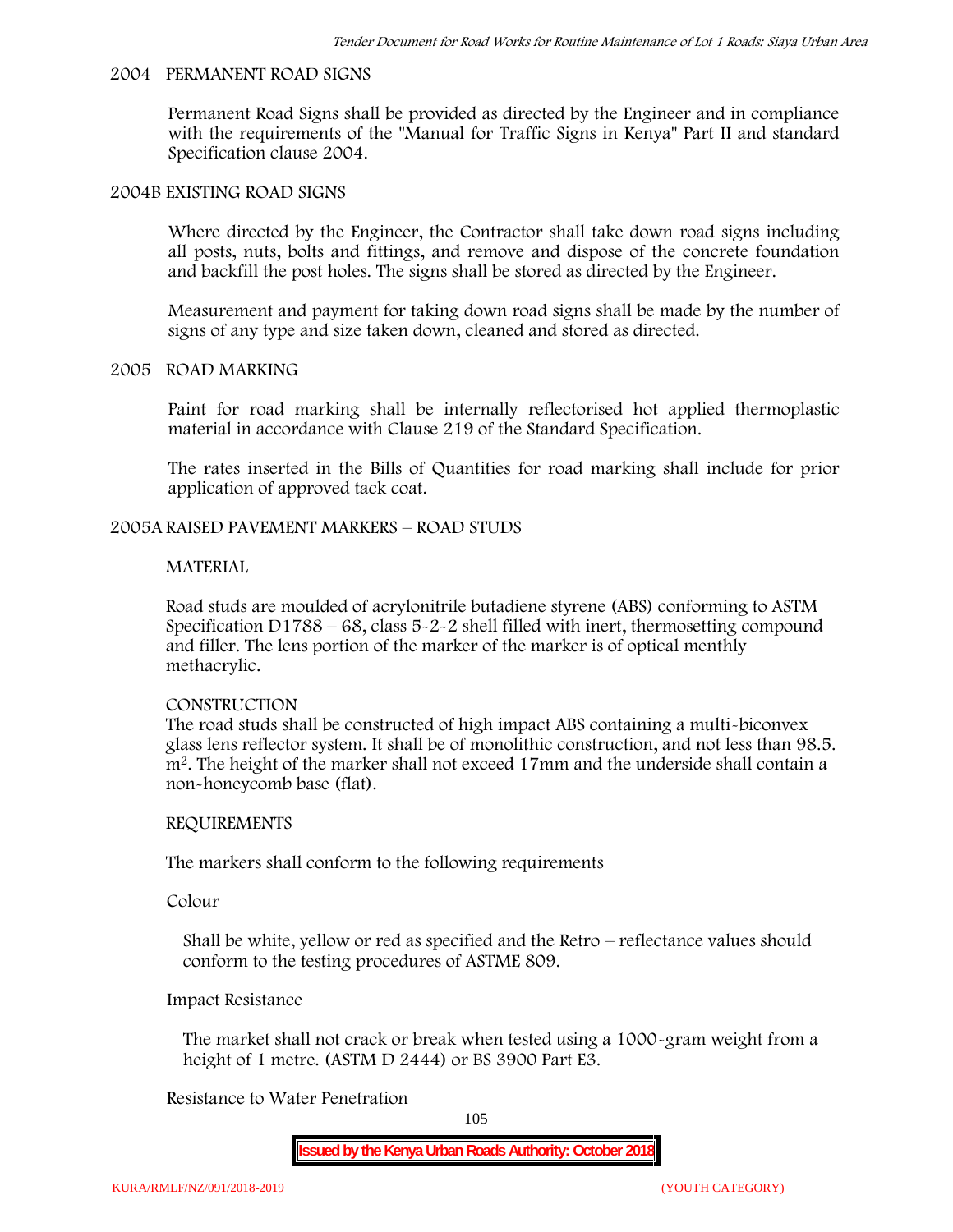Shall not have water penetration behind the lens after submerged in a water bath at 70 + 50 oF for 10 minutes. And it should still meet the reflectance Requirement. BS 998.

**Heat Resistance**

Shall comply with the initial brightness as per BS 873 Part IV of 1978

**Night Visibility**

The marker shall be bright as per BS 873 Part IV of 1978

**Compression Resistance**

There shall be no cracking sound at a pressure lower than 25 tones as per BS 873 Part IV of 1978.

**Corrosion Resistance**

After immersing a sample of Road stud in a solution containing 30g/1 of sodium chloride for 30 days, there shall not be any signs of corrosion **-**(BS998).

**NOTE**: These markers are intended for application directly to pavement surfaces and are compatible with raised pavement makers. These adhesives should be of high quality and tested for conformance to customer requirements.

### **ADHESIVES**

They shall be of Resin Type–Epoxy of 2 different components part 1 and 2 i.e Adhesive and Reactor without any volatile solvents in both.

| Pot life:             | not less than 20 minutes at 20 $\degree$ C  |
|-----------------------|---------------------------------------------|
| Rotational cure time: | between 20 and 30 minutes at 20 $\degree$ C |
| Hard cure:            | Between 40 and 60 minutes at 20 $\degree$ C |

## **APPLICATION INSTRUCTION**

**Preparation of Pavements**

Make sure that the road surface is absolutely dry and free of oil and grease**.**

**Mixing of Adhesive**

Pour component B into the container of component A. Stir mixture by hand with a wooden or metal stick until uniform Grey Tint without a striae is obtained.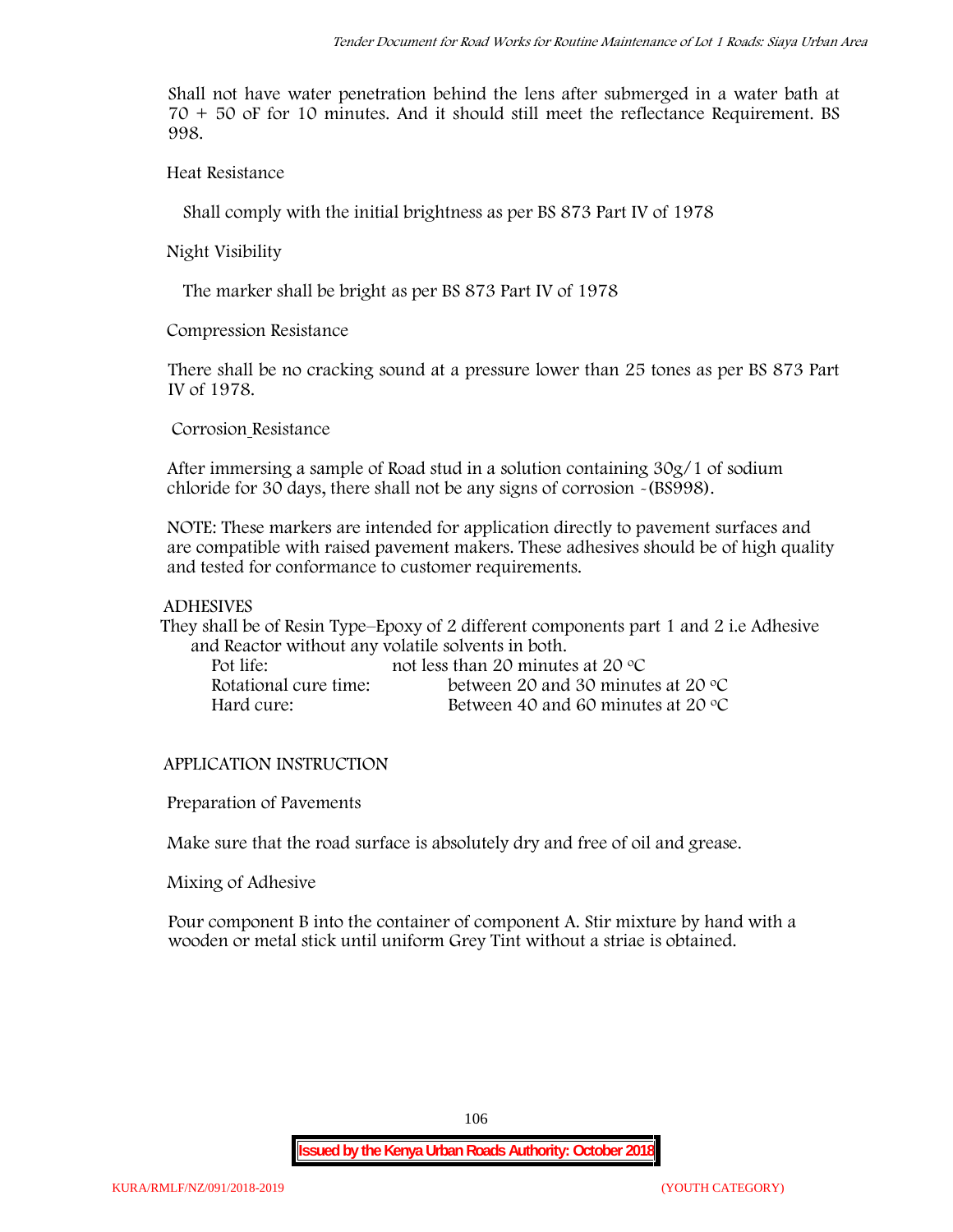### **Installation**

Pour the mixture on to the underside of the road stud. Then place the road stud firmly on the road surface. Adhesive should stand out for about 5mm to 10 mm over the edges of the stud.

**Protection from the Traffic**

Protect studs from traffic for 2 hours until the adhesive has properly hardened. Try by touching the adhesive.

**NUMBER OF STUDS NEEDED FOR LABORATORY TESTS.**

In order to approve a particular type of road stud, 4 sample road studs of each colour shall be submitted.

## **2006 GUARDRAILS**

Contrary to the Standard Specification, guardrail posts shall be concrete 200 mm diameter set vertically at least 1.2m into the shoulder as directed by the Engineer. Spacer blocks shall also be made of concrete.

Beams for guardrails shall be "Armco Flexbeam" or similar obtained from a manufacturer approved by the Engineer.

## **2007 KERBS**

a) **Vertical Joints**

Vertical joints between adjacent Kerbs shall not be greater than 5 mm in width and shall be filled with a mortar consisting of 1:3 cement: sand by volume.

## b) **Transition between flush and raised kerbs**

The transition between flush and raised kerbs (e.g. at bus bays) shall be termed as ramped kerbs. The transition between flush and raised kerbs shall occur within a length of 2.0 m.

## **2008 KILOMETRE MARKER POSTS**

Kilometre marker posts shall be provided as directed by the Engineer and in compliance with Standard Specification clause 2008.

## **2009 RUMBLE STRIPS**

Where directed by the Engineer, the Contractor shall provide, place, trim, shape and compact to line and level asphalt concrete rumble strips on the finished shoulders. This shall be done to the satisfaction of the Engineer

# **2011 MEASUREMENT AND PAYMENT**

107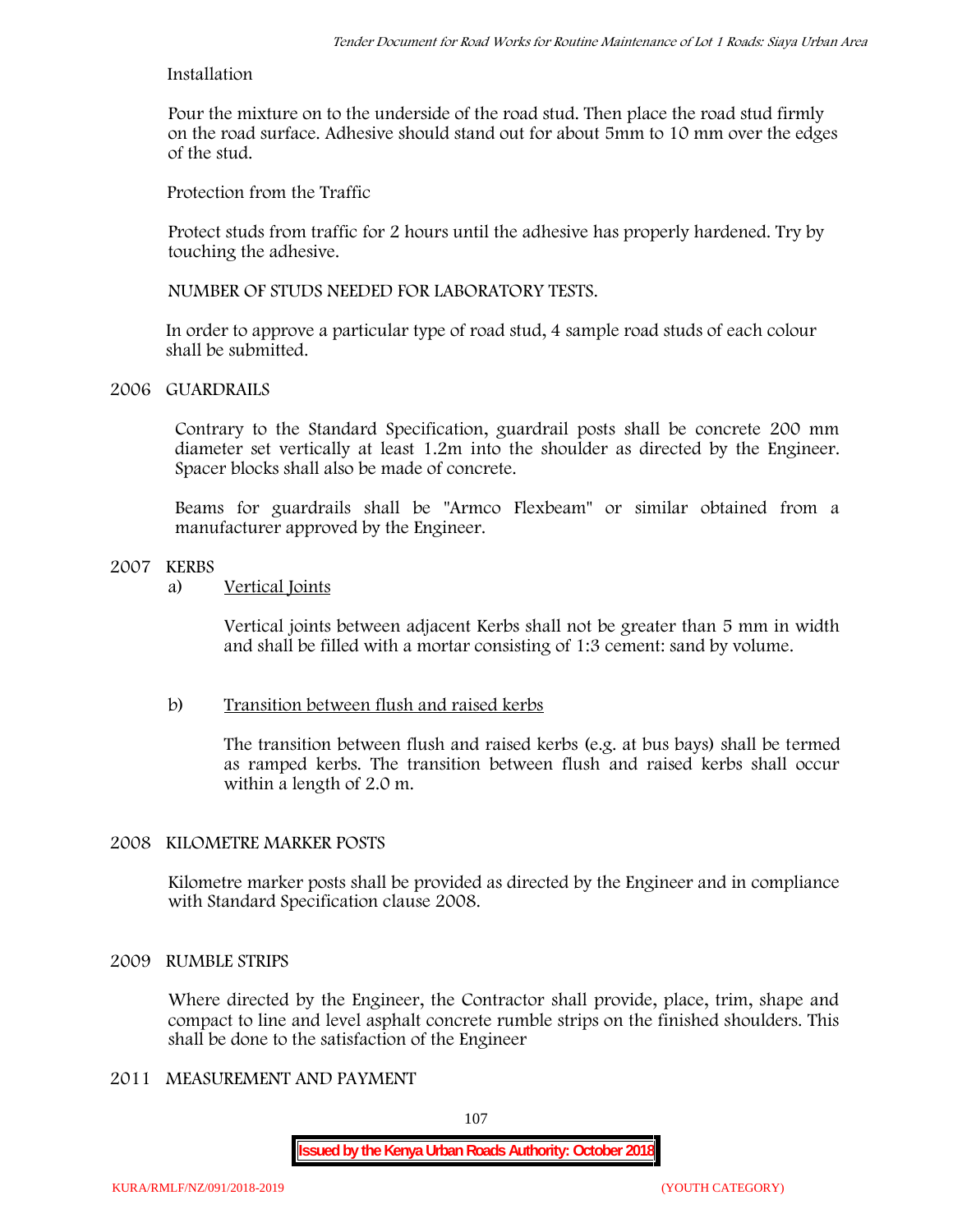### **Road reserve boundary posts**

Road reserve boundary posts shall be measured by the number erected

### **Permanent road signs**

Permanent road signs shall be measured by the number of each particular size erected.

### **Road marking**

Road markings in yellow or white material shall be measured in square metres calculated as the plan area painted.

### **Road Studs**

Road studs shall be measured by the number of each particular size erected.

### **Guardrail**

Guardrail shall be measured by the metre as the length of the guardrail constructed.

**Kerbs**

Kerbs shall be measured by the metre as the length of kerb constructed

### **SECTION 22-DAYWORKS**

### **2202 MEASUREMENTS AND PAYMENT**

(a) Plant

Where items of major plant listed in the schedule of Day works are specified by type (e.g. Concrete mixer etc.) the power rating if such items of plant are provided by the Contractor shall not be lower than the power ratings of such plant manufactured within the last two years prior to the date of BID. Any item of major plant employed upon Dayworks that has a power rating lower than specified above shall be paid for at rates lower than those in the schedule of Dayworks. The reduction in the rate payable shall be in proportion to the reduction in power rating below that specified above.

#### **SECTION 23: CONCRETE PAVING BLOCKS**

This works shall consist of providing, laying and fixing of concrete paving blocks and concrete paving slabs on a sand base on the driveway and walkways and other areas as directed by the Engineer.

### **a. Concrete Paving Blocks**

The paving blocks shall be of type S of any shape fitting within a 295 mm square coordinating space and a work size thickness of at least 30 mm. The blocks shall confirm to the requirements of BS 6717:Pt. 1:1986 or Kenya standard equivalent.

The laying shall be broken at intervals of 50 m by concrete ribs of class 25 concrete.

108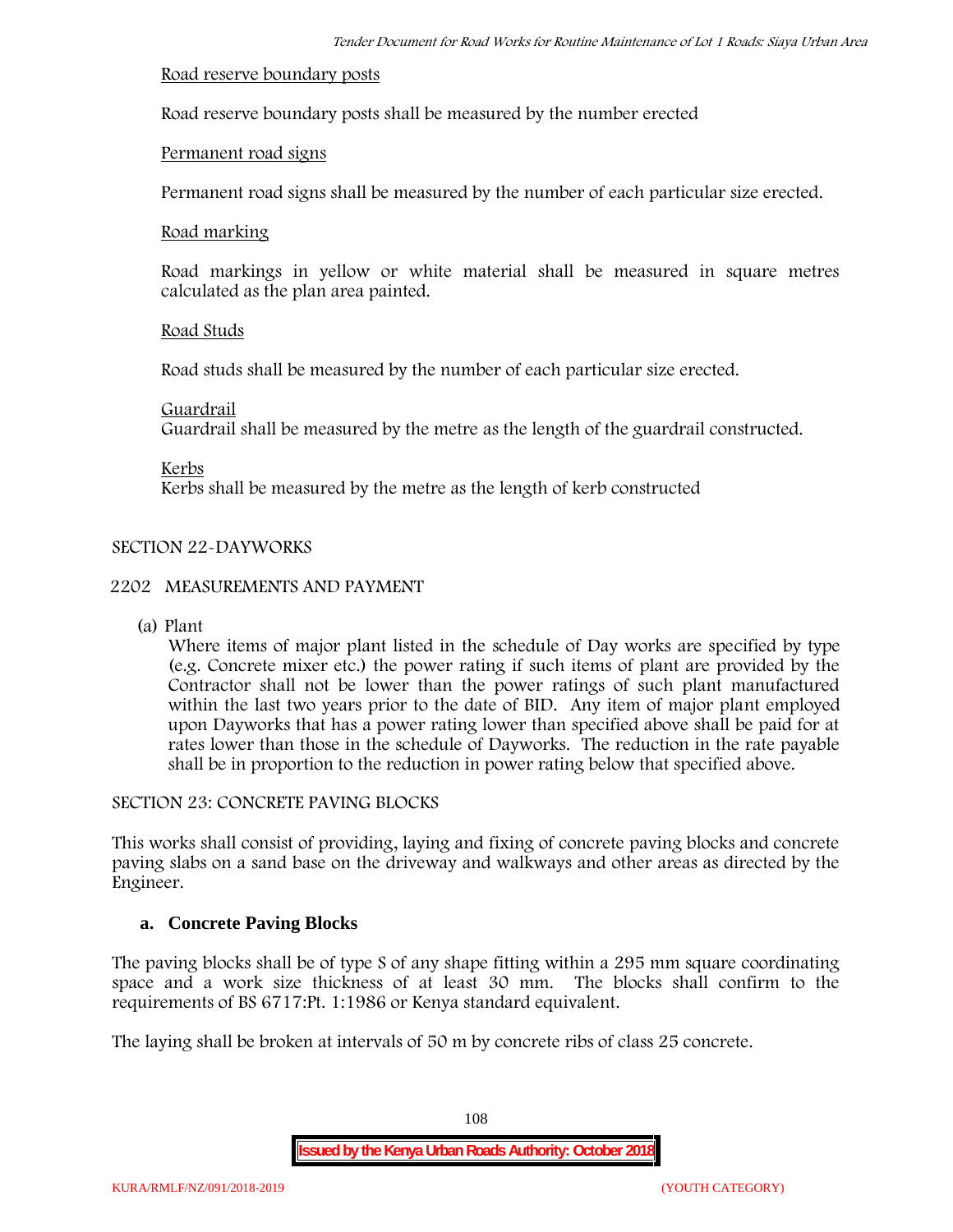The blocks shall be laid on a 40 mm minimum sand base whose specifications are as in section (b) of this specification.

### **b. Sand For Sand Base**

Sand used as bedding for paving blocks and slabs shall be natural sand either pit or river sand. The grading shall conform and be parallel as much as possible to  $KSO2 - 95$  Parts 1 &2: 1984 for zones 1,2 or 3. The other requirements shall be as specified in section 1703 (c ) of Standard Specifications.

### **c. Measurement and Payment**

Payment for paving blocks and paving slabs shall be by square metre laid. The rate quoted would include the cost of haulage to site of the blocks, slabs and sand, as no extra payment shall be made for haulage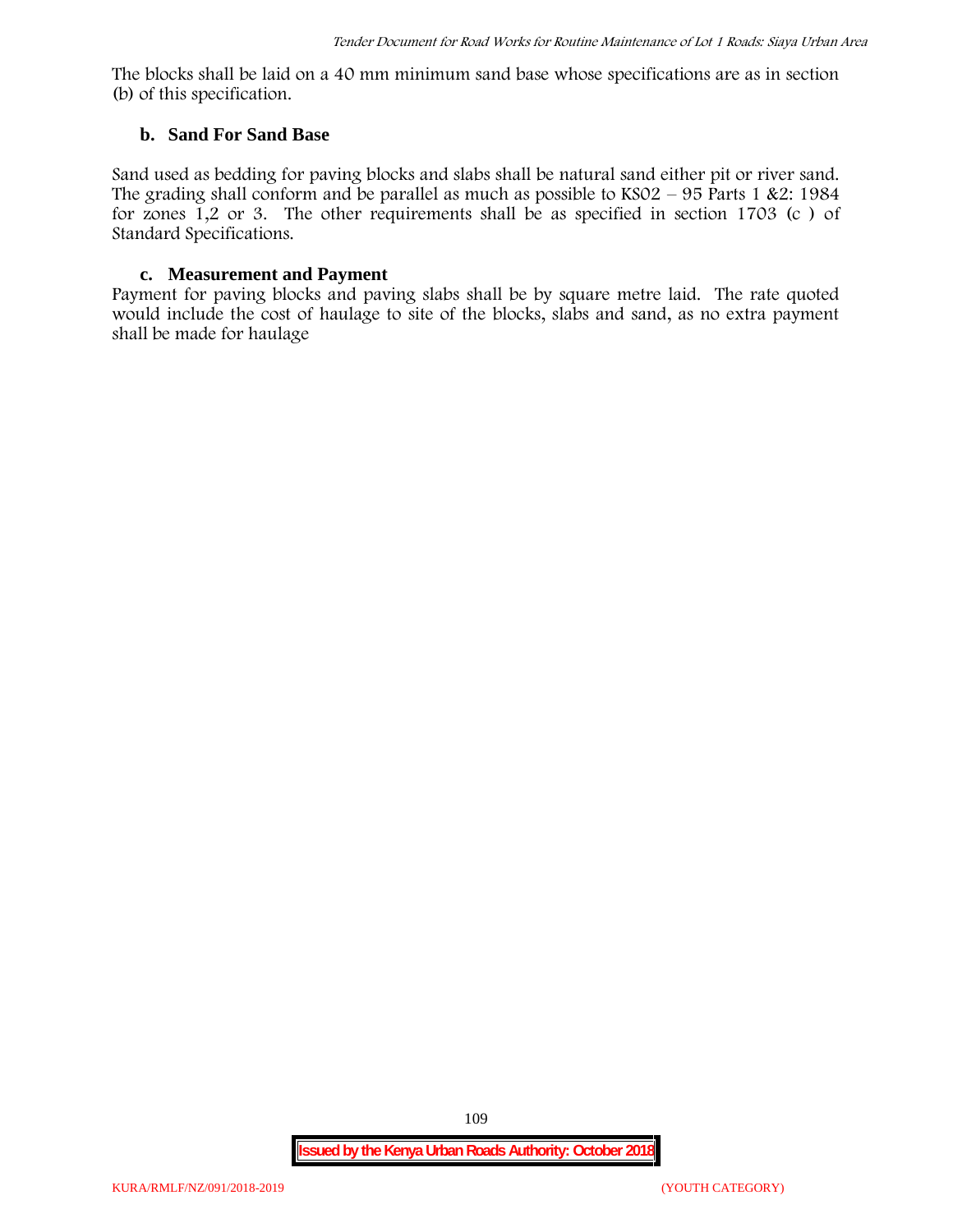**SECTION VI: SUPERVISION AND CONTRACT EVALUATION MANUAL 2012**

The Manual refers to the Ministry of Roads 'Supervision and Contract evaluation Manual for Road Maintenance Works 2012.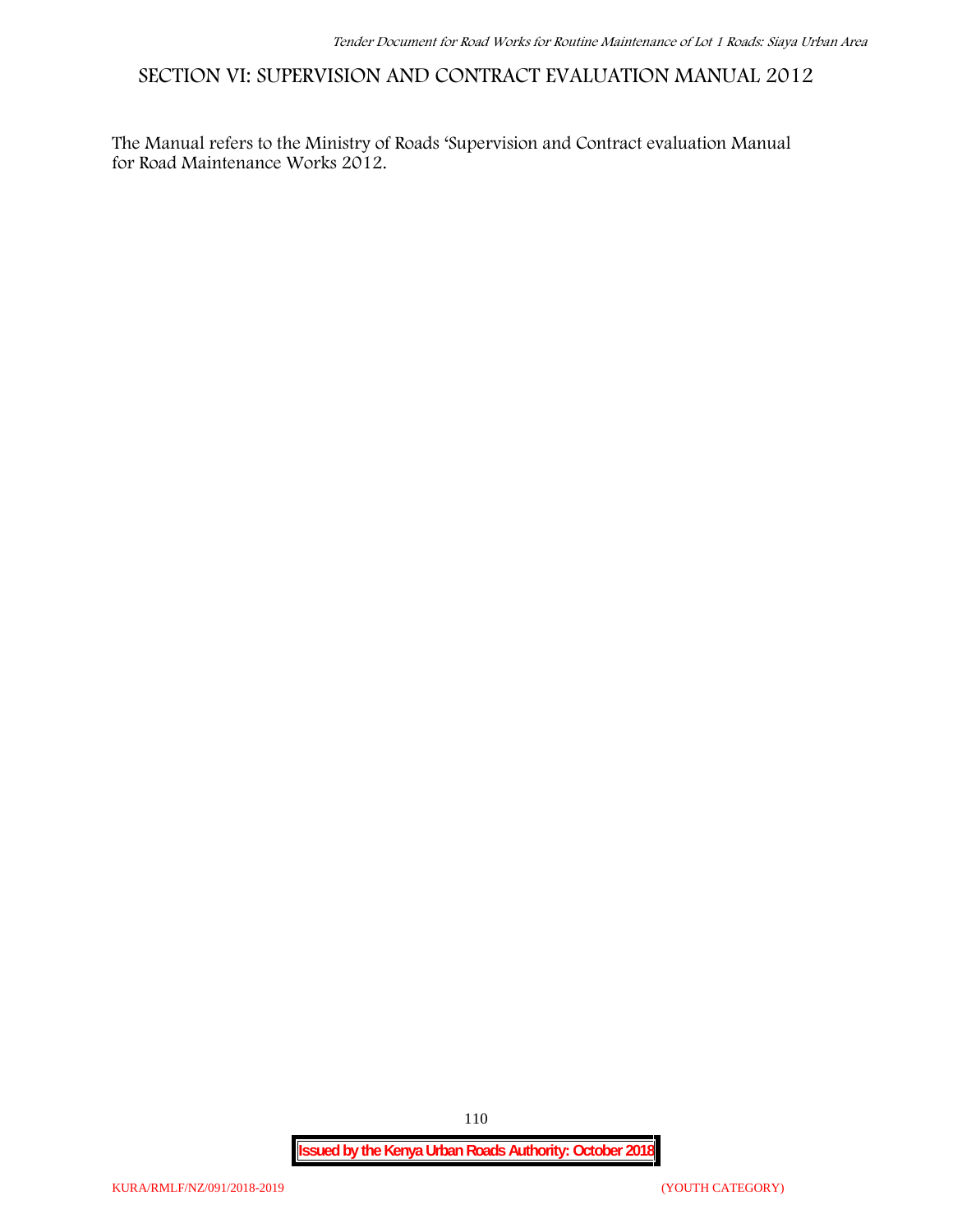## **SECTION VII: DRAWINGS**

The bidder shall provide design drawings on A3 sheets including plan and profile, typical cross-sections, layouts and standard drawings, setting out data and design reports which should include design standards used and key project features as described in section 14.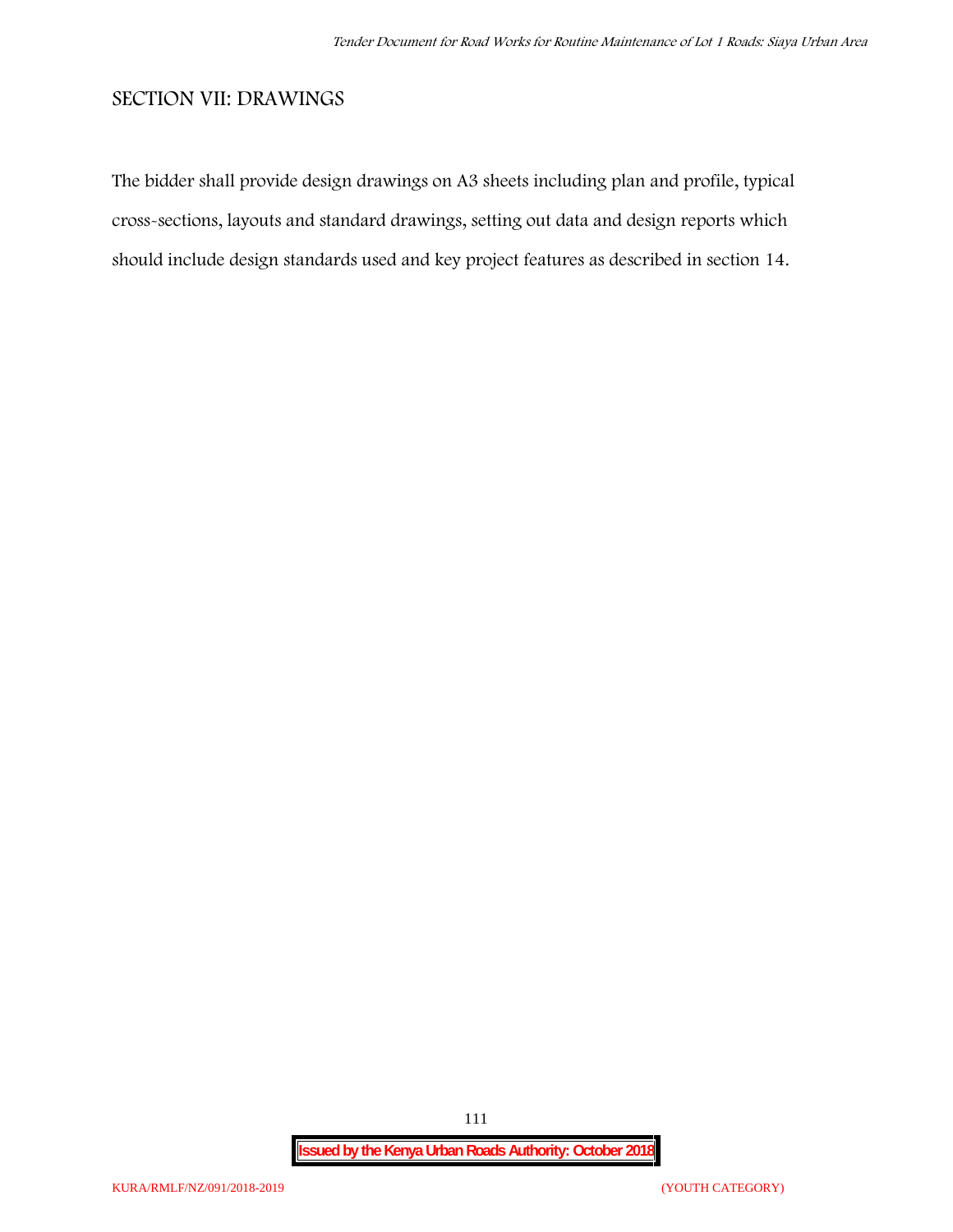## **SECTION VIII: ROAD MAINTENANCE MANUAL**

The Manual refers to the Ministry of Roads 'Road Maintenance Manual, May 2010 Edition'.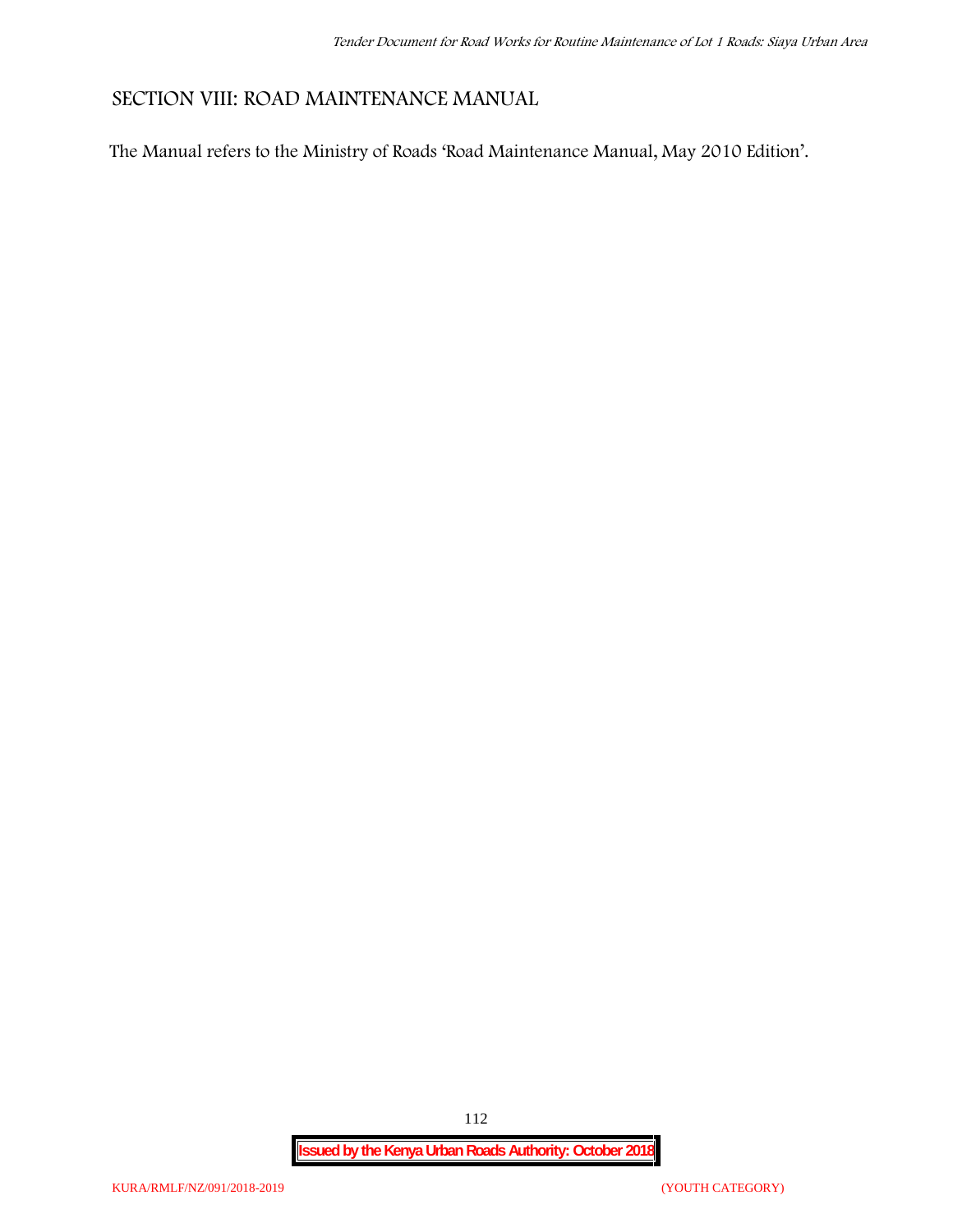# **SECTION IX: BILLS OF QUANTITIES**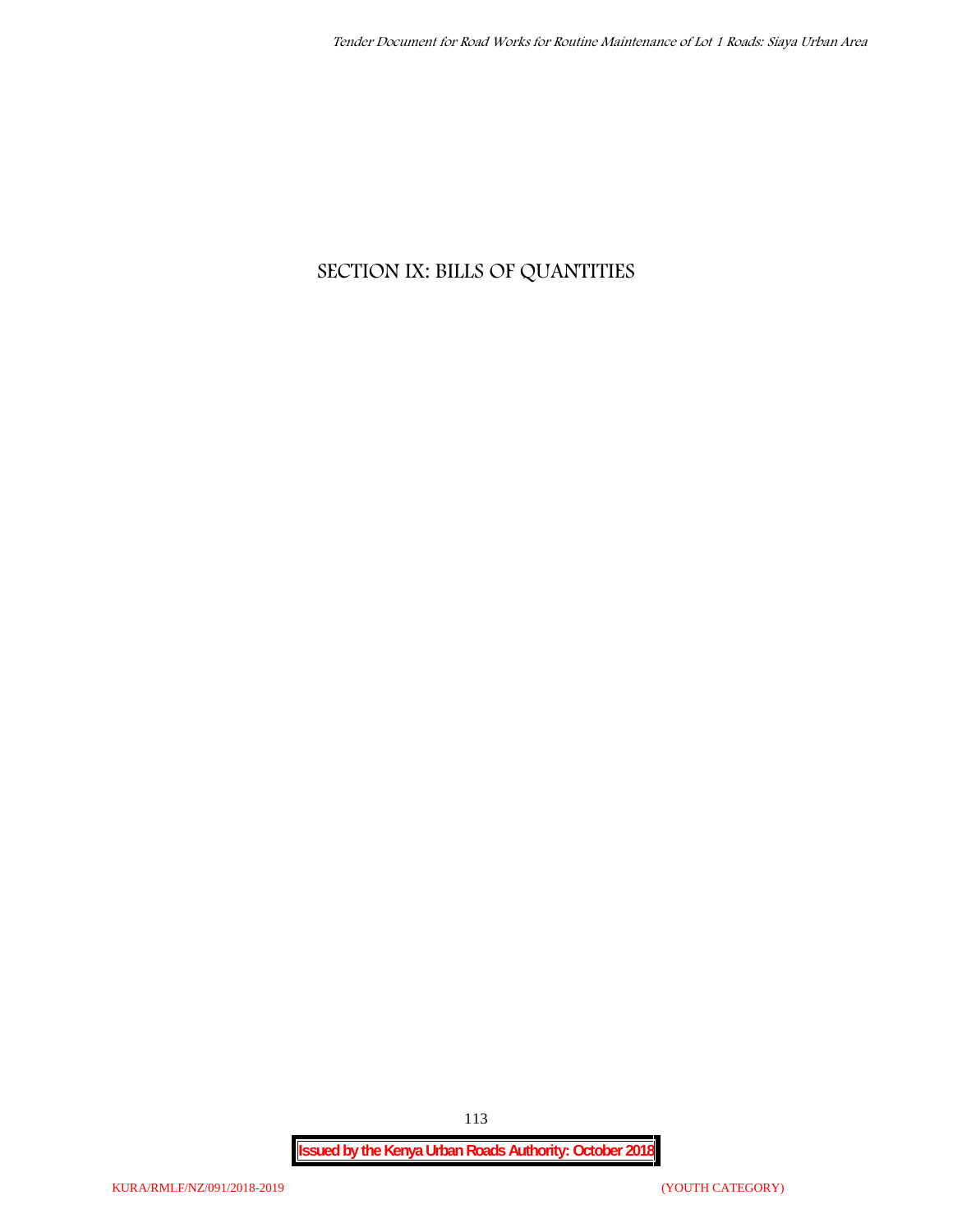### **PREAMBLE TO BILL OF QUANTITIES**

- 1. The Bills of Quantities forms part of the Contract Documents and are to be read in conjunction with the Instructions to Bidders, Conditions of Contract Parts I and II, Specifications and Drawings.
- 2. The brief description of the items in the Bills of Quantities is purely for the purpose of identification, and in no way modifies or supersedes the detailed descriptions given in the conditions of Contract and Specifications for the full direction and description of work and materials.
- 3. The Quantities set forth in the Bills of Quantities are estimated, representing substantially the work to be carried out, and are given to provide a common basis for bidding and comparing of Bids. There is no guarantee to the Contractor that he will be required to carry out all the quantities of work indicated under any one particular item or group of items in the Bill of Quantities. The basis of payment shall be the Contractor's rates and the quantities of work actually done in fulfilment of his obligation under the Contract.
- 4. The prices and rates inserted in the Bills of Quantities will be used for valuing the work executed, and the Engineer will only measure the whole of the works executed in accordance with this Contract.
- 5. The rates inserted in any road in the tender shall apply to other roads within the same lot upon written instructions to be issued by the Engineer or his representative during execution of works and shall be used only to pay for activities of similar description and nature which may not have been included in the Bills of Quantities for that road.
- 6. A price or rate shall be entered in ink against every item in the Bills of Quantities with the exception of items that already have Provisional sums affixed thereto. The bidders are reminded that no "nil" or "included" rates or "lump-sum" discounts will be accepted. The rates for various items should include discounts if any. Bidders who fail to comply will be disqualified.
- 7. Provisional sums (including Dayworks) in the Bills of Quantities shall be expended in whole or in part at the discretion of the Engineer or his representative.
- 8. Where there are no quantities against the line item especially on dayworks, the bidder shall only fill his rates
- 9. Quantified instructions shall be extracted from the main BOQ for purposes of part implementation of the works and interim measurements/payments shall be based on the quantified instructions read together with the bills of quantities.

The price and rates entered in the Bills of Quantities shall, except insofar as it is otherwise provided under the Contract, include all Constructional plant to be used, labour, insurance, supervision, compliance testing, materials, erection, maintenance of works, overheads and profits, taxes and duties together with all general risks, liabilities and obligations set out or implied in the Contract, transport, electricity and telephones, water, use and replenishment of all consumables, including those required under the contract by the Engineer and his staff.

Errors in the pricing of the Bills of Quantities will be corrected in accordance with Clause (29) of instructions to bidders.

114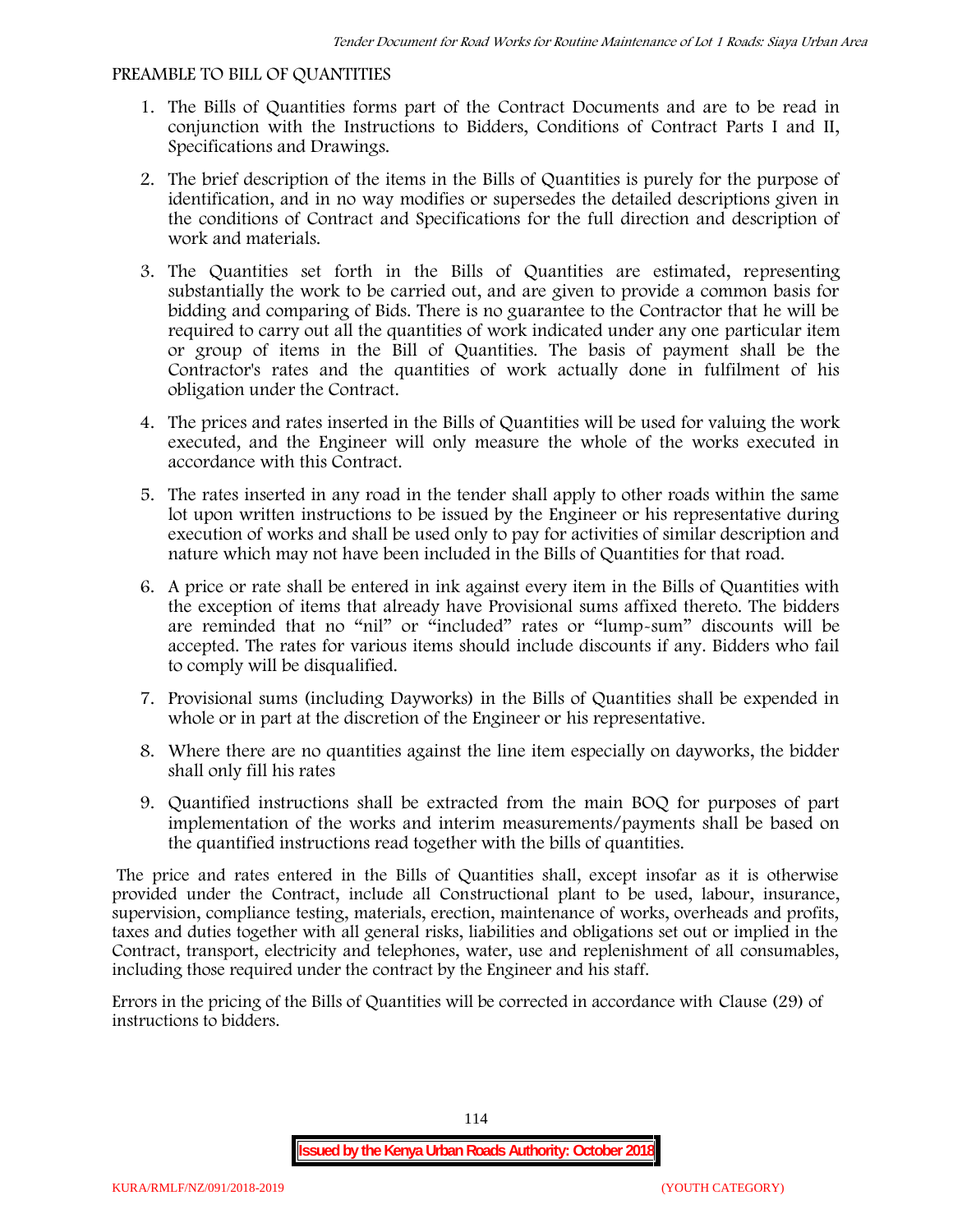|                    | <b>BILL OF QUANTITIES</b>   |                                                                                                                                                                          |              |                                 | 2018-2019                            |                                                   |
|--------------------|-----------------------------|--------------------------------------------------------------------------------------------------------------------------------------------------------------------------|--------------|---------------------------------|--------------------------------------|---------------------------------------------------|
|                    | <b>Activity Group Title</b> |                                                                                                                                                                          |              | Road<br>Code<br>Section<br>Name | (1.5KM)                              | Water - DC Residence                              |
| <b>Bill</b><br>No. | <b>ITEM CODE</b>            | <b>DESCRIPTION</b>                                                                                                                                                       | Quantity     | <b>UNIT</b>                     | Unit<br>Bid<br><b>RATE</b><br>(Kshs) | <b>Bill Item</b><br>Cost<br>without<br>VAT (KSHs) |
| $\mathbf{1}$       | 01-80-010                   | Allow a prime cost of sum for material<br>testing as directed by the Engineer                                                                                            | $\mathbf{1}$ | PC SUM                          | 8,000.00                             | 8,000.00                                          |
| $\mathbf{1}$       | 01-80-011                   | Extra over item 01-80-010 for<br>contractors' overheads and profits                                                                                                      | $\mathbf{1}$ | %                               |                                      |                                                   |
| $\mathbf{1}$       | 01-80-026                   | Allow a prime cost sum for the REs<br>miscellaneous account                                                                                                              | $\mathbf{1}$ | PC SUM                          | 20,000.00                            | 20,000.00                                         |
| $\mathbf{1}$       | 01-80-027                   | Extra over 01-80-026 for profits and<br>overheads                                                                                                                        | $\mathbf{1}$ | $\%$                            |                                      |                                                   |
| $\mathbf{1}$       | 01-80-030a                  | Prime cost sum for payment of allowances<br>for Engineer's site staff (Permanent staff)                                                                                  | $\mathbf{1}$ | PC SUM                          | 75,000.00                            | 75,000.00                                         |
| $\mathbf{1}$       | 01-80-030b                  | Extra Over on Item 01-80-030a for the<br>Contractor's Overheads and Profit.                                                                                              | $\mathbf{1}$ | %                               |                                      |                                                   |
| $\mathbf{1}$       | 01-80-030                   | Allow a prime cost for attendance to the<br>RE's supervisory staff including overtime                                                                                    | $\mathbf{1}$ | PC SUM                          | 75,000.00                            | 75,000.00                                         |
| $\mathbf{1}$       | 01-80-031                   | Include percentage of PC sum in item 01-<br>80-030 for contractors overhead and<br>profit                                                                                | $\mathbf{1}$ | $\%$                            |                                      |                                                   |
| 8                  | 08-50-006                   | Drain cleaning                                                                                                                                                           | 800.000      | Metres                          |                                      |                                                   |
| 8                  | 08-60-030                   | Excavate for pipe culverts in soft material                                                                                                                              | 27.0         | Cub.<br>Metres                  |                                      |                                                   |
| 8                  | 08-60-033                   | Provide, lay and join 600mm inner dia<br>concrete pipes                                                                                                                  | 18.0         | Metres                          |                                      |                                                   |
| 8                  | 08-60-035                   | Concrete class 15/20 for bed and<br>surrounds and haunches                                                                                                               | 9.0          | Cub.<br>Metres                  |                                      |                                                   |
| 8                  | 08-60-036                   | Concrete class 25/20 for apron,<br>wingwalls and headwalls                                                                                                               | 6.0          | Cub.<br>Metres                  |                                      |                                                   |
| 8                  | 08-60-037                   | Provide and place A 142fabric mesh<br>reinforcement fabric                                                                                                               | 42.0         | Sq.<br>Metres                   |                                      |                                                   |
| 8                  | 08-60-003                   | Desilt and clean existing culverts to free-<br>flowing condition                                                                                                         | 60.0         | Metres                          |                                      |                                                   |
| 8                  | 08-60-047                   | Provide and place class 25/20 concrete<br>for drain lining                                                                                                               | 18.0         | Cub.<br>Metres                  |                                      |                                                   |
| 8                  | 08-90-019                   | Excavate in any material, cut to spoil the<br>excavated material, provide and install<br>IBD of dia. 600mm including single slab                                         | 100.0        | Metres                          |                                      |                                                   |
| 8                  | 08-90-045                   | Extra over item 08-90-019 for precast<br>side slabs of 600 x 225 x 75 mm                                                                                                 | 50.0         | Sq.<br>Metres                   |                                      |                                                   |
| 12                 | 12-50-004                   | Provide, lay, and compact hand packed<br>stone material including filling of voids<br>with stone dust and watering for Base<br>Layer repair as directed by the Engineer. | 75.0         | Cub.<br>Metres                  |                                      |                                                   |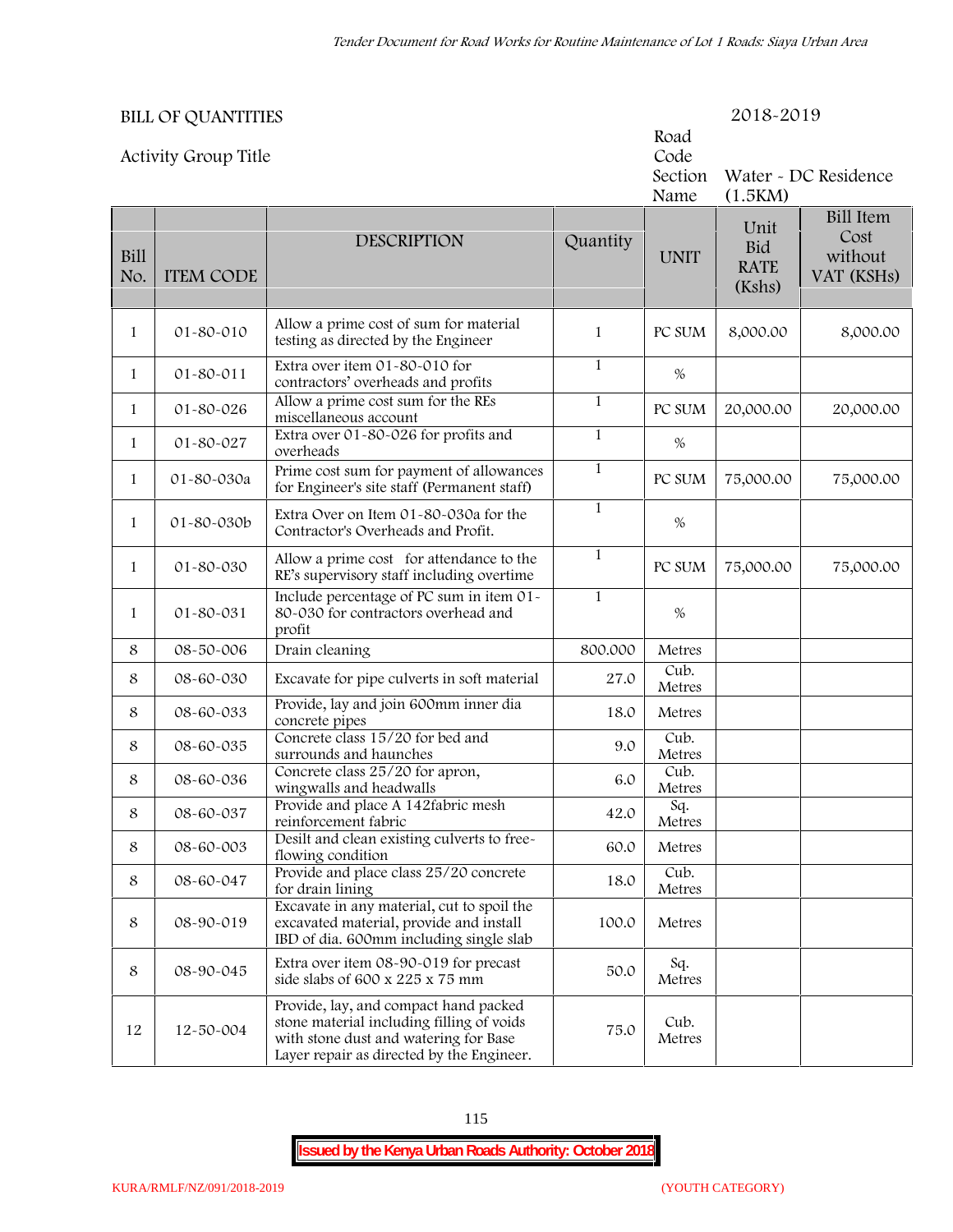| 15 | 15-92-001       | Provide and Spray MC 30 cut-back<br>bitumen as prime coat to carriageway,<br>shoulders, bus bays and junctions at rate<br>$0.8 - 1.2$ lts/m2 as prime coat | 600.0 | Litres         |  |
|----|-----------------|------------------------------------------------------------------------------------------------------------------------------------------------------------|-------|----------------|--|
| 16 | $16 - 50 - 008$ | Provide, lay and compact AC Type I for<br>repair to potholes and edge repair                                                                               | 10.0  | Cub.<br>Metres |  |
| 16 | 16-80-003       | Provide and spray K-160 as tack coat at a<br>rate of 0.8-1.0 L/sq metre as directed by<br>the Engineer                                                     | 300.0 | Litres         |  |
| 16 | 16-80-004       | Clearing and cutting of potholes and<br>failed areas                                                                                                       | 70.0  | Cub.<br>Metres |  |
| 22 | 22-50-002       | Unskilled Labour                                                                                                                                           | 50.0  | Person<br>days |  |
| 25 | 25-50-029a      | Collect, erect, brand, maintain publicity<br>sign and return to the employer upon<br>expiry of the contract period as instructed<br>by the Engineer.       | 1.00  | No.            |  |
|    |                 |                                                                                                                                                            |       |                |  |
|    |                 | Sub Total                                                                                                                                                  |       |                |  |
|    |                 | VAT @ 16%                                                                                                                                                  |       |                |  |
|    |                 | Total taken to Summary Page                                                                                                                                |       |                |  |

116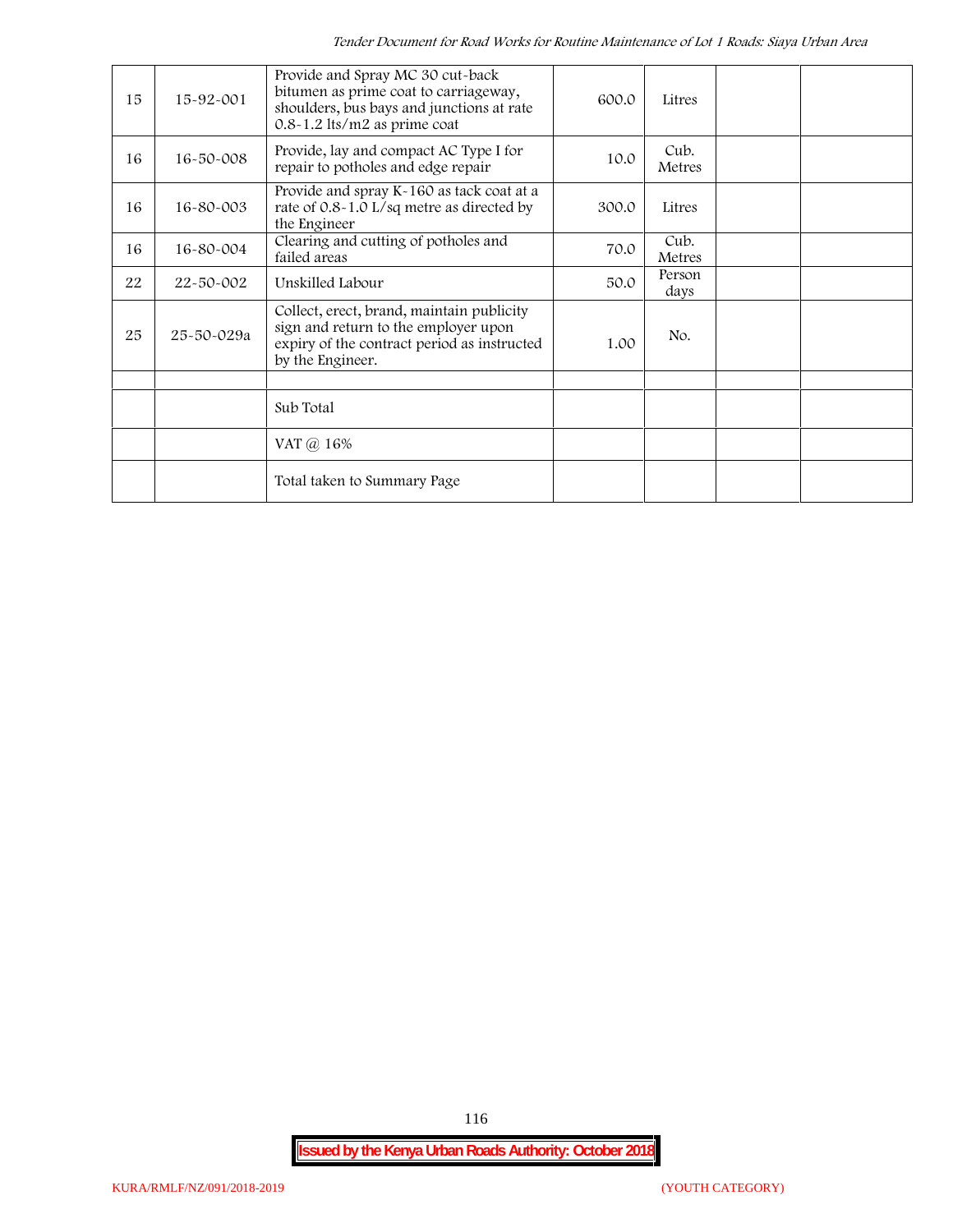|                    | <b>BILL OF QUANTITIES</b>   |                                                                                                                                                                                                  |           | Road            | 2018-2019                                   |                                                   |
|--------------------|-----------------------------|--------------------------------------------------------------------------------------------------------------------------------------------------------------------------------------------------|-----------|-----------------|---------------------------------------------|---------------------------------------------------|
|                    | <b>Activity Group Title</b> |                                                                                                                                                                                                  |           | Code            | UCB3-Siaya                                  |                                                   |
|                    |                             |                                                                                                                                                                                                  |           | Section<br>Name | Law Court - B9<br>(1.8KM)                   | Through Post Office                               |
| <b>Bill</b><br>No. | <b>ITEM</b><br>CODE         | <b>DESCRIPTION</b>                                                                                                                                                                               | Quantity  | <b>UNIT</b>     | Unit<br><b>Bid</b><br><b>RATE</b><br>(Kshs) | <b>Bill Item</b><br>Cost<br>without<br>VAT (KSHs) |
| $\mathbf{1}$       | 01-80-010                   | Allow a prime cost of sum for material<br>testing as directed by the Engineer                                                                                                                    | 8,000.00  | PC SUM          | 1.00                                        | 8,000.00                                          |
| 1                  | 01-80-011                   | Extra over item 01-80-010 for contractors'<br>overheads and profits                                                                                                                              | 8,000.00  | %               |                                             |                                                   |
| $\mathbf{1}$       | 01-80-026                   | Allow a prime cost sum for the REs<br>miscellaneous account                                                                                                                                      | 20,000.00 | PC SUM          | 1.00                                        | 20,000.00                                         |
| $\mathbf{1}$       | 01-80-027                   | Extra over 01-80-026 for profits and<br>overheads                                                                                                                                                | 20,000.00 | $\%$            |                                             |                                                   |
| $\mathbf{1}$       | 01-80-030a                  | Prime cost sum for payment of allowances<br>for Engineer's site staff (Permanent staff)                                                                                                          | 50,000.00 | PC SUM          | 1.00                                        | 50,000.00                                         |
| $\mathbf{1}$       | 01-80-030b                  | Extra Over on Item 01-80-030a for the<br>Contractor's Overheads and Profit.                                                                                                                      | 50,000.00 | %               |                                             |                                                   |
| $\mathbf{1}$       | 01-80-030                   | Allow a prime cost for attendance to the<br>RE's supervisory staff including overtime                                                                                                            | 50,000.00 | PC SUM          | 1.00                                        | 50,000.00                                         |
| $\mathbf{1}$       | 01-80-031                   | Include percentage of PC sum in item 01-<br>80-030 for contractors overhead and profit                                                                                                           | 50,000.00 | %               |                                             |                                                   |
| 4                  | 04-50-004                   | Light Bush Clearing                                                                                                                                                                              | 3,607.00  | Sq.<br>Metres   |                                             |                                                   |
| 8                  | 08-50-006                   | Drain cleaning                                                                                                                                                                                   | 900.00    | Metres          |                                             |                                                   |
| 8                  | 08-50-034                   | Desilt and clean existing culverts to free-<br>flowing condition                                                                                                                                 | 60.00     | Metres          |                                             |                                                   |
| 15                 | 15-80-009                   | Provide, transport, lay and roll 10/14 mm<br>precoated chipping with MC 30 as a single<br>seal on AC type 1 on carriageway at a rate<br>of 80 - 120 $m^2/m^3$ or as directed by the<br>Engineer. | 48.00     | Cub.<br>Metres  |                                             |                                                   |
| 15                 | 15-92-002                   | Provide, heat and spray 80/100 pen grade<br>bitumen for 1st seal on carriageway, on<br>shoulders, bus bays and junction at rate of<br>$0.9 - 1.2$ lts/m2                                         | 3,360.00  | Litres          |                                             |                                                   |
| 16                 | 16-50-008                   | Provide, lay and compact AC Type I for<br>repair to potholes and edge repair                                                                                                                     | 13.00     | Cub.<br>Metres  |                                             |                                                   |
| 16                 | 16-80-003                   | Provide and spray K-160 as tack coat at a<br>rate of 0.8-1.0 L/sq metre as directed by the<br>Engineer                                                                                           | 400.00    | Litres          |                                             |                                                   |
| 16                 | 16-80-004                   | Clearing and cutting of potholes and failed<br>areas                                                                                                                                             | 80.000    | Cub.<br>Metres  |                                             |                                                   |
| 22                 | 22-50-002                   | Unskilled Labour                                                                                                                                                                                 | 50.0      | Person<br>days  |                                             |                                                   |
|                    |                             | Sub Total                                                                                                                                                                                        |           |                 |                                             |                                                   |
|                    |                             | VAT @ 16%                                                                                                                                                                                        |           |                 |                                             |                                                   |
|                    |                             | Total taken to Summary Page                                                                                                                                                                      |           |                 |                                             |                                                   |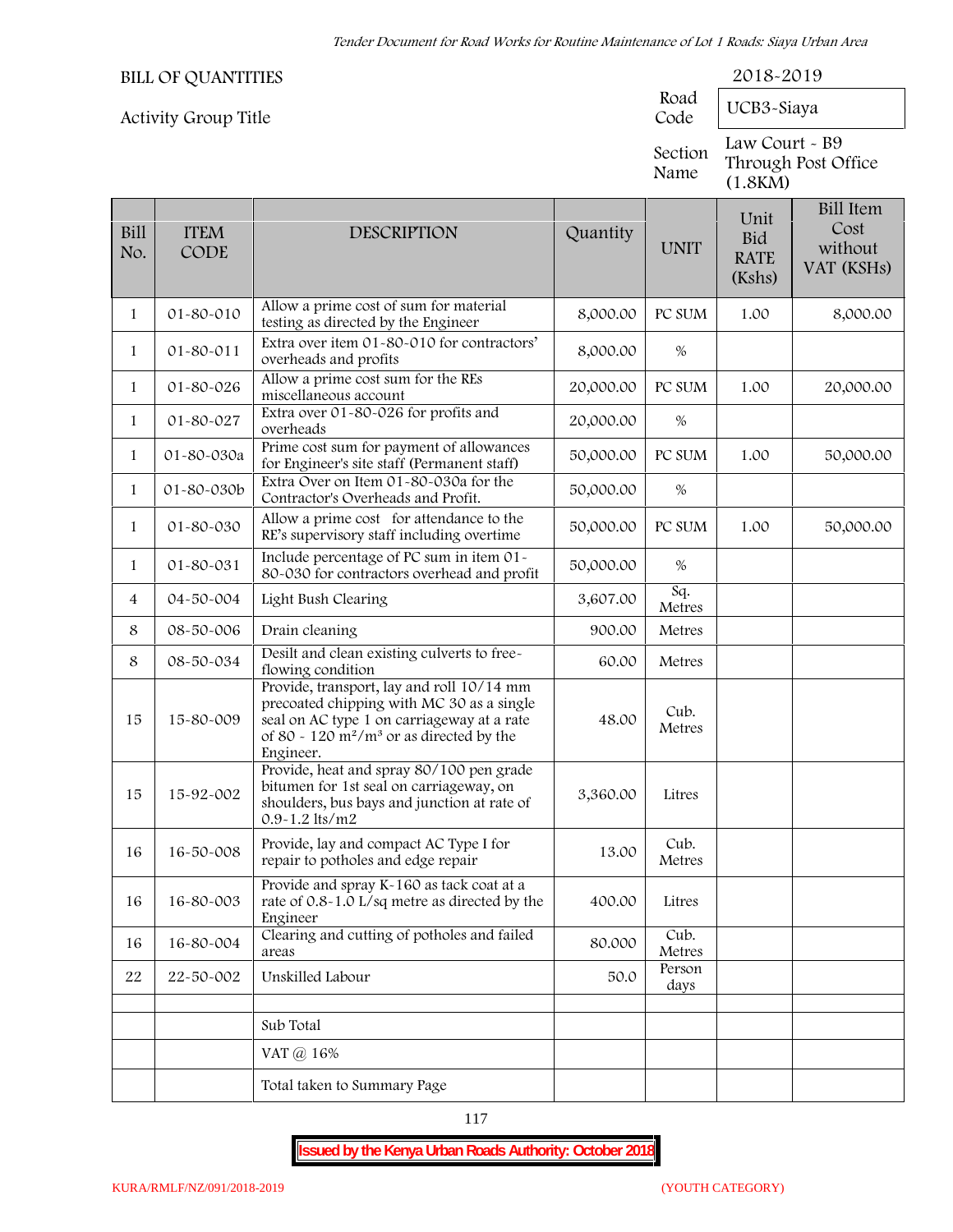|                | <b>BILL OF QUANTITIES</b>   |                                                                                                                |            |                 |                                      | 2018-2019                                      |
|----------------|-----------------------------|----------------------------------------------------------------------------------------------------------------|------------|-----------------|--------------------------------------|------------------------------------------------|
|                | <b>Activity Group Title</b> |                                                                                                                |            | Road<br>Code    |                                      | UCB10-Siaya                                    |
|                |                             |                                                                                                                |            | Section<br>Name |                                      | C116-B9 (2.9KM)                                |
| Bill<br>No.    | <b>ITEM CODE</b>            | <b>DESCRIPTION</b>                                                                                             | Quantity   | <b>UNIT</b>     | Unit<br>Bid<br><b>RATE</b><br>(Kshs) | <b>Bill Item</b><br>Cost without<br>VAT (KSHs) |
| $\mathbf{1}$   | $01 - 80 - 010$             | Allow a prime cost of sum for material<br>testing as directed by the Engineer                                  | 8,000.00   | PC SUM          | 1.00                                 | 8,000.00                                       |
| $\mathbf{1}$   | 01-80-011                   | Extra over item 01-80-010 for<br>contractors' overheads and profits                                            | 8,000.00   | $\%$            |                                      |                                                |
| $\mathbf{1}$   | $01 - 80 - 026$             | Allow a prime cost sum for the REs<br>miscellaneous account                                                    | 20,000.00  | PC SUM          | 1.00                                 | 20,000.00                                      |
| $\mathbf{1}$   | 01-80-027                   | Extra over 01-80-026 for profits and<br>overheads                                                              | 20,000.00  | $\%$            |                                      |                                                |
| $\mathbf{1}$   | 01-80-030a                  | Prime cost sum for payment of<br>allowances for Engineer's site staff<br>(Permanent staff)                     | 75,000.00  | PC SUM          | 1.00                                 | 75,000.00                                      |
| $\mathbf{1}$   | 01-80-030b                  | Extra Over on Item 01-80-030a for<br>the Contractor's Overheads and Profit                                     | 75,000.00  | %               |                                      |                                                |
| 1              | 01-80-030                   | Allow a prime cost for attendance to<br>the RE's supervisory staff including<br>overtime                       | 75,000.00  | PC SUM          | 1.00                                 | 75,000.00                                      |
| $\mathbf{1}$   | 01-80-031                   | Include percentage of PC sum in item<br>01-80-030 for contractors overhead<br>and profit                       | 75,000.00  | $\%$            |                                      |                                                |
| $\overline{4}$ | 04-50-004                   | Light Bush Clearing                                                                                            | 12,000.000 | Sq. Metres      |                                      |                                                |
| 8              | 08-50-005                   | Ditch/Mitre drain excavation                                                                                   | 100.0      | Cub.<br>Metres  |                                      |                                                |
| 8              | 08-60-030                   | Excavate for pipe culverts in soft<br>material                                                                 | 30.0       | Cub.<br>Metres  |                                      |                                                |
| 8              | 08-60-033                   | Provide, lay and join 600mm inner dia<br>concrete pipes                                                        | 24.0       | Metres          |                                      |                                                |
| 8              | 08-60-035                   | Concrete class 15/20 for bed and<br>surrounds and haunches                                                     | 12.0       | Cub.<br>Metres  |                                      |                                                |
| 8              | 08-60-036                   | Concrete class 25/20 for apron,<br>wingwalls and headwalls                                                     | 8.0        | Cub.<br>Metres  |                                      |                                                |
| 8              | 08-60-037                   | Provide and place A 142fabric mesh<br>reinforcement fabric                                                     | 56.0       | Sq. Metres      |                                      |                                                |
| 10             | 10-50-003                   | Light Grading of Carriageway<br>including slopes and ditches                                                   | 20,300.0   | Sq. Metres      |                                      |                                                |
| 10             | 10-60-003                   | Provide gravel wearing course-<br>excavation, free haul, spread, water<br>and compact gravel to specifications | 370.0      | Cub.<br>Metres  |                                      |                                                |
| 22             | 22-50-002                   | Unskilled Labour                                                                                               | 50.0       | Person<br>days  |                                      |                                                |
|                |                             | Sub Total                                                                                                      |            |                 |                                      |                                                |
|                |                             | VAT @ 16%                                                                                                      |            |                 |                                      |                                                |
|                |                             | Grand Total taken to Form of Bid                                                                               |            |                 |                                      |                                                |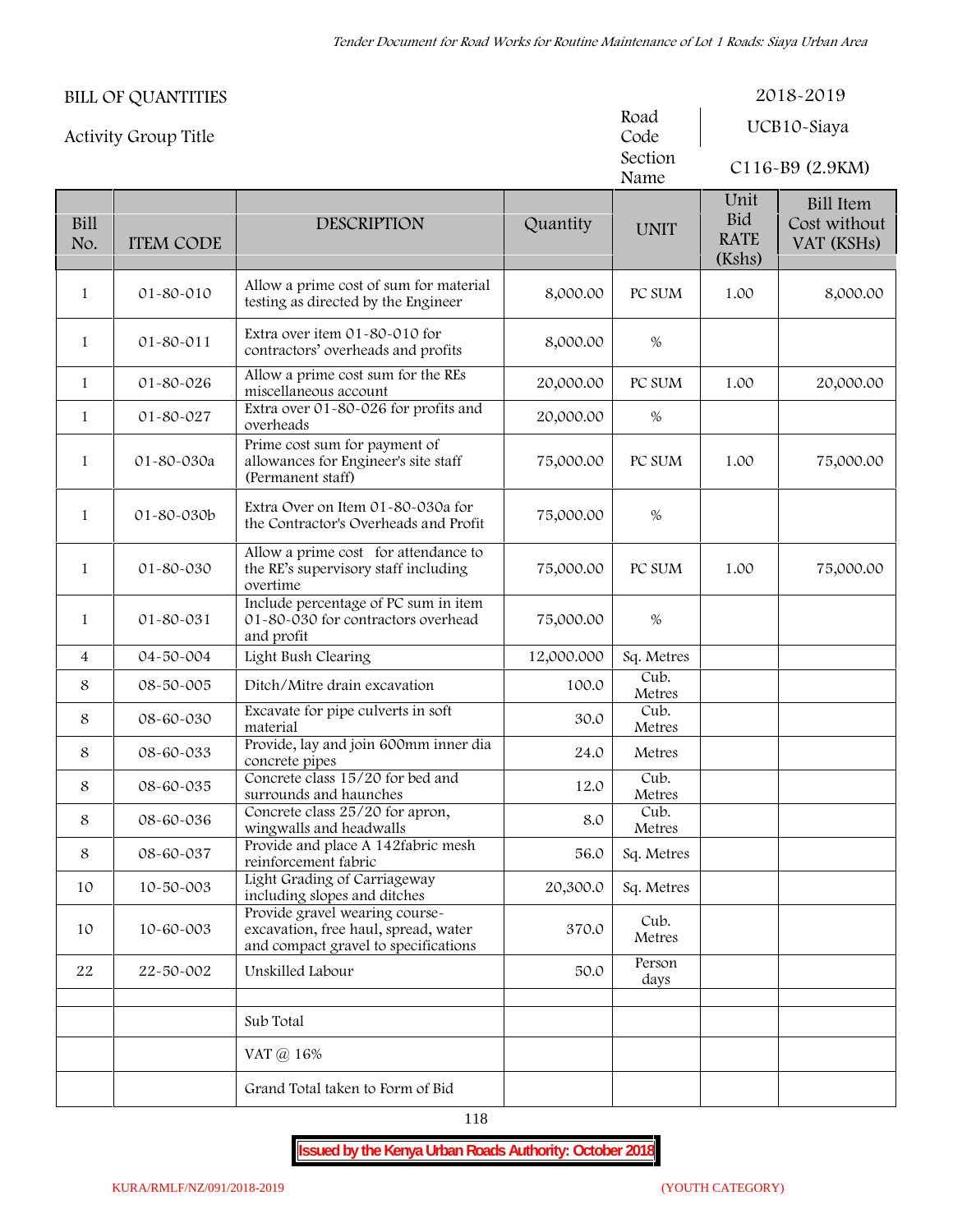|                | SUMMARY OF LOT 1 ROADS                     |                |
|----------------|--------------------------------------------|----------------|
| $S/NO$ .       | Road Name                                  | Amount (Kshs.) |
| 1.             | Water - DC Residence                       |                |
| $\overline{2}$ | Law Court - B9 Through Post Office         |                |
| 3              | C116-B9                                    |                |
|                |                                            |                |
|                | Grand Total Carried Forward to Form of Bid |                |

119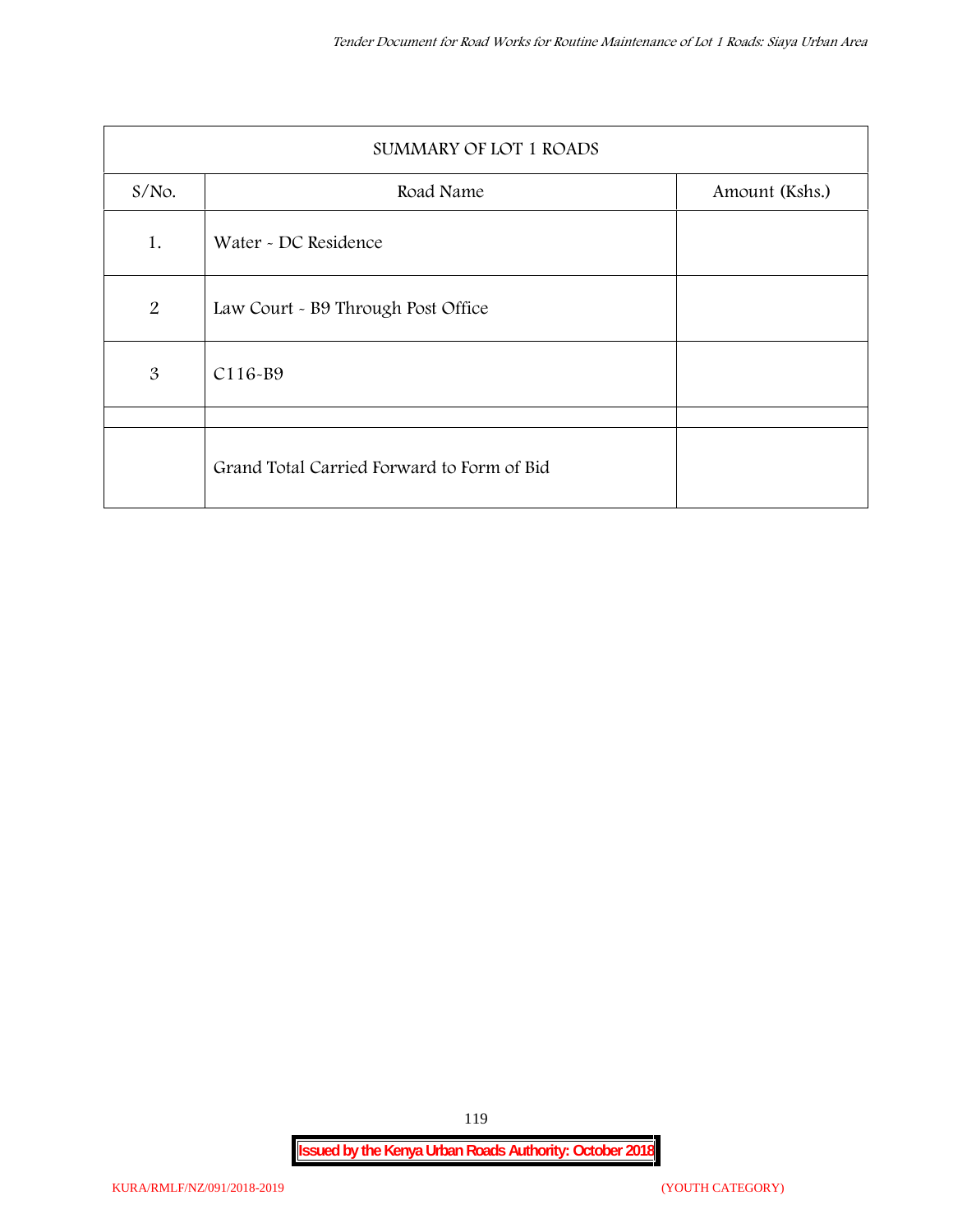## **SECTION X: STANDARD FORMS**

**Issued by the Kenya Urban Roads Authority: October 2018**

120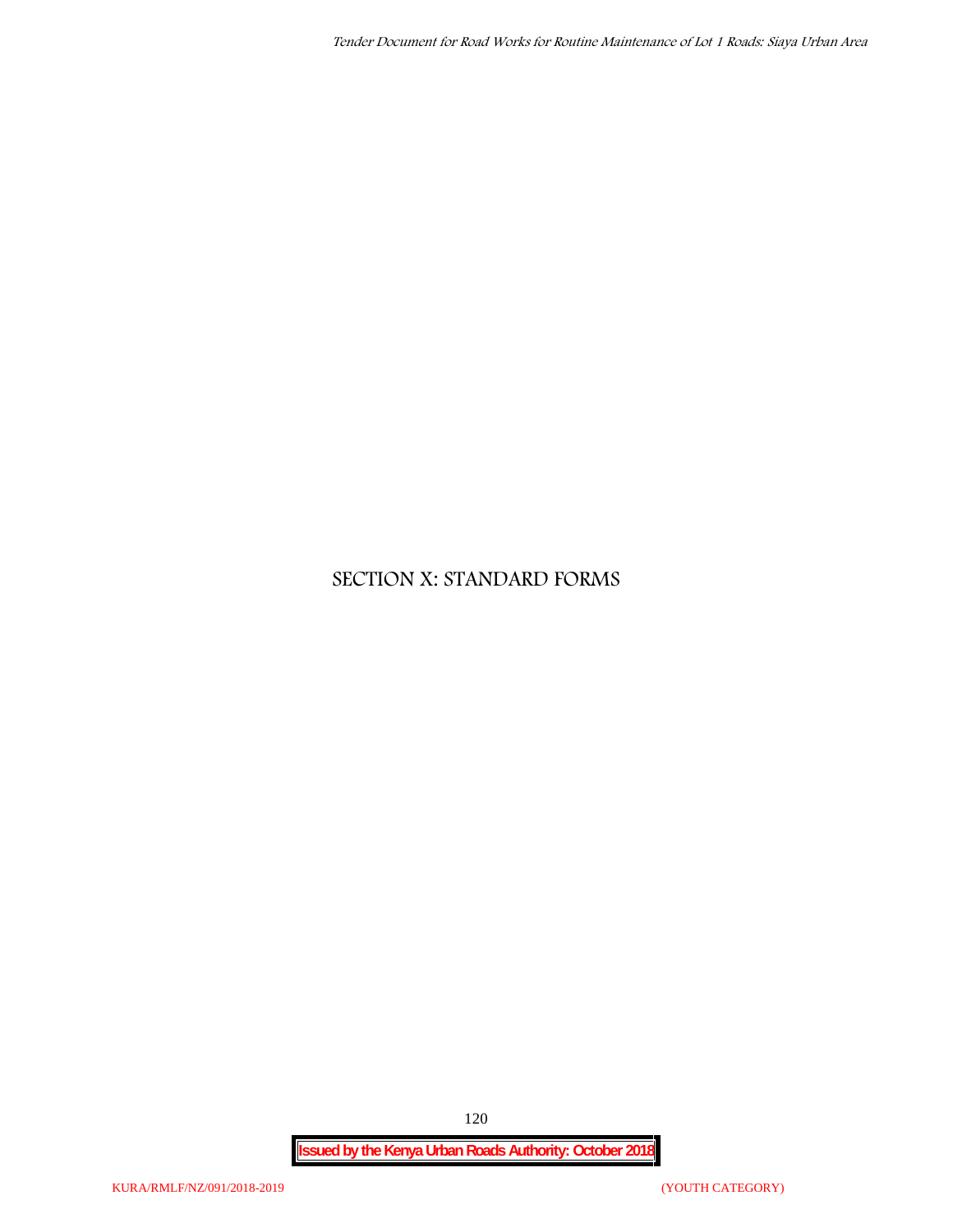## **Form of Bid**

(NOTE: The Appendix forms part of the Bid. Bidders are required to fill all the blank spaces in this form of Bid and Appendix)

**NAME OF CONTRACT:**

## **ROUTINE MAINTENANCE OF LOT 1 ROADS: SIAYA URBAN AREA**

TO: Director General, Kenya Urban Roads Authority, P. O. Box 41727-00100, **NAIROBI, KENYA**

Sir,

1. Having examined the Conditions of Contract, Specifications, Bill of Quantities, and Drawings for the execution of the above-named works we, the undersigned, offer to construct and install such works and remedy any defects therein in conformity with the said Bill of Quantities, Conditions of Contract, Specifications and Drawings for the sum of

(Insert amount in words)

………………………………………………………………………………………………..

…………………………………………………………………………………………………

(Insert amount in figures)…………………………………………………………………

as specified in the Appendix to Bid or such other sums as may be ascertained in accordance with the said Conditions.

- 2. We undertake, if our bid is accepted, to commence the works within fourteen (14) days of receipt of the Engineer's order to commence, and to complete and deliver the whole of the works comprised in the contract within the time stated in the Appendix to Bid.
- 3. If our bid is accepted we will, when required, obtain the guarantee of a Bank or other sureties (to be approved by you) to be jointly and severally bound with us in a sum not exceeding 5% of the above named sum for the due performance of the contract under the terms of a Bond to be approved by you.
- 4. We agree to abide by this bid for the period of 90 days from the date fixed for receiving the same and it shall remain binding upon us and may be extended at any time before the expiration of that period.
- 5. We understand that you are not bound to accept the lowest or any bid you may receive.
- 6. On the basis of our previous experience we are fully experienced and competent in the type of work included in this tender and we have adequate financial resources to carry

121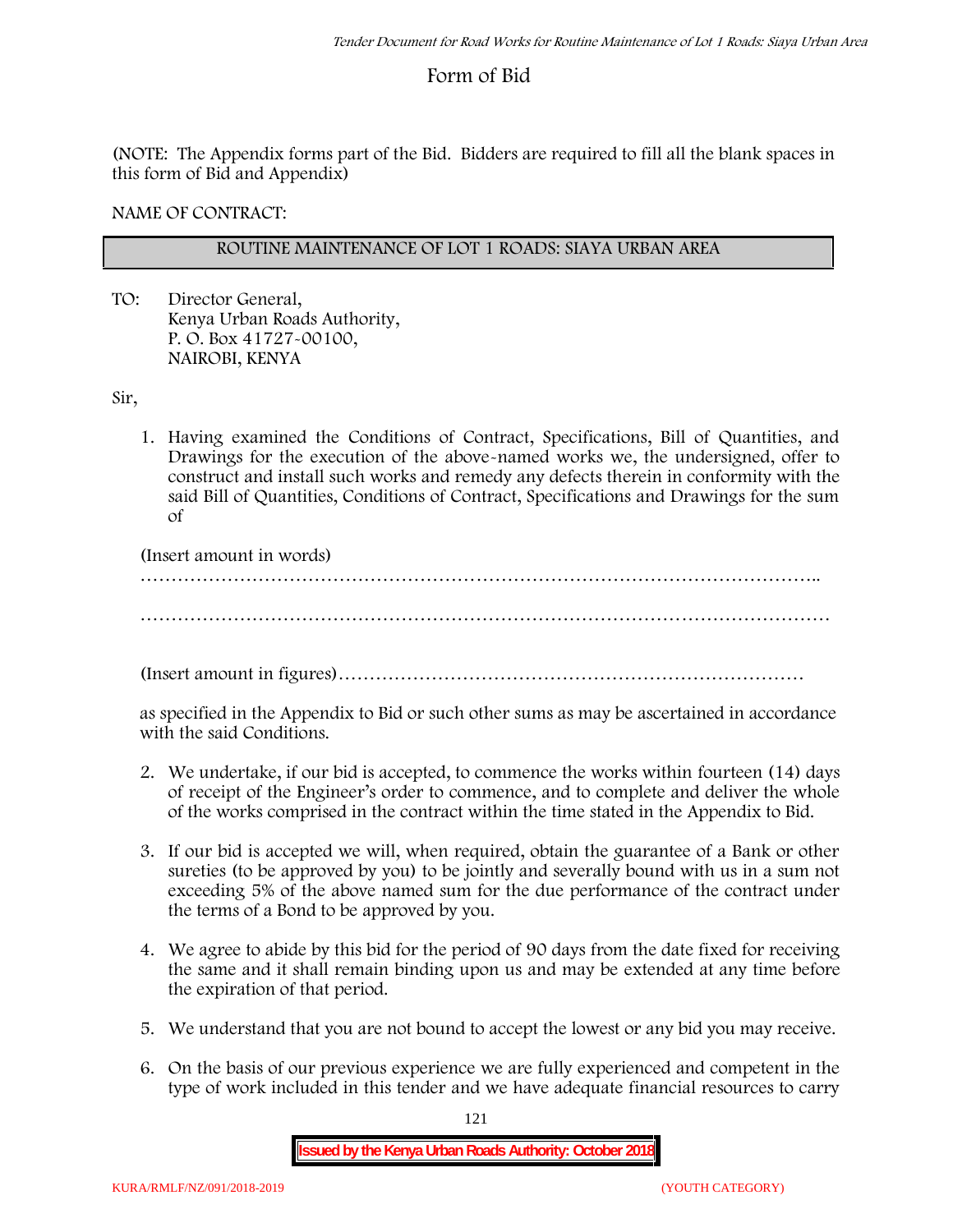out the works described within the period for completion. We are in a position to fulfil the contract for which we have tendered.

122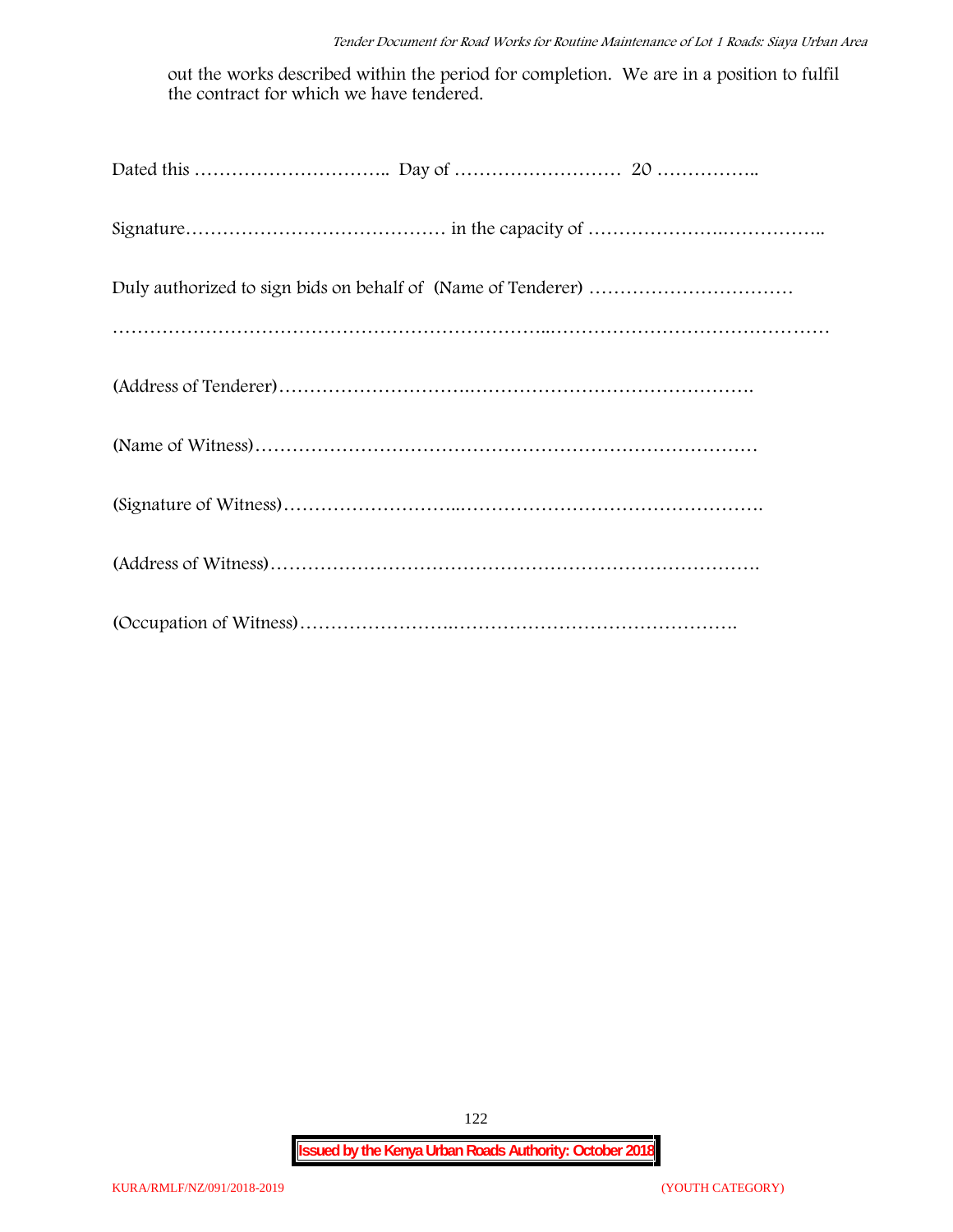**Appendix to Form of Bid**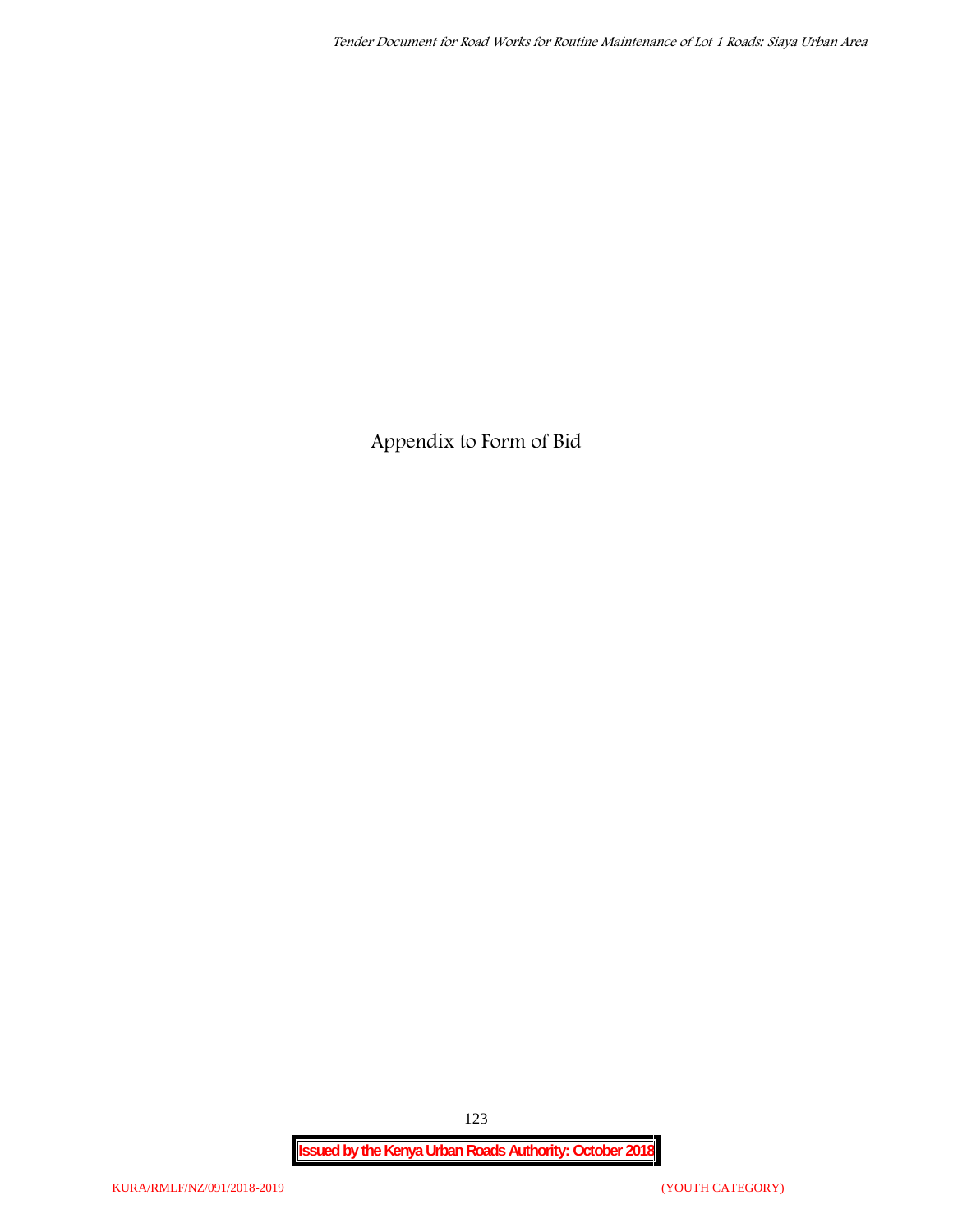| Appendix to Form of Bid               |  |
|---------------------------------------|--|
| (This annendix forms part of the hid) |  |

| (This appendix forms part of the bid)          |               |                                            |
|------------------------------------------------|---------------|--------------------------------------------|
| CONDITIONS OF CONTRACT                         | <b>CLAUSE</b> | <b>AMOUNT</b>                              |
| <b>Bid Security</b>                            |               | The bidder must fill the Bid Securing      |
|                                                |               | Declaration Form                           |
| Instructions in Writing                        | 2.5           | Execution of works under site instructions |
|                                                |               | from Resident Engineer to commence         |
|                                                |               | within three (3) days                      |
| Amount of Performance Security                 | 10.1          | 1 per cent of Tender Sum in the form of    |
| (Unconditional Bank Guarantee)                 |               | Unconditional Bank Guarantee               |
| Program to be submitted                        | 14.1          | Immediately after issuance of Order to     |
|                                                |               | Commence                                   |
| Cash flow estimate to be submitted             | 14.3          | Immediately after issuance of Order to     |
|                                                |               | Commence                                   |
| Minimum amount of Third Party Insurance        | 23.2          | 1% of the Contract Sum                     |
| Period for commencement, from Engineer's       | 41.1          | 14 days                                    |
| order to commence                              |               |                                            |
| Time for completion                            | 43.1          | 6 months                                   |
| Amount of liquidated damages                   | 47.1          | 0.05% of Contract Sum per day              |
| Limit of liquidated damages                    | 47.1          | 5% of Contract Sum                         |
| Defects Liability period                       | 60.3          | 1 month                                    |
| Percentage of Retention                        | 60.3          | 5% of Interim Payment Certificate          |
| Limit of Retention Money                       | 60.3          | 5% of Contract Sum                         |
| Minimum amount of interim certificates         | 60.2          | Kshs. 1,500,000.00                         |
| Time within which payment to be made after     | 60.10         | 28 days                                    |
| Interim Payment Certificate signed by Engineer |               |                                            |
| Time within which payment to be made after     | 60.10         | 28 days                                    |
| Final Payment Certificate signed by Engineer   |               |                                            |
| Appointer of Adjudicator                       | 67.3          | The Chartered Institute of Arbitrators     |
|                                                |               | (Kenya)                                    |
| Notice to Employer and Engineer                | 68.2          | The Employers address is:                  |
|                                                |               | The Director General,                      |
|                                                |               | Kenya Urban Roads Authority (KURA),        |
|                                                |               | P.O. Box 41727 - 00100                     |
|                                                |               | <b>NAIROBI</b>                             |
|                                                |               |                                            |
|                                                |               | The Engineer's address is:                 |
|                                                |               | Director (Road Asset and Corridor          |
|                                                |               | Management),                               |
|                                                |               | Kenya Urban Roads Authority (KURA),        |
|                                                |               | P.O. Box 41727 - 00100                     |
|                                                |               | <b>NAIROBI</b>                             |

Signature of Tenderer…………………………………….……. Date ………………………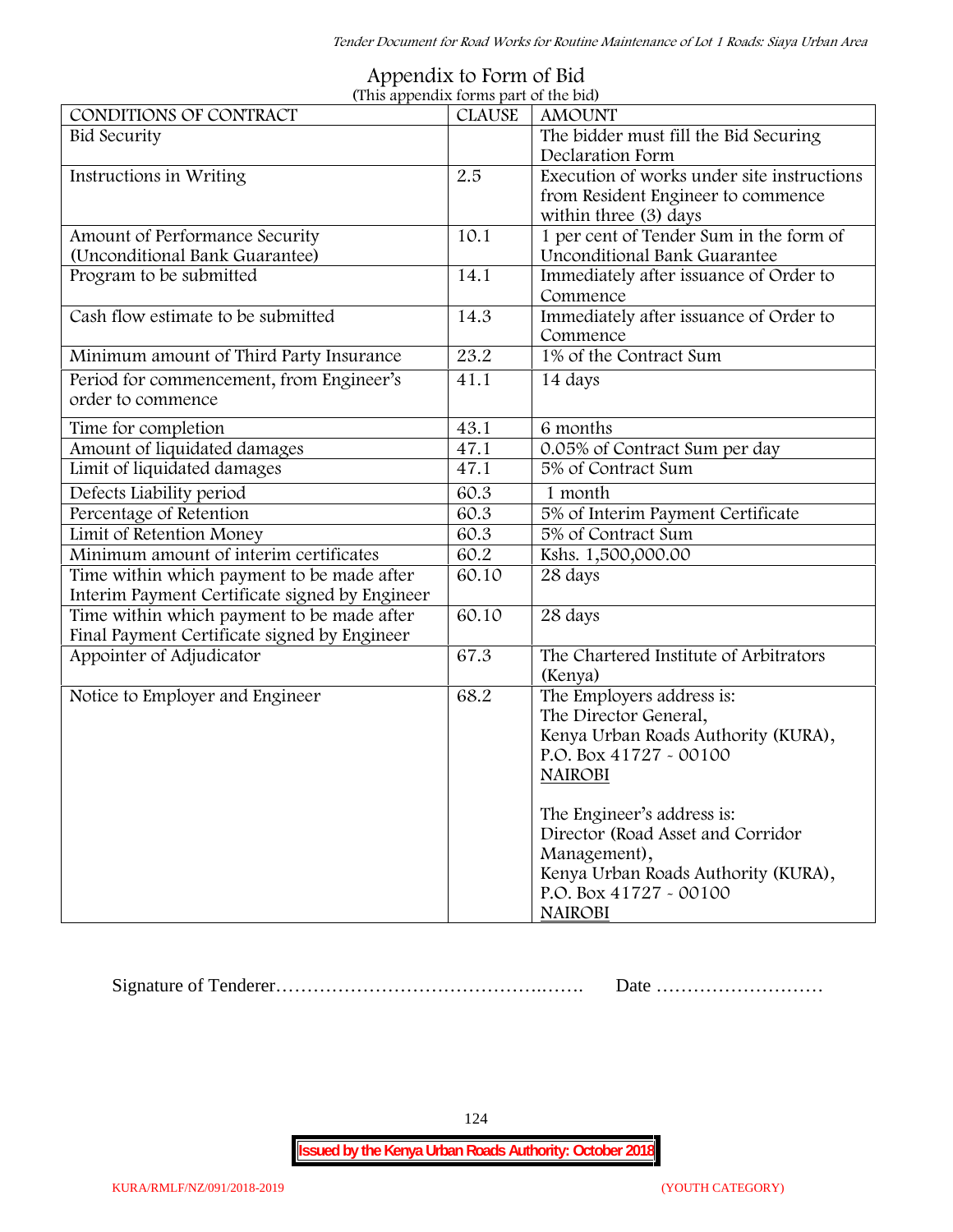**Bid Securing Declaration Form**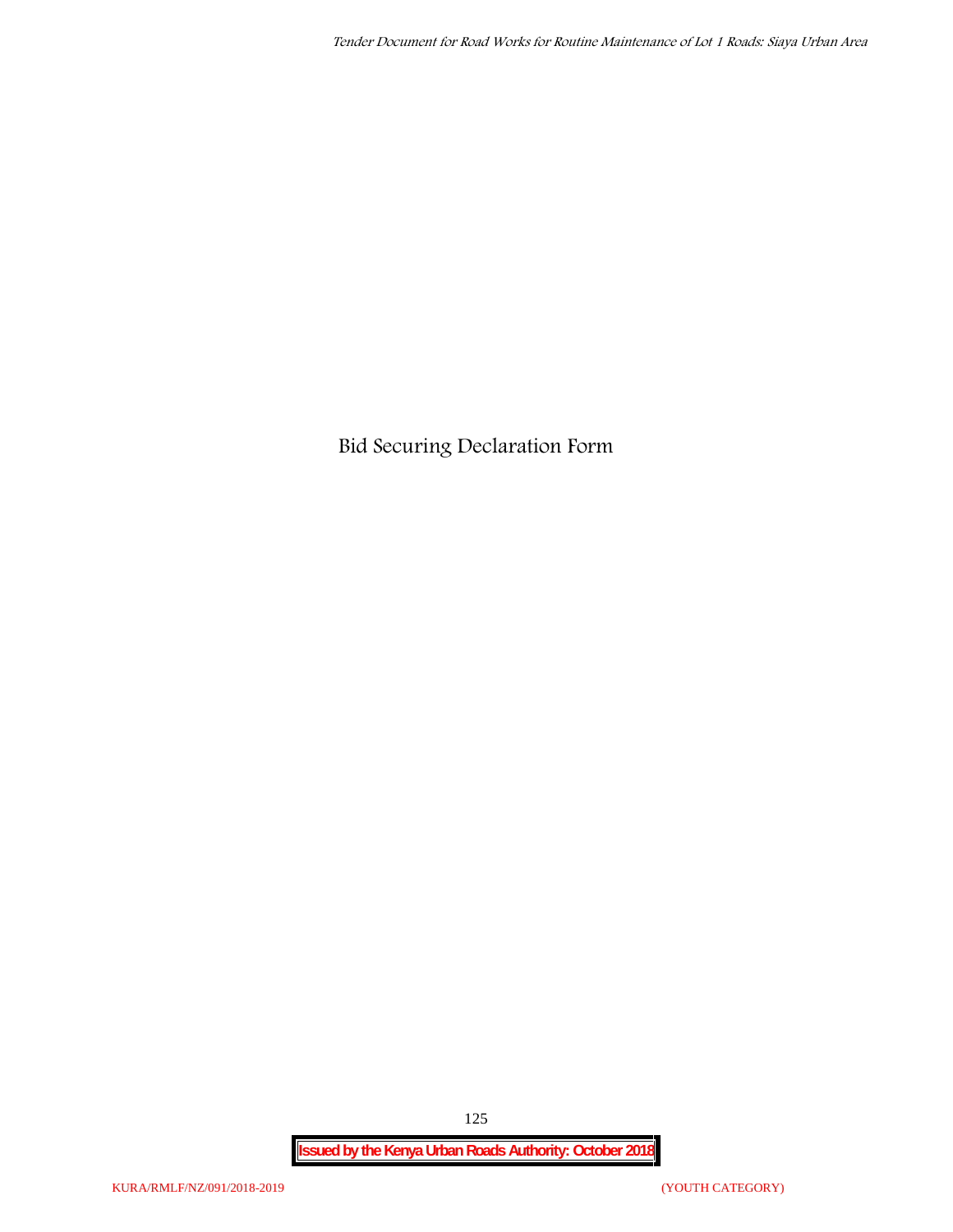### **BID -SECURING DECLARATION FORM**

[The Bidder shall complete in this Form in accordance with the instructions indicated]

Date:…………………….. [insert date (as day, month and year) of Bid Submission] Tender No. ……………………………………….[insert number of bidding process]

To:..…………………………………………………………………………………………… insert complete name of Purchaser]

We, the undersigned, declare that:

- 1 We understand that, according to your conditions, bids must be supported by a Bid-Securing Declaration.
- 2 We accept that we will automatically be suspended from being eligible for bidding in any contract with the Purchaser for the period of time of **5 years** starting on the date of expiration of tender validity period, if we are in breach of our obligation(s) under the bid conditions, because we –
	- (a) have withdrawn our Bid during the period of bid validity specified by us in the Bidding Data Sheet; or
	- (b) having been notified of the acceptance of our Bid by the Purchaser during the period of bid validity,
		- (i) fail or refuse to execute the Contract, if required, or
		- (ii) fail or refuse to furnish the Performance Security, in accordance with the Instruction to tenderers.
- 3 We understand that this Bid Securing Declaration shall expire if we are not the successful Bidder, upon the earlier of
	- (i) our receipt of a copy of your notification of the name of the successful Bidder; or
	- (ii) twenty-eight days after the expiration of our Tender.
- 4 We understand that if we are a Joint Venture, the Bid Securing Declaration must be in the name of the Joint Venture that submits the bid, and the Joint Venture has not been legally constituted at the time of bidding, the Bid Securing Declaration shall be in the names of all future partners as named in the letter of intent.

Signed: …………………………[insert signature of person whose name and capacity are shown] in the capacity of ……………………………………………………… [insert legal capacity of person signing the Bid Securing Declaration]

Name: ………………………………………………[insert complete name of person signing the Bid Securing Declaration]

Duly authorized to sign the bid for and on behalf of: ………………………………….. [insert complete name of Bidder]

Dated on …………………. day of ……………., ………………. [insert date of signing

126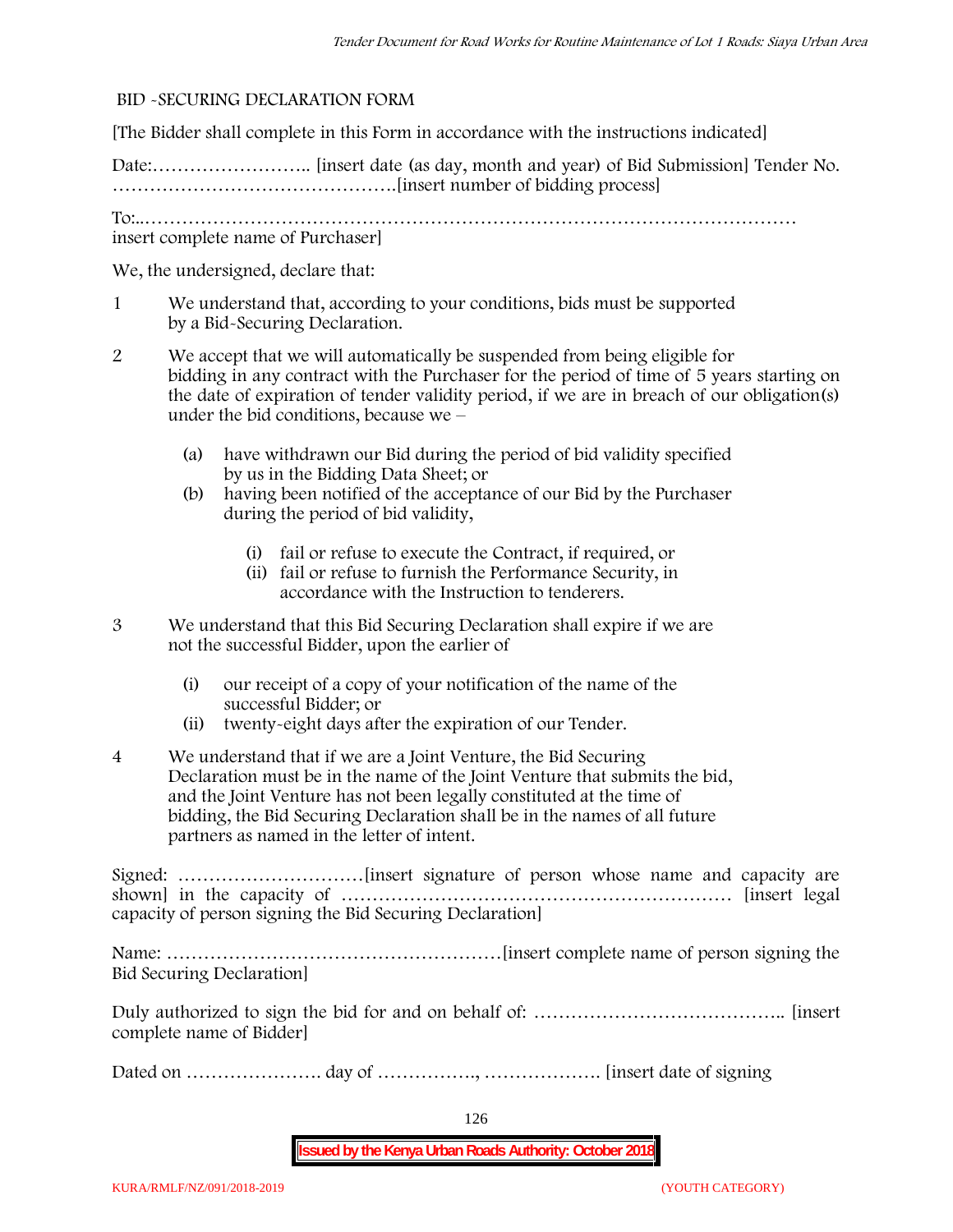## **SECTION XI: SCHEDULES OF SUPPLEMENTARY INFORMATION**

127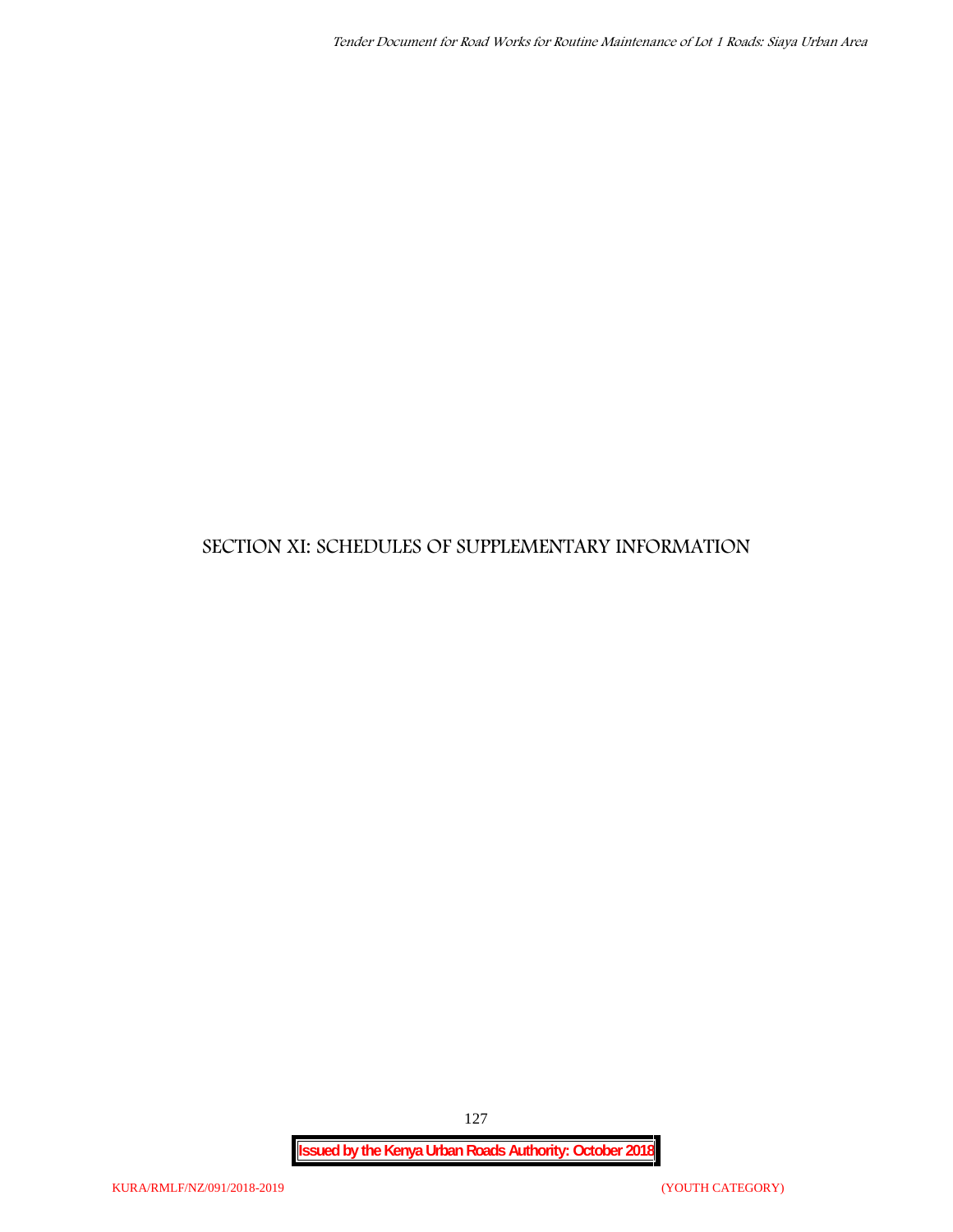| SCHEDULE 4: MAJOR ITEMS OF CONSTRUCTION PLANT AND EQUIPMENT Error! Bookmark not |  |
|---------------------------------------------------------------------------------|--|
| defined.                                                                        |  |
|                                                                                 |  |
| SCHEDULE 6: SCHEDULE OF ROADWORKS CARRIED OUT BY THE BIDER IN THE LAST          |  |
|                                                                                 |  |
|                                                                                 |  |
|                                                                                 |  |
|                                                                                 |  |
|                                                                                 |  |
| SCHEDULE 11: DECLARATION FORM (DEBARMENT)  Error! Bookmark not defined.         |  |

128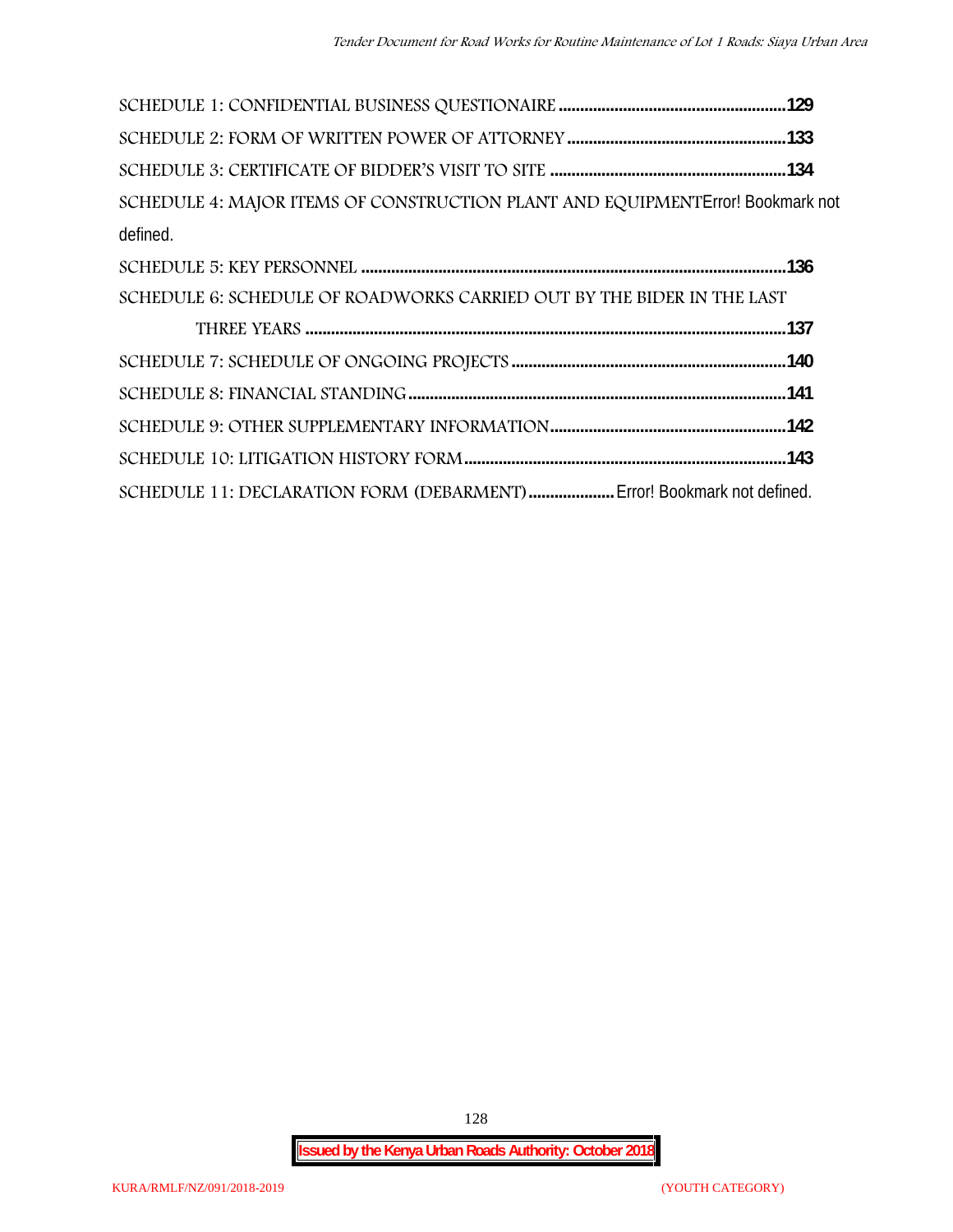## **SCHEDULE 1: CONFIDENTIAL BUSINESS QUESTIONAIRE**

This Confidential Business Questionnaire of the Government of Kenya shall be completed by the Bidder.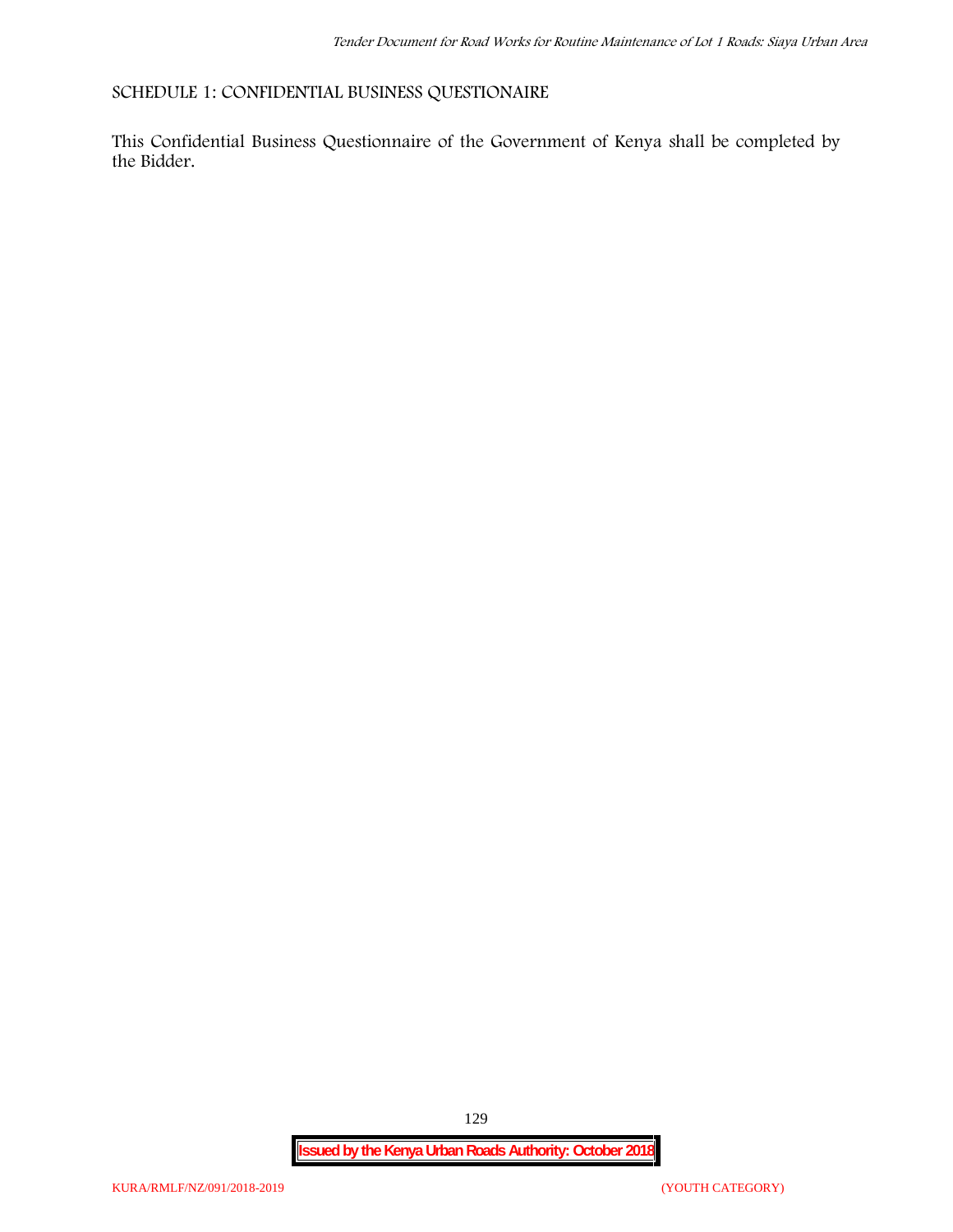## **REPUBLIC OF KENYA**

## **CONFIDENTIAL BUSINESS QUESTIONNAIRE**

| You are requested to give the particulars indicated in Part 1 and either Part 2 (a). $2(b)$ or $2(c)$<br>whichever applies to your type of business.<br>You are advised that it is a serious offence to give false information on this Form.<br>Part 1 - General. |
|-------------------------------------------------------------------------------------------------------------------------------------------------------------------------------------------------------------------------------------------------------------------|
| Business name                                                                                                                                                                                                                                                     |
| Location of business premises                                                                                                                                                                                                                                     |
|                                                                                                                                                                                                                                                                   |
|                                                                                                                                                                                                                                                                   |
|                                                                                                                                                                                                                                                                   |
|                                                                                                                                                                                                                                                                   |
| Maximum value of business which you can handle at any one time:                                                                                                                                                                                                   |
|                                                                                                                                                                                                                                                                   |
|                                                                                                                                                                                                                                                                   |
|                                                                                                                                                                                                                                                                   |
| Part $2(a)$ - Sole Proprietor:                                                                                                                                                                                                                                    |
| Your name in full                                                                                                                                                                                                                                                 |
|                                                                                                                                                                                                                                                                   |
|                                                                                                                                                                                                                                                                   |
|                                                                                                                                                                                                                                                                   |
|                                                                                                                                                                                                                                                                   |

130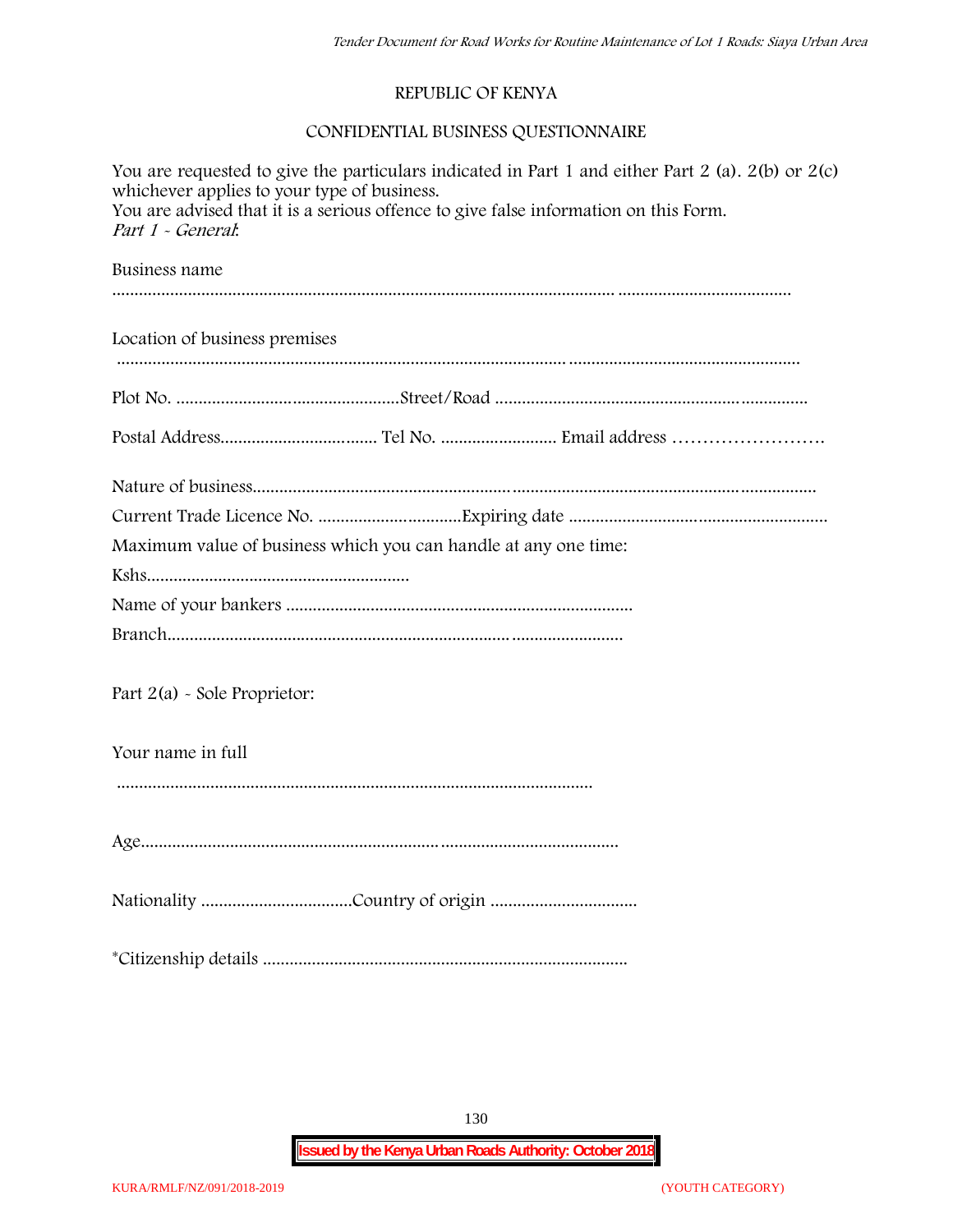| Part $2(b)$ - Partnership: |                                                      |                                  |        |
|----------------------------|------------------------------------------------------|----------------------------------|--------|
| Name                       | Give details of partners as follows:<br>Nationality  | Citizenship Details <sup>•</sup> | Shares |
|                            |                                                      |                                  |        |
|                            |                                                      |                                  |        |
|                            |                                                      |                                  |        |
|                            |                                                      |                                  |        |
|                            |                                                      |                                  |        |
|                            | Part 2(c) - Registered Company:                      |                                  |        |
|                            |                                                      |                                  |        |
|                            | State the nominal and issued capital of the company- |                                  |        |
|                            |                                                      |                                  |        |
|                            |                                                      |                                  |        |
|                            | Give details of all directors as follows:            |                                  |        |
| Name                       | Nationality                                          | Citizenship Details <sup>•</sup> | Shares |
|                            |                                                      |                                  |        |
|                            |                                                      |                                  |        |
|                            |                                                      |                                  |        |
|                            |                                                      |                                  |        |
|                            |                                                      |                                  |        |

• Attach proof of citizenship (Compulsory)

Attach certified copy of Form CR12 (Compulsory)  $\bullet$ 

131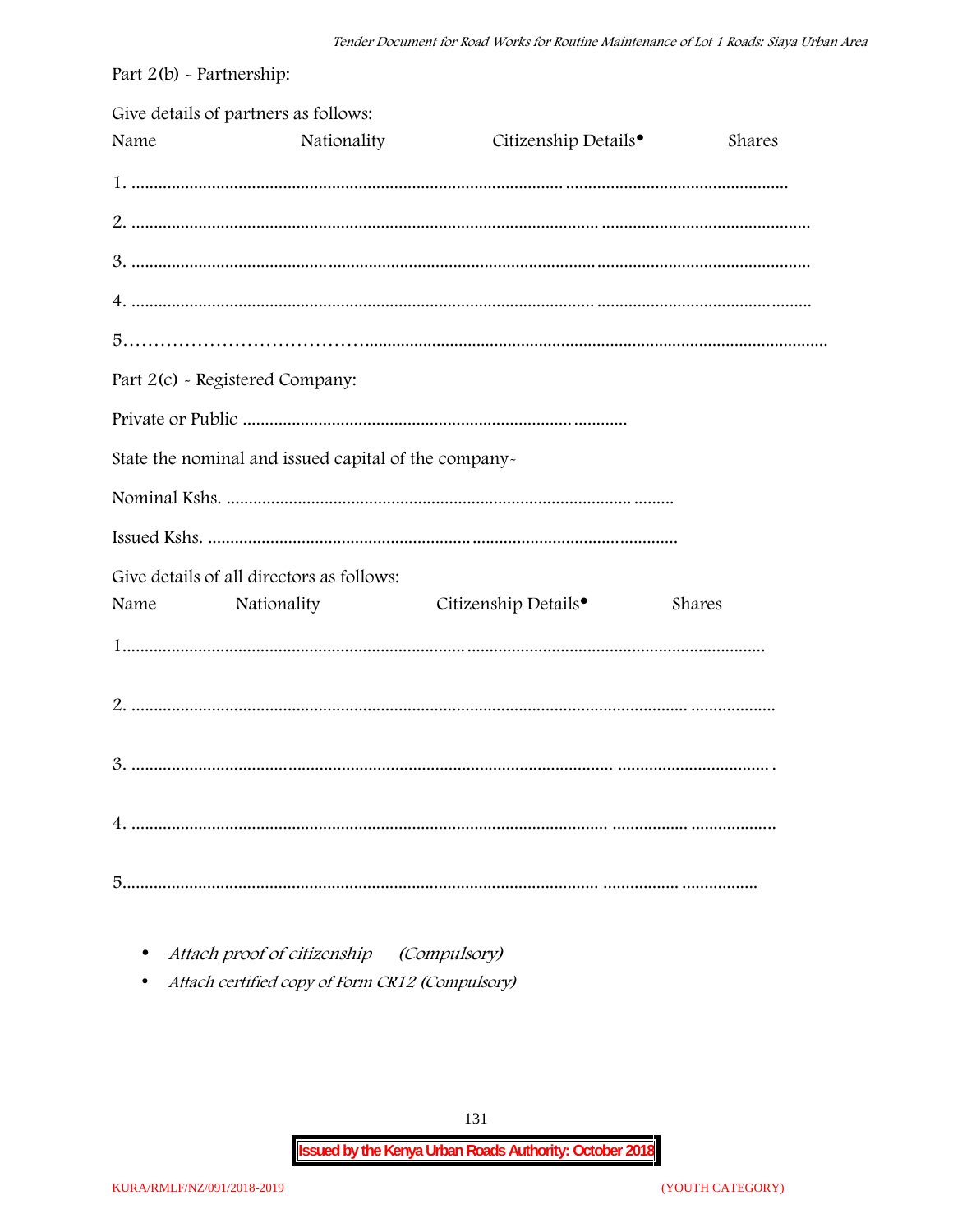Part 3: Interest in the Firm:

Is there any person / persons in the Kenya Urban Roads Authority (KURA) who has interest in this firm? Yes /No\*\*………………………….

I certify that the information given above is correct.

............................... .............................................................. Date Signature of Bidder

**\*\* Delete as necessary**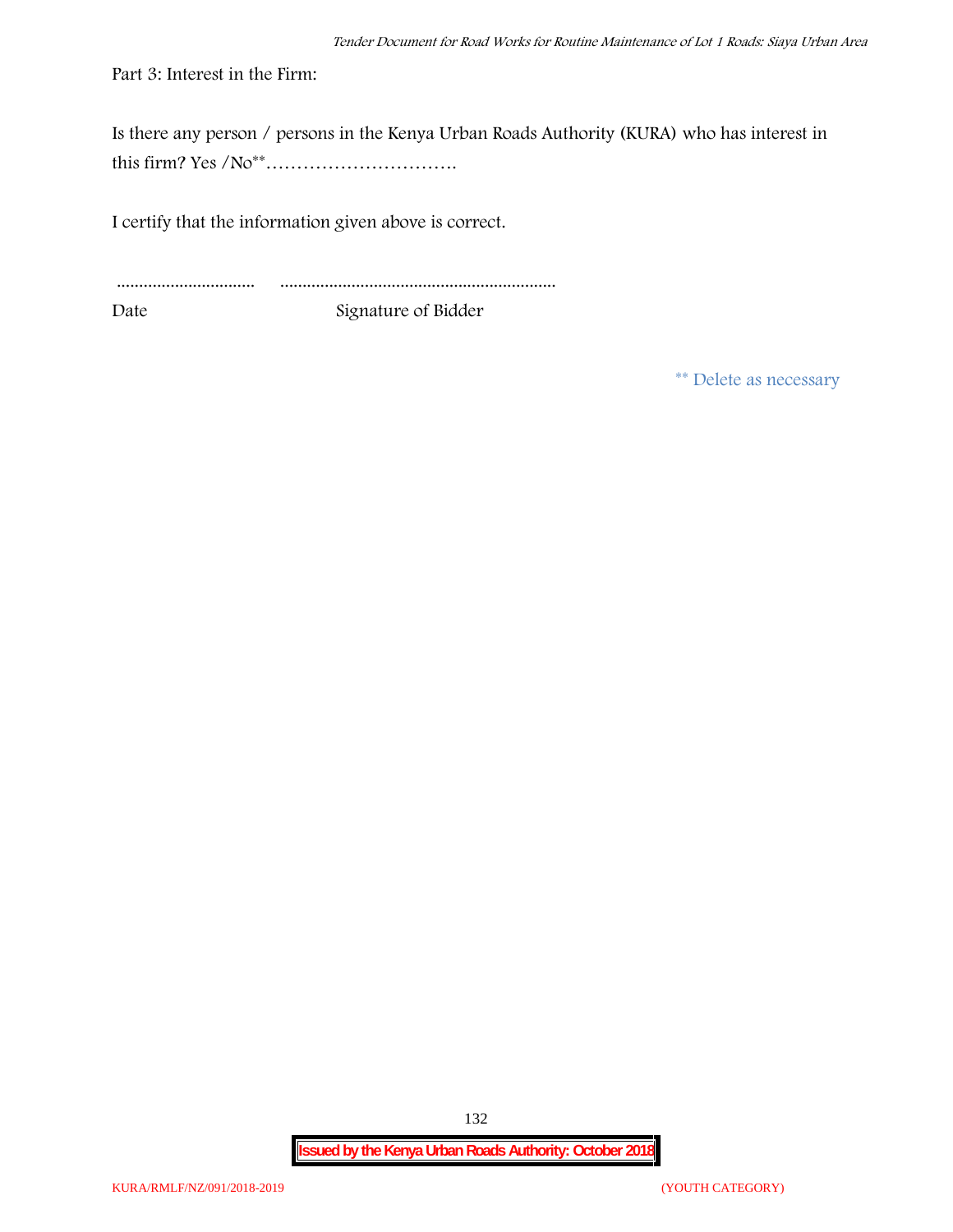## **SCHEDULE 2: FORM OF WRITTEN POWER OF ATTORNEY**

The Bidder shall state here below the name(s) and address of his representative(s) who is/are authorized to receive on his behalf correspondence in connection with the Bid.

………………………………………………………….. (Name of Bidder's Representative in block letters)

………………………………………………………….. (Address of Bidder's Representative)

………………………………………………………….. (Signature of Bidder's Representative)

Alternate:

………………………………………………………….. (Name of Bidder's Representative in block letters)

……………………………………………………………………… (Address of Bidder's Representative)

………………………………………………………….. (Signature of Bidder's Representative)

\*To be filled by all Bidders.

\*Both representative and alternate **must** attach copy of National Identification card or Passport.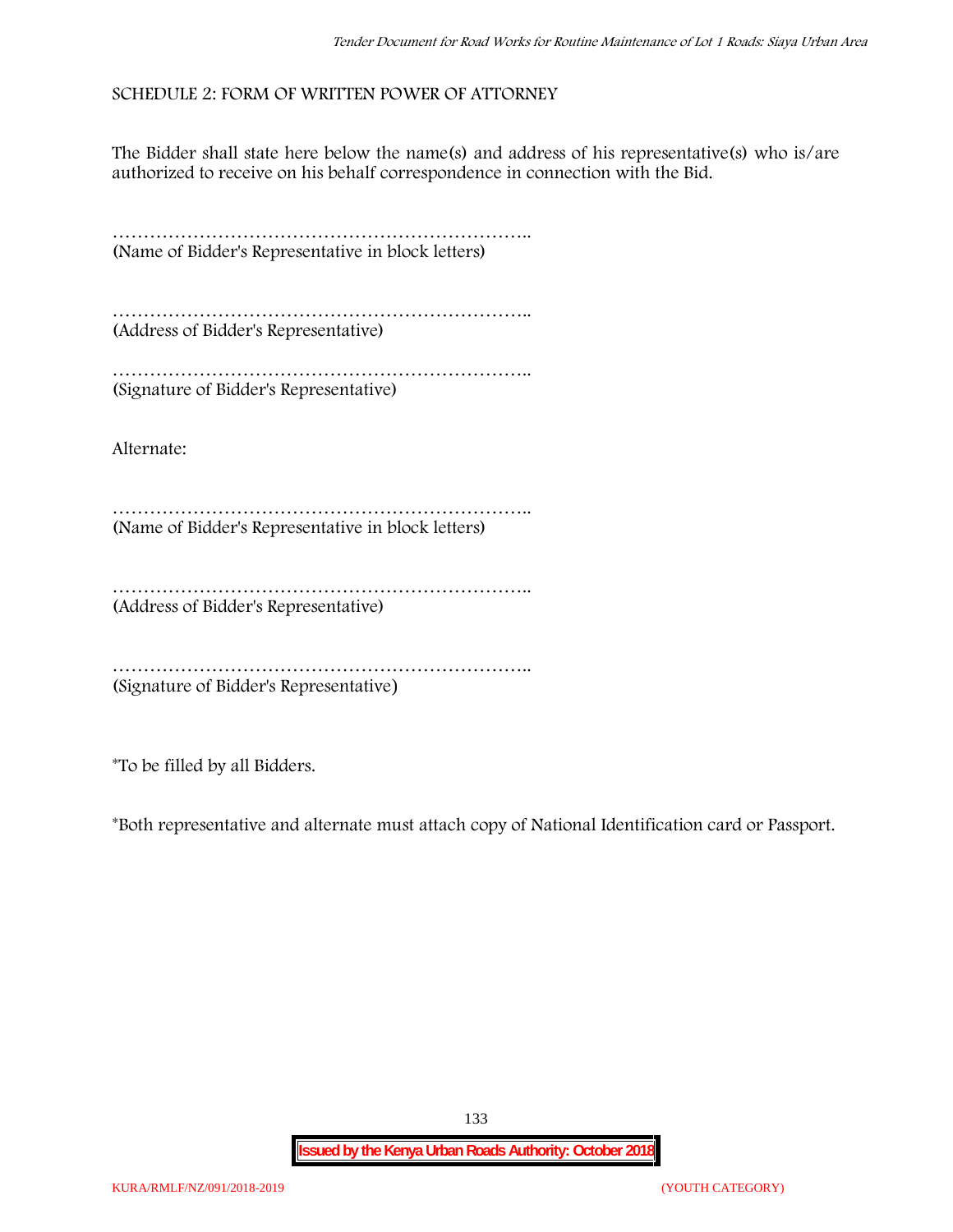| SCHEDULE 3: CERTIFICATE OF BIDDER'S VISIT TO SITE                               |  |
|---------------------------------------------------------------------------------|--|
| This is to certify that                                                         |  |
|                                                                                 |  |
|                                                                                 |  |
| Being the authorized representative/Agent of [Name of bidder]                   |  |
|                                                                                 |  |
|                                                                                 |  |
| participated in the organised inspection visit of the site of the works for the |  |
|                                                                                 |  |
| ROUTINE MAINTENANCE OF LOT 1 ROADS: SIAYA URBAN AREA                            |  |
|                                                                                 |  |
| (Employer's Representative)                                                     |  |
|                                                                                 |  |

NOTE: This form is to be completed at the time of the organized site visit.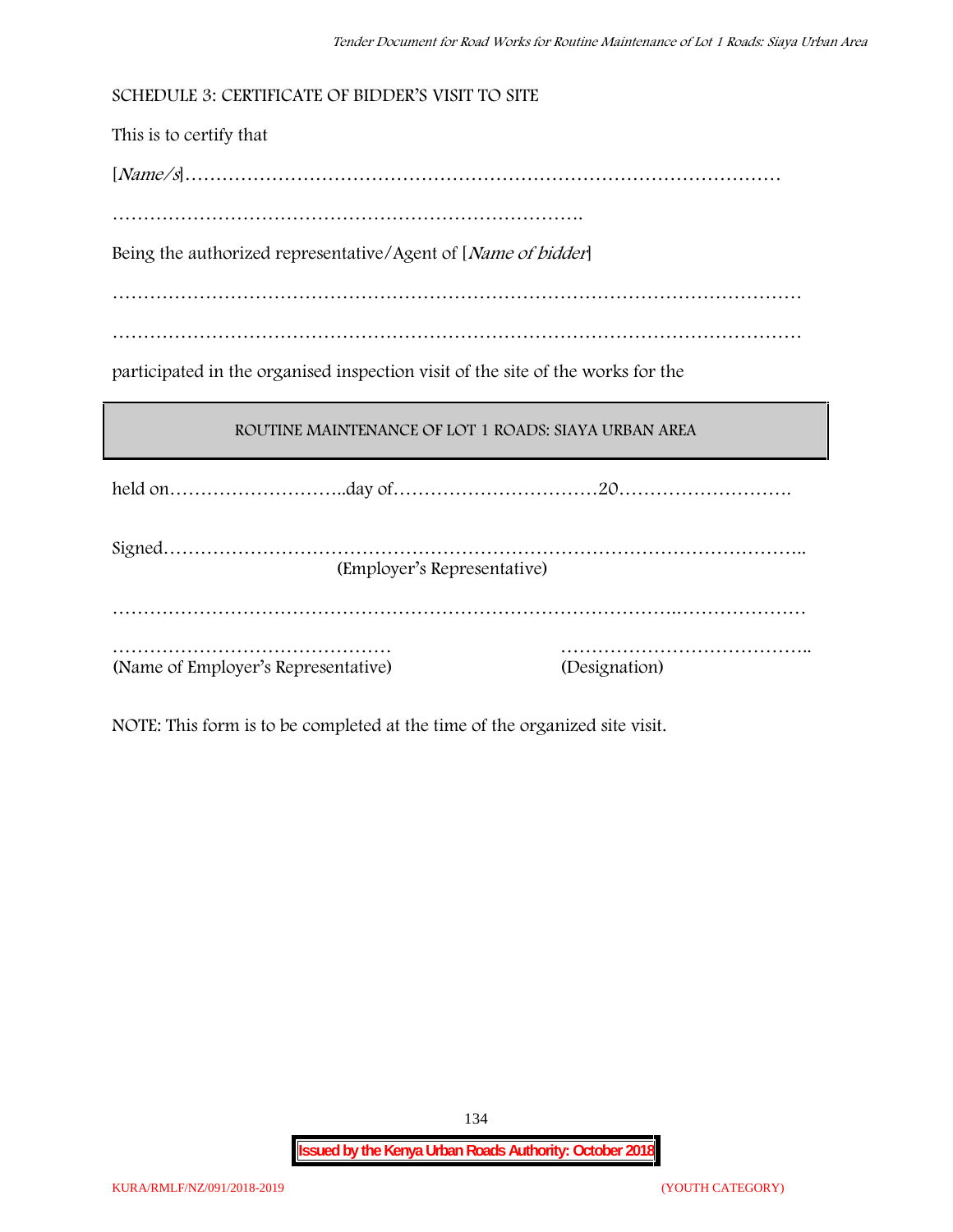### **SCHEDULE 4: MAJOR ITEMS OF CONSTRUCTION PLANT AND EQUIPMENT**

The Bidder shall enter in this schedule all major items of plant and equipment which he proposes to bring to site. Only reliable plant in good working order and suitable for the work required of it shall be shown on this Schedule. Summary of the same shall be entered in Section 5: Qualification Criteria, Part 7.

| commence)<br>(Days after<br>Arrival on<br>Date of<br>Project   |        |  |  |  |
|----------------------------------------------------------------|--------|--|--|--|
| Power<br>Rating                                                |        |  |  |  |
| Leased/<br>Imported<br>Owned/                                  |        |  |  |  |
| Source                                                         |        |  |  |  |
| Imported)<br>Estimated<br>CIF<br>Mombasa<br>(If to be<br>Value |        |  |  |  |
| Capacity t or $\mathbf{m}^3$                                   |        |  |  |  |
| Used<br>New or                                                 |        |  |  |  |
| Year of Manufactur $_{\rm e}$                                  |        |  |  |  |
| each<br>Σά                                                     |        |  |  |  |
| Description<br>Type,<br>Model,<br>Make                         |        |  |  |  |
| I certify that the above information is correct.               |        |  |  |  |
| (Signature of Bidder)                                          | (Date) |  |  |  |

135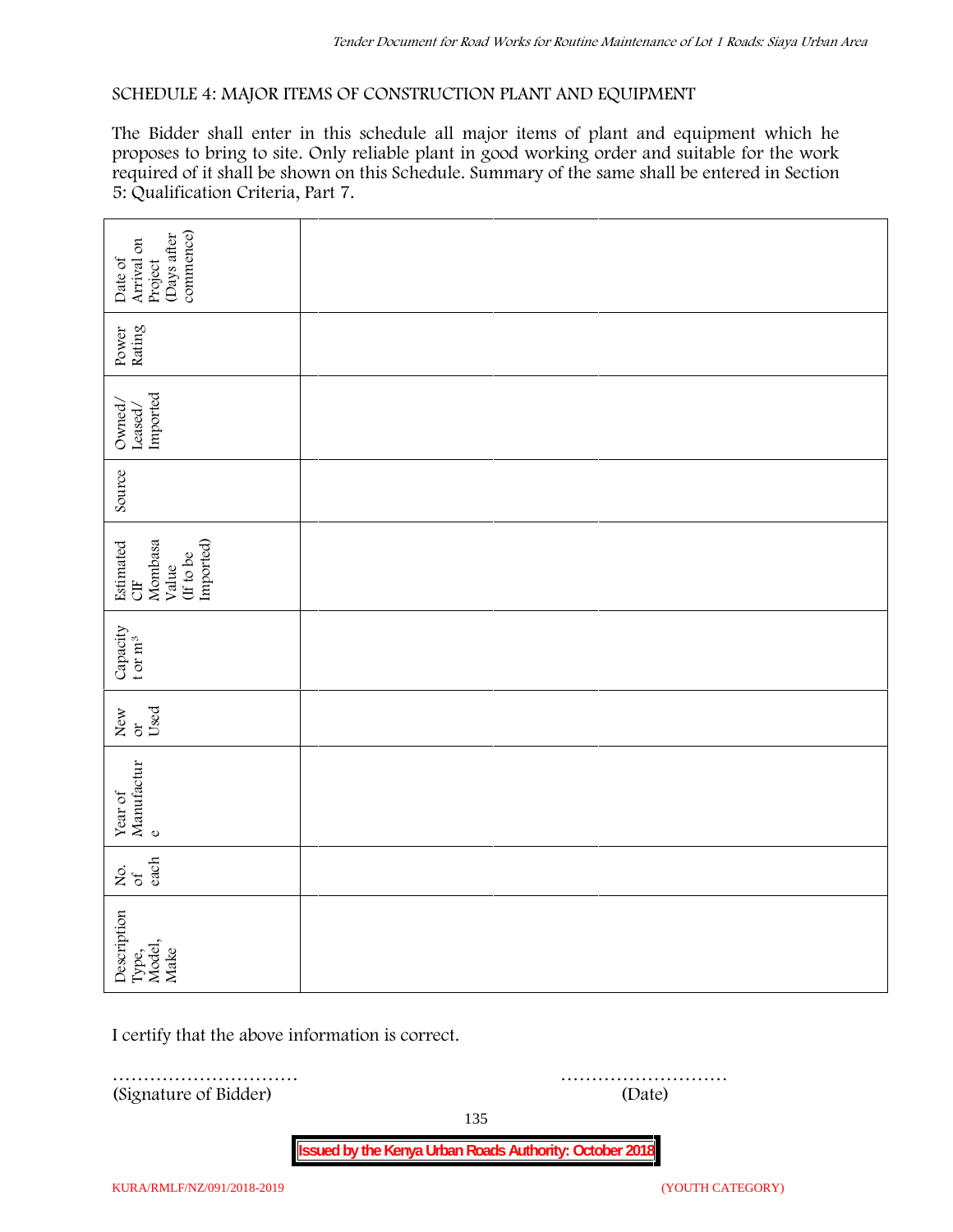#### **SCHEDULE 5: KEY PERSONNEL**

| <b>DESIGNATION</b> | <b>NAME</b> | <b>NATIONALITY</b> | SUMMARY OF QUALIFICATIONS AND       |            |            |  |
|--------------------|-------------|--------------------|-------------------------------------|------------|------------|--|
|                    |             |                    | <b>EXPERIENCE</b><br>Qualifications | General    | Specific   |  |
|                    |             |                    |                                     | Experience | Experience |  |
|                    |             |                    |                                     | (Yrs)      | (Yrs)      |  |
|                    |             |                    |                                     |            |            |  |
|                    |             |                    |                                     |            |            |  |
| Headquarters       |             |                    |                                     |            |            |  |
| Partner/Director   |             |                    |                                     |            |            |  |
| or other key staff |             |                    |                                     |            |            |  |
| (give designation) |             |                    |                                     |            |            |  |
|                    |             |                    |                                     |            |            |  |
|                    |             |                    |                                     |            |            |  |
| Site Office        |             |                    |                                     |            |            |  |
|                    |             |                    |                                     |            |            |  |
| 1. Site Agent      |             |                    |                                     |            |            |  |
|                    |             |                    |                                     |            |            |  |
|                    |             |                    |                                     |            |            |  |
| 2. Site Surveyor   |             |                    |                                     |            |            |  |
|                    |             |                    |                                     |            |            |  |
| 3. Foreman         |             |                    |                                     |            |            |  |
|                    |             |                    |                                     |            |            |  |
|                    |             |                    |                                     |            |            |  |
|                    |             |                    |                                     |            |            |  |
|                    |             |                    |                                     |            |            |  |
|                    |             |                    |                                     |            |            |  |

**Note:** The Bidder shall list in this schedule the key personnel he will employ from the Contractor's headquarters and from the Contractor's site office to direct and execute the work together with their qualifications, experience, position held and nationality in accordance with Clause 15.2 and 16.3 of the Conditions of Contract Part II (where required, use separate sheets to add extra data for column 4). Bidders shall attach certified copies of academic certificates, and CVs of all key staff.

I certify that the above information is correct.

(Signature of Bidder) (Date)

………………………… ………………………

136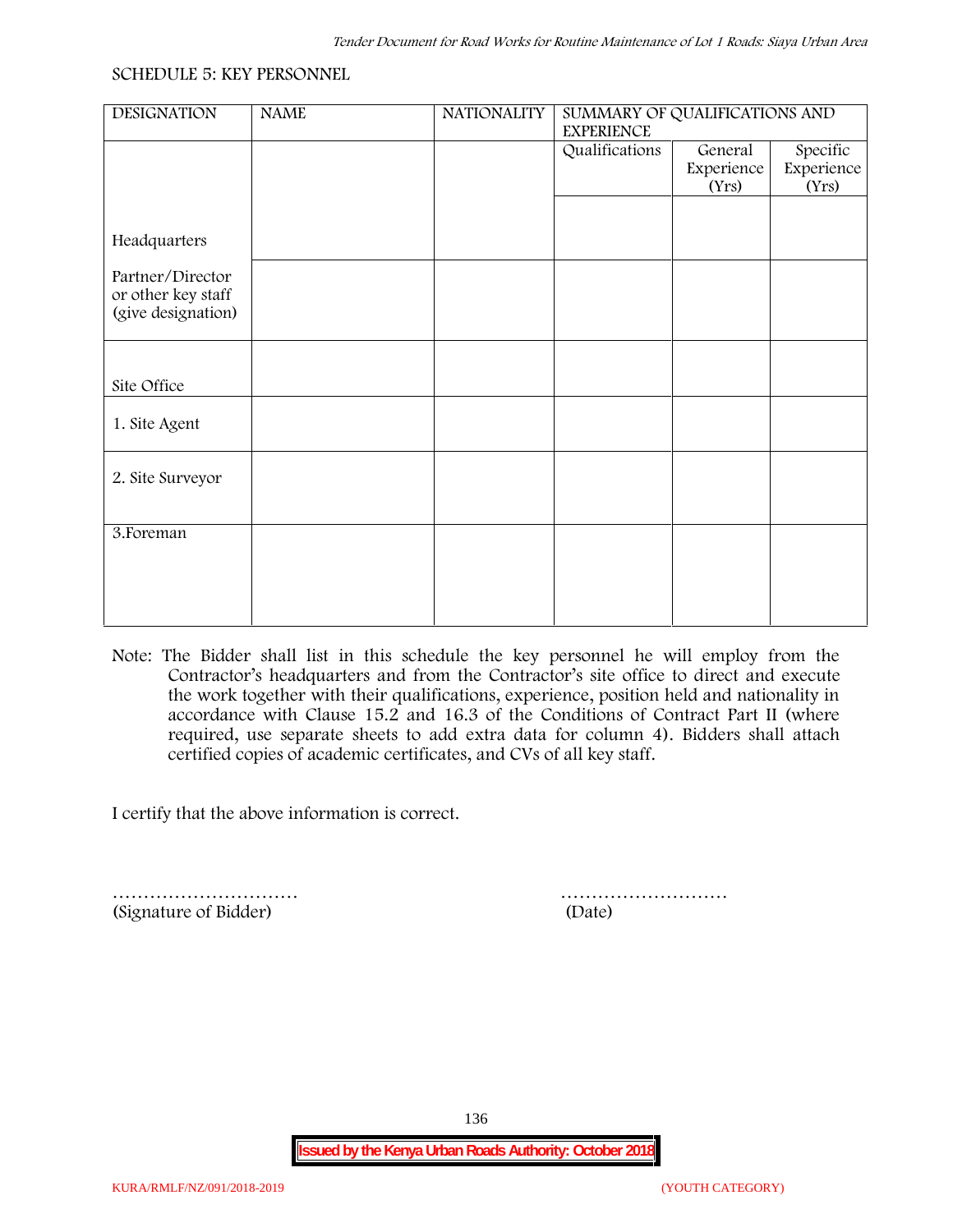### **SCHEDULE 6: SCHEDULE OF ROADWORKS CARRIED OUT BY THE BIDER IN THE LAST THREE YEARS**

#### **SCHEDULE 6A: COMPLETED WORKS**

| DESCRIPTION OF WORKS | NAME OF CLIENT | VALUE OF<br>WORKS (KSHS) * | YEAR COMPLETED/<br><b>REMARKS</b> |
|----------------------|----------------|----------------------------|-----------------------------------|
|                      |                |                            |                                   |
|                      |                |                            |                                   |
|                      |                |                            |                                   |
|                      |                |                            |                                   |
|                      |                |                            |                                   |
|                      |                |                            |                                   |
|                      |                |                            |                                   |
|                      |                |                            |                                   |
|                      |                |                            |                                   |
|                      |                |                            |                                   |
|                      |                |                            |                                   |
|                      |                |                            |                                   |
|                      |                |                            |                                   |
|                      |                |                            |                                   |
|                      |                |                            |                                   |
|                      |                |                            |                                   |

**Note:** Bidders shall attach certified copies of letters of award (for each listed project), certified copies of completion certificates.

I certify that the above works were successfully carried out by this Bidder.

(Signature of Bidder) (Date)

………………………… ………………………

\* **Value in KShs using Central Bank of Kenya mean exchange rate at a reference date 7 days before date of BID opening**

137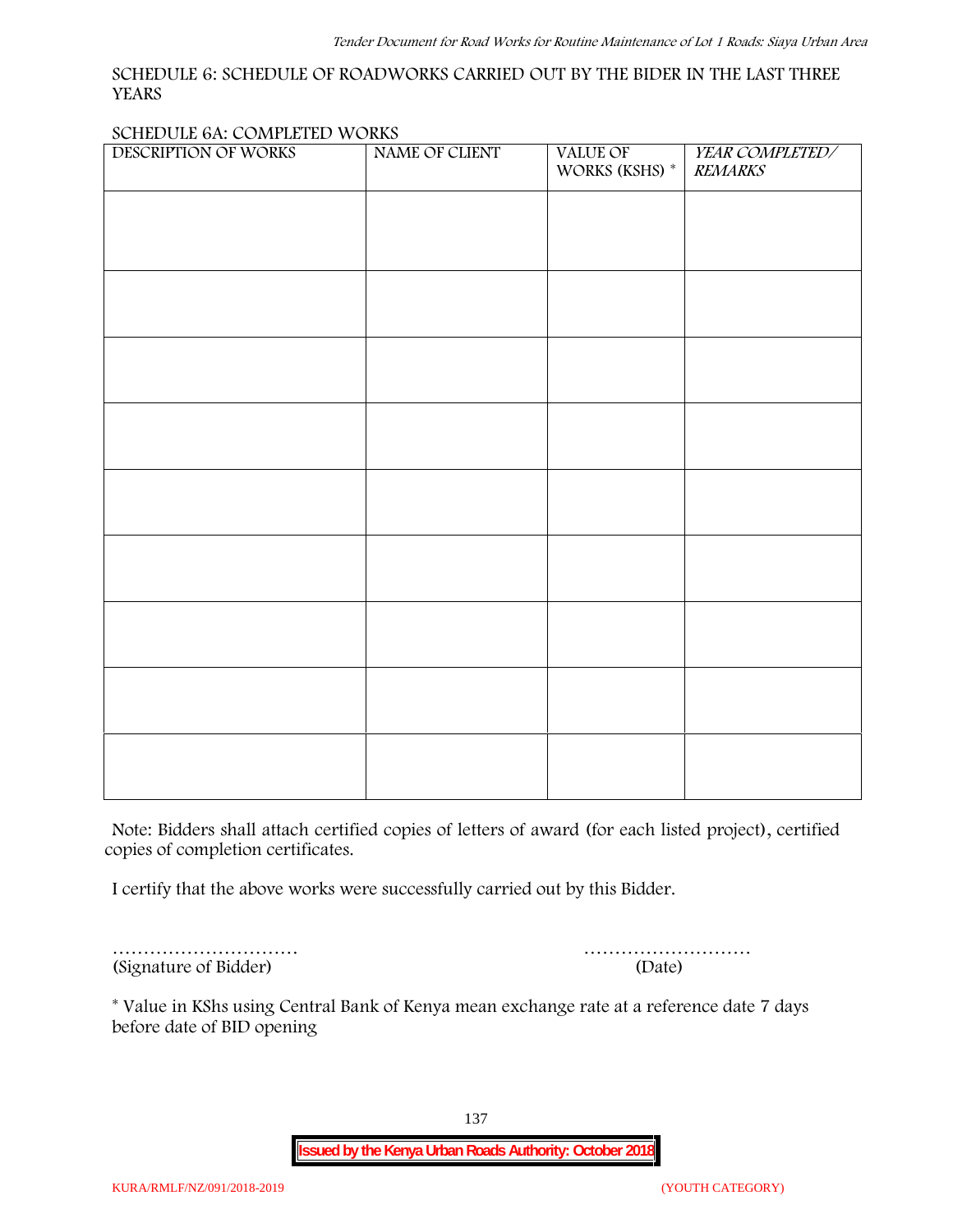### **SCHEDULE 6B: NON-COMPLETED WORKS BEYOND COMPLETION DATE**

| DESCRIPTION OF WORKS | NAME OF CLIENT | VALUE OF<br>WORKS (KSHS) * | YEAR COMPLETED/<br><b>REMARKS</b> |
|----------------------|----------------|----------------------------|-----------------------------------|
|                      |                |                            |                                   |
|                      |                |                            |                                   |
|                      |                |                            |                                   |
|                      |                |                            |                                   |
|                      |                |                            |                                   |
|                      |                |                            |                                   |
|                      |                |                            |                                   |
|                      |                |                            |                                   |
|                      |                |                            |                                   |
|                      |                |                            |                                   |
|                      |                |                            |                                   |
|                      |                |                            |                                   |
|                      |                |                            |                                   |
|                      |                |                            |                                   |
|                      |                |                            |                                   |
|                      |                |                            |                                   |
|                      |                |                            |                                   |
|                      |                |                            |                                   |

**Note:** Bidders shall attach certified copies of letters of award (for each listed project), certified evidence for executed works for non-completed projects e.g copy of recent payment certificate.

I certify that the above works were successfully carried out by this Bidder.

………………………… (Signature of Bidder)

|  |  |  |  |  |  | (Date) |  |  |  |  |  |  |  |
|--|--|--|--|--|--|--------|--|--|--|--|--|--|--|

\* **Value in KShs using Central Bank of Kenya mean exchange rate at a reference date 7 days before date of BID opening**

138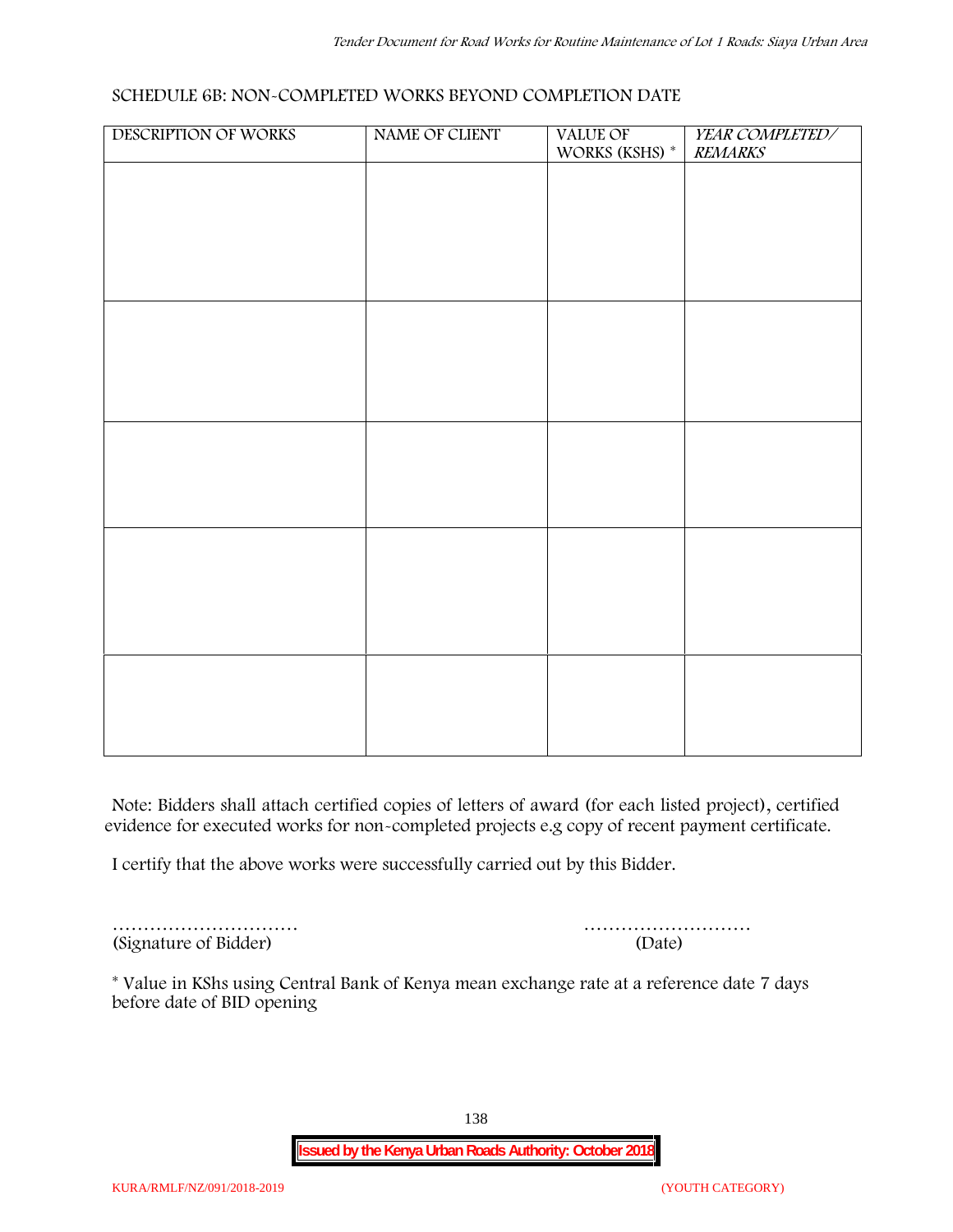## **SCHEDULE 6C: SPECIFIC EXPERIENCE**

| DESCRIPTION OF WORKS | NAME OF CLIENT | VALUE OF<br>WORKS (KSHS) $^\ast$ | YEAR COMPLETED/<br><b>REMARKS</b> |
|----------------------|----------------|----------------------------------|-----------------------------------|
|                      |                |                                  |                                   |
|                      |                |                                  |                                   |
|                      |                |                                  |                                   |
|                      |                |                                  |                                   |
|                      |                |                                  |                                   |
|                      |                |                                  |                                   |
|                      |                |                                  |                                   |
|                      |                |                                  |                                   |
|                      |                |                                  |                                   |
|                      |                |                                  |                                   |
|                      |                |                                  |                                   |
|                      |                |                                  |                                   |
|                      |                |                                  |                                   |
|                      |                |                                  |                                   |
|                      |                |                                  |                                   |
|                      |                |                                  |                                   |
|                      |                |                                  |                                   |

**Note:** Bidders shall attach certified copies of letters of award (for each listed project), certified evidence for executed works for non-completed projects e.g copy of recent payment certificate.

I certify that the above works were successfully carried out by this Bidder.

(Signature of Bidder) (Date)

………………………… ………………………

\* **Value in KShs using Central Bank of Kenya mean exchange rate at a reference date 7 days before date of BID opening**

139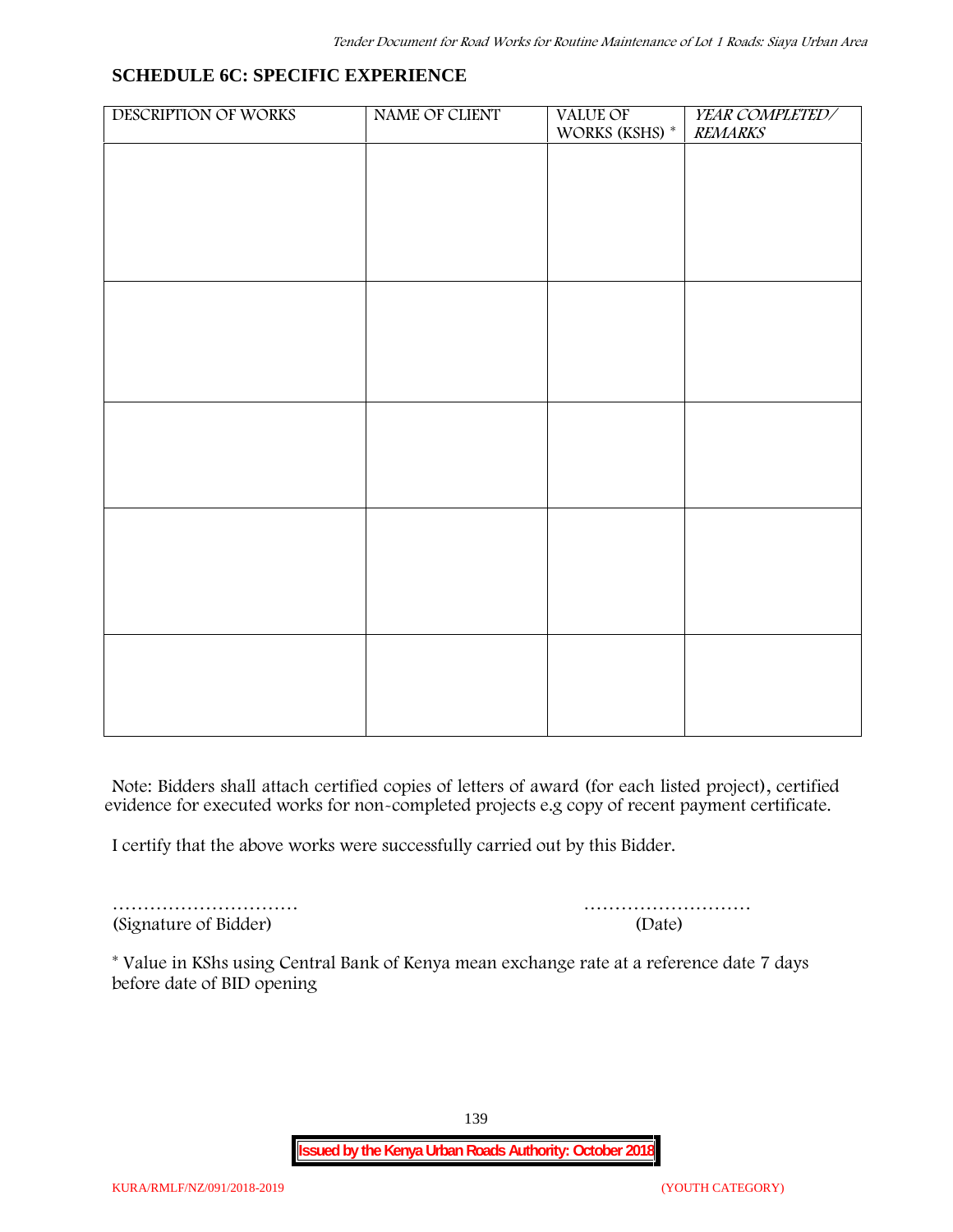| <b>DESCRIPTION OF</b><br><b>WORKS</b> | <b>NAME OF</b><br>${\it CLIENT}$ | DATE OF<br>COMMENC<br><b>EMENT</b> | DATE OF<br>COMPLETION | <b>VALUE OF</b><br>WORKS (KSHS) | <b>VALUE</b><br>COMPLETED<br>UP TO DATE | PHYSICALLY<br>COMPLETED<br>UP TO DATE |  |
|---------------------------------------|----------------------------------|------------------------------------|-----------------------|---------------------------------|-----------------------------------------|---------------------------------------|--|
|                                       |                                  |                                    |                       |                                 | $\%$                                    | $\%$                                  |  |
|                                       |                                  |                                    |                       |                                 |                                         |                                       |  |
|                                       |                                  |                                    |                       |                                 |                                         |                                       |  |
|                                       |                                  |                                    |                       |                                 |                                         |                                       |  |
|                                       |                                  |                                    |                       |                                 |                                         |                                       |  |
|                                       |                                  |                                    |                       |                                 |                                         |                                       |  |
|                                       |                                  |                                    |                       |                                 |                                         |                                       |  |
|                                       |                                  |                                    |                       |                                 |                                         |                                       |  |
|                                       |                                  |                                    |                       |                                 |                                         |                                       |  |
|                                       |                                  |                                    |                       |                                 |                                         |                                       |  |
|                                       |                                  |                                    |                       |                                 |                                         |                                       |  |
|                                       |                                  |                                    |                       |                                 |                                         |                                       |  |
|                                       |                                  |                                    |                       |                                 |                                         |                                       |  |
|                                       |                                  |                                    |                       |                                 |                                         |                                       |  |
|                                       |                                  |                                    |                       |                                 |                                         |                                       |  |
|                                       |                                  |                                    |                       |                                 |                                         |                                       |  |
|                                       |                                  |                                    |                       |                                 |                                         |                                       |  |

**Note:** 1. Bidders shall attach certified copies of letters of award (for each listed project) and any certified evidence for executed works e.g copy of recent payment certificate.

2. Bidders must indicate all their on-going works as at the time of bidding. Any non disclosure shall constitute non-responsiveness)

I certify that the above works are being carried out by me and that the above information is correct.

(Signature of Bidder) (Date)

………………………… ………………………

140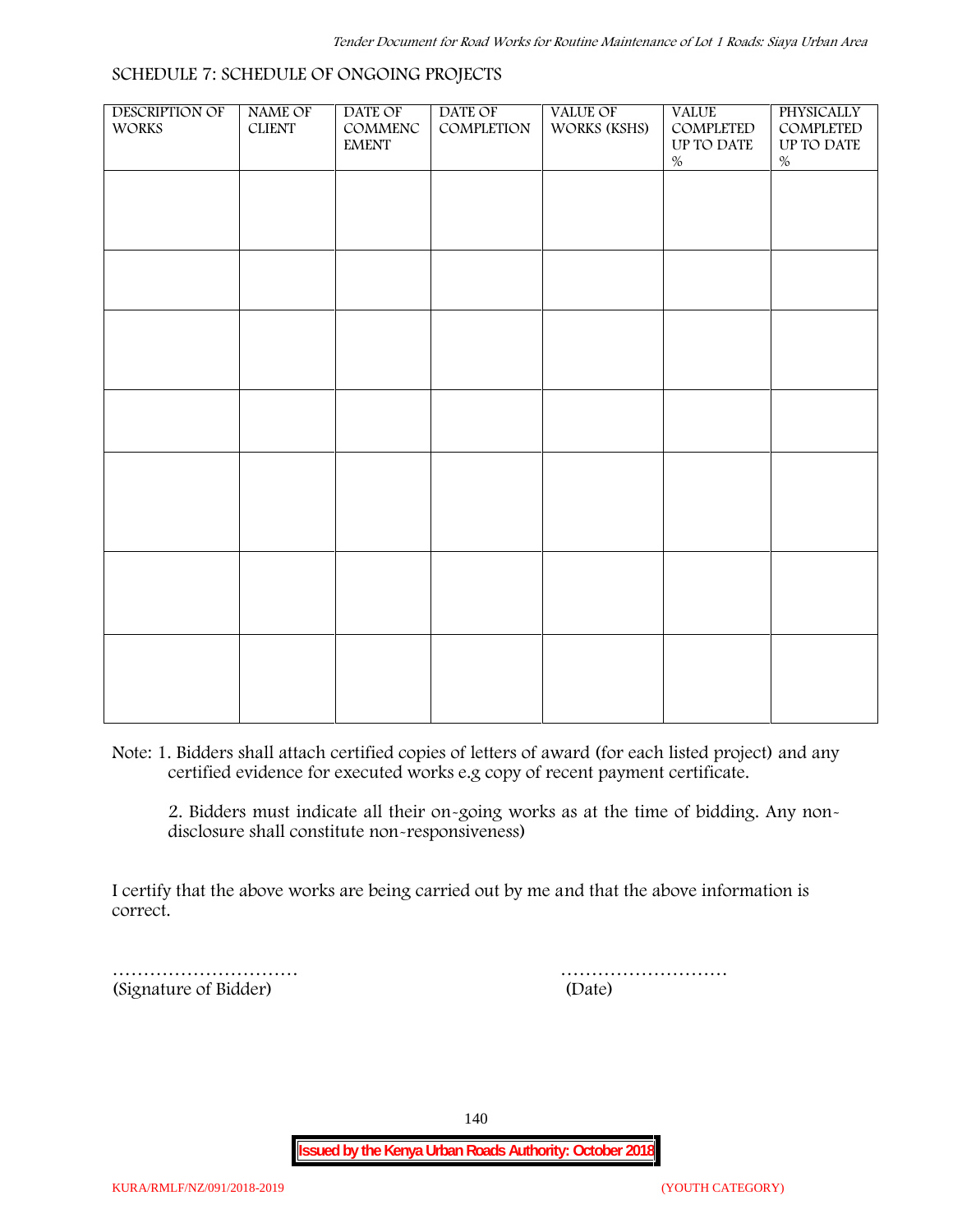### **SCHEDULE 8: FINANCIAL STANDING**

- 1 Submit copies of audited profit and loss statements and balance sheet for the last five calendar years and estimated projection for the next two years with certified English translation where appropriate.
- 2 Give turnover figures for each of the last two (2) financial years. Quote in millions and decimal thereof.

|                               | Year 1(2016) | Year 2(2017) |
|-------------------------------|--------------|--------------|
|                               | Ksh.         | Ksh.         |
| Road works                    |              |              |
| Other civil Engineering works |              |              |
| Other (specify)               |              |              |
| Total                         |              |              |

### SUMMARY OF ASSETS AND LIABILTIES OF THE AUDITED FINANCIAL STATEMENTS OF THE LAST TWO (2) FINANCIAL YEARS.

|                              | Year 1(2016) | Year 2(2017) |
|------------------------------|--------------|--------------|
|                              | KShs.        | KShs.        |
| 1. Total Assets              |              |              |
| 2. Current Assets            |              |              |
| 3. Bank Credit Line Value    |              |              |
| 4. Total Liabilities         |              |              |
| 5. Current Liabilities       |              |              |
| 6. Net Worth (1-4)           |              |              |
| 7. Working capital $(2+3-4)$ |              |              |

## (a) Name/Address of Commercial Bank providing credit line

………………………………………………………………………………………………

………………………………………………………………………………………………

(b) Total amount of credit line KShs………………………………………………

Attach a certified copy of Undertaking of the Bank to provide the credit.

(c) Attach bank statements for the last six (6) months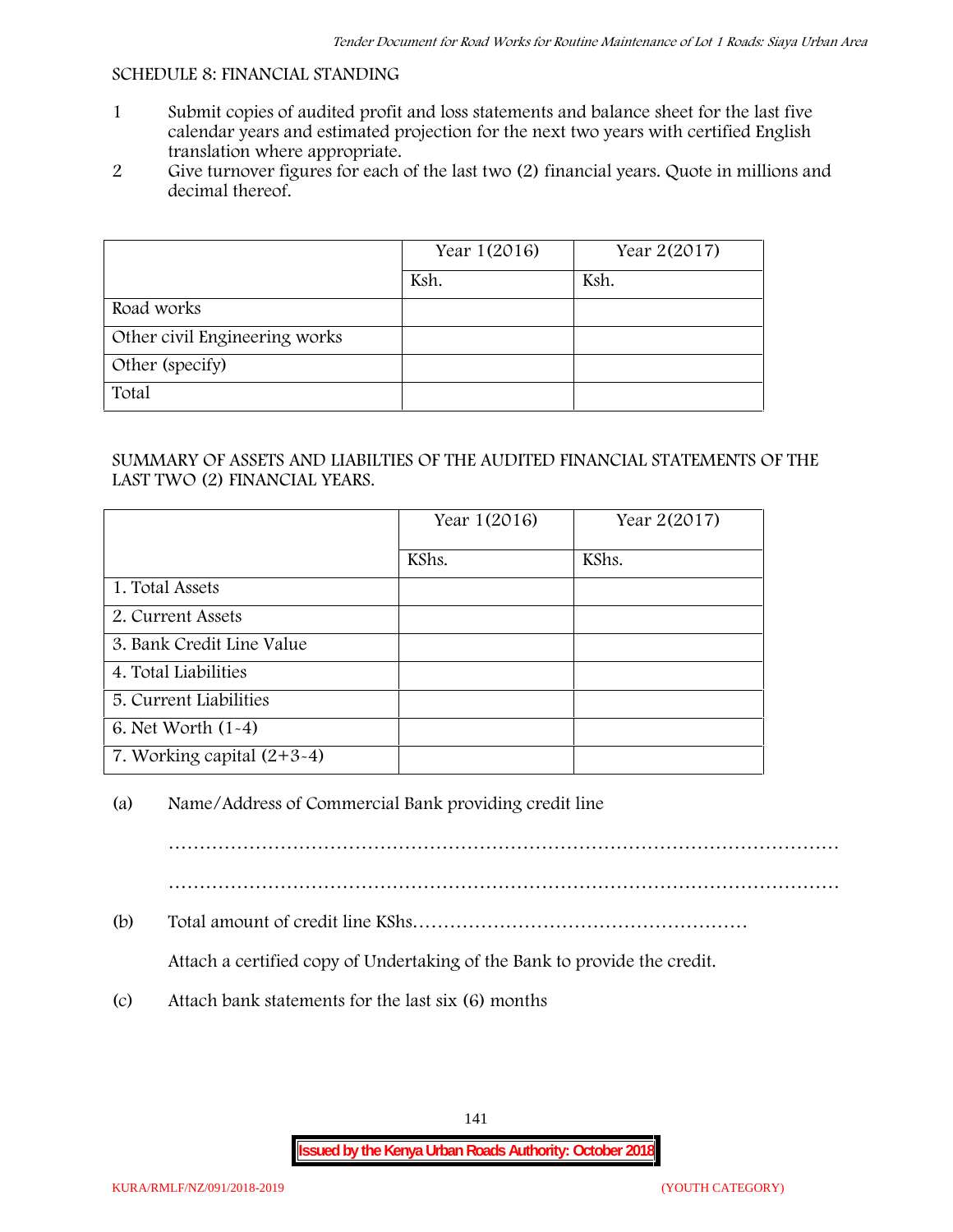### **SCHEDULE 9: OTHER SUPPLEMENTARY INFORMATION**

Financial reports for the last three years, balance sheets, profit and loss statements, auditors' reports etc. List them below and attach copies. ………………………………………………………………………………………………… ………………………………………………………………………………………………… ………………………………………………………………………………………………… ………………………………………………………………………………………………… Evidence of access to financial resources to meet the qualification requirements. Cash in hand, lines of credit etc. List below and attach copies of supporting documents ………………………………………………………………………………………………… …………………………………………………………………………………………………. ………………………………………………………………………………………………… Name, address, telephone, telex, fax numbers and email of the Bidders Bankers who may provide reference if contacted by the Contracting Authority. ……………………………………………………………………………………………….. ………………………………………………………………………………………………. ………………………………………………………………………………………………. I certify that the above information is correct. ……………………………. …………………………………….. Date Signature of Bidder

(To be signed by authorized representative and officially stamped)

142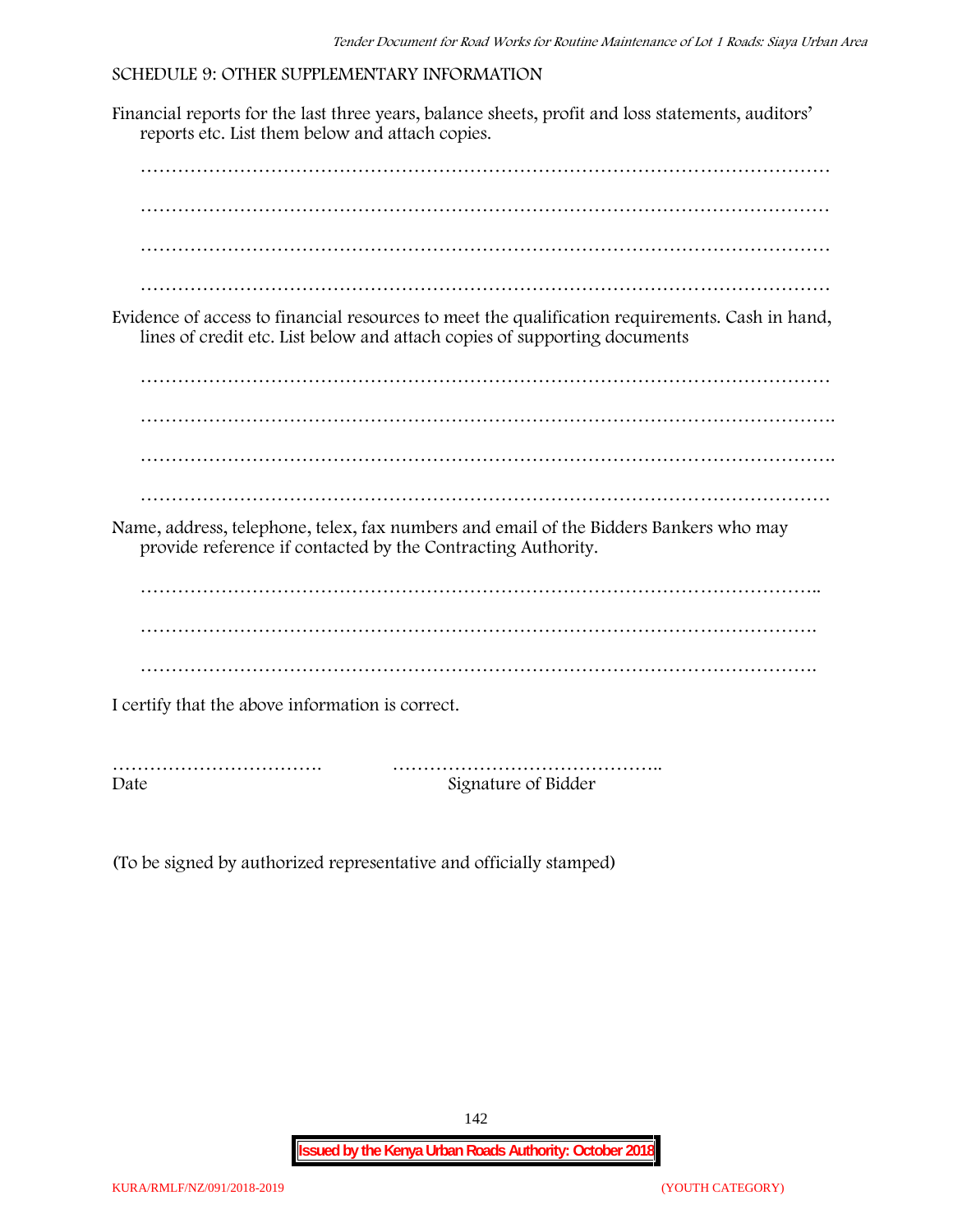## **SCHEDULE 10: LITIGATION HISTORY FORM**

Information on current litigation in which the Bidder is involved.

| <b>OTHER PARTY (IES)</b> | <b>CAUSE OF DISPUTE</b> | AMOUNT INVOLVED (KSHS) |
|--------------------------|-------------------------|------------------------|
|                          |                         |                        |
|                          |                         |                        |
|                          |                         |                        |
|                          |                         |                        |
|                          |                         |                        |

I certify that the above information is correct.

| Date | Signature of Bidder |
|------|---------------------|

(To be signed by authorized representative and officially stamped)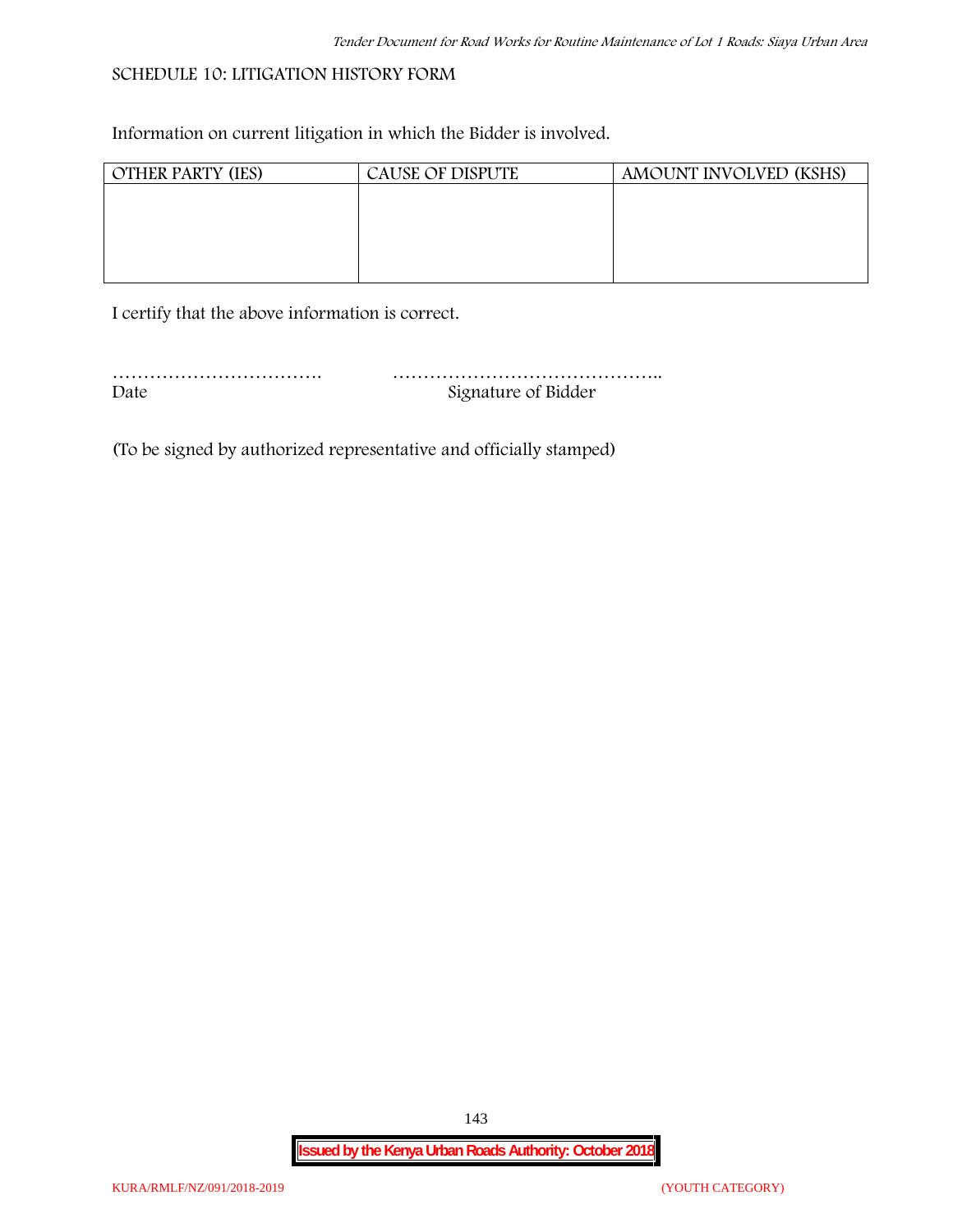## **SCHEDULE 11: DECLARATION FORM FOR BANKRUPT OR INSOLVENT**

**AND DEBARMENT** Date To The Kenya Urban Roads Authority P.O Box 41727 – 00100, IKM Place, 5th Ngong Ave, Nairobi, KENYA. Ladies and Gentlemen, The Tenderer i.e. (full name and complete physical and postal address) ……………………………………………………………………………………………………… ……………………declare the following: -

a) That I/ We have not been debarred from participating in public procurement by anybody, institution or person.

b) That I/ We have not been involved in and will not be involved in corrupt and fraudulent practices regarding public procurement anywhere.

c) That I/ We are not insolvent, in receivership, bankrupt or in the process of being wound up and is not the subject of legal proceedings relating to the foregoing.

d) That I/We are not under any ongoing investigation by the Ethics and Anti-Corruption Commission (EACC) for any corrupt and/or economic crimes or practices.

e) That I/ We are not associated with any other Tenderer participating in this Tender.

f) That I/We do hereby confirm that all the information given in this tender is accurate, factual and true to the best of our knowledge.

Yours sincerely,

……………………………………………………

Name of Tenderer

………………………………………………………………………………..

Signature of duly authorised person signing the Tender

…………………………………………………………………………..

Name and Capacity of duly authorised person signing the Tender

………………………………………

Stamp or Seal of Tender

144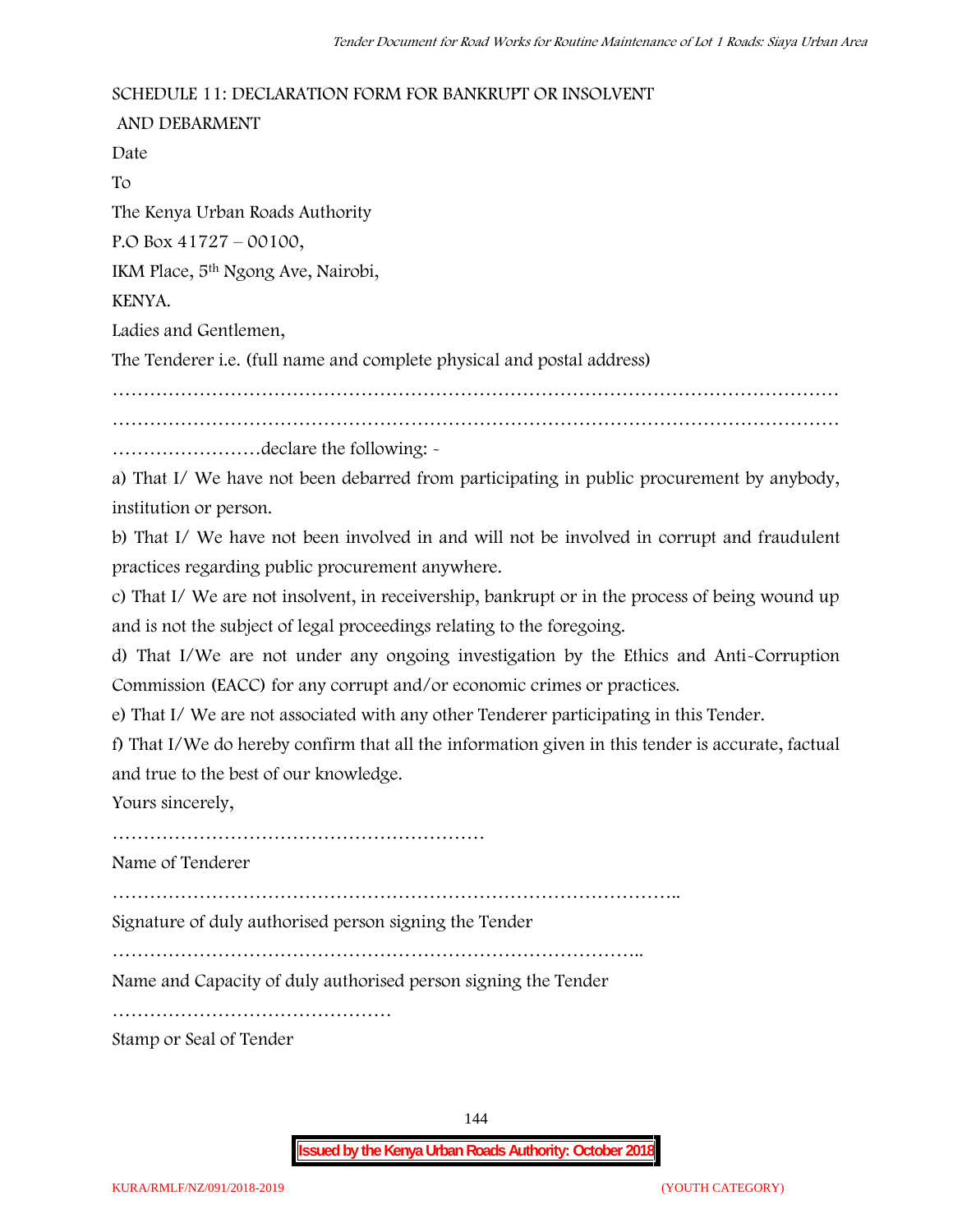## **SCHEDULE 12: ANTI CORRUPTION DECLARATION / COMMITMENT / PLEDGE FORM**

| Public Procurement is based on a free, fair and competitive tendering process which should |  |
|--------------------------------------------------------------------------------------------|--|
| not be open to abuse.                                                                      |  |

| I/We will not offer or facilitate, directly or indirectly, any inducement or reward to any |  |
|--------------------------------------------------------------------------------------------|--|
| public officer, their relations or business associates, in connection with tender No.      |  |
|                                                                                            |  |
| contract if I/We am/are successful.                                                        |  |

Signed by ……………………………… C.E.O. or Authorized Representative.

Date………………………………………..

**In case of sub-contracting**

Signed by ………………………………….. CEO of the firm to be subcontracted

Name……………………………………………

Designation……………………………………..

Signature………………………………….

Date………………………………………..

145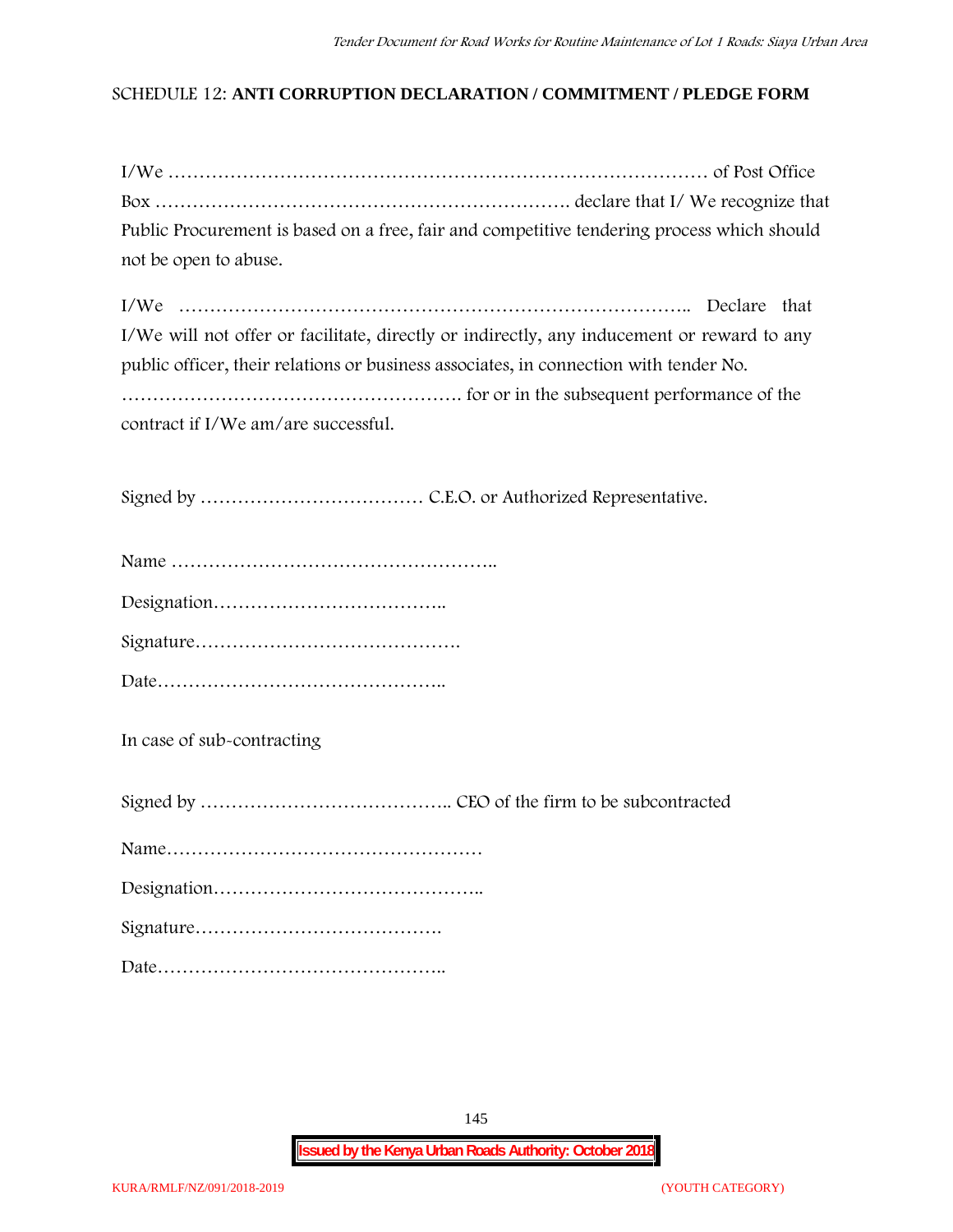# **SECTION XII: FORM OF AGREEMENT**

146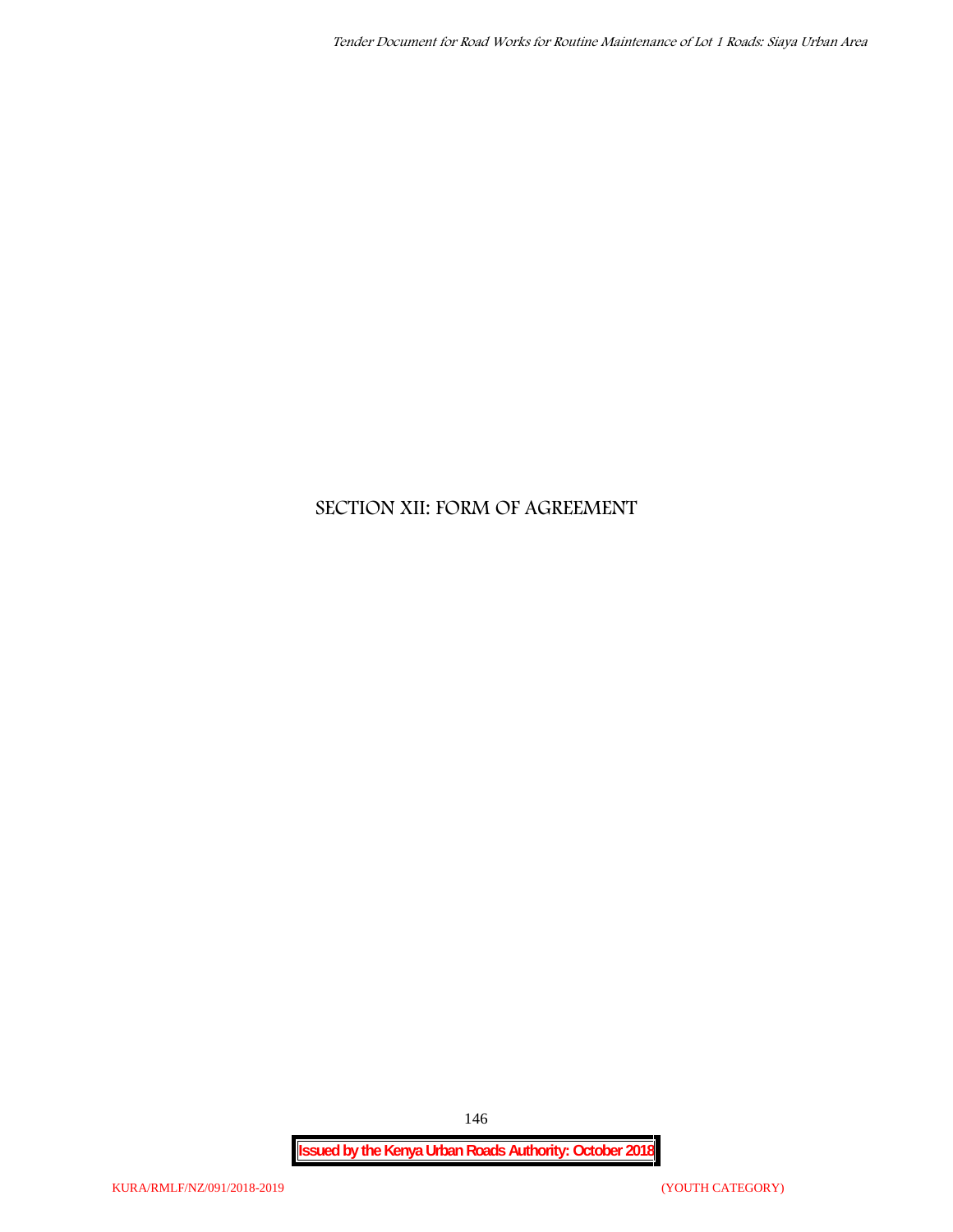## **FORM OF AGREEMENT**

THIS AGREEMENT is made on the ………………………… day of ……………………………………………………………………………………… between the **KENYA URBAN ROADS AUTHORITY** of **P. O. BOX 41727-00100, NAIROBI, KENYA** hereinafter called "the Employer" of the one part and **……………………………………………………………………………………….** hereinafter called "the Contractor" of the other part.

WHEREAS the Employer is desirous that certain works should be executed, viz.

**ROUTINE MAINTENANCE OF LOT 1 ROADS (SIAYA URBAN AREA)** and has a Contract with the Contractor for the execution completion and maintenance of such works in the region NOW THIS AGREEMENT WITNESSETH as follows:

In this agreement words and expressions shall have the same meanings as are respectively assigned to them in the Conditions of Contract hereinafter referred to.

The following document shall be deemed to form and be read and construed as part of this Agreement, viz.:

- The form of bid dated **………………………………**
- The Conditions of Contract (FIDIC IV) Part 2
- The Conditions of Contract (FIDIC IV) Part 1
- The Special Specification
- The Standard Specifications
- The Priced Bill of Quantities
- The Letter of Award and Acceptance
- Schedules of Supplementary Information
- -The Drawings
- -Other documents as may be agreed and listed

All aforesaid documents are hereinafter referred to as "The Contract".

In consideration of the payment to be made by the Employer to the Contractor, the Contractor hereby covenants with the Employer to execute, complete and maintain the works in conformity in all respects with the provisions of the Contract.

The Employer hereby covenants to pay the Contractor in consideration of the execution, completion and maintenance of the works the Contract Price at the times and in the manner prescribed by the Contract.

IN WITNESS WHEREOF the parties have hereunto set their respective hands on the day and year first above written.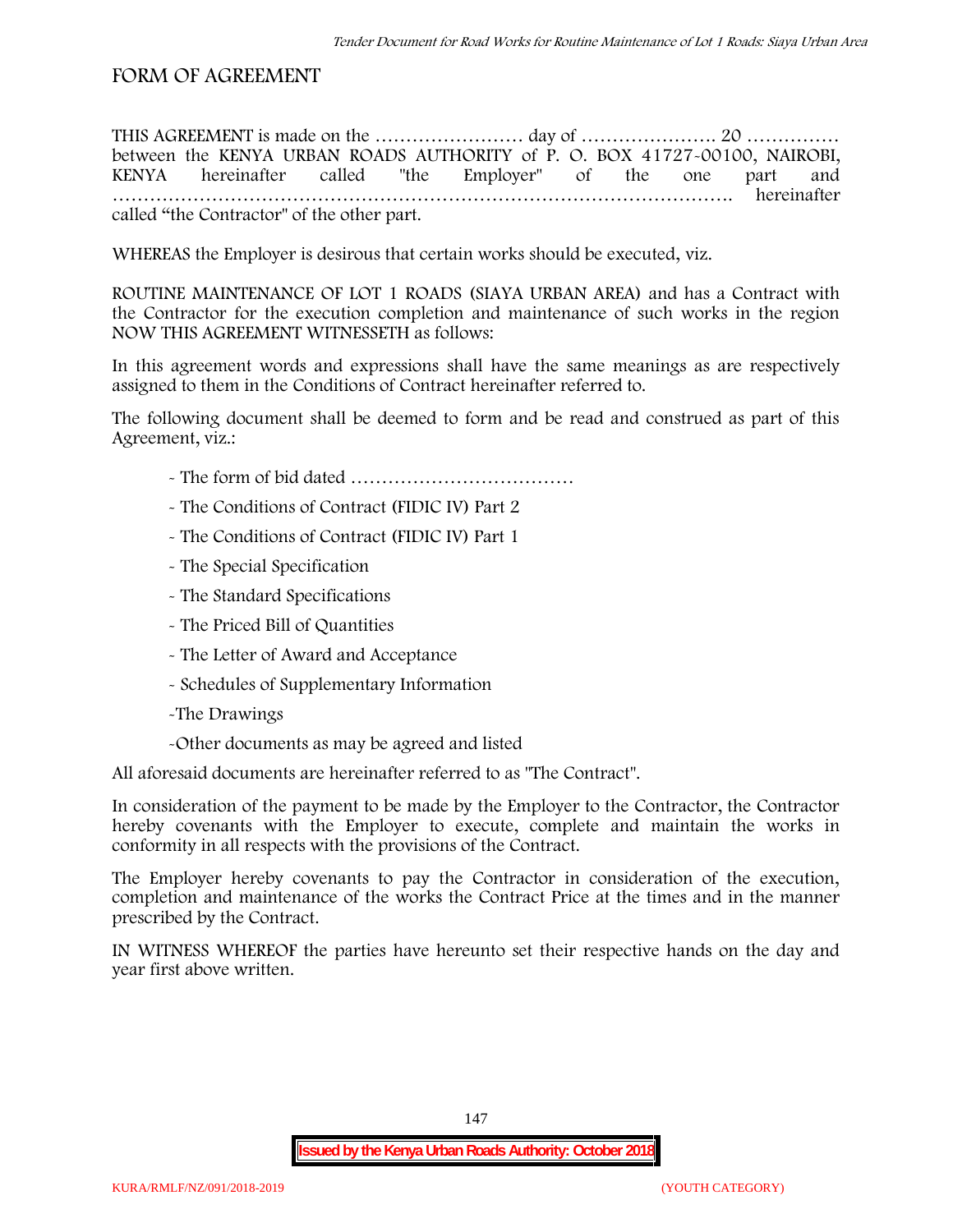### SIGNED SEALED AND DELIVERED

| By the said Employer:   | (Director General, Kenya Urban Roads Authority)<br>For and on behalf of the said Employer |
|-------------------------|-------------------------------------------------------------------------------------------|
| In the presence of:     | (Name and Designation of Witness)                                                         |
|                         | (Signature of Witness)                                                                    |
|                         | (Address Of witness)                                                                      |
|                         |                                                                                           |
| By the said Contractor: |                                                                                           |
| (Signature)             |                                                                                           |
|                         | (Name of the Director)                                                                    |
|                         |                                                                                           |

In the presence of: ………………………………………………………..

(Name and Designation of Witness)

……………………………………………………….. (Signature of Witness)

……………………………………………………….. (Address Of witness)

148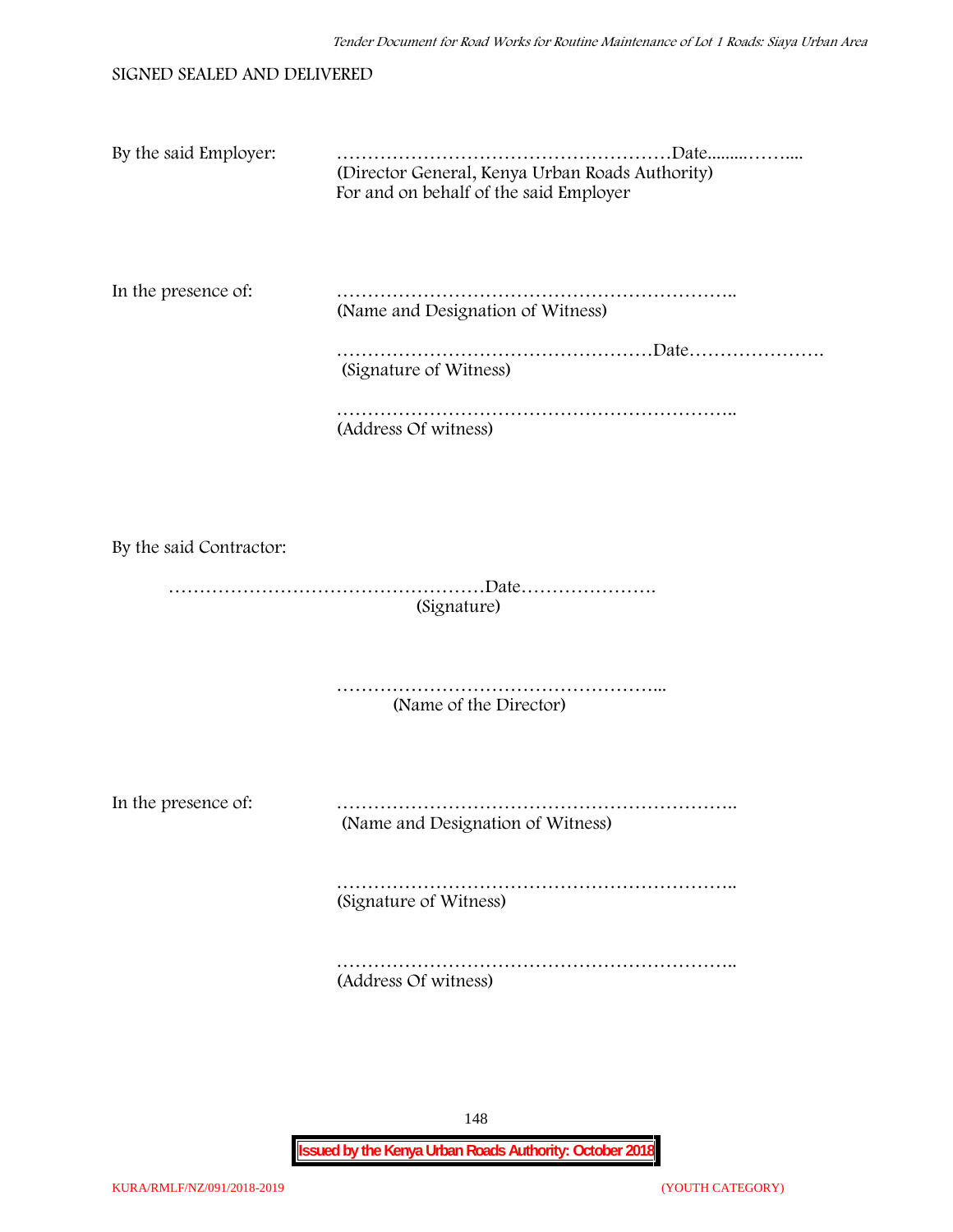# **SECTION XIII: FORM OF PERFORMANCE BANK GUARANTEE (UNCONDITIONAL)**